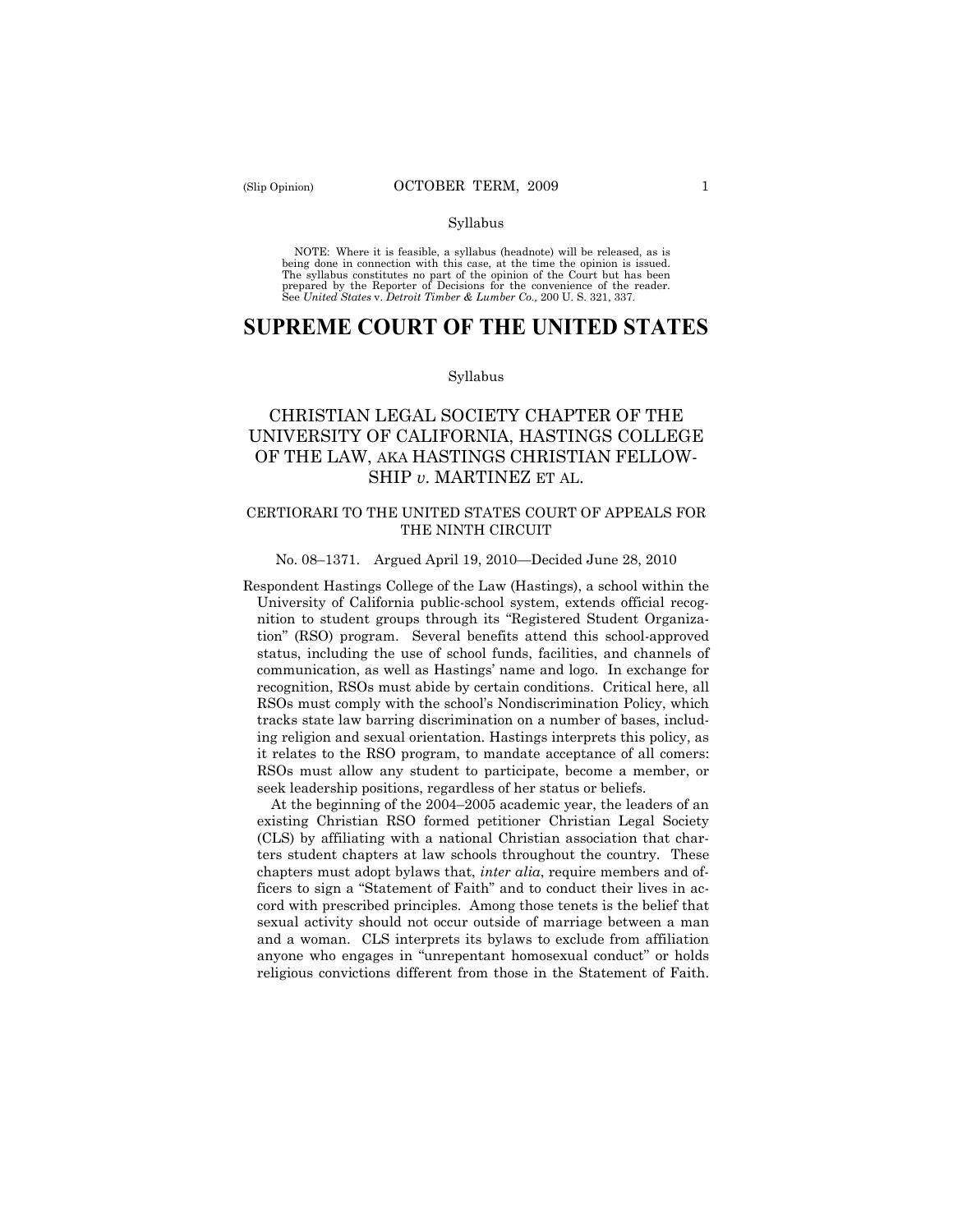### 2 CHRISTIAN LEGAL SOC. CHAPTER OF UNIV. OF CAL., HASTINGS COLLEGE OF LAW *v.* MARTINEZ Syllabus

Hastings rejected CLS's application for RSO status on the ground that the group's bylaws did not comply with Hastings' open-access policy because they excluded students based on religion and sexual orientation.

CLS filed this suit for injunctive and declaratory relief under 42 U. S. C. §1983, alleging that Hastings' refusal to grant the group RSO status violated its First and Fourteenth Amendment rights to free speech, expressive association, and free exercise of religion. On cross-motions for summary judgment, the District Court ruled for Hastings. The court held that the all-comers condition on access to a limited public forum was both reasonable and viewpoint neutral, and therefore did not violate CLS's right to free speech. Nor, in the court's view, did Hastings impermissibly impair CLS's right to expressive association: Hastings did not order CLS to admit any student, nor did the school proscribe any speech; Hastings merely placed conditions on the use of school facilities and funds*.* The court also rejected CLS's free exercise argument, stating that the Nondiscrimination Policy did not single out religious beliefs, but rather was neutral and of general applicability. The Ninth Circuit affirmed, ruling that the all-comers condition on RSO recognition was reasonable and viewpoint neutral.

#### *Held*:

1. The Court considers only whether a public institution's conditioning access to a student-organization forum on compliance with an all-comers policy violates the Constitution. CLS urges the Court to review, instead, the Nondiscrimination Policy as written—prohibiting discrimination on enumerated bases, including religion and sexual orientation. The policy's written terms, CLS contends, target solely those groups that organize around religious beliefs or that disapprove of particular sexual behavior, and leave other associations free to limit membership to persons committed to the group's ideology. This argument flatly contradicts the joint stipulation of facts the parties submitted at the summary-judgment stage, which specified: "Hastings requires that [RSOs] allow any student to participate, . . . regardless of [her] status or beliefs. For example, the Hastings Democratic Caucus cannot bar students holding Republican political beliefs . . . ." This Court has long recognized that parties are bound by, and cannot contradict, their stipulations. See, *e.g., Board of Regents of Univ. of Wis. System* v. *Southworth*, 529 U. S. 217, 226. The Court therefore rejects CLS's attempt to escape from the stipulation and shift its target to Hastings' policy as written. Pp. 8–12.

2. The all-comers policy is a reasonable, viewpoint-neutral condition on access to the RSO forum; it therefore does not transgress First Amendment limitations. Pp. 12–31.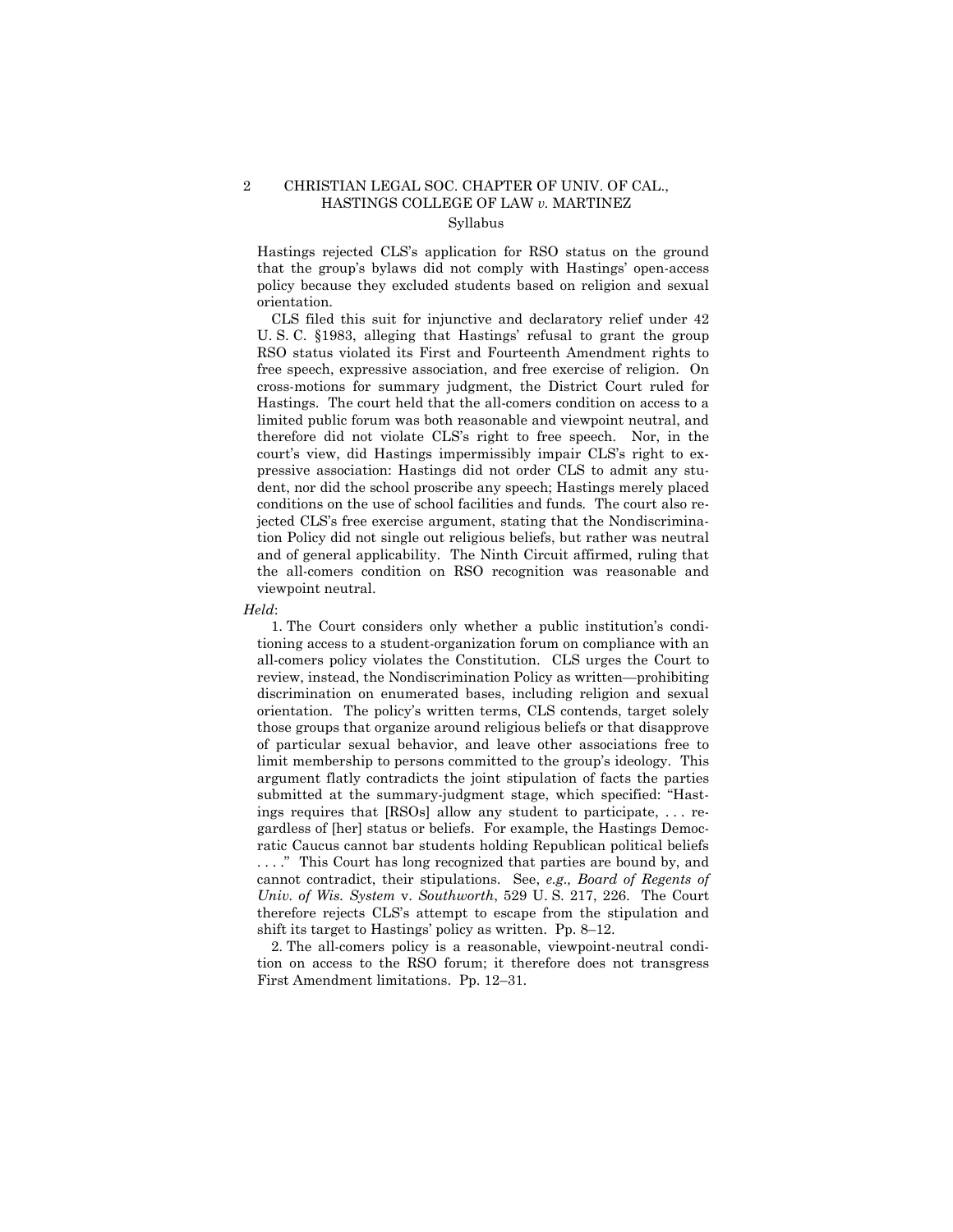#### Syllabus

(a) The Court's limited public forum decisions supply the appropriate framework for assessing both CLS's free-speech and expressive-association claims; those decisions recognize that a governmental entity, in regulating property in its charge, may impose restrictions on speech that are reasonable in light of the purposes of the forum and viewpoint neutral, *e.g., Rosenberger* v. *Rector and Visitors of Univ. of Va.*, 515 U. S. 819, 829. CLS urges the Court to apply to its expressive-association claim a different line of cases—decisions in which the Court has rigorously reviewed restrictions on associational freedom in the context of public accommodations, *e.g., Roberts*  v. *United States Jaycees*, 468 U. S. 609, 623. But, because CLS's expressive-association and free-speech arguments merge—*who* speaks on its behalf, CLS reasons, colors *what* concept is conveyed—it makes little sense to treat the claims as discrete. Instead, three observations lead the Court to analyze CLS's arguments under limitedpublic-forum precedents.

First, the same considerations that have led the Court to apply a less restrictive level of scrutiny to speech in limited public forums, as compared to other environments, apply with equal force to expressive association occurring in a limited public forum. Speech and expressive-association rights are closely linked. See *id.,* at 622. When these intertwined rights arise in exactly the same context, it would be anomalous for a speech restriction to survive constitutional review under the limited-public-forum test only to be invalidated as an impermissible infringement of expressive association. Second, the strict scrutiny the Court has applied in some settings to laws that burden expressive association would, in practical effect, invalidate a defining characteristic of limited public forums—the State's authority to "reserv[e] [them] for certain groups." *Rosenberger*, 515 U. S., at 829. Third, this case fits comfortably within the limited-public-forum category, for CLS may exclude any person for any reason if it forgoes the benefits of official recognition. The Court's expressive-association decisions, in contrast, involved regulations that *compelled* a group to include unwanted members, with no choice to opt out. See, *e.g., Boy Scouts of America* v. *Dale*, 530 U. S. 640, 648. Application of the lessrestrictive limited-public-forum analysis better accounts for the fact that Hastings, through its RSO program, is dangling the carrot of subsidy, not wielding the stick of prohibition. Pp. 12–17.

(b) In three cases, this Court held that public universities had unconstitutionally singled out student groups for disfavored treatment because of their points of view. See *Healy* v. *James*, 408 U. S. 169; *Widmar* v. *Vincent*, 454 U. S. 263; and *Rosenberger.* Most recently and comprehensively, in *Rosenberger*, the Court held that a university generally may not withhold benefits from student groups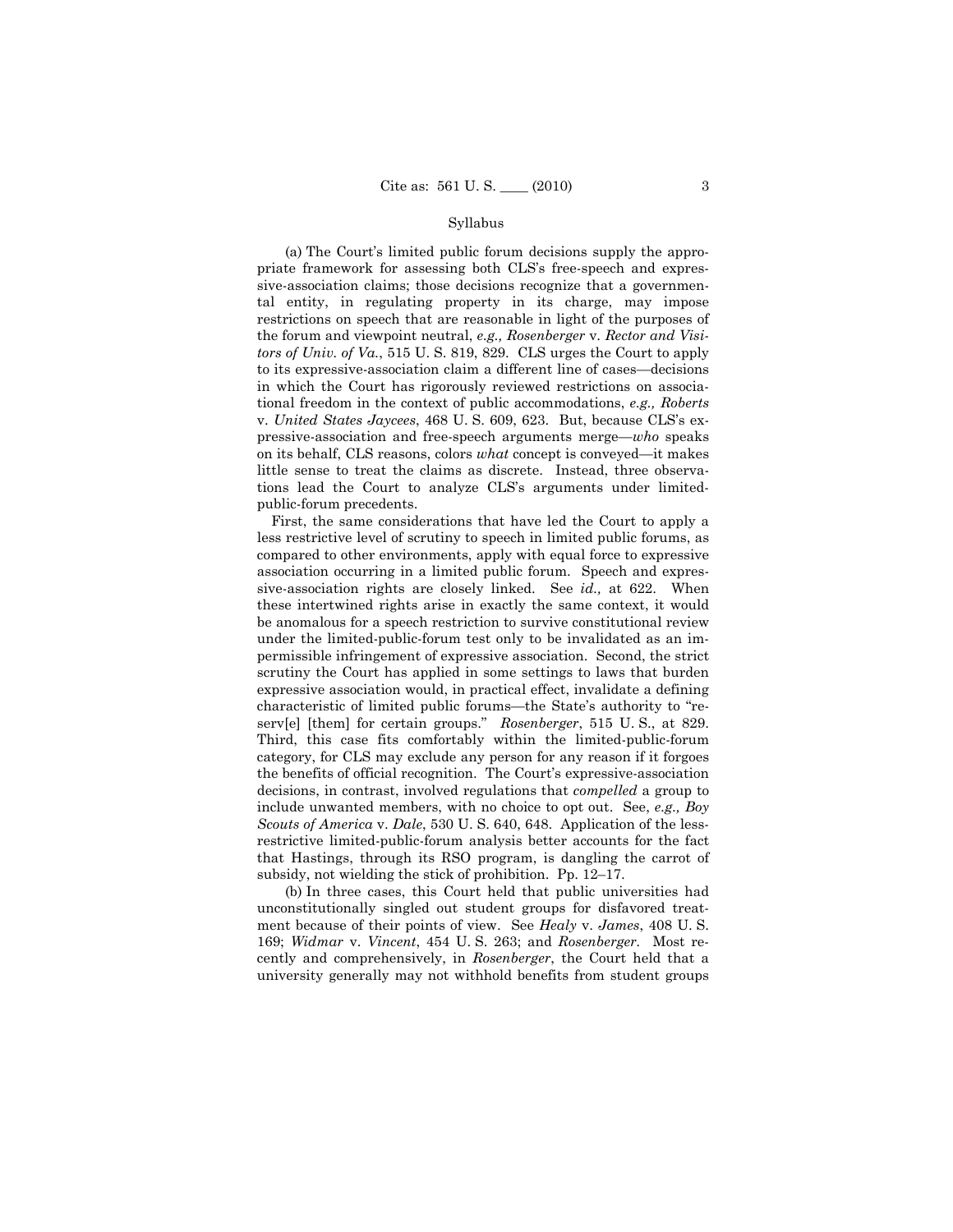### 4 CHRISTIAN LEGAL SOC. CHAPTER OF UNIV. OF CAL., HASTINGS COLLEGE OF LAW *v.* MARTINEZ Syllabus

because of their religious outlook. "Once it has opened a limited [public] forum," the Court emphasized, "the State must respect the lawful boundaries it has itself set." 515 U. S, at 829. It may "not exclude speech where its distinction is not reasonable in light of the purpose served by the forum, . . . nor may it discriminate against

speech on the basis of . . . viewpoint." *Ibid*. Pp. 17–19. (c) Hastings' all-comers policy is reasonable, taking into account the RSO forum's function and "all the surrounding circumstances." *Cornelius* v. *NAACP Legal Defense & Ed. Fund, Inc.*, 473 U. S. 788, 809. Pp. 19–28.

(1) The Court's inquiry is shaped by the educational context in which it arises: "First Amendment rights must be analyzed in light of the special characteristics of the school environment." *Widmar*, 454 U. S., at 268, n. 5. This Court is the final arbiter of whether a public university has exceeded constitutional constraints. The Court has, however, cautioned courts to resist "substitut[ing] their own notions of sound educational policy for those of . . . school authorities," for judges lack the on-the-ground expertise and experience of school administrators. *Board of Ed. of Hendrick Hudson Central School Dist., Westchester Cty.* v. *Rowley*, 458 U. S. 176, 206. Because schools enjoy "a significant measure of authority over the type of officially recognized activities in which their students participate," *Board of Ed. of Westside Community Schools (Dist. 66)* v. *Mergens*, 496 U. S. 226, 240, the Court approaches its task here mindful that Hastings' decisions about the character of its student-group program are due decent respect. Pp. 19–21.

(2) The justifications Hastings asserts in support of its allcomers policy are reasonable in light of the RSO forum's purposes. First, the policy ensures that the leadership, educational, and social opportunities afforded by RSOs are available to all students. RSOs are eligible for financial assistance drawn from mandatory studentactivity fees; the policy ensures that no Hastings student is forced to fund a group that would reject her as a member. Second, the policy helps Hastings police the written terms of its Nondiscrimination Policy without inquiring into an RSO's motivation for membership restrictions. CLS's proposal that Hastings permit exclusion because of *belief* but forbid discrimination due to *status* would impose on Hastings the daunting task of trying to determine whether a student organization cloaked prohibited status exclusion in belief-based garb. Third, Hastings reasonably adheres to the view that its policy, to the extent it brings together individuals with diverse backgrounds and beliefs, encourages tolerance, cooperation, and learning among students. Fourth, the policy incorporates state-law discrimination proscriptions, thereby conveying Hastings' decision to decline to subsi-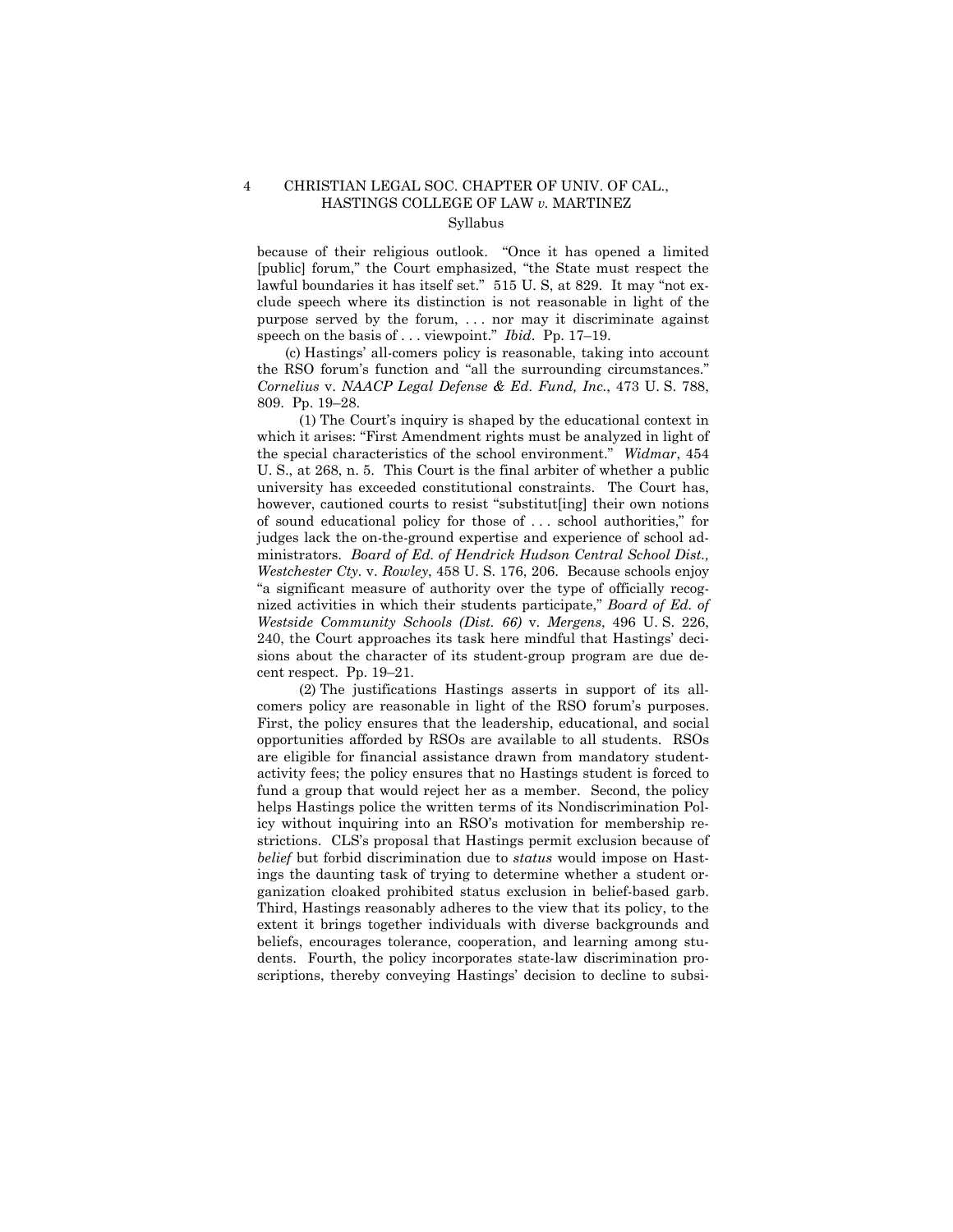#### Syllabus

dize conduct disapproved by the State. So long as a public school does not contravene constitutional limits, its choice to advance statelaw goals stands on firm footing. Pp. 21–24.

(3) Hastings' policy is all the more creditworthy in light of the "substantial alternative channels that remain open for [CLS-student] communication to take place." *Perry Ed. Assn.* v. *Perry Local Educators' Assn.*, 460 U. S. 37, 53. Hastings offered CLS access to school facilities to conduct meetings and the use of chalkboards and certain bulletin boards to advertise events. Although CLS could not take advantage of RSO-specific methods of communication, the advent of electronic media and social-networking sites lessens the importance of those channels. Private groups, such as fraternities and sororities, commonly maintain a presence at universities without official school affiliation. CLS was similarly situated: It hosted a variety of activities the year after Hastings denied it recognition, and the number of students attending those meetings and events doubled. "The variety and type of alternative modes of access present here," in short, "compare favorably with those in other [limited public] forum cases where [the Court has] upheld restrictions." *Id.,* at 53–54. Pp. 24–25.

(4) CLS's arguments that the all-comers policy is not reasonable are unavailing. CLS contends that there can be no diversity of viewpoints in a forum when groups are not permitted to form around viewpoints, but this argument confuses CLS's preferred policy with constitutional limitation—the *advisability* of Hastings' policy does not control its *permissibility*. A State's restriction on access to a limited public forum, moreover, "need not be the most reasonable or the only reasonable limitation." *Cornelius*, 473 U. S., at 808. CLS's contention that Hastings' policy will facilitate hostile takeovers of RSOs by student saboteurs bent on subverting a group's mission is more hypothetical than real; there is no history or prospect of RSOhijackings at Hastings. Cf. *National Endowment for Arts* v. *Finley*, 524 U. S. 569, 584. Finally, CLS's assertion that Hastings lacks any legitimate interest in urging religious groups not to favor coreligionists erroneously focuses on the benefits the group must forgo, while ignoring the interests of those it seeks to fence out. Hastings, caught in the crossfire between a group's desire to exclude and students' demand for equal access, may reasonably draw a line in the sand permitting *all* organizations to express what they wish but *no*  group to discriminate in membership. Pp. 25–28.

(d) Hastings' all-comers policy is viewpoint neutral. Pp. 28–31.

(1) The policy draws no distinction between groups based on their message or perspective; its requirement that *all* student groups accept *all* comers is textbook viewpoint neutral. Pp. 28–29.

(2) Conceding that the policy is nominally neutral, CLS asserts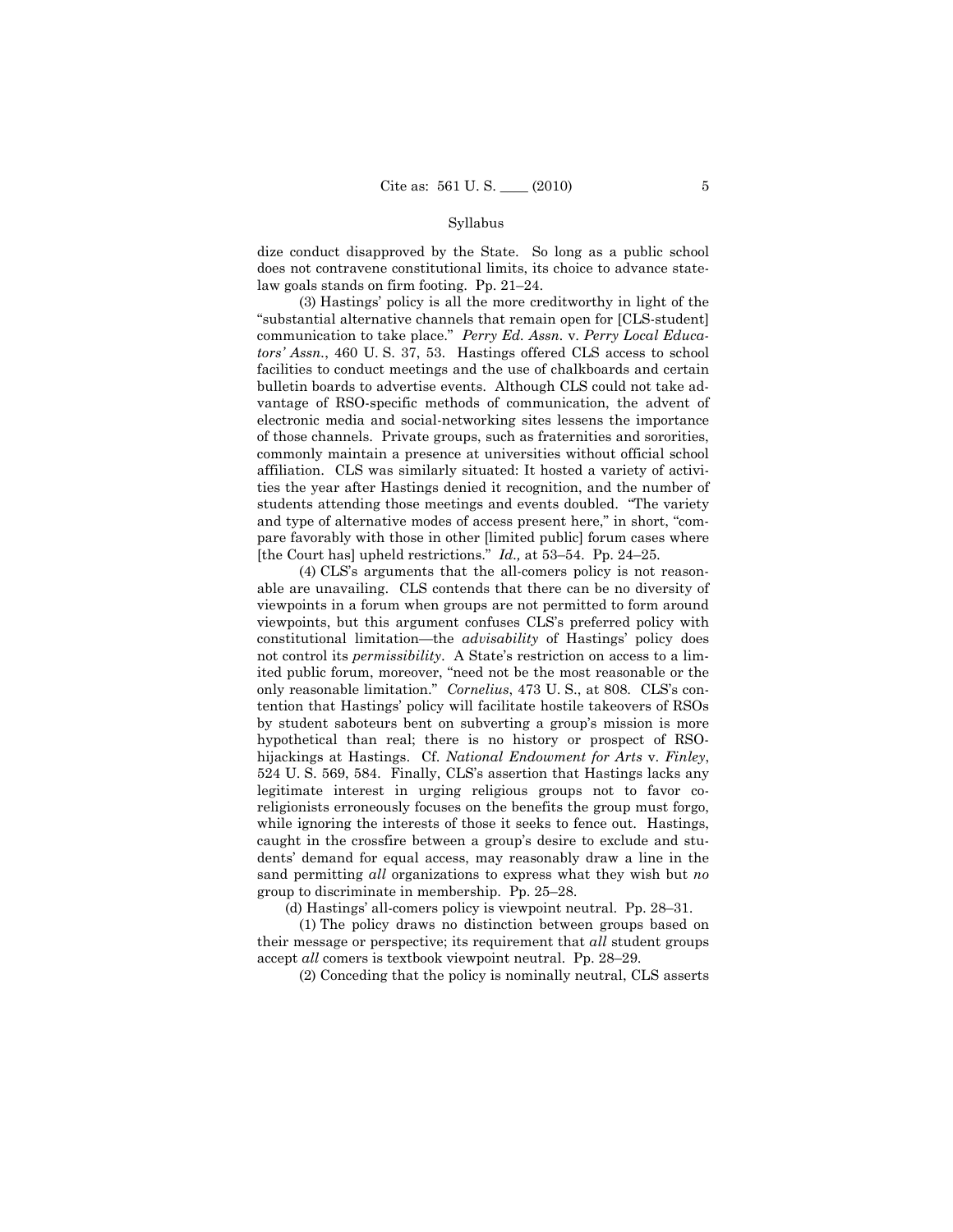### 6 CHRISTIAN LEGAL SOC. CHAPTER OF UNIV. OF CAL., HASTINGS COLLEGE OF LAW *v.* MARTINEZ Syllabus

that it systematically—and impermissibly—burdens most heavily those groups whose viewpoints are out of favor with the campus mainstream. This argument fails because "[a] regulation that serves purposes unrelated to the content of expression is deemed neutral, even if it has an incidental effect on some speakers or messages but not others." *Ward* v. *Rock Against Racism*, 491 U. S. 781, 791. Hastings' requirement that RSOs accept all comers, the Court is satisfied, is "justified without reference to the content [or viewpoint] of the regulated speech." *Id.,* at 791. It targets the *act* of rejecting would-be group members without reference to the reasons motivating that behavior. Pp. 29–31.

3. Neither lower court addressed CLS's argument that Hastings selectively enforces its all-comers policy. This Court is not the proper forum to air the issue in the first instance. On remand, the Ninth Circuit may consider this argument if, and to the extent, it is preserved. Pp. 31–32.

319 Fed. Appx. 645, affirmed and remanded.

GINSBURG, J., delivered the opinion of the Court, in which STEVENS, KENNEDY, BREYER, and SOTOMAYOR, JJ., joined. STEVENS, J., and KEN-NEDY, J., filed concurring opinions. ALITO, J., filed a dissenting opinion, in which ROBERTS, C. J., and SCALIA and THOMAS, JJ., joined.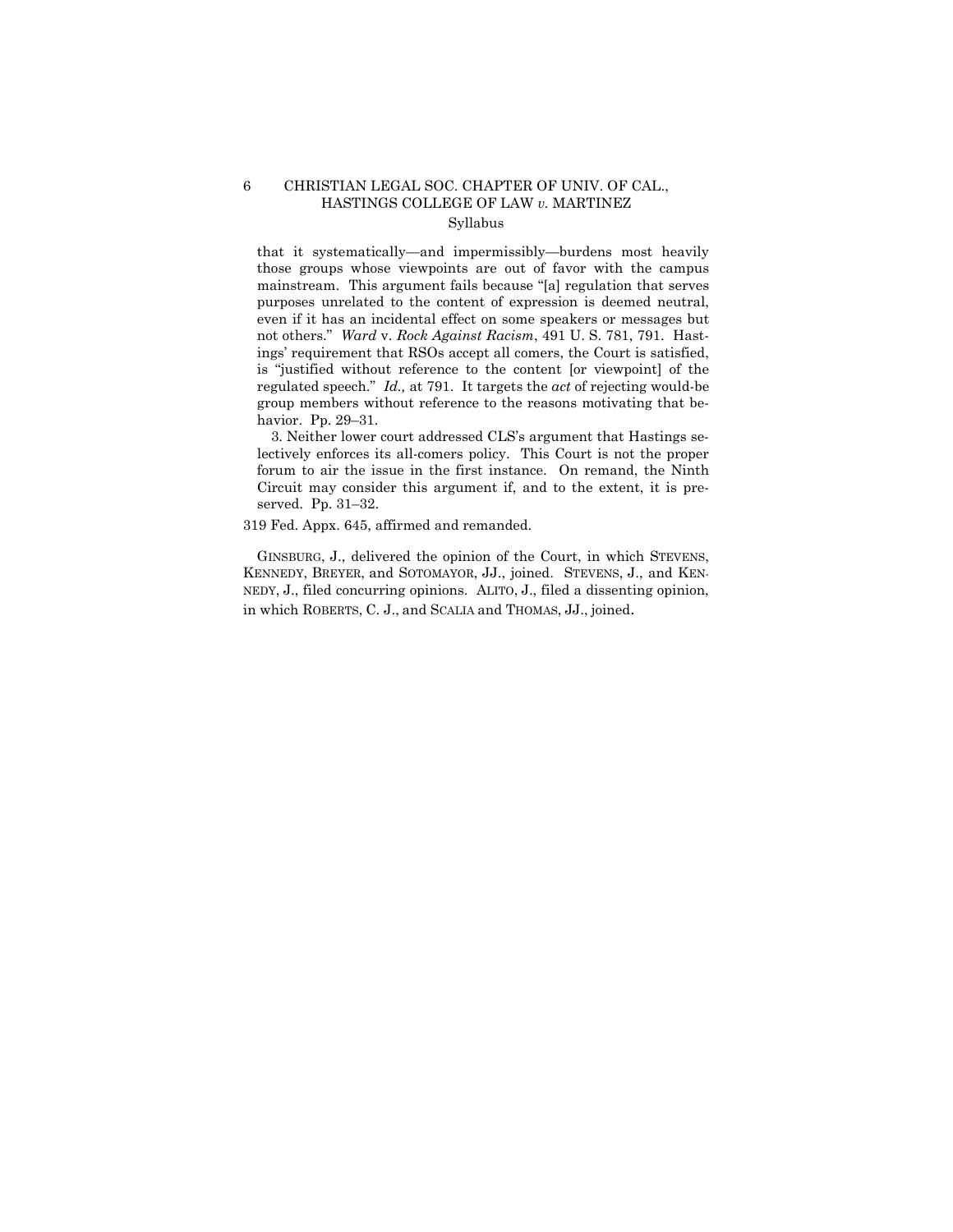NOTICE: This opinion is subject to formal revision before publication in the preliminary print of the United States Reports. Readers are requested to notify the Reporter of Decisions, Supreme Court of the United States, Washington, D. C. 20543, of any typographical or other formal errors, in order that corrections may be made before the preliminary print goes to press.

### $\frac{1}{2}$  ,  $\frac{1}{2}$  ,  $\frac{1}{2}$  ,  $\frac{1}{2}$  ,  $\frac{1}{2}$  ,  $\frac{1}{2}$  ,  $\frac{1}{2}$ **SUPREME COURT OF THE UNITED STATES**

#### $\frac{1}{2}$  ,  $\frac{1}{2}$  ,  $\frac{1}{2}$  ,  $\frac{1}{2}$  ,  $\frac{1}{2}$  ,  $\frac{1}{2}$ No. 08–1371

## CHRISTIAN LEGAL SOCIETY CHAPTER OF THE UNI-VERSITY OF CALIFORNIA, HASTINGS COLLEGE OF THE LAW, AKA HASTINGS CHRISTIAN FELLOW-SHIP, PETITIONER *v.* LEO P. MARTINEZ ET AL.

### ON WRIT OF CERTIORARI TO THE UNITED STATES COURT OF APPEALS FOR THE NINTH CIRCUIT

### [June 28, 2010]

JUSTICE GINSBURG delivered the opinion of the Court.

In a series of decisions, this Court has emphasized that the First Amendment generally precludes public universities from denying student organizations access to schoolsponsored forums because of the groups' viewpoints. See *Rosenberger* v. *Rector and Visitors of Univ. of Va.*, 515 U. S. 819 (1995); *Widmar* v. *Vincent*, 454 U. S. 263 (1981); *Healy* v. *James*, 408 U. S. 169 (1972). This case concerns a novel question regarding student activities at public universities: May a public law school condition its official recognition of a student group—and the attendant use of school funds and facilities—on the organization's agreement to open eligibility for membership and leadership to all students?

In the view of petitioner Christian Legal Society (CLS), an accept-all-comers policy impairs its First Amendment rights to free speech, expressive association, and free exercise of religion by prompting it, on pain of relinquishing the advantages of recognition, to accept members who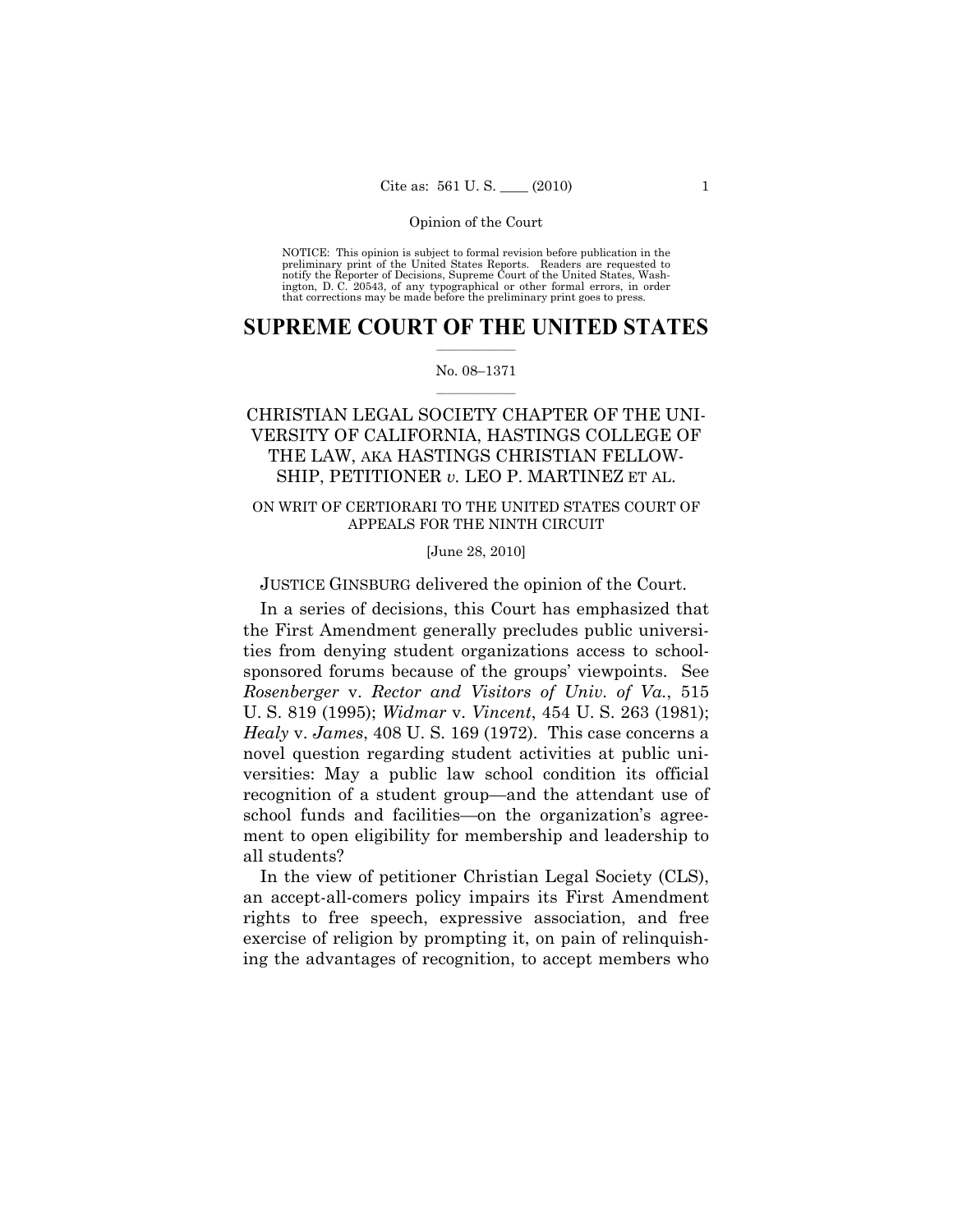do not share the organization's core beliefs about religion and sexual orientation. From the perspective of respondent Hastings College of the Law (Hastings or the Law School), CLS seeks special dispensation from an acrossthe-board open-access requirement designed to further the reasonable educational purposes underpinning the school's student-organization program.

In accord with the District Court and the Court of Appeals, we reject CLS's First Amendment challenge. Compliance with Hastings' all-comers policy, we conclude, is a reasonable, viewpoint-neutral condition on access to the student-organization forum. In requiring CLS—in common with all other student organizations—to choose between welcoming all students and forgoing the benefits of official recognition, we hold, Hastings did not transgress constitutional limitations. CLS, it bears emphasis, seeks not parity with other organizations, but a preferential exemption from Hastings' policy. The First Amendment shields CLS against state prohibition of the organization's expressive activity, however exclusionary that activity may be. But CLS enjoys no constitutional right to state subvention of its selectivity.

I

Founded in 1878, Hastings was the first law school in the University of California public-school system. Like many institutions of higher education, Hastings encourages students to form extracurricular associations that "contribute to the Hastings community and experience." App. 349. These groups offer students "opportunities to pursue academic and social interests outside of the classroom [to] further their education" and to help them "develo[p] leadership skills." *Ibid.* 

Through its "Registered Student Organization" (RSO) program, Hastings extends official recognition to student groups. Several benefits attend this school-approved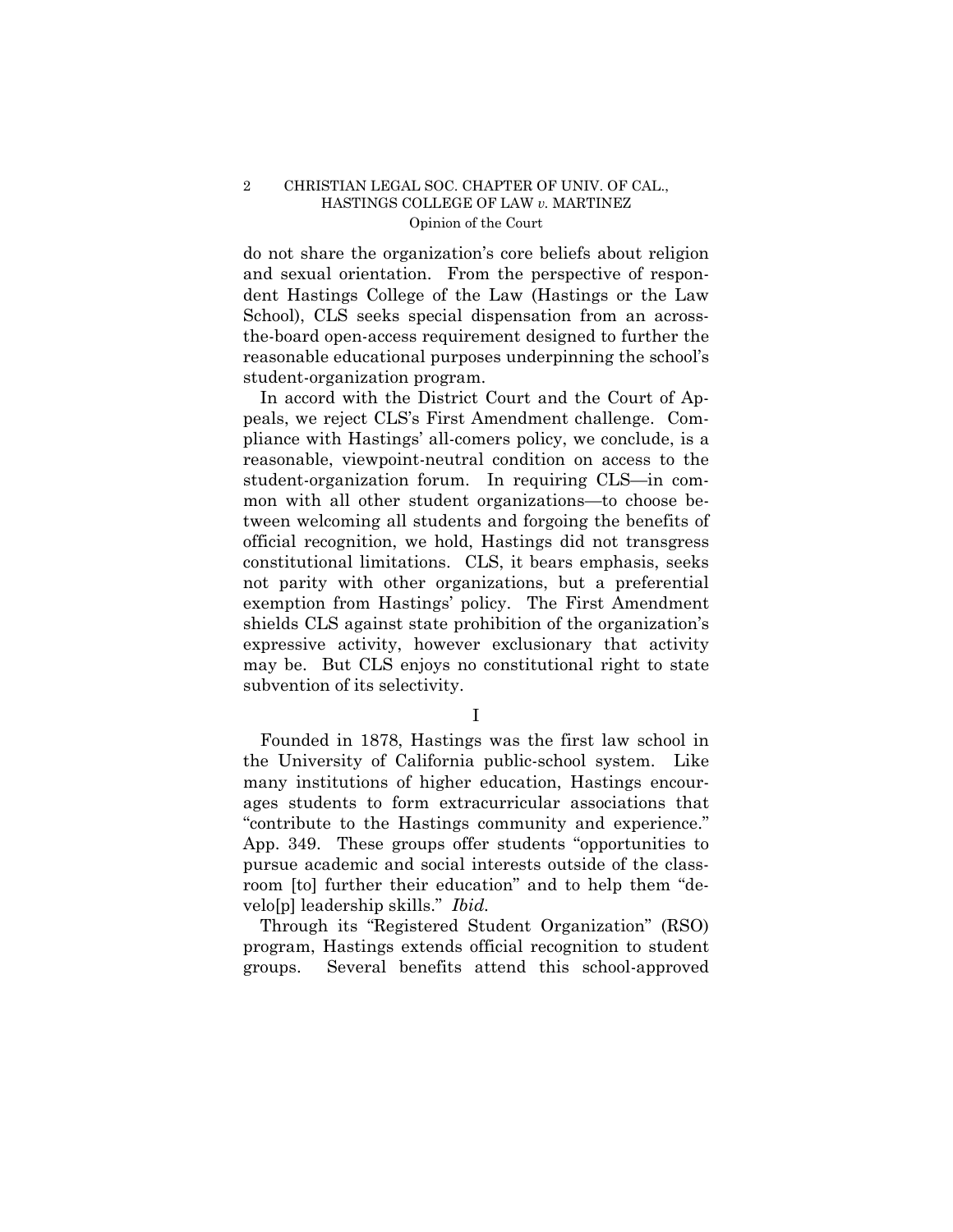status. RSOs are eligible to seek financial assistance from the Law School, which subsidizes their events using funds from a mandatory student-activity fee imposed on all students. *Id.,* at 217. RSOs may also use Law-School channels to communicate with students: They may place announcements in a weekly Office-of-Student-Services newsletter, advertise events on designated bulletin boards, send e-mails using a Hastings-organization address, and participate in an annual Student Organizations Fair designed to advance recruitment efforts. *Id.,* at 216–219. In addition, RSOs may apply for permission to use the Law School's facilities for meetings and office space. *Id.,*  at 218–219. Finally, Hastings allows officially recognized groups to use its name and logo. *Id.,* at 216.

In exchange for these benefits, RSOs must abide by certain conditions. Only a "non-commercial organization whose membership is limited to Hastings students may become [an RSO]." App. to Pet. for Cert. 83a. A prospective RSO must submit its bylaws to Hastings for approval, *id.,* at 83a–84a; and if it intends to use the Law School's name or logo, it must sign a license agreement, App. 219. Critical here, all RSOs must undertake to comply with Hastings' "Policies and Regulations Applying to College Activities, Organizations and Students." *Ibid.*<sup>1</sup>

The Law School's Policy on Nondiscrimination (Nondiscrimination Policy), which binds RSOs, states:

"[Hastings] is committed to a policy against legally impermissible, arbitrary or unreasonable discriminatory practices. All groups, including administration, faculty, student governments, [Hastings]-owned student residence facilities and programs sponsored by [Hastings], are governed by this policy of nondis

<sup>1</sup>These policies and regulations address a wide range of matters, for example, alcoholic beverages at campus events, bake sales, and blood drives. App. 246.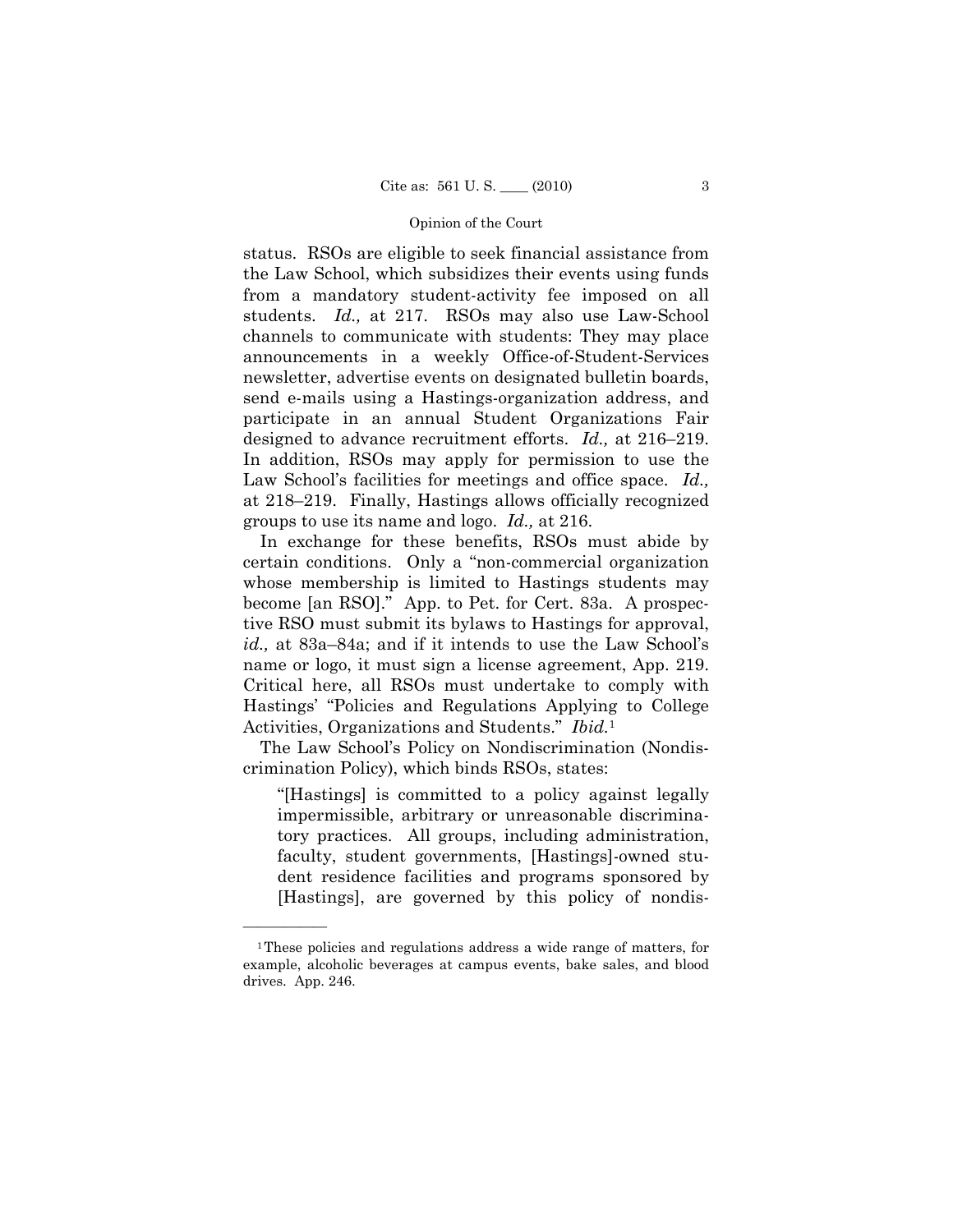crimination. [Hasting's] policy on nondiscrimination is to comply fully with applicable law.

"[Hastings] shall not discriminate unlawfully on the basis of race, color, religion, national origin, ancestry, disability, age, sex or sexual orientation. This nondiscrimination policy covers admission, access and treatment in Hastings-sponsored programs and activities." *Id.,* at 220.

Hastings interprets the Nondiscrimination Policy, as it relates to the RSO program, to mandate acceptance of all comers: School-approved groups must "allow any student to participate, become a member, or seek leadership positions in the organization, regardless of [her] status or beliefs." *Id.*, at 221.<sup>2</sup> Other law schools have adopted similar all-comers policies. See, *e.g.,* Georgetown University Law Center, Office of Student Life: Student Organi zations, available at http://www.law.georgetown.edu/ StudentLife/StudentOrgs/NewGroup.htm (All Internet

<sup>&</sup>lt;sup>2</sup> "Th[is] policy," Hastings clarifies, "does not foreclose neutral and generally applicable membership requirements unrelated to 'status or beliefs." Brief for Hastings 5. So long as all students have the *opportunity* to participate on equal terms, RSOs may require them, *inter alia*, to pay dues, maintain good attendance, refrain from gross misconduct, or pass a skill-based test, such as the writing competitions administered by law journals. See *ibid.* The dissent trumpets these neutral, generally applicable membership requirements, arguing that, in truth, Hastings has a "some-comers," not an all-comers, policy. *Post*, at 2, 3, 8–9, 10, 23–24, 32–33 (opinion of ALITO, J.). Hastings' open-access policy, however, requires only that student organizations open eligibility for membership and leadership regardless of a student's status or beliefs; dues, attendance, skill measurements, and comparable uniformly applied standards are fully compatible with the policy. The dissent makes much of Hastings' observation that groups have imposed "even conduct requirements." *Post*, at 9, 23–24. But the very example Hastings cites leaves no doubt that the Law School was referring to boilerplate good-behavior standards, *e.g.,* "[m]embership may cease . . . if the member is found to be involved in gross misconduct," App. 173 (cited in Brief for Hastings 5).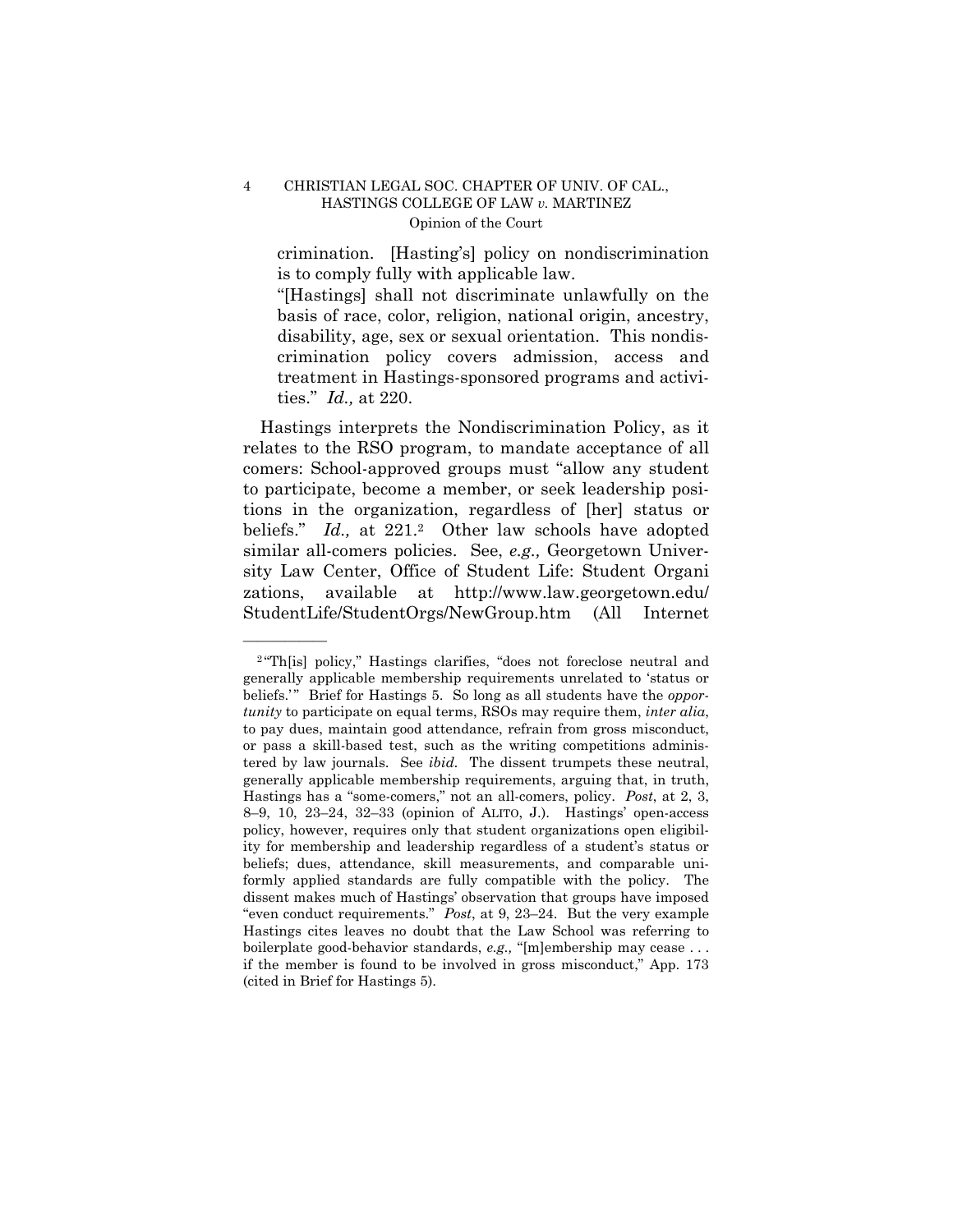materials as visited June 24, 2010, and included in Clerk of Court's case file) (Membership in registered groups must be "open to all students."); Hofstra Law School Student Handbook 2009–2010, p. 49, available at http:// law.hofstra.edu/pdf/StudentLife/StudentAffairs/Handbook/ stuhb\_handbook.pdf ("[Student] organizations are open to all students."). From Hastings' adoption of its Nondiscrimination Policy in 1990 until the events stirring this litigation, "no student organization at Hastings . . . ever sought an exemption from the Policy." App. 221.

In 2004, CLS became the first student group to do so. At the beginning of the academic year, the leaders of a predecessor Christian organization—which had been an RSO at Hastings for a decade—formed CLS by affiliating with the national Christian Legal Society (CLS-National). *Id.,* at 222–223, 225. CLS-National, an association of Christian lawyers and law students, charters student chapters at law schools throughout the country. *Id.,* at 225. CLS chapters must adopt bylaws that, *inter alia*, require members and officers to sign a "Statement of Faith" and to conduct their lives in accord with prescribed principles. *Id.,* at 225–226; App. to Pet. for Cert. 101a.3 Among those tenets is the belief that sexual activity should not occur outside of marriage between a man and a woman; CLS thus interprets its bylaws to exclude from affiliation anyone who engages in "unrepentant homosex

<sup>3</sup>The Statement of Faith provides:

<sup>&</sup>quot;Trusting in Jesus Christ as my Savior, I believe in:

<sup>•</sup> One God, eternally existent in three persons, Father, Son and Holy Spirit.

<sup>•</sup> God the Father Almighty, Maker of heaven and earth.

<sup>•</sup> The Deity of our Lord, Jesus Christ, God's only Son conceived of the Holy Spirit, born of the virgin Mary; His vicarious death for our sins through which we receive eternal life; His bodily resurrection and personal return.

<sup>•</sup> The presence and power of the Holy Spirit in the work of regeneration.

<sup>•</sup> The Bible as the inspired Word of God." App. 226.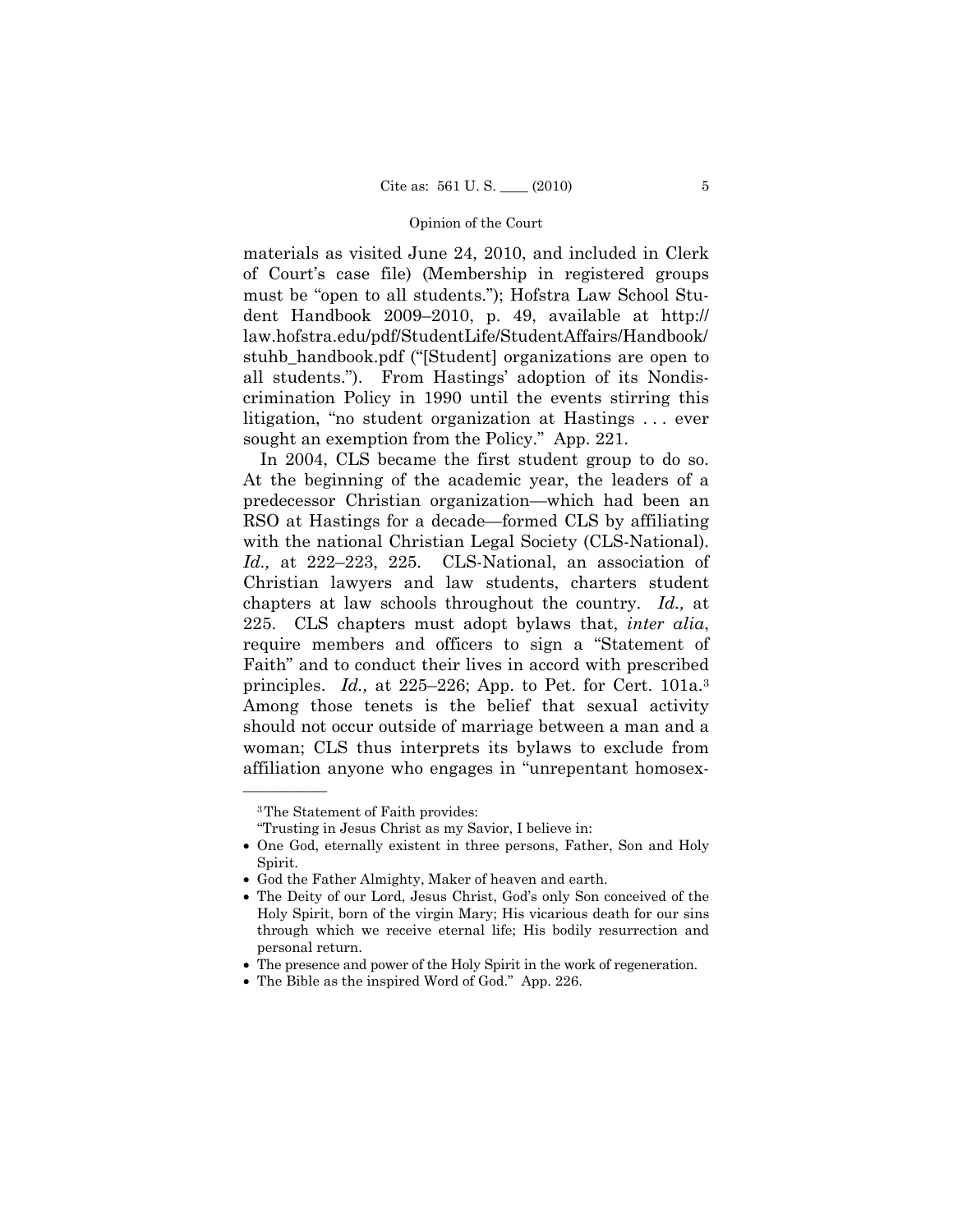ual conduct." App. 226. CLS also excludes students who hold religious convictions different from those in the Statement of Faith. *Id.,* at 227.

On September 17, 2004, CLS submitted to Hastings an application for RSO status, accompanied by all required documents, including the set of bylaws mandated by CLS-National. *Id.,* at 227–228. Several days later, the Law School rejected the application; CLS's bylaws, Hastings explained, did not comply with the Nondiscrimination Policy because CLS barred students based on religion and sexual orientation. *Id.,* at 228.

CLS formally requested an exemption from the Nondiscrimination Policy, *id.,* at 281, but Hastings declined to grant one. "[T]o be one of our student-recognized organizations," Hastings reiterated, "CLS must open its membership to all students irrespective of their religious beliefs or sexual orientation." *Id.,* at 294. If CLS instead chose to operate outside the RSO program, Hastings stated, the school "would be pleased to provide [CLS] the use of Hastings facilities for its meetings and activities." *Ibid.* CLS would also have access to chalkboards and generally available campus bulletin boards to announce its events. *Id.,* at 219, 233. In other words, Hastings would do nothing to suppress CLS's endeavors, but neither would it lend RSO-level support for them.

Refusing to alter its bylaws, CLS did not obtain RSO status. It did, however, operate independently during the 2004–2005 academic year. CLS held weekly Bible-study meetings and invited Hastings students to Good Friday and Easter Sunday church services. *Id.,* at 229. It also hosted a beach barbeque, Thanksgiving dinner, campus lecture on the Christian faith and the legal practice, several fellowship dinners, an end-of-year banquet, and other informal social activities. *Ibid.* 

On October 22, 2004, CLS filed suit against various Hastings officers and administrators under 42 U. S. C.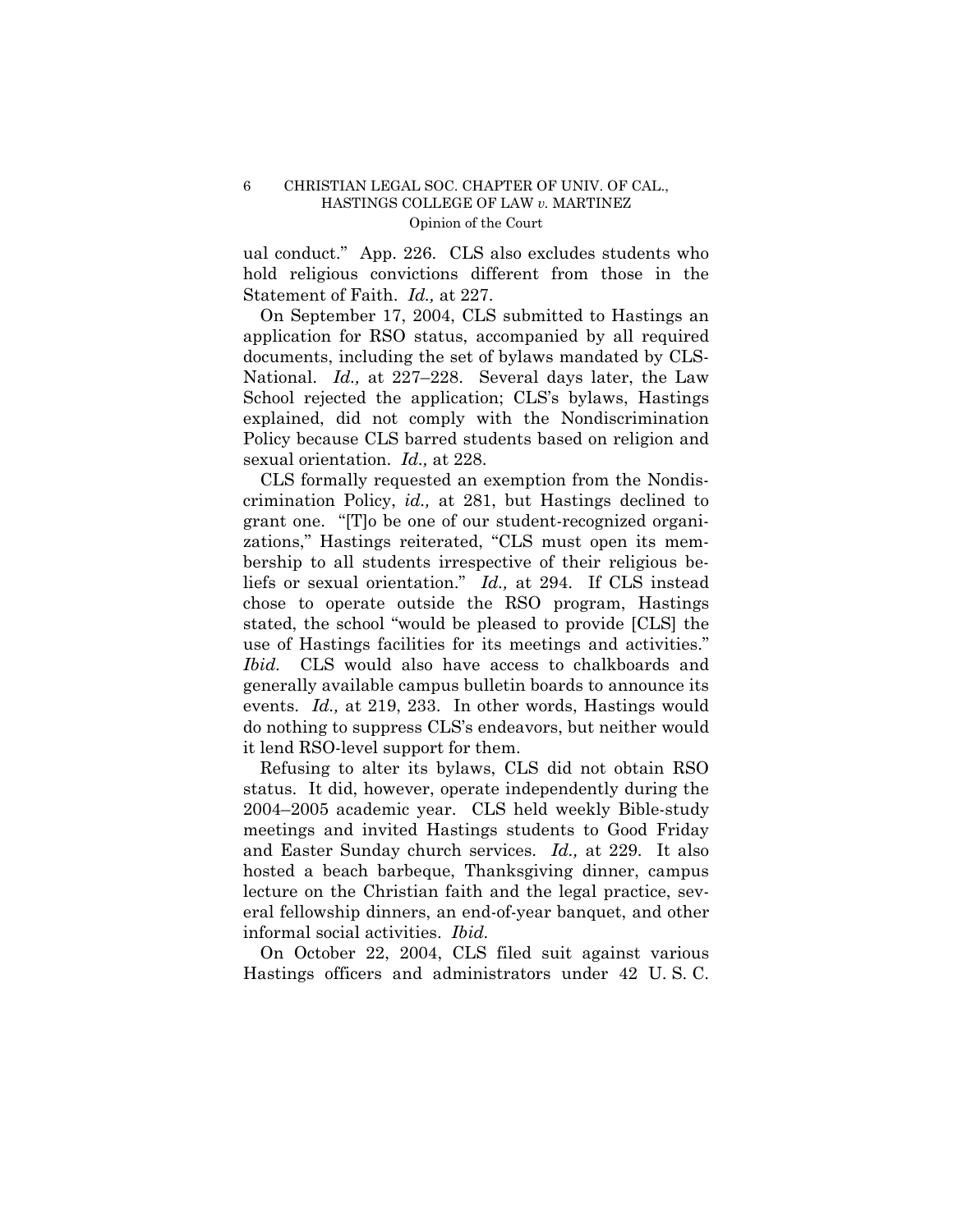§1983. Its complaint alleged that Hastings' refusal to grant the organization RSO status violated CLS's First and Fourteenth Amendment rights to free speech, expressive association, and free exercise of religion. The suit sought injunctive and declaratory relief.4

On cross-motions for summary judgment, the U. S. District Court for the Northern District of California ruled in favor of Hastings. The Law School's all-comers condition on access to a limited public forum, the court held, was both reasonable and viewpoint neutral, and therefore did not violate CLS's right to free speech. App. to Pet. for Cert. 27a–38a.

Nor, in the District Court's view, did the Law School impermissibly impair CLS's right to expressive association. "Hastings is not directly ordering CLS to admit [any] studen[t]," the court observed, *id.,* at 42a; "[r]ather, Hastings has merely placed conditions on" the use of its facilities and funds, *ibid.* "Hastings' denial of official recognition," the court added, "was not a substantial impediment to CLS's ability to meet and communicate as a group." *Id.,*  at 49a.

The court also rejected CLS's Free Exercise Clause argument. "[T]he Nondiscrimination Policy does not target or single out religious beliefs," the court noted; rather, the policy "is neutral and of general applicability." *Id.,* at 63a. "CLS may be motivated by its religious beliefs to exclude students based on their religion or sexual orientation," the court explained, "but that does not convert the reason for Hastings' [Nondiscrimination Policy] to be one that is religiously-based." *Id.,* at 63a–64a.

On appeal, the Ninth Circuit affirmed in an opinion that stated, in full:

<sup>4</sup>The District Court allowed respondent Hastings Outlaw, an RSO committed to "combating discrimination based on sexual orientation," *id.*, at 97, to intervene in the suit, *id.,* at 104.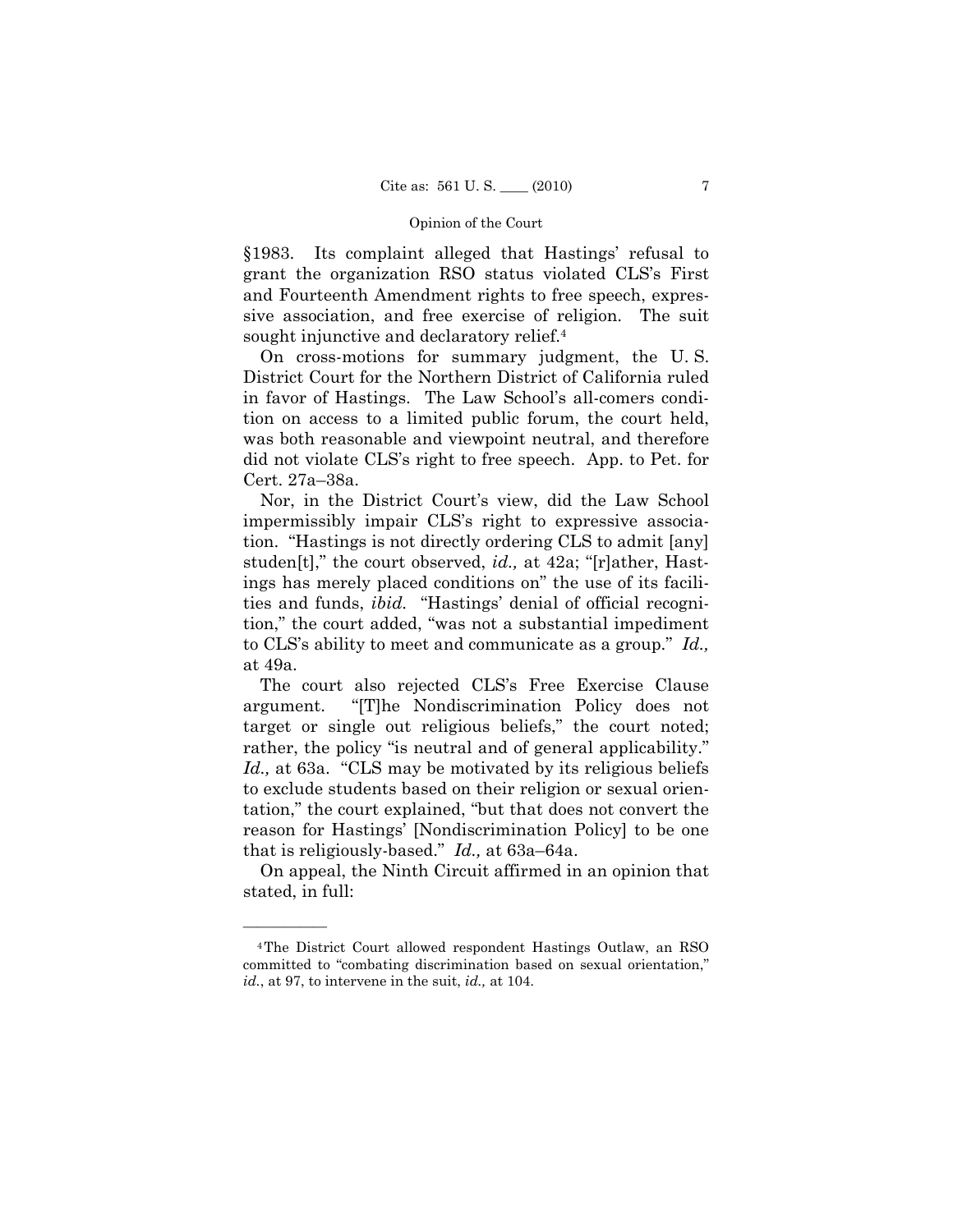"The parties stipulate that Hastings imposes an open membership rule on all student groups—all groups must accept all comers as voting members even if those individuals disagree with the mission of the group. The conditions on recognition are therefore viewpoint neutral and reasonable. *Truth v. Kent Sch. Dist.*, 542 F. 3d 634, 649–50 (9th Cir. 2008)." *Christian Legal Soc. Chapter of Univ. of Cal.* v. *Kane*, 319 Fed. Appx. 645, 645–646 (CA9 2009).

We granted certiorari, 558 U.S. \_\_\_\_ (2009), and now affirm the Ninth Circuit's judgment.

Before considering the merits of CLS's constitutional arguments, we must resolve a preliminary issue: CLS urges us to review the Nondiscrimination Policy as written—prohibiting discrimination on several enumerated bases, including religion and sexual orientation—and not as a requirement that all RSOs accept all comers. The written terms of the Nondiscrimination Policy, CLS contends, "targe[t] solely those groups whose beliefs are based on religion or that disapprove of a particular kind of sexual behavior," and leave other associations free to limit membership and leadership to individuals committed to the group's ideology. Brief for Petitioner 19 (internal quotation marks omitted). For example, "[a] political . . . group can insist that its leaders support its purposes and beliefs," CLS alleges, but "a religious group cannot." *Id.,*  at 20.

CLS's assertion runs headlong into the stipulation of facts it jointly submitted with Hastings at the summaryjudgment stage. In that filing, the parties specified:

"Hastings requires that registered student organizations allow *any* student to participate, become a member, or seek leadership positions in the organization,

II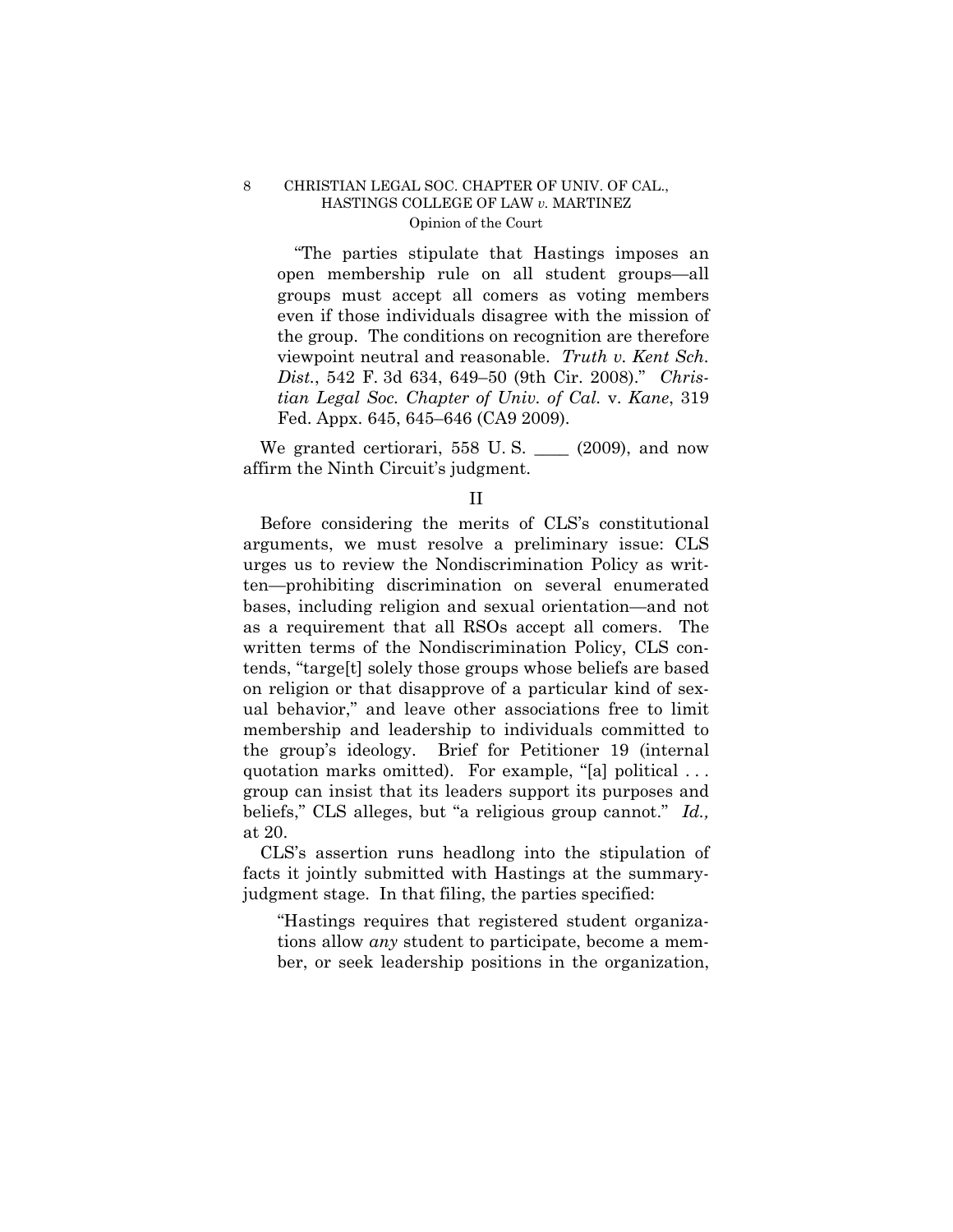regardless of [her] status or beliefs. Thus, for example, the Hastings Democratic Caucus cannot bar students holding Republican political beliefs from becoming members or seeking leadership positions in the organization." App. 221 (Joint Stipulation ¶18) (emphasis added; citations omitted).5

Under the District Court's local rules, stipulated facts are deemed "undisputed." Civil Local Rule 56–2 (ND Cal. 2010). See also Pet. for Cert. 2 ("The material facts of this case are undisputed.").6

——————

Schools as *Amicus Curiae* 20, n. 5.<br><sup>6</sup>The dissent spills considerable ink attempting to create uncertainty about when the all-comers policy was adopted. See *post*, at 2, 3, 5, 6, 7, 8, 10, 11. What counts, however, is the parties' unqualified agreement that the all-comers policy *currently* governs. CLS's suit, after all, seeks only declaratory and injunctive—that is, prospective—relief. See App.

<sup>5</sup> In its briefs before the District Court and the Court of Appeals, CLS several times affirmed that Hastings imposes an all-comers rule on RSOs. See, *e.g.,* Plaintiff's Notice of Motion for Summary Judgment and Memorandum in Support of Motion for Summary Judgment in No. C 04 4484 JSW (ND Cal.), p. 4 ("Hastings interprets the [Nondiscrimination Policy] such that student organizations must allow *any* student, regardless of their status or beliefs, to participate in the group's activities and meetings and to become voting members and leaders of the group."); Brief for Appellant in No. 06–15956 (CA9), pp. 29–30 ("Hastings illustrates the application of the Nondiscrimination Policy by explaining that for the Hastings Democratic Caucus to gain recognition, it must open its leadership and voting membership to Republicans."). In a hearing before the District Court, CLS's counsel reiterated that "it's important to understand what Hastings' policy is. According to . . . the stipulated facts, Hastings requires . . . that registered student organizations allow any student to participate, become a member or seek leadership positions in the organization regardless of their status or beliefs." App. 438 (capitalization and internal quotation marks omitted). And at oral argument in this Court, counsel for CLS acknowledged that "the Court needs to reach the constitutionality *of the all-comers policy* as applied to CLS in this case." Tr. of Oral Arg. 59 (emphasis added). We repeat, in this regard, that Hastings' all-comers policy is hardly novel. Other law schools have adopted similar requirements. See *supra*, at 4–5; Brief for Association of American Law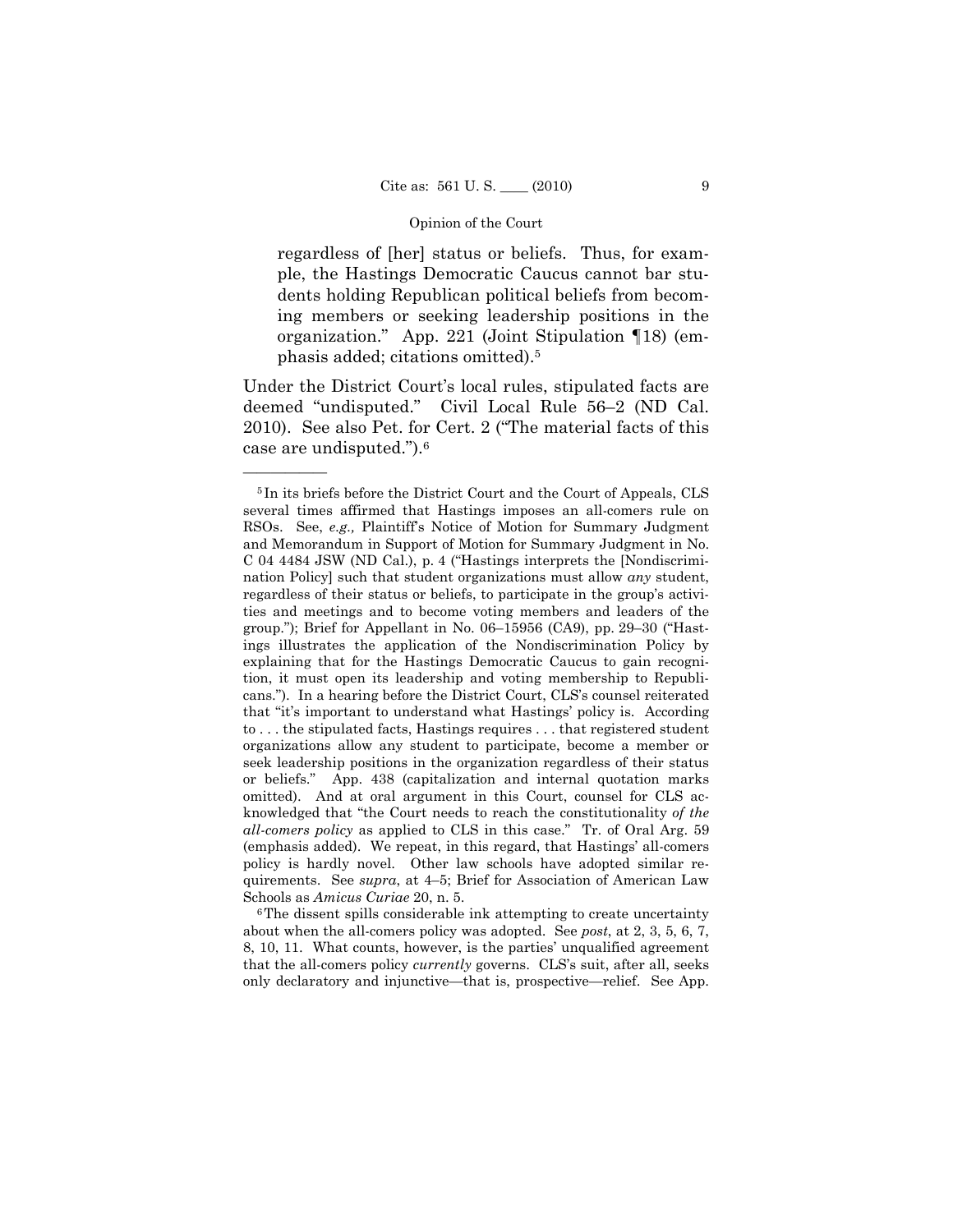Litigants, we have long recognized, "[a]re entitled to have [their] case tried upon the assumption that . . . facts, stipulated into the record, were established." *H. Hackfeld & Co.* v. *United States*, 197 U. S. 442, 447 (1905).7 This entitlement is the bookend to a party's undertaking to be bound by the factual stipulations it submits. See *post*, at 10 (ALITO, J., dissenting) (agreeing that "the parties must be held to their Joint Stipulation"). As a leading legal reference summarizes:

"[Factual stipulations are] binding and conclusive . . . , and the facts stated are not subject to subsequent variation. So, the parties will not be permitted to deny the truth of the facts stated, . . . or to maintain a contention contrary to the agreed statement, . . . or to suggest, on appeal, that the facts were other than as stipulated or that any material fact was omitted. The burden is on the party seeking to recover to show his or her right from the facts actually stated." 83 C. J. S., Stipulations §93 (2000) (footnotes omitted).

This Court has accordingly refused to consider a party's argument that contradicted a joint "stipulation [entered] at the outset of th[e] litigation." *Board of Regents of Univ. of Wis. System* v. *Southworth*, 529 U. S. 217, 226 (2000).

<sup>80 (</sup>First Amended Verified Complaint for Declaratory and Injunctive Relief).<br>7 Record evidence, moreover, corroborates the joint stipulation con-

cerning Hastings' all-comers policy. The Law School's then-Chancellor and Dean testified, for example, that "in order to be a registered student organization you have to allow all of our students to be members and full participants if they want to." App. 343. Hastings' Director of Student Services confirmed that RSOs must "be open to all students"— "even to students who may disagree with [an RSO's] purposes." *Id.,* at 320 (internal quotation marks omitted). See also *id.,* at 349 ("Hastings interprets the Nondiscrimination Policy as requiring that student organizations wishing to register with Hastings allow any Hastings student to become a member and/or seek a leadership position in the organization.").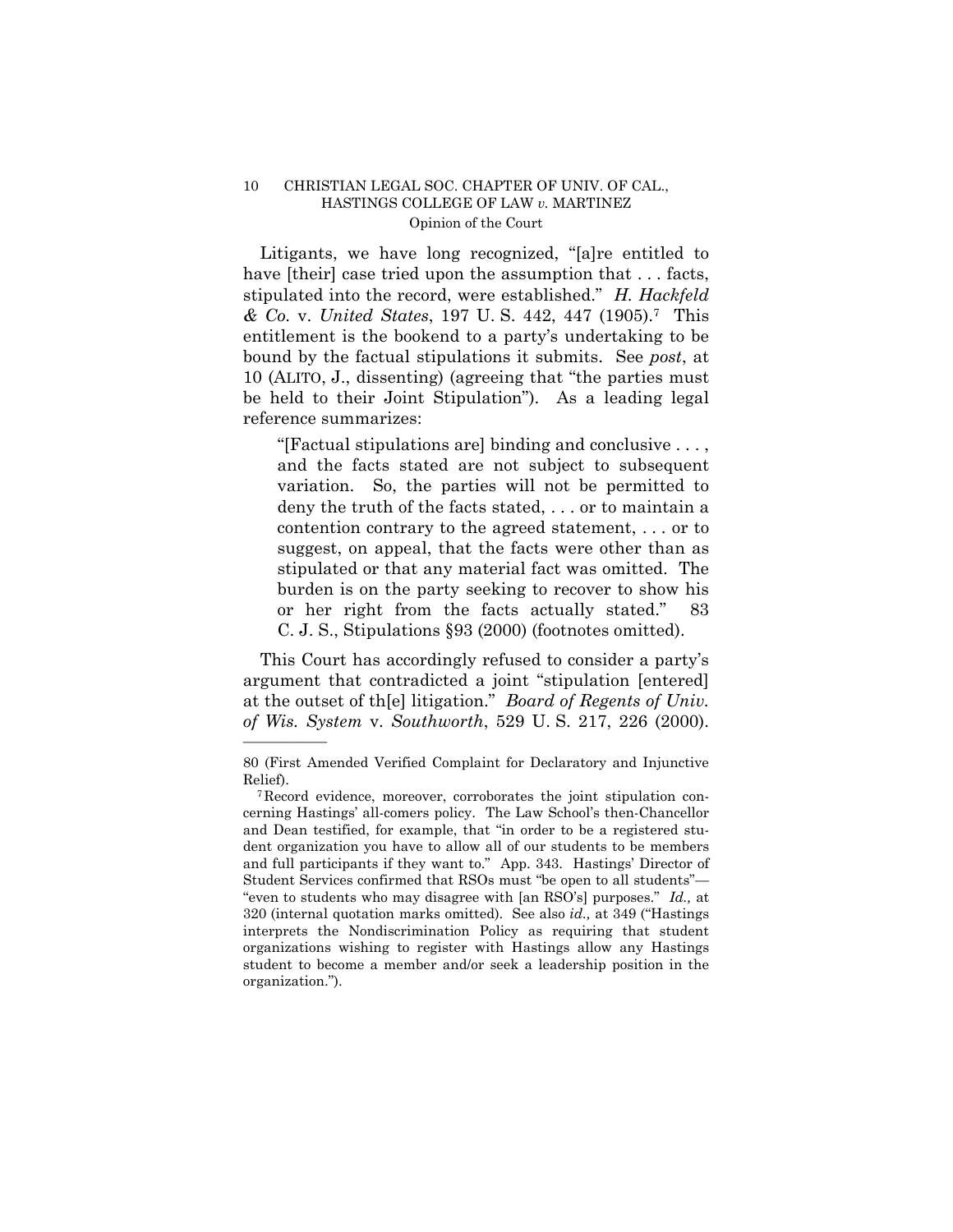Time and again, the dissent races away from the facts to which CLS stipulated. See, *e.g., post*, at 2, 3, 5, 6, 7, 8, 11, 24.8 But factual stipulations are "formal concessions . . . that have the effect of withdrawing a fact from issue and dispensing wholly with the need for proof of the fact. Thus, a judicial admission . . . is conclusive in the case." 2 K. Broun, McCormick on Evidence §254, p. 181 (6th ed. 2006) (footnote omitted). See also, *e.g.*, *Oscanyan* v. *Arms Co.*, 103 U. S. 261, 263 (1881) ("The power of the court to act in the disposition of a trial upon facts conceded by counsel is as plain as its power to act upon the evidence produced.").9

In light of the joint stipulation, both the District Court and the Ninth Circuit trained their attention on the constitutionality of the all-comers requirement, as described in the parties' accord. See 319 Fed. Appx., at 645–646; App. to Pet. for Cert. 32a; *id.,* at 36a. We reject CLS's unseemly attempt to escape from the stipulation and shift

<sup>8</sup> In an effort to undermine the stipulation, the dissent emphasizes a sentence in Hastings' answer to CLS's first amended complaint which, the dissent contends, casts doubt on Hastings' fidelity to its all-comers policy. See *post*, at 5–6, 11. In context, Hastings' answer—which responded to CLS's allegation that the Law School singles out religious groups for discriminatory treatment—is sensibly read to convey that Hastings' policies and regulations apply to all groups equally. See App. 79 (denying that the Nondiscrimination Policy imposes on religious organizations restraints that are not applied to political, social, and cultural groups). In any event, the parties' joint stipulation supersedes the answer, to the extent of any conflict between the two filings. See *Pepper & Tanner, Inc.* v. *Shamrock Broadcasting, Inc.*, 563 F. 2d 391, 393 (CA9 1977) (Parties' "stipulation of facts . . . superseded all prior pleadings and controlled the subsequent course of the action."). 9The dissent indulges in make-believe when it suggests that we are

making factual findings about Hastings' all-comers policy. *Post*, at 1, 2. As CLS's petition for certiorari stressed, "*[t]he material facts of this case are undisputed*." Pet. for Cert. 2 (emphasis added). We take the facts as the joint stipulation describes them, see *supra*, at 8–11; our decision respects, while the dissent ignores, the conclusive effect of the parties' accord.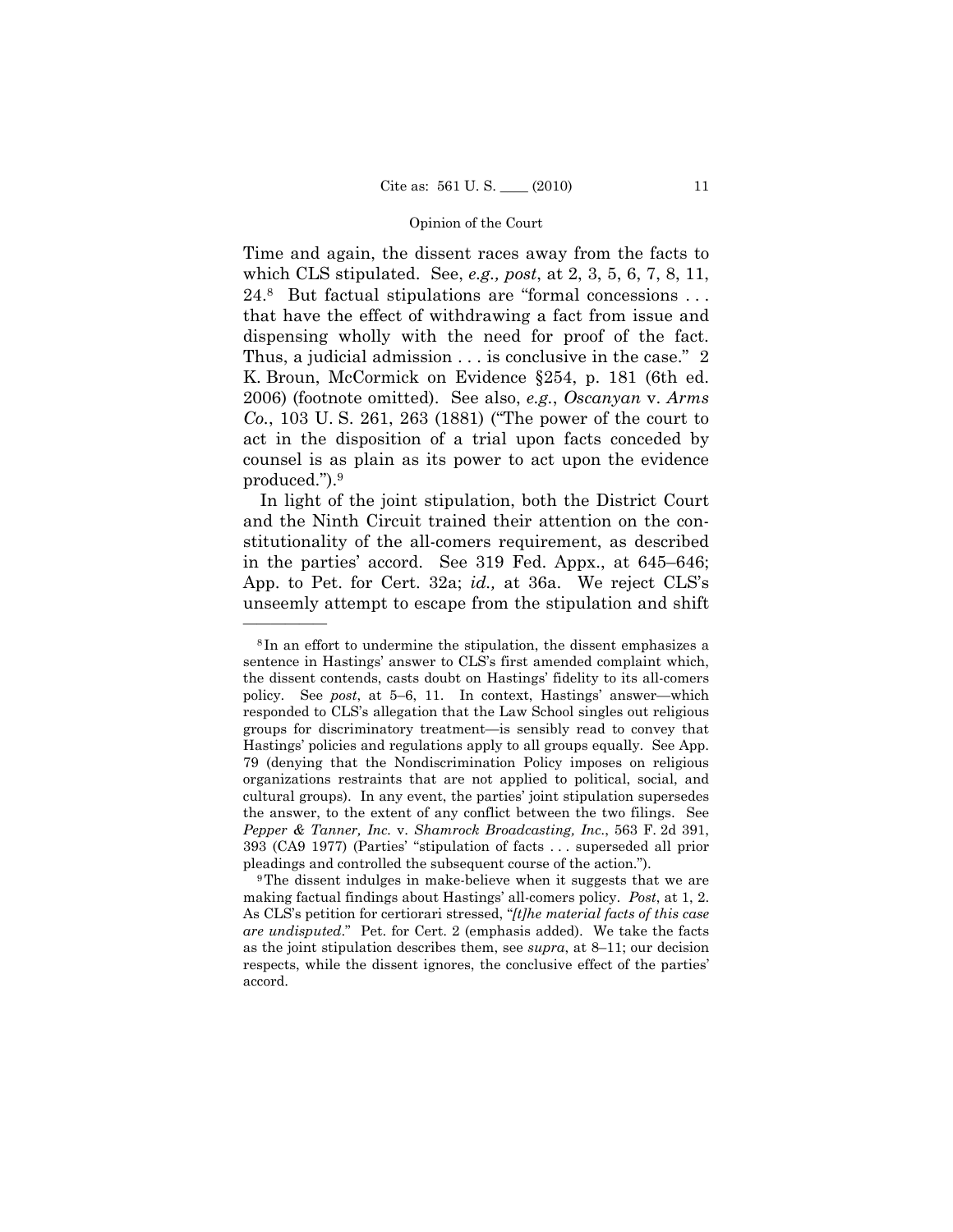its target to Hastings' policy as written. This opinion, therefore, considers only whether conditioning access to a student-organization forum on compliance with an allcomers policy violates the Constitution.10

### III A

In support of the argument that Hastings' all-comers policy treads on its First Amendment rights to free speech and expressive association, CLS draws on two lines of decisions. First, in a progression of cases, this Court has employed forum analysis to determine when a governmental entity, in regulating property in its charge, may place limitations on speech.<sup>11</sup> Recognizing a State's right "to" preserve the property under its control for the use to which it is lawfully dedicated," *Cornelius* v. *NAACP Legal Defense & Ed. Fund, Inc.*, 473 U. S. 788, 800 (1985) (inter

<sup>10</sup>The dissent, in contrast, devotes considerable attention to CLS's arguments about the Nondiscrimination Policy as written. *Post*, at 2, 3, 5, 18–23. We decline to address these arguments, not because we agree with the dissent that the Nondiscrimination Policy is "plainly" unconstitutional, *post*, at 18, but because, as noted, *supra*, at 8–12, that

constitutional question is not properly presented.<br><sup>11</sup> In conducting forum analysis, our decisions have sorted government property into three categories. First, in traditional public forums, such as public streets and parks, "any restriction based on the content of . . . speech must satisfy strict scrutiny, that is, the restriction must be narrowly tailored to serve a compelling government interest." *Pleasant Grove City* v. *Summum*, 555 U. S. \_\_\_ (2009) (slip op., at 6). Second, governmental entities create designated public forums when "government property that has not traditionally been regarded as a public forum is intentionally opened up for that purpose"; speech restrictions in such a forum "are subject to the same strict scrutiny as restrictions in a traditional public forum." *Id.*, at \_\_\_ (slip op., at 7). Third, governmental entities establish limited public forums by opening property "limited to use by certain groups or dedicated solely to the discussion of certain subjects." *Ibid.* As noted in text, "[i]n such a forum, a governmental entity may impose restrictions on speech that are reasonable and viewpoint-neutral." *Ibid.*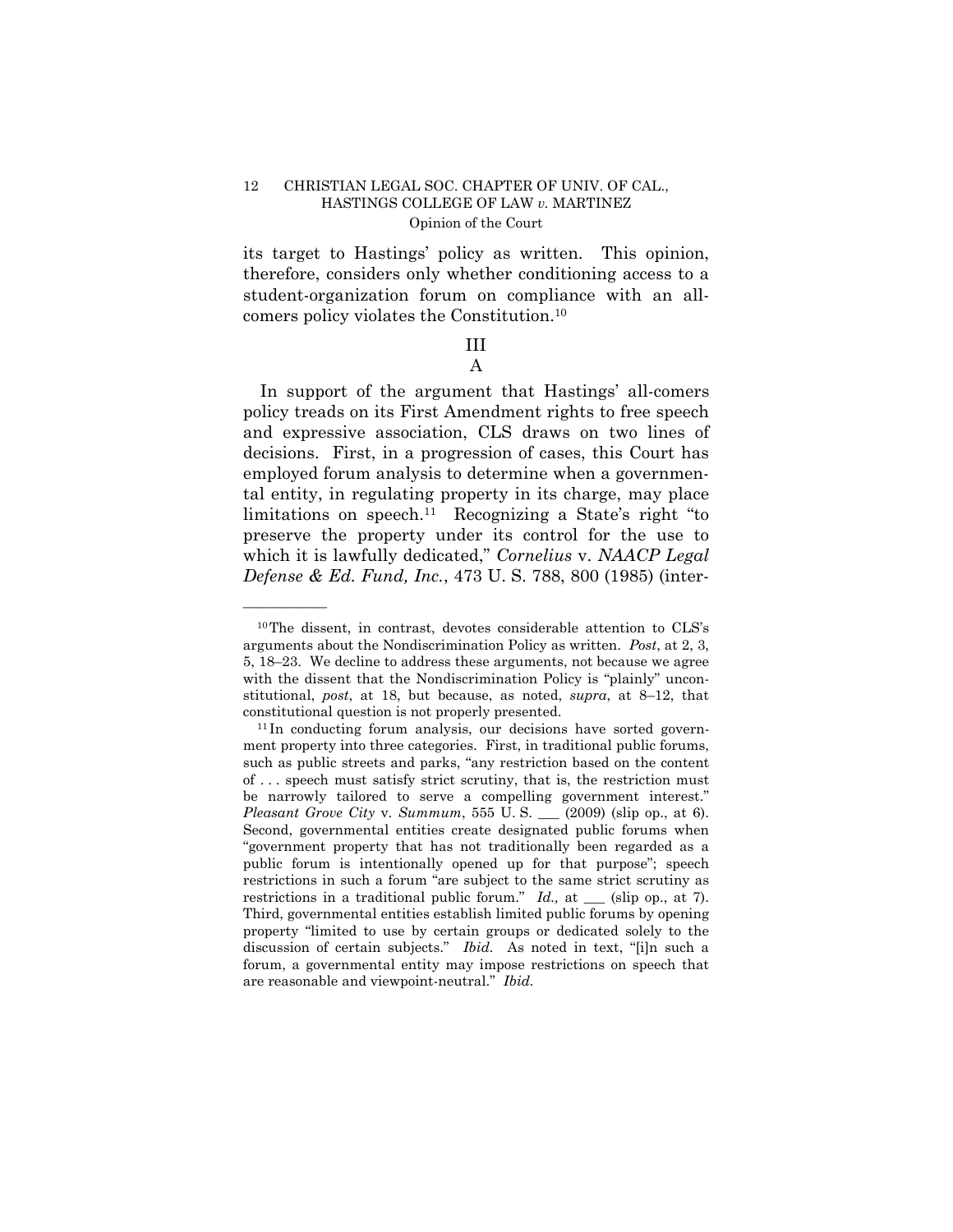nal quotation marks omitted), the Court has permitted restrictions on access to a limited public forum, like the RSO program here, with this key caveat: Any access barrier must be reasonable and viewpoint neutral, *e.g., Rosenberger*, 515 U. S., at 829. See also, *e.g., Good News Club* v. *Milford Central School*, 533 U. S. 98, 106–107 (2001); *Lamb's Chapel* v. *Center Moriches Union Free School Dist.*, 508 U. S. 384, 392–393 (1993); *Perry Ed. Assn.* v. *Perry Local Educators' Assn.*, 460 U. S. 37, 46  $(1983).<sup>12</sup>$ 

Second, as evidenced by another set of decisions, this Court has rigorously reviewed laws and regulations that constrain associational freedom. In the context of public accommodations, we have subjected restrictions on that freedom to close scrutiny; such restrictions are permitted only if they serve "compelling state interests" that are "unrelated to the suppression of ideas"—interests that cannot be advanced "through . . . significantly less restrictive [means]." *Roberts* v. *United States Jaycees*, 468 U. S. 609, 623 (1984). See also, *e.g., Boy Scouts of America* v. *Dale*, 530 U. S. 640, 648 (2000). "Freedom of association," we have recognized, "plainly presupposes a freedom not to associate." *Roberts*, 468 U. S., at 623. Insisting that an organization embrace unwelcome members, we have therefore concluded, "directly and immediately affects associational rights." *Dale*, 530 U. S., at 659.

CLS would have us engage each line of cases independently, but its expressive-association and free-speech arguments merge: *Who* speaks on its behalf, CLS reasons, colors *what* concept is conveyed. See Brief for Petitioner 35 (expressive association in this case is "the functional

<sup>12</sup>Our decisions make clear, and the parties agree, that Hastings, through its RSO program, established a limited public forum. See *Rosenberger* v. *Rector and Visitors of Univ. of Va.*, 515 U. S. 819, 829 (1995); Tr. of Oral Arg. 24 (counsel for CLS); Brief for Petitioner 25–26; Brief for Hastings 27–28; Brief for Hastings Outlaw 27.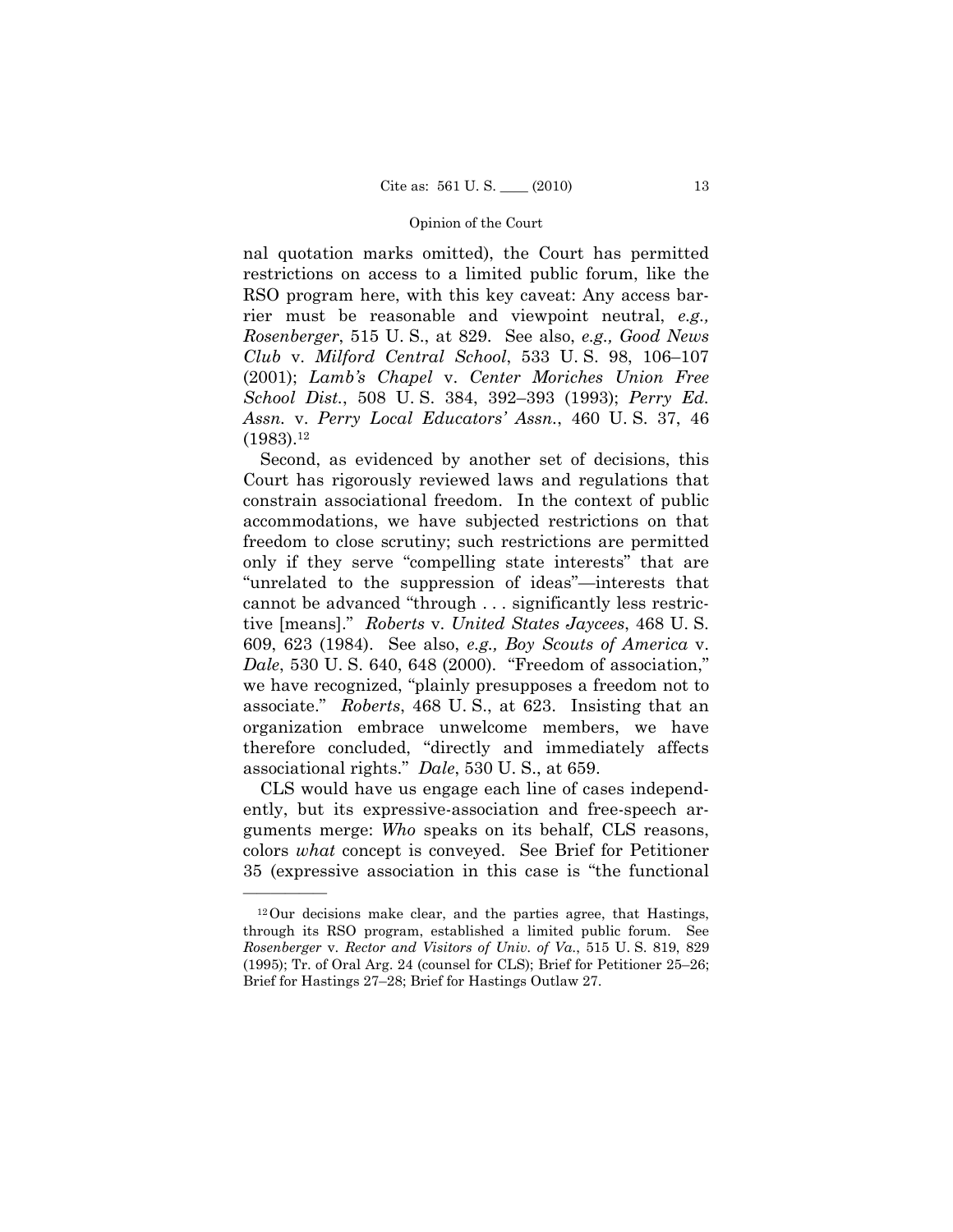equivalent of speech itself"). It therefore makes little sense to treat CLS's speech and association claims as discrete. See *Citizens Against Rent Control/Coalition for Fair Housing* v. *Berkeley*, 454 U. S. 290, 300 (1981). Instead, three observations lead us to conclude that our limited-public-forum precedents supply the appropriate framework for assessing both CLS's speech and association rights.

First, the same considerations that have led us to apply a less restrictive level of scrutiny to speech in limited public forums as compared to other environments, see *supra*, at 12–13, and n. 11, apply with equal force to expressive association occurring in limited public forums. As just noted, speech and expressive-association rights are closely linked. See *Roberts*, 468 U. S., at 622 (Associational freedom is "implicit in the right to engage in activities protected by the First Amendment."). When these intertwined rights arise in exactly the same context, it would be anomalous for a restriction on speech to survive constitutional review under our limited-public-forum test only to be invalidated as an impermissible infringement of expressive association. Accord Brief for State Universities and State University Systems as *Amici Curiae* 37–38. That result would be all the more anomalous in this case, for CLS suggests that its expressive-association claim plays a part auxiliary to speech's starring role. See Brief for Petitioner 18.

Second, and closely related, the strict scrutiny we have applied in some settings to laws that burden expressive association would, in practical effect, invalidate a defining characteristic of limited public forums—the State may "reserv[e] [them] for certain groups." *Rosenberger*, 515 U. S., at 829. See also *Perry Ed. Assn.*, 460 U. S., at 49 ("Implicit in the concept" of a limited public forum is the State's "right to make distinctions in access on the basis of . . . speaker identity."); *Cornelius*, 473 U. S., at 806 ("[A]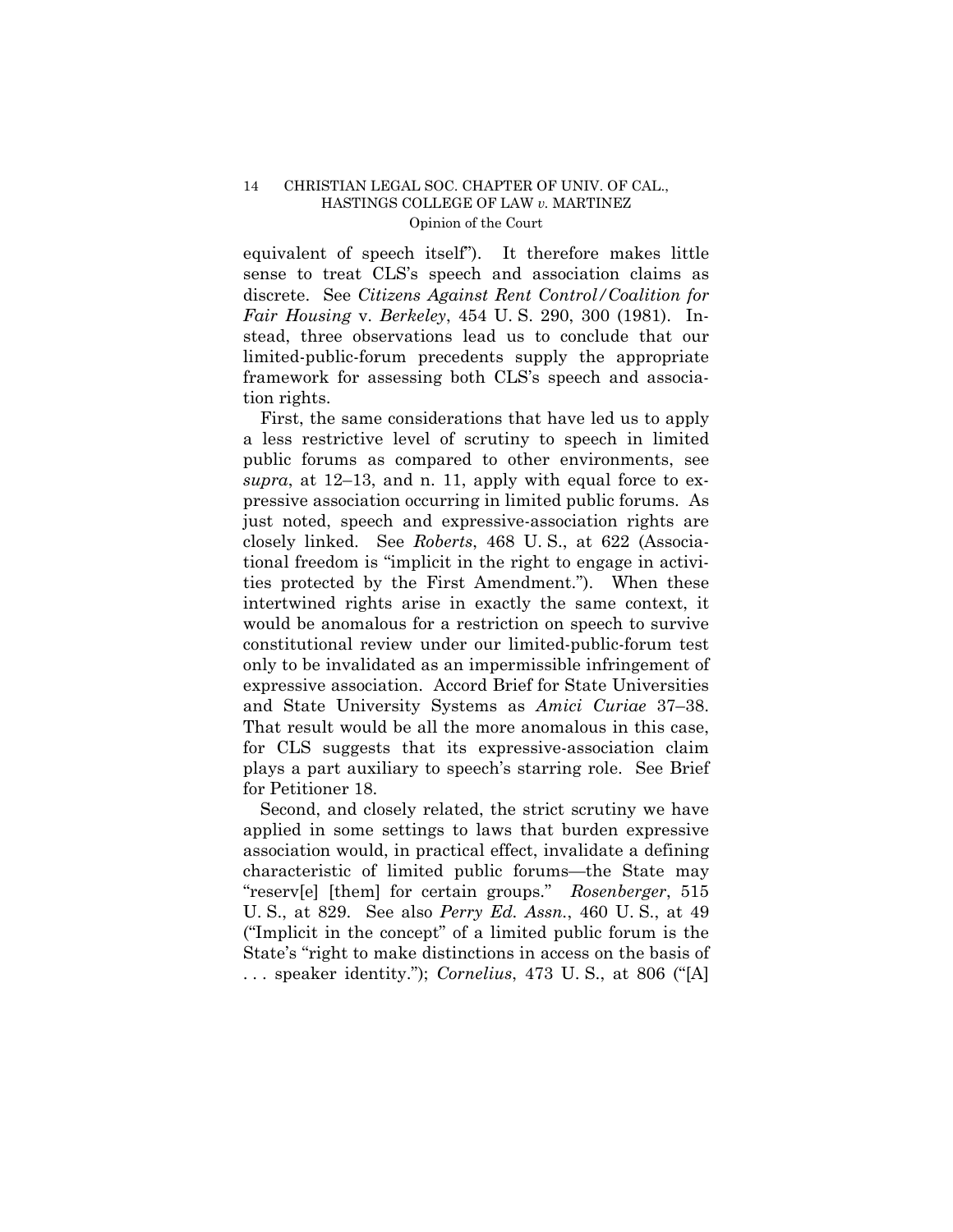speaker may be excluded from" a limited public forum "if he is not a member of the class of speakers for whose especial benefit the forum was created.").

An example sharpens the tip of this point: Schools, including Hastings, see App. to Pet. for Cert. 83a, ordinarily, and without controversy, limit official student-group recognition to organizations comprising only students even if those groups wish to associate with nonstudents. See, *e.g.*, Volokh, Freedom of Expressive Association and Government Subsidies, 58 Stan. L. Rev. 1919, 1940 (2006). The same ground rules must govern both speech and association challenges in the limited-public-forum context, lest strict scrutiny trump a public university's ability to "confin[e] a [speech] forum to the limited and legitimate purposes for which it was created." *Rosenberger*, 515 U. S., at 829. See also *Healy*, 408 U. S., at 189 ("Associational activities need not be tolerated where they infringe reasonable campus rules.").

Third, this case fits comfortably within the limitedpublic-forum category, for CLS, in seeking what is effectively a state subsidy, faces only indirect pressure to modify its membership policies; CLS may exclude any person for any reason if it forgoes the benefits of official recognition.13 The expressive-association precedents on which CLS relies, in contrast, involved regulations that *compelled* a group to include unwanted members, with no choice to opt out. See, *e.g., Dale*, 530 U. S., at 648 (regulation "forc[ed] [the Boy Scouts] to accept members it [did] not desire" (internal quotation marks omitted)); *Roberts*,

<sup>&</sup>lt;sup>13</sup>The fact that a university "expends funds to encourage a diversity of views from private speakers," this Court has held, does not justify it in "discriminat[ing] based on the viewpoint of private persons whose speech it facilitates." *Rosenberger*, 515 U. S., at 834. Applying limitedpublic-forum analysis (which itself prohibits viewpoint discrimination) to CLS's expressive association claim, we emphasize, does not upset this principle.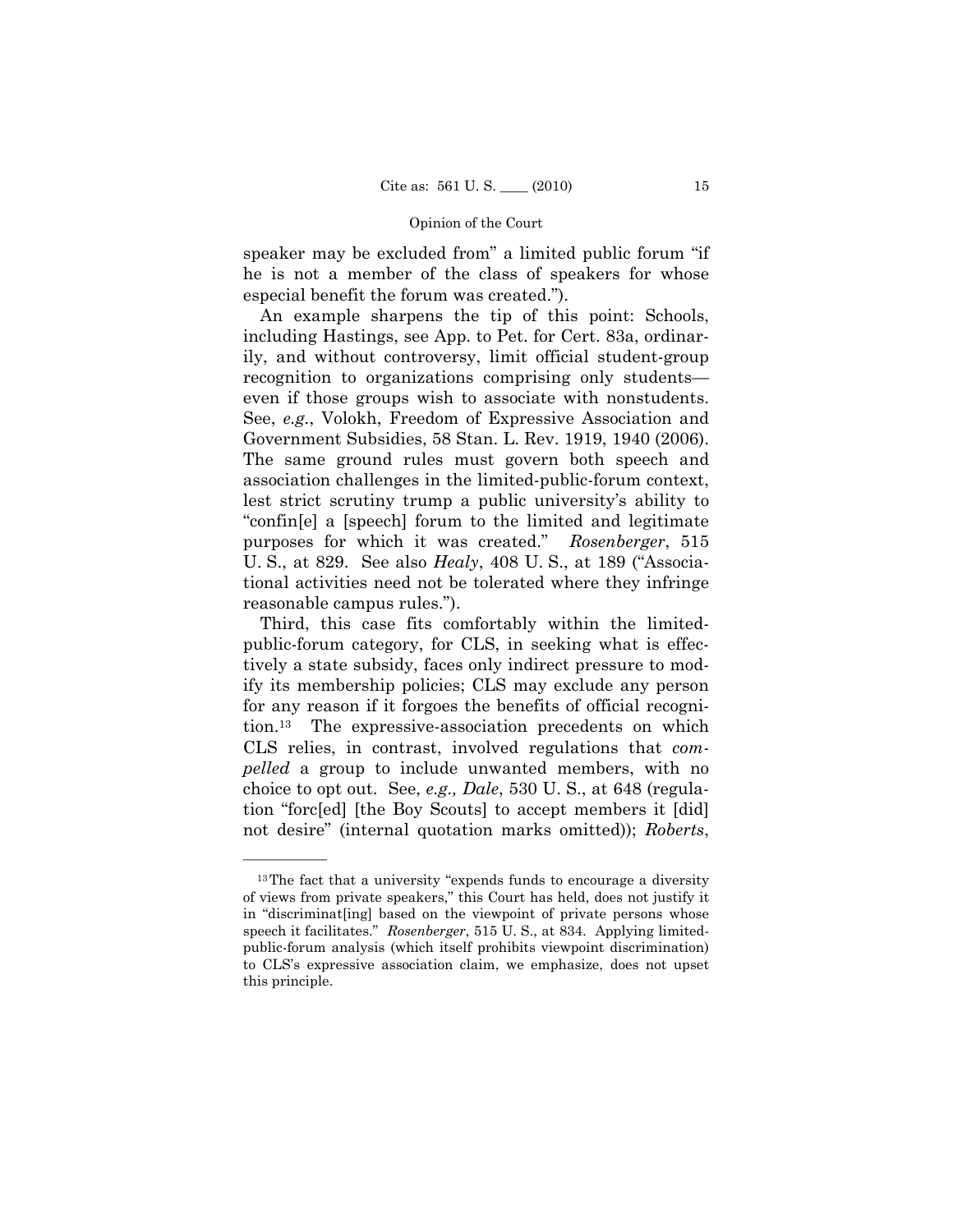468 U. S., at 623 ("There can be no clearer example of an intrusion into the internal structure or affairs of an association than" forced inclusion of unwelcome participants.).14

In diverse contexts, our decisions have distinguished between policies that require action and those that withhold benefits. See, *e.g.*, *Grove City College* v. *Bell*, 465 U. S. 555, 575–576 (1984); *Bob Jones Univ.* v. *United States*, 461 U. S. 574, 602–604 (1983). Application of the less-restrictive limited-public-forum analysis better accounts for the fact that Hastings, through its RSO program, is dangling the carrot of subsidy, not wielding the stick of prohibition. Cf. *Norwood* v. *Harrison*, 413 U. S. 455, 463 (1973) ("That the Constitution may compel toleration of private discrimination in some circumstances does not mean that it requires state support for such discrimination.").

In sum, we are persuaded that our limited-public-forum precedents adequately respect both CLS's speech and expressive-association rights, and fairly balance those rights against Hastings' interests as property owner and educational institution. We turn to the merits of the

<sup>14</sup>CLS also brackets with expressive-association precedents our decision in *Hurley* v. *Irish-American Gay, Lesbian and Bisexual Group of Boston, Inc.*, 515 U. S. 557 (1995). There, a veterans group sponsoring a St. Patrick's Day parade challenged a state law requiring it to allow gay individuals to march in the parade behind a banner celebrating their Irish heritage and sexual orientation. *Id.,* at 572. In evaluating that challenge, the *Hurley* Court focused on the veterans group's interest in controlling the message conveyed by the organization. See *id.,* at 573–581. Whether *Hurley* is best conceptualized as a speech or association case (or both), however, that precedent is of little help to CLS. *Hurley* involved the application of a statewide publicaccommodations law to the most traditional of public forums: the street. That context differs markedly from the limited public forum at issue here: a university's application of an all-comers policy to its student-organization program.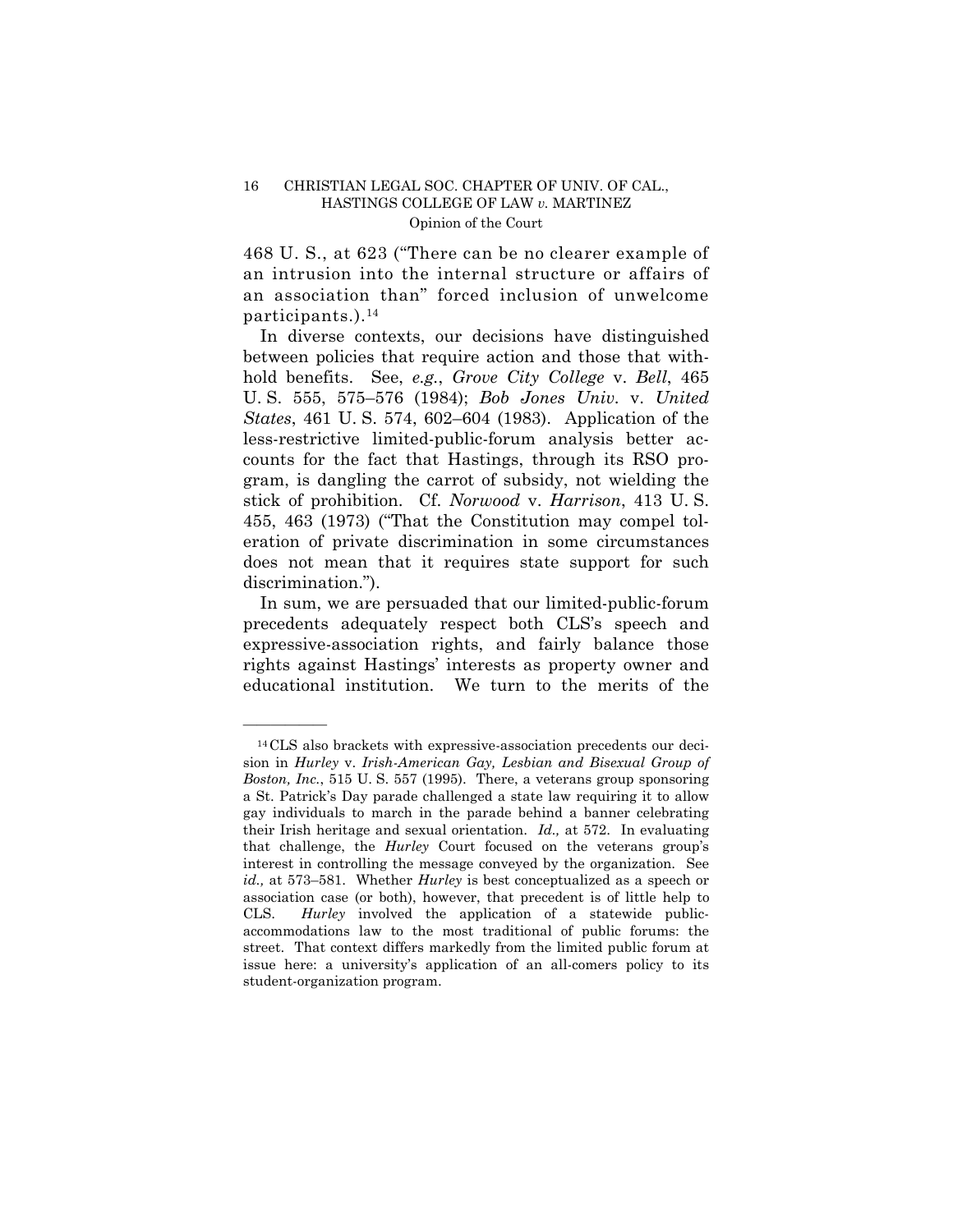instant dispute, therefore, with the limited-public-forum decisions as our guide.

#### B

As earlier pointed out, *supra*, at 1, 12–13, we do not write on a blank slate; we have three times before considered clashes between public universities and student groups seeking official recognition or its attendant benefits. First, in *Healy*, a state college denied school affiliation to a student group that wished to form a local chapter of Students for a Democratic Society (SDS). 408 U. S., at 170. Characterizing SDS's mission as violent and disruptive, and finding the organization's philosophy repugnant, the college completely banned the SDS chapter from campus; in its effort to sever all channels of communication between students and the group, university officials went so far as to disband a meeting of SDS members in a campus coffee shop. *Id.,* at 174–176. The college, we noted, could require "that a group seeking official recognition affirm in advance its willingness to adhere to reasonable campus law," including "reasonable standards respecting conduct." *Id.,* at 193. But a public educational institution exceeds constitutional bounds, we held, when it "restrict[s] speech or association simply because it finds the views expressed by [a] group to be abhorrent." *Id.,* at 187–188.15

<sup>15</sup>The dissent relies heavily on *Healy*, *post*, at 13–17, but its otherwise exhaustive account of the case elides the very fact the *Healy* Court identified as dispositive: The president of the college explicitly denied the student group official recognition *because of* the group's viewpoint. See 408 U. S, at 187 ("The mere disagreement of the President with the group's philosophy affords no reason to deny it recognition."). In this case, in contrast, Hastings denied CLS recognition not because the school wanted to silence the "viewpoint that CLS sought to express through its membership requirements," *post*, at 17, n. 2, but because CLS, insisting on preferential treatment, declined to comply with the open-access policy applicable to all RSOs, see *R. A. V.* v. *St. Paul*, 505 U. S. 377, 390 (1992) ("Where the [State] does not target conduct on the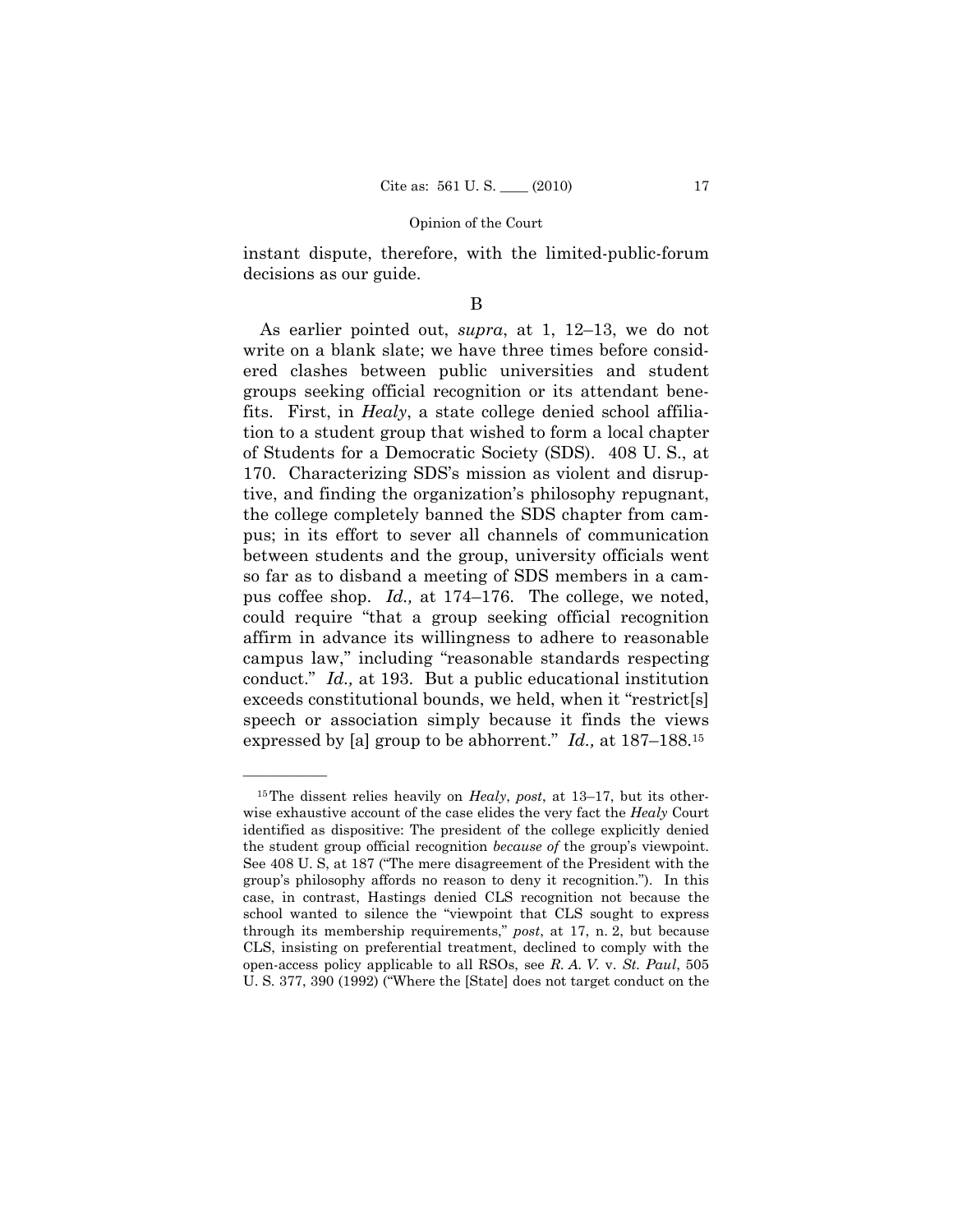We later relied on *Healy* in *Widmar*. In that case, a public university, in an effort to avoid state support for religion, had closed its facilities to a registered student group that sought to use university space for religious worship and discussion. 454 U. S., at 264–265. "A university's mission is education," we observed, "and decisions of this Court have never denied a university's authority to impose reasonable regulations compatible with that mission upon the use of its campus and facilities." *Id.,* at 268, n. 5. But because the university singled out religious organizations for disadvantageous treatment, we subjected the university's regulation to strict scrutiny. *Id.,* at 269–270. The school's interest "in maintaining strict separation of church and State," we held, was not "sufficiently compelling to justify . . . [viewpoint] discrimination against . . . religious speech." *Id.,* at 270, 276 (internal quotation marks omitted).

Most recently and comprehensively, in *Rosenberger*, we reiterated that a university generally may not withhold benefits from student groups because of their religious outlook. The officially recognized student group in *Rosenberger* was denied student-activity-fee funding to distrib

basis of its expressive content, *acts* are not shielded from regulation *merely because they express a discriminatory* . . . *philosophy*." (emphasis added)). As discussed *infra*, at 28–31, Hastings' all-comers policy is paradigmatically viewpoint neutral. The dissent's contention that "the identity of the student group" is the only "way of distinguishing *Healy*," *post*, at 16, is thus untenable.

The dissent's description of *Healy* also omits the *Healy* Court's observation that "[a] college administration may . . . requir[e] . . . that a group seeking official recognition affirm in advance its willingness to adhere to reasonable campus law. Such a requirement does not impose an impermissible condition on the students' associational rights. . . . It merely constitutes an agreement to conform with reasonable standards respecting conduct.... [T]he benefits of participation in the internal life of the college community may be denied to any group that reserves the right to violate any valid campus rules with which it disagrees." 408 U. S., at 193–194.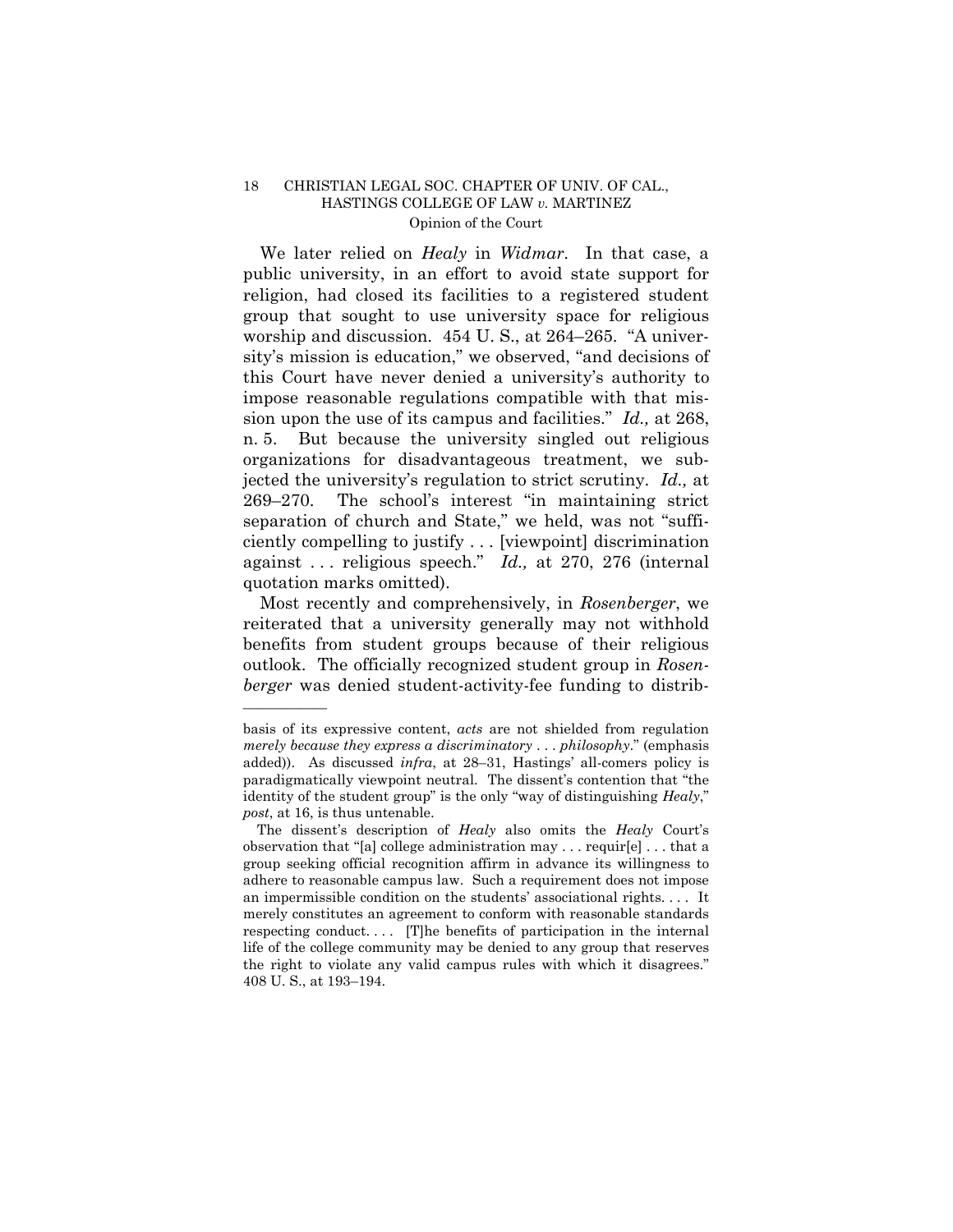ute a newspaper because the publication discussed issues from a Christian perspective. 515 U. S., at 825–827. By "select[ing] for disfavored treatment those student journalistic efforts with religious editorial viewpoints," we held, the university had engaged in "viewpoint discrimination, which is presumed impermissible when directed against speech otherwise within the forum's limitations." *Id.,* at 831, 830.

In all three cases, we ruled that student groups had been unconstitutionally singled out because of their points of view. "Once it has opened a limited [public] forum," we emphasized, "the State must respect the lawful boundaries it has itself set." *Id.,* at 829. The constitutional constraints on the boundaries the State may set bear repetition here: "The State may not exclude speech where its distinction is not reasonable in light of the purpose served by the forum, . . . nor may it discriminate against speech on the basis of . . . viewpoint." *Ibid*. (internal quotation marks omitted).

#### $\mathcal{C}$

We first consider whether Hastings' policy is reasonable taking into account the RSO forum's function and "all the surrounding circumstances." *Cornelius*, 473 U. S., at 809.

1

Our inquiry is shaped by the educational context in which it arises: "First Amendment rights," we have observed, "must be analyzed in light of the special characteristics of the school environment." *Widmar*, 454 U. S., at 268, n. 5 (internal quotation marks omitted). This Court is the final arbiter of the question whether a public university has exceeded constitutional constraints, and we owe no deference to universities when we consider that question. Cf. *Pell* v. *Procunier*, 417 U. S. 817, 827 (1974) ("Courts cannot, of course, abdicate their constitutional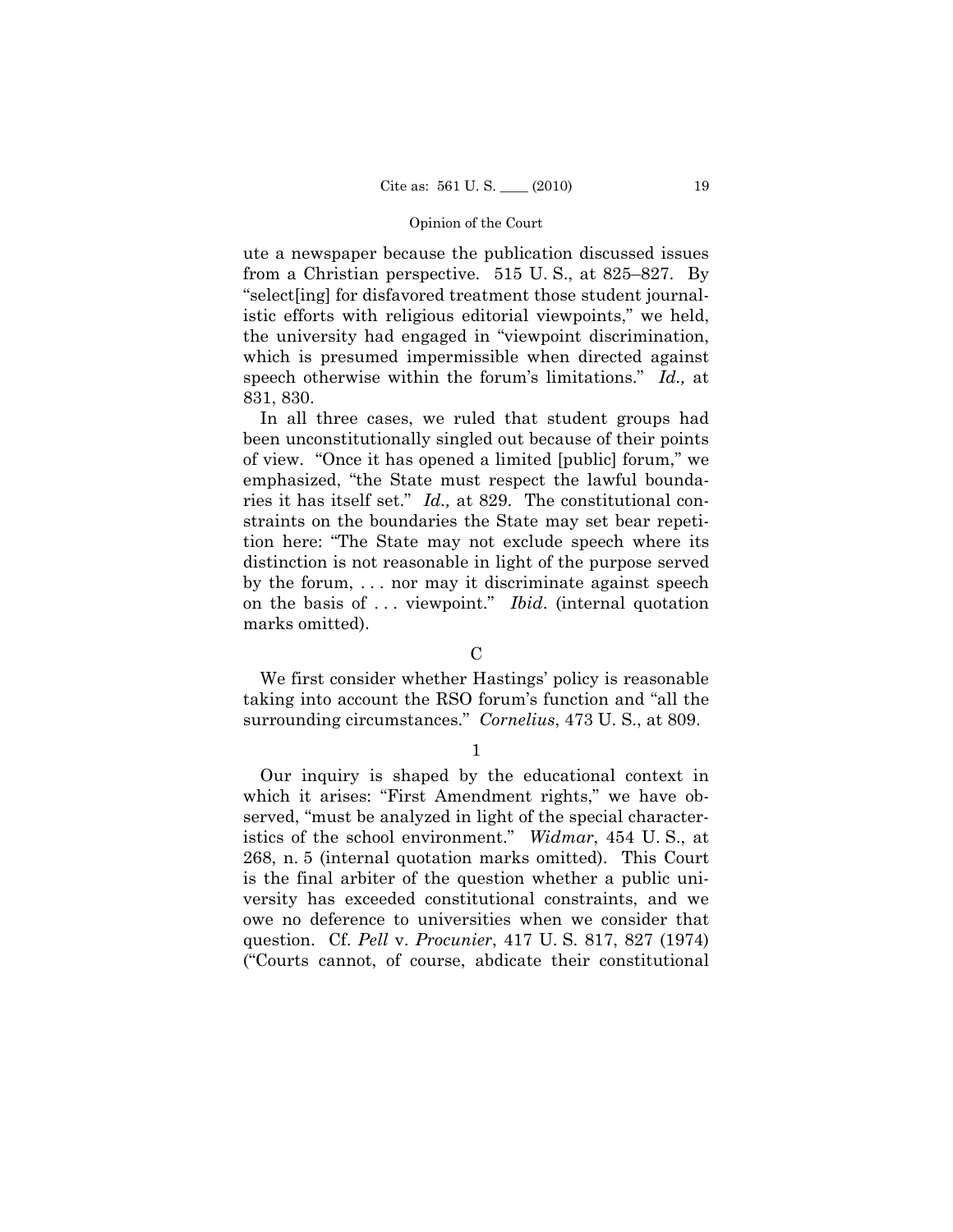responsibility to delineate and protect fundamental liberties."). Cognizant that judges lack the on-the-ground expertise and experience of school administrators, however, we have cautioned courts in various contexts to resist "substitut[ing] their own notions of sound educational policy for those of the school authorities which they review." *Board of Ed. of Hendrick Hudson Central School Dist., Westchester Cty.* v. *Rowley*, 458 U. S. 176, 206 (1982). See also, *e.g., Hazelwood School Dist.* v. *Kuhlmeier*, 484 U. S. 260, 273 (1988) (noting our "oft-expressed view that the education of the Nation's youth is primarily the responsibility of parents, teachers, and state and local school officials, and not of federal judges"); *Healy*, 408 U. S., at 180 ("[T]his Court has long recognized 'the need for affirming the comprehensive authority of the States and of school officials, consistent with fundamental constitutional safeguards, to prescribe and control conduct in the schools.'" (quoting *Tinker* v. *Des Moines Independent Community School Dist.*, 393 U. S. 503, 507 (1969))).

A college's commission—and its concomitant license to choose among pedagogical approaches—is not confined to the classroom, for extracurricular programs are, today, essential parts of the educational process. See *Board of Ed. of Independent School Dist. No. 92 of Pottawatomie Cty.* v. *Earls*, 536 U. S. 822, 831, n. 4 (2002) (involvement in student groups is "a significant contributor to the breadth and quality of the educational experience" (internal quotation marks omitted)). Schools, we have emphasized, enjoy "a significant measure of authority over the type of officially recognized activities in which their students participate." *Board of Ed. of Westside Community Schools (Dist. 66)* v. *Mergens*, 496 U. S. 226, 240 (1990). We therefore "approach our task with special caution," *Healy*, 408 U. S., at 171, mindful that Hastings' decisions about the character of its student-group program are due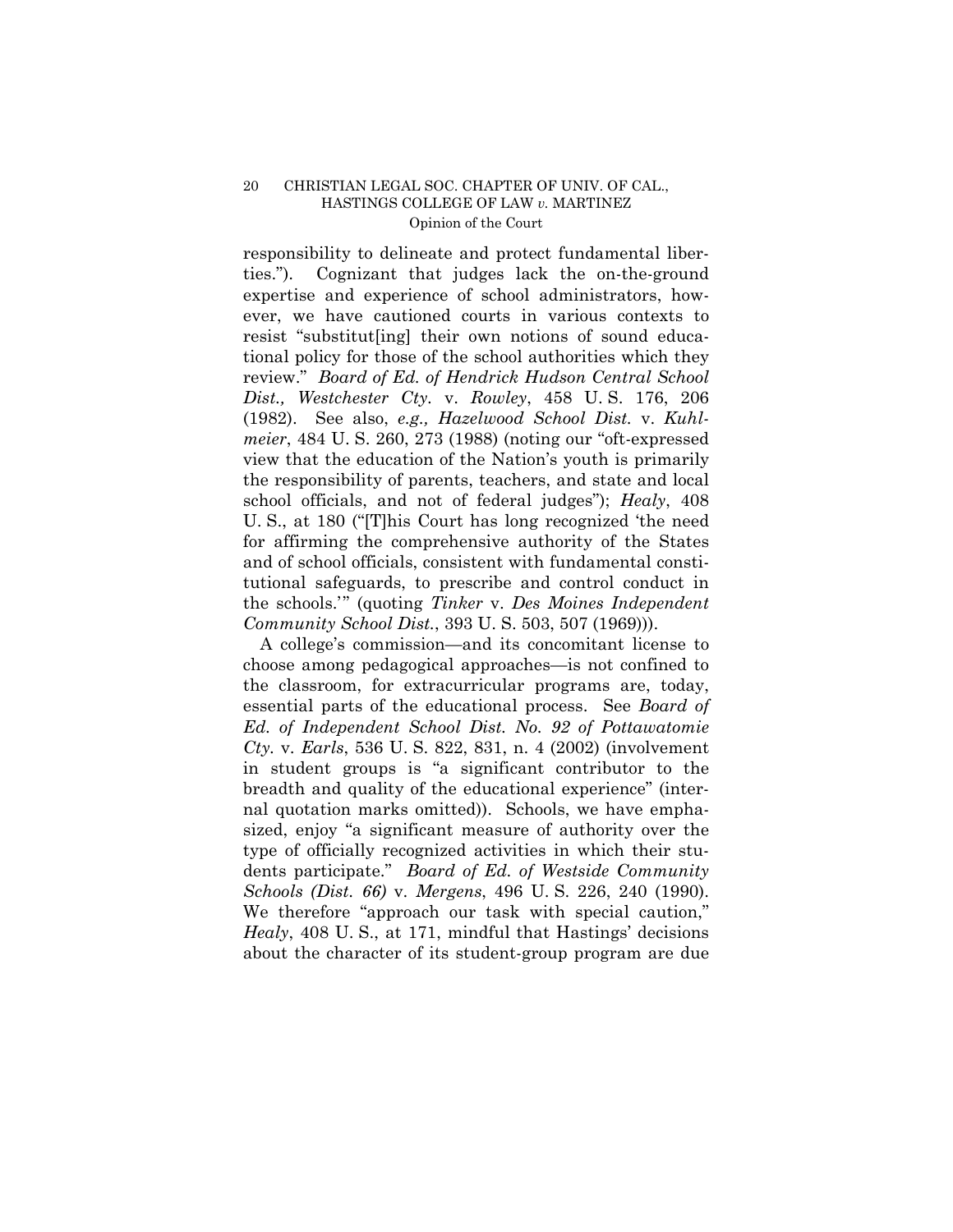decent respect.16

——————

2

With appropriate regard for school administrators' judgment, we review the justifications Hastings offers in defense of its all-comers requirement.17 First, the openaccess policy "ensures that the leadership, educational, and social opportunities afforded by [RSOs] are available

<sup>&</sup>lt;sup>16</sup>The dissent mischaracterizes the nature of the respect we accord to Hastings. See *post*, at 1, 15–16, 27. As noted *supra*, at 19–20, this Court, exercising its independent judgment, must "interpre[t] and appl[y] . . . the right to free speech." *Post*, at 16. But determinations of what constitutes sound educational policy or what goals a studentorganization forum ought to serve fall within the discretion of school administrators and educators. See, *e.g., Board of Ed. of Hendrick Hudson Central School Dist., Westchester Cty.* v. *Rowley*, 458 U. S. 176, 206 (1982). 17Although the dissent maintains it is "content to address the consti-

tutionality of Hastings' actions under our limited public forum cases," *post*, at 17, it resists the import of those cases at every turn. For example, although the dissent acknowledges that a university has the authority to set the boundaries of a limited public forum, *post*, at 17, 24, the dissent refuses to credit Hastings' all-comers policy as one of those boundaries. See *ibid.* (insisting that "Hastings' regulations . . . impose only two substantive limitations: A group . . . must have student members and must be non-commercial."). In short, "the design of the RSO forum," *post*, at 26, which the dissent discusses at length, *post*, at 24–31, is of its own tailoring.

Another example: The dissent pointedly observes that "[w]hile there can be no question that the State of California could not impose [an allcomers] restrictio[n] on all religious groups in the State, the Court now holds that Hastings, a state institution, may impose these very same requirements on students who wish to participate in a forum that is designed to foster the expression of diverse viewpoints." *Post*, at 27. As noted *supra*, at 12–13, and n. 11, this difference reflects the lesser standard of scrutiny applicable to limited public forums compared to other forums. The dissent fights the distinction between state *prohibition* and state *support*, but its real quarrel is with our limited public forum doctrine, which recognizes that distinction. CLS, it bears repetition, remains free to express whatever it will, but it cannot insist on an exemption from Hastings' embracive all-comers policy.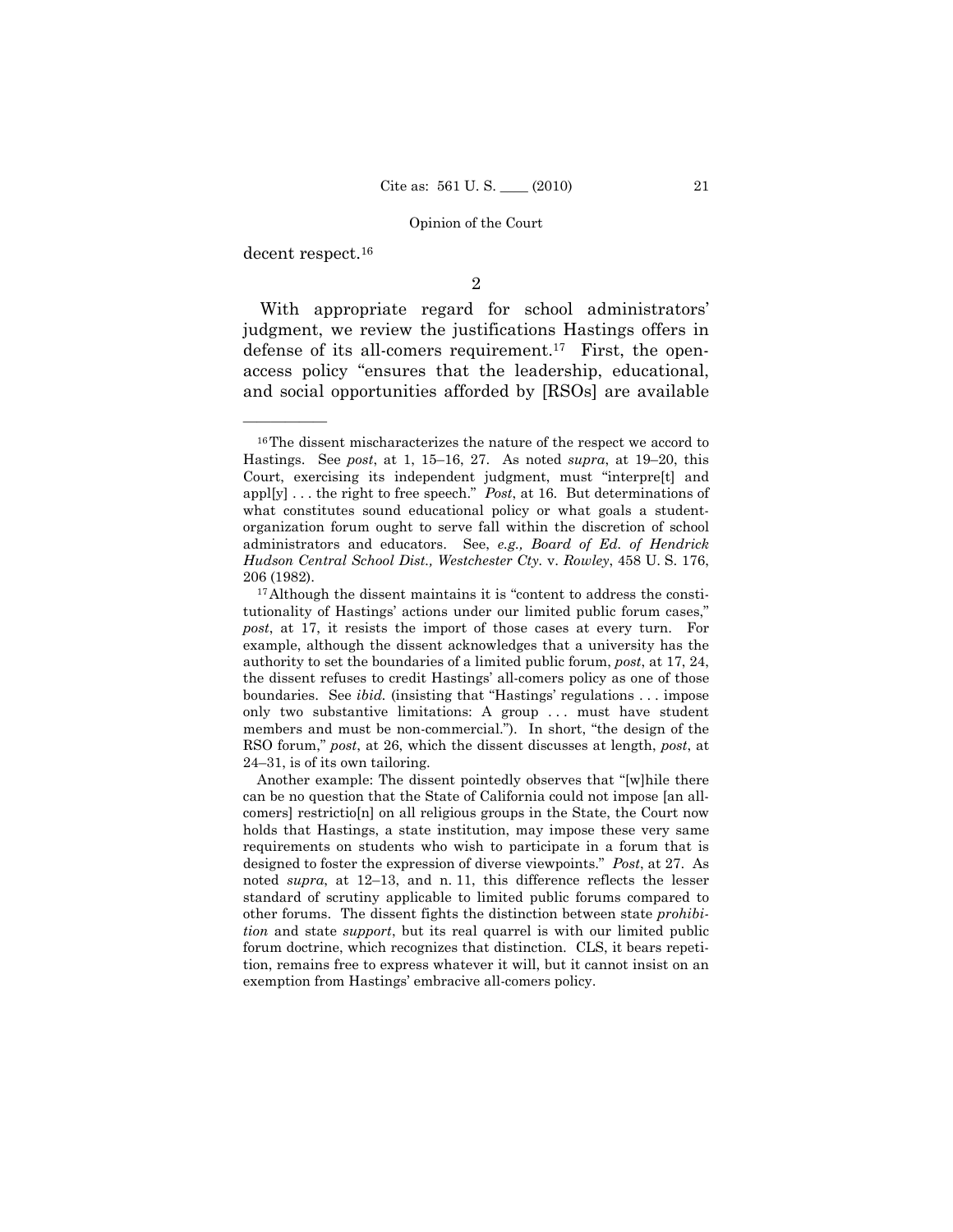to all students." Brief for Hastings 32; see Brief for American Civil Liberties Union et al. as *Amici Curiae* 11. Just as "Hastings does not allow its professors to host classes open only to those students with a certain status or belief," so the Law School may decide, reasonably in our view, "that the . . . educational experience is best promoted when all participants in the forum must provide equal access to all students." Brief for Hastings 32. RSOs, we count it significant, are eligible for financial assistance drawn from mandatory student-activity fees, see *supra*, at 3; the all-comers policy ensures that no Hastings student is forced to fund a group that would reject her as a member.18

Second, the all-comers requirement helps Hastings police the written terms of its Nondiscrimination Policy without inquiring into an RSO's motivation for membership restrictions. To bring the RSO program within CLS's view of the Constitution's limits, CLS proposes that Hastings permit exclusion because of *belief* but forbid discrimination due to *status*. See Tr. of Oral Arg. 18. But that proposal would impose on Hastings a daunting labor. How should the Law School go about determining whether a student organization cloaked prohibited status exclusion in belief-based garb? If a hypothetical Male-Superiority Club barred a female student from running for its presidency, for example, how could the Law School tell whether the group rejected her bid because of her sex or because, by seeking to lead the club, she manifested a lack of belief in its fundamental philosophy?

This case itself is instructive in this regard. CLS contends that it does not exclude individuals because of sex

<sup>18</sup>CLS notes that its "activities—its Bible studies, speakers, and dinners—are open to all students," even if attendees are barred from membership and leadership. Reply Brief 20. Welcoming all comers as guests or auditors, however, is hardly equivalent to accepting all comers as full-fledged participants.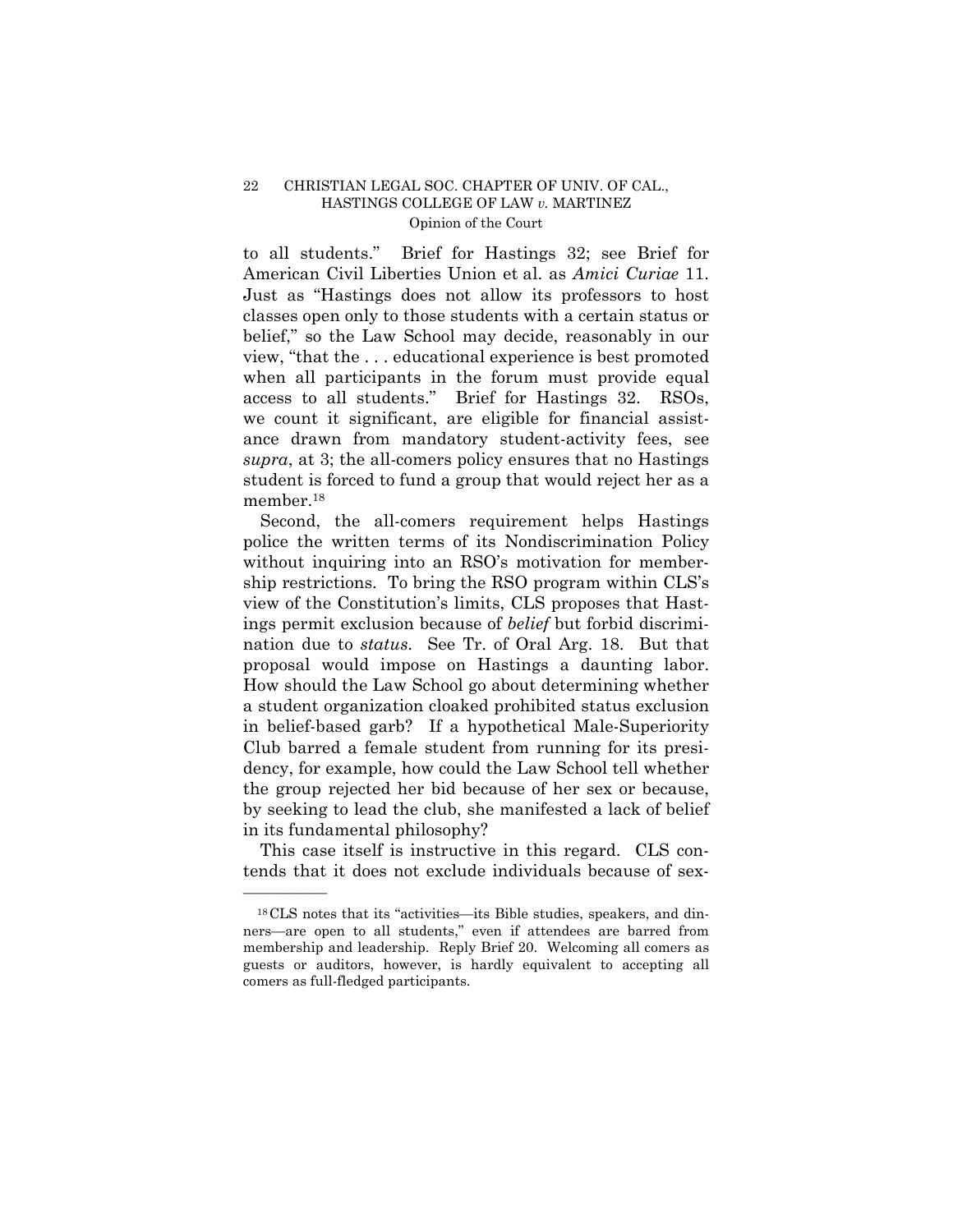ual orientation, but rather "on the basis of a conjunction of conduct and the belief that the conduct is not wrong." Brief for Petitioner 35–36 (emphasis deleted). Our decisions have declined to distinguish between status and conduct in this context. See *Lawrence* v. *Texas*, 539 U. S. 558, 575 (2003) ("When homosexual *conduct* is made criminal by the law of the State, that declaration in and of itself is an invitation to subject homosexual *persons* to discrimination." (emphasis added)); *id.,* at 583 (O'Connor, J., concurring in judgment) ("While it is true that the law applies only to conduct, the conduct targeted by this law is conduct that is closely correlated with being homosexual. Under such circumstances, [the] law is targeted at more than conduct. It is instead directed toward gay persons as a class."); cf. *Bray* v. *Alexandria Women's Health Clinic*, 506 U. S. 263, 270 (1993) ("A tax on wearing yarmulkes is a tax on Jews."). See also Brief for Lambda Legal Defense and Education Fund, Inc., et al. as *Amici Curiae* 7–20.

Third, the Law School reasonably adheres to the view that an all-comers policy, to the extent it brings together individuals with diverse backgrounds and beliefs, "encourages tolerance, cooperation, and learning among students." App. 349.19 And if the policy sometimes produces discord, Hastings can rationally rank among RSOprogram goals development of conflict-resolution skills, toleration, and readiness to find common ground.

Fourth, Hastings' policy, which incorporates—in fact, subsumes—state-law proscriptions on discrimination, conveys the Law School's decision "to decline to subsidize with public monies and benefits conduct of which the

<sup>19</sup>CLS's predecessor organization, the Hastings Christian Fellowship (HCF), experienced these benefits first-hand when it welcomed an openly gay student as a member during the 2003–2004 academic year. That student, testified another HCF member, "was a joy to have" in the group and brought a unique perspective to Bible-study discussions. See App. 325, 327.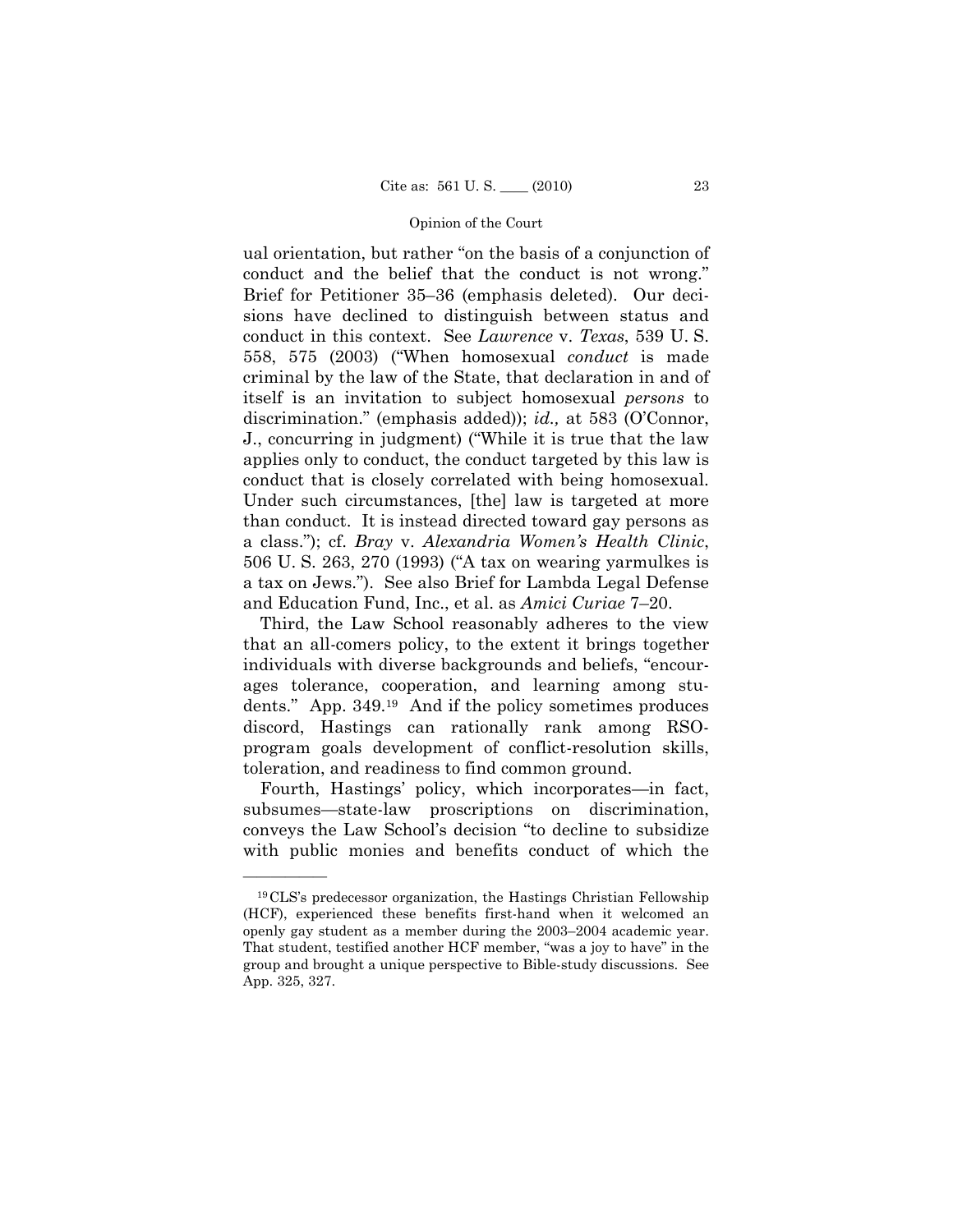people of California disapprove." Brief for Hastings 35; *id.,* at 33–34 (citing Cal. Educ. Code §66270 (prohibiting discrimination on various bases)). State law, of course, may not *command* that public universities take action impermissible under the First Amendment. But so long as a public university does not contravene constitutional limits, its choice to advance state-law goals through the school's educational endeavors stands on firm footing.

In sum, the several justifications Hastings asserts in support of its all-comers requirement are surely reasonable in light of the RSO forum's purposes.20

3

The Law School's policy is all the more creditworthy in view of the "substantial alternative channels that remain open for [CLS-student] communication to take place." *Perry Ed. Assn.*, 460 U.S., at 53. If restrictions on access to a limited public forum are viewpoint discriminatory, the ability of a group to exist outside the forum would not cure the constitutional shortcoming. But when access barriers are viewpoint neutral, our decisions have counted it significant that other available avenues for the group to exercise its First Amendment rights lessen the burden created by those barriers. See *ibid.*; *Cornelius*, 473 U. S., at 809; *Greer* v. *Spock*, 424 U. S. 828, 839 (1976); *Pell*, 417 U. S., at 827–828.

In this case, Hastings offered CLS access to school facilities to conduct meetings and the use of chalkboards and generally available bulletin boards to advertise events. App. 232–233. Although CLS could not take advantage of RSO-specific methods of communication, see *supra*, at 3, the advent of electronic media and social-networking sites reduces the importance of those channels. See App. 114–

<sup>20</sup>Although the Law School has offered multiple justifications for its all-comers policy, we do not suggest that each of them is necessary for the policy to survive constitutional review.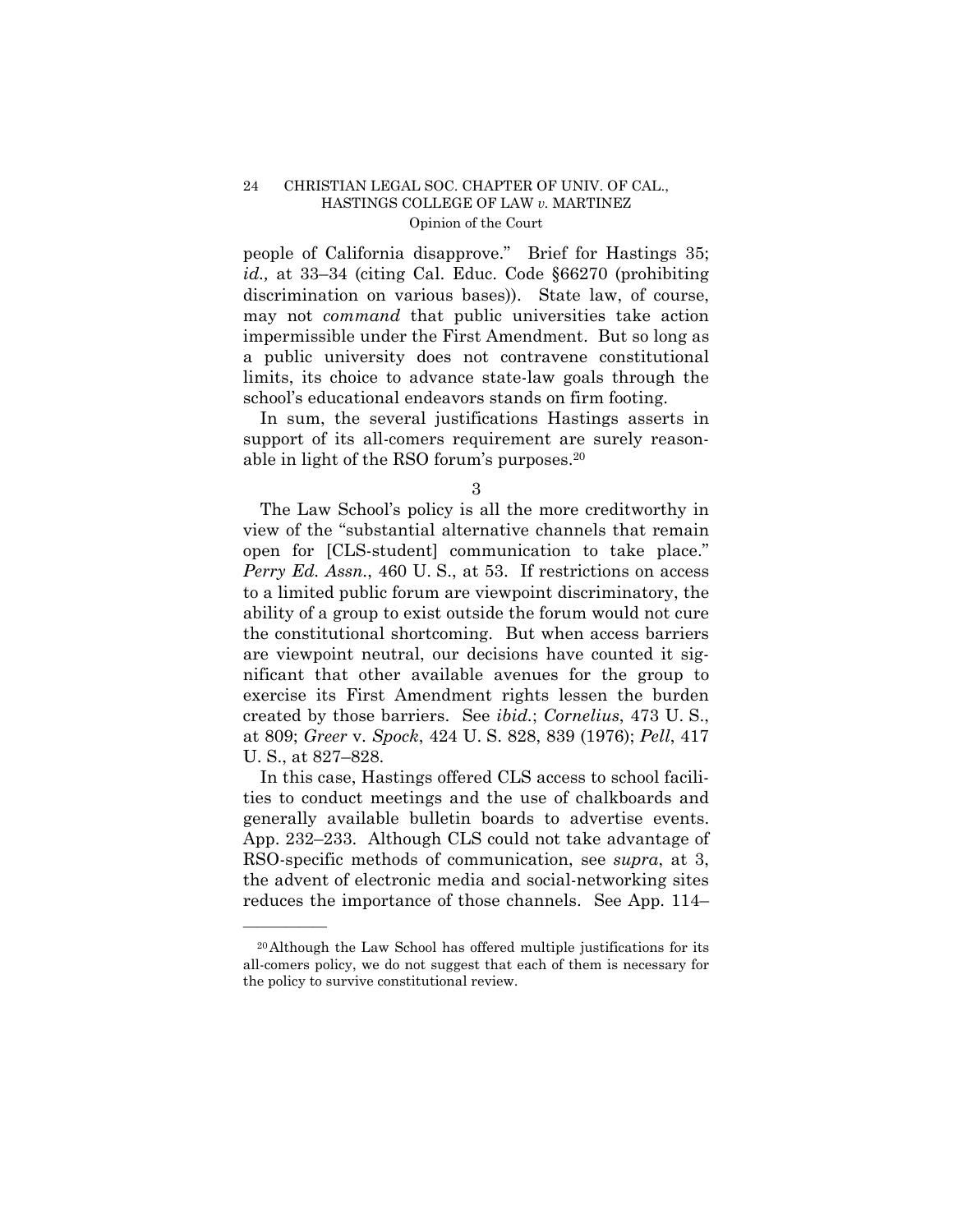115 (CLS maintained a Yahoo! message group to disseminate information to students.); *Christian Legal Society* v. *Walker*, 453 F. 3d 853, 874 (CA7 2006) (Wood, J., dissenting) ("Most universities and colleges, and most collegeaged students, communicate through email, websites, and hosts like MySpace .... If CLS had its own website, any student at the school with access to Google—that is, all of them—could easily have found it."). See also Brief for Associated Students of the University of California, Hastings College of Law as *Amicus Curiae* 14–18 (describing host of ways CLS could communicate with Hastings' students outside official channels).

Private groups, from fraternities and sororities to social clubs and secret societies, commonly maintain a presence at universities without official school affiliation.21 Based on the record before us, CLS was similarly situated: It hosted a variety of activities the year after Hastings denied it recognition, and the number of students attending those meetings and events doubled. App. 224, 229–230. "The variety and type of alternative modes of access present here," in short, "compare favorably with those in other [limited public] forum cases where we have upheld restrictions on access." *Perry Ed. Assn.*, 460 U. S., at 53– 54. It is beyond dissenter's license, we note again, see *supra*, at 21, n. 17, constantly to maintain that nonrecognition of a student organization is equivalent to prohibiting its members from speaking.

<sup>21</sup>See, *e.g.*, Baker, Despite Lack of University Recognition, Pi Kappa Theta Continues to Grow, The New Hampshire, Sept. 28, 2009, pp. 1, 5 (unrecognized fraternity able to grow despite severed ties with the University of New Hampshire); Battey, Final Clubs Provide Controversial Social Outlet, Yale Daily News, Apr. 5, 2006, pp. 1, 4 (Harvard social clubs, known as "final clubs," "play a large role in the experience of . . . students" even though "they became completely disassociated from the university in 1984").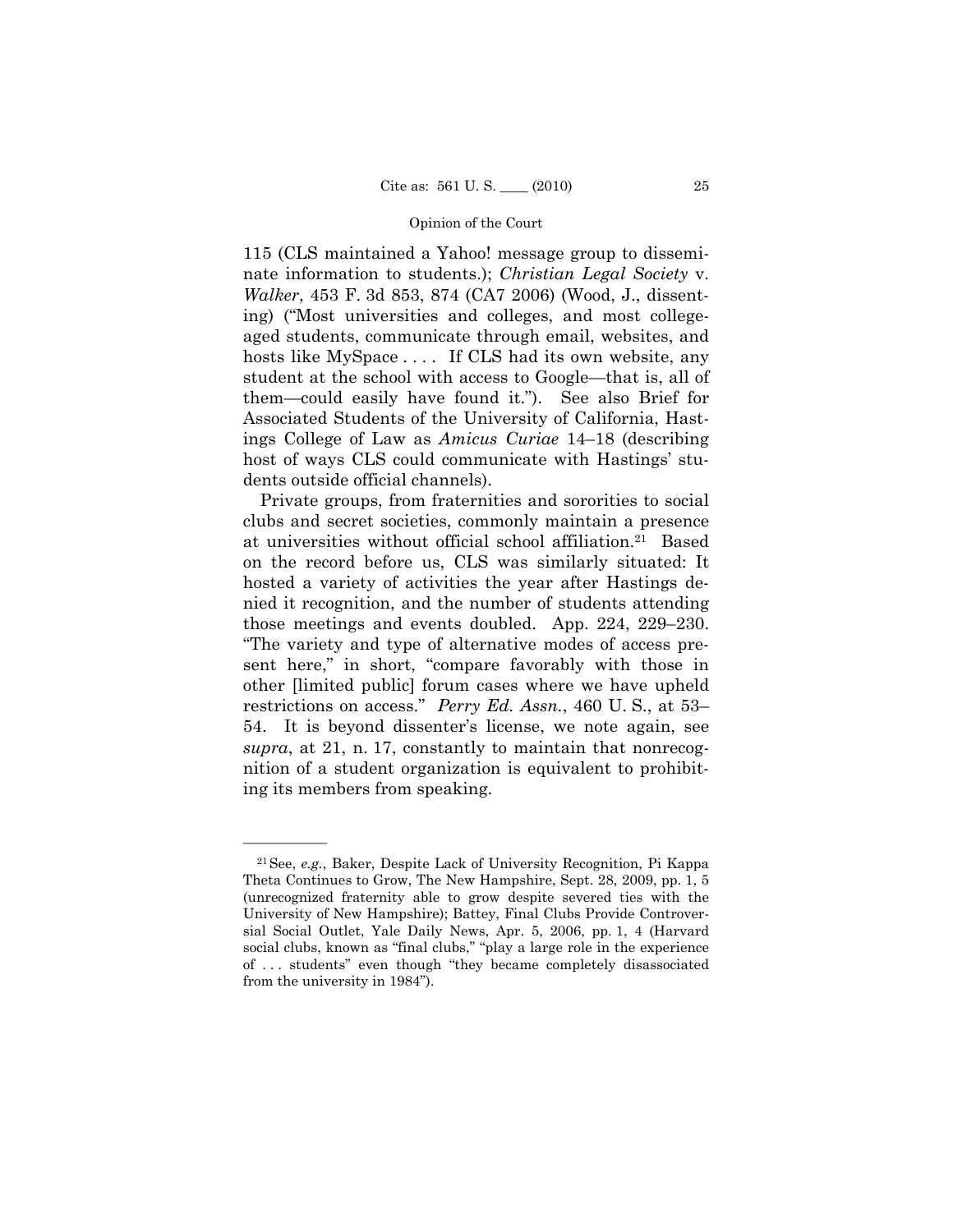4

CLS nevertheless deems Hastings' all-comers policy "frankly absurd." Brief for Petitioner 49. "There can be no diversity of viewpoints in a forum," it asserts, "if groups are not permitted to form around viewpoints." *Id.,* at 50; accord *post*, at 25 (ALITO, J., dissenting). This catchphrase confuses CLS's preferred policy with constitutional limitation—the *advisability* of Hastings' policy does not control its *permissibility*. See *Wood* v. *Strickland*, 420 U. S. 308, 326 (1975). Instead, we have repeatedly stressed that a State's restriction on access to a limited public forum "need not be the most reasonable or the only reasonable limitation." *Cornelius*, 473 U. S., at 808.22

CLS also assails the reasonableness of the all-comers policy in light of the RSO forum's function by forecasting that the policy will facilitate hostile takeovers; if organizations must open their arms to all, CLS contends, saboteurs will infiltrate groups to subvert their mission and message. This supposition strikes us as more hypothetical than real. CLS points to no history or prospect of RSOhijackings at Hastings. Cf. *National Endowment for Arts*  v. *Finley*, 524 U. S. 569, 584 (1998) ("[W]e are reluctant . . . to invalidate legislation on the basis of its hypothetical application to situations not before the Court." (internal quotation marks omitted)). Students tend to self-sort and presumably will not endeavor en masse to join—let alone

<sup>22</sup>CLS's concern, shared by the dissent, see *post*, at 25–26, that an all-comers policy will squelch diversity has not been borne out by Hastings' experience. In the 2004–2005 academic year, approximately 60 student organizations, representing a variety of interests, registered with Hastings, from the Clara Foltz Feminist Association, to the Environmental Law Society, to the Hastings Chinese Law and Culture Society. App. 215, 237–238. Three of these 60 registered groups had a religious orientation: Hastings Association of Muslim Law Students, Hastings Jewish Law Students Association, and Hastings Koinonia. *Id.*, at 215–216.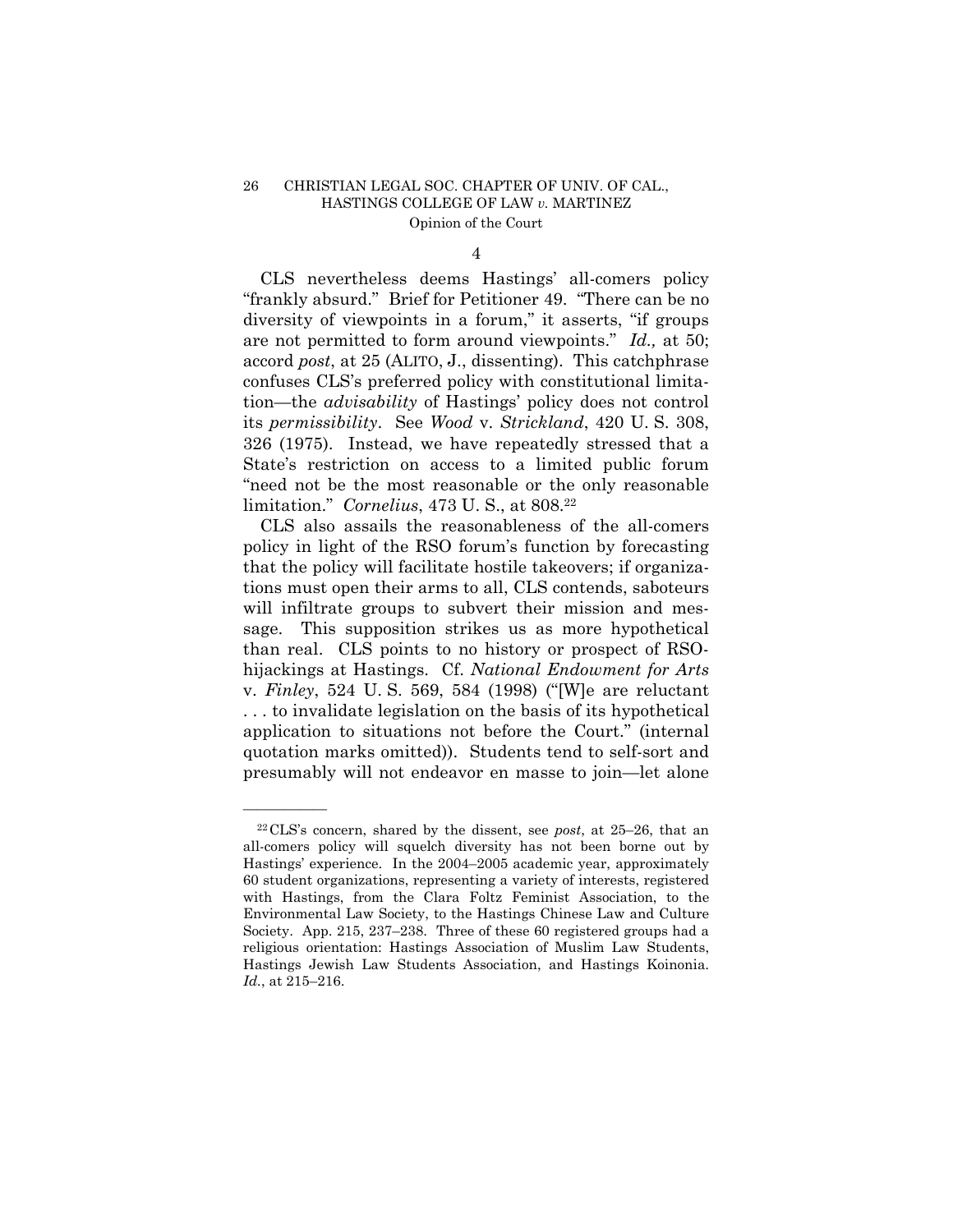seek leadership positions in—groups pursuing missions wholly at odds with their personal beliefs. And if a rogue student intent on sabotaging an organization's objectives nevertheless attempted a takeover, the members of that group would not likely elect her as an officer.

RSOs, moreover, in harmony with the all-comers policy, may condition eligibility for membership and leadership on attendance, the payment of dues, or other neutral requirements designed to ensure that students join because of their commitment to a group's vitality, not its demise. See *supra*, at 4, n. 2. Several RSOs at Hastings limit their membership rolls and officer slates in just this way. See, *e.g.,* App. 192 (members must "[p]ay their dues on a timely basis" and "attend meetings regularly"); *id.,* at 173 (members must complete an application and pay dues; "[a]ny active member who misses a semester of regularly scheduled meetings shall be dropped from rolls"); App. to Pet. for Cert. 129a ("Only Hastings students who have held membership in this organization for a minimum of one semester shall be eligible to be an officer.").23

Hastings, furthermore, could reasonably expect more from its law students than the disruptive behavior CLS hypothesizes—and to build this expectation into its educational approach. A reasonable policy need not anticipate and preemptively close off every opportunity for avoidance or manipulation. If students begin to exploit an all-comers policy by hijacking organizations to distort or destroy their missions, Hastings presumably would revisit and revise its policy. See Tr. of Oral Arg. 41 (counsel for Hastings); Brief for Hastings 38.

Finally, CLS asserts (and the dissent repeats, *post*, at

<sup>23</sup>As Hastings notes, other "checks [are also] in place" to prevent RSO-sabotage. Brief for Hastings 43, n. 16. "The [Law] School's student code of conduct applies to RSO activities and, *inter alia*, prohibits obstruction or disruption, disorderly conduct, and threats." *Ibid.*  (internal quotation marks and brackets omitted).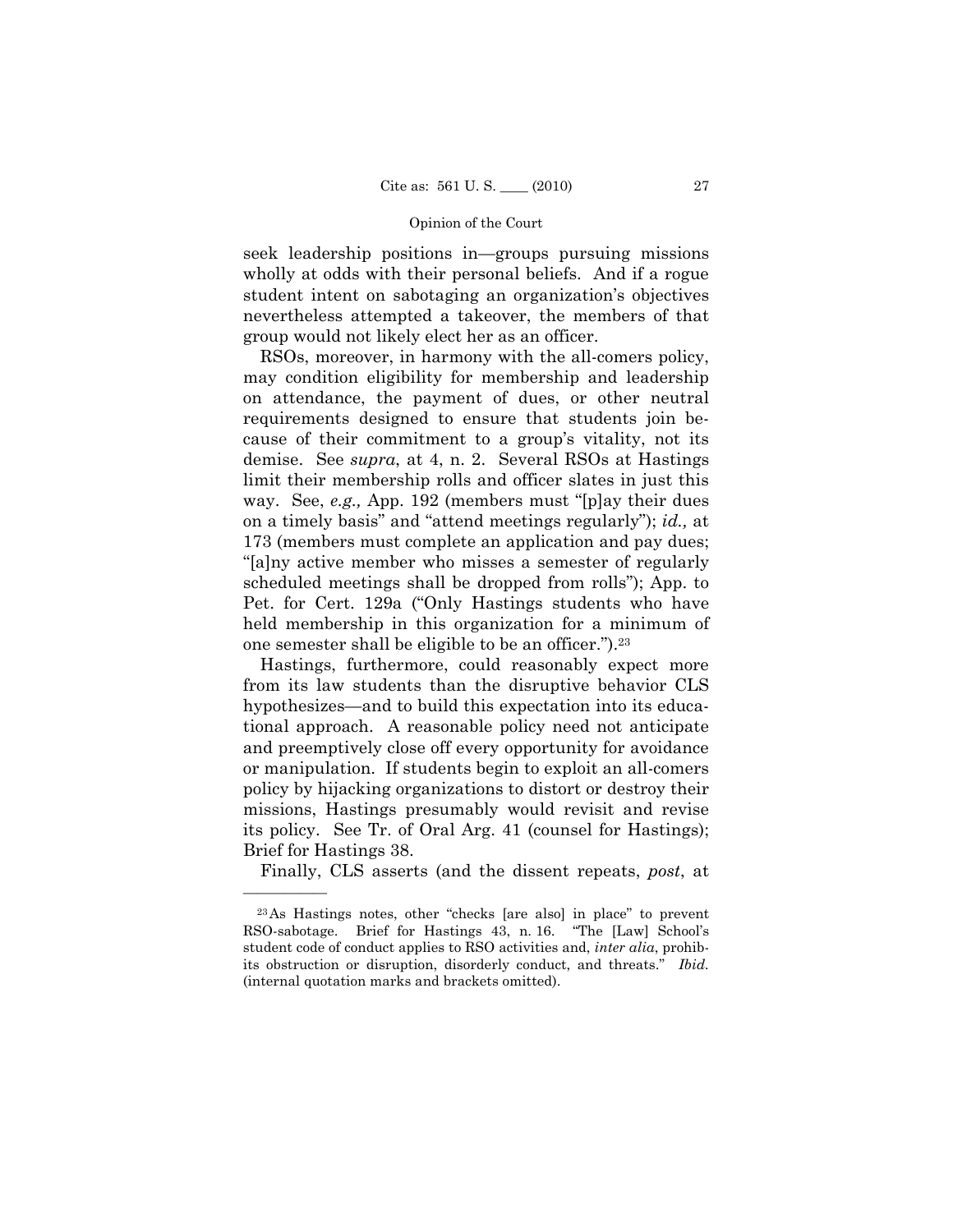29) that the Law School lacks any legitimate interest—let alone one reasonably related to the RSO forum's purposes—in urging "religious groups not to favor coreligionists for purposes of their religious activities." Brief for Petitioner 43; *id.*, at 50. CLS's analytical error lies in focusing on the benefits it must forgo while ignoring the interests of those it seeks to fence out: Exclusion, after all, has two sides. Hastings, caught in the crossfire between a group's desire to exclude and students' demand for equal access, may reasonably draw a line in the sand permitting *all* organizations to express what they wish but *no* group to discriminate in membership.24

D

We next consider whether Hastings' all-comers policy is viewpoint neutral.

1

Although this aspect of limited-public-forum analysis has been the constitutional sticking point in our prior decisions, as earlier recounted, *supra*, at 17–19, we need not dwell on it here. It is, after all, hard to imagine a more viewpoint-neutral policy than one requiring *all*  student groups to accept *all* comers. In contrast to *Healy*, *Widmar*, and *Rosenberger*, in which universities singled out organizations for disfavored treatment because of their

<sup>24</sup> In arguing that the all-comers policy is not reasonable in light of the RSO forum's purposes, the dissent notes that Title VII, which prohibits employment discrimination on the basis of religion, among other categories, provides an exception for religious associations. *Post*, at 28, n. 8. The question here, however, is not whether Hastings *could*, consistent with the Constitution, provide religious groups dispensation from the all-comers policy by permitting them to restrict membership to those who share their faith. It is instead whether Hastings *must* grant that exemption. This Court's decision in *Employment Div., Dept. of Human Resources of Ore.* v. *Smith*, 494 U. S. 872, 878–882 (1990), unequivocally answers no to that latter question. See also *infra*, at 31, n. 27.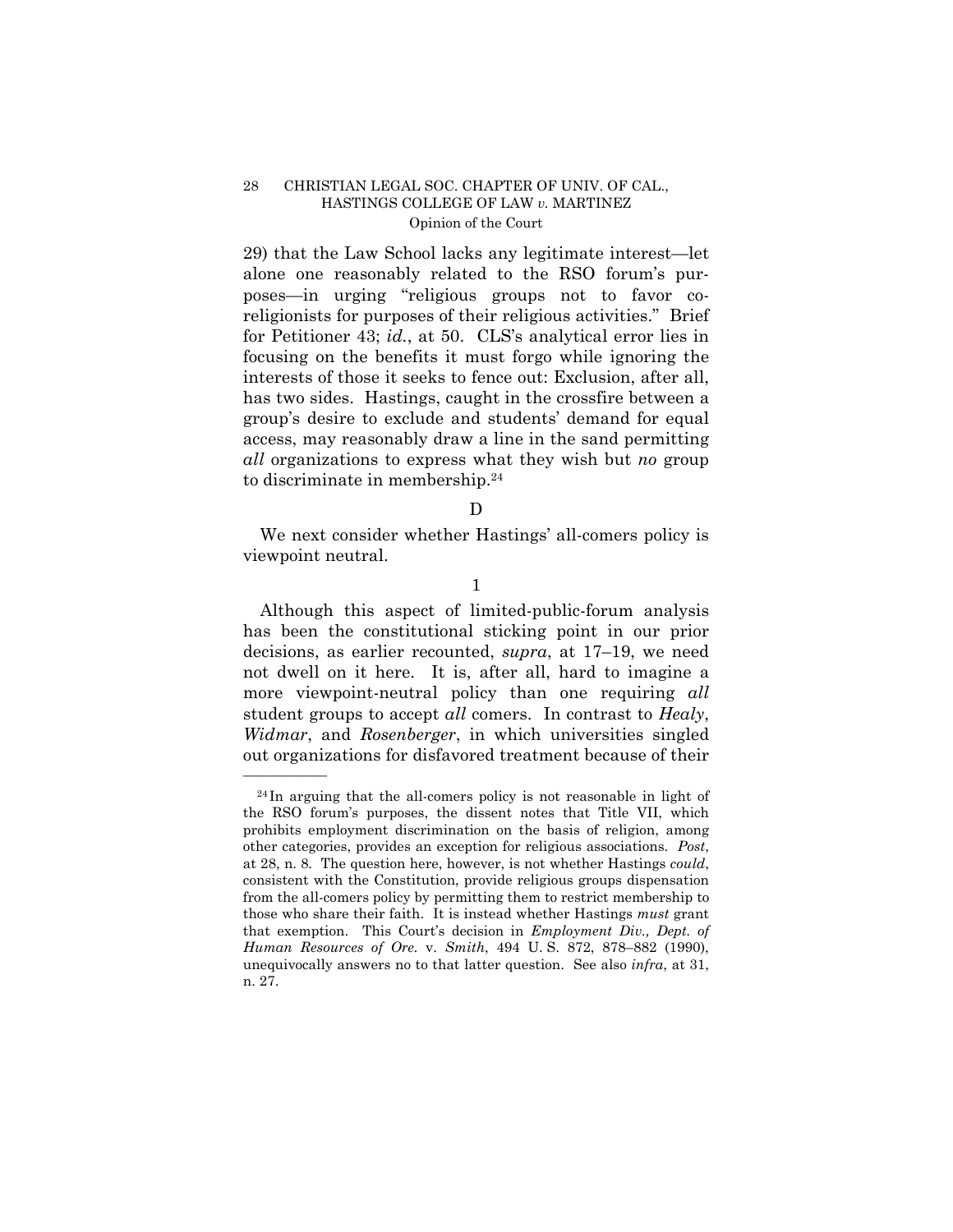points of view, Hastings' all-comers requirement draws no distinction between groups based on their message or perspective. An all-comers condition on access to RSO status, in short, is textbook viewpoint neutral.25

2

Conceding that Hastings' all-comers policy is "nominally neutral," CLS attacks the regulation by pointing to its effect: The policy is vulnerable to constitutional assault, CLS contends, because "it systematically and predictably burdens most heavily those groups whose viewpoints are out of favor with the campus mainstream." Brief for Petitioner 51; cf. *post*, at 1 (ALITO, J., dissenting) (charging that Hastings' policy favors "political[ly] correc[t]" student expression). This argument stumbles from its first step because "[a] regulation that serves purposes unrelated to the content of expression is deemed neutral, even if it has an incidental effect on some speakers or messages but not

<sup>25</sup>Relying exclusively on *Board of Regents of Univ. of Wis. System* v. *Southworth*, 529 U. S. 217 (2000), the dissent "would not be so quick to jump to th[e] conclusion" that the all-comers policy is viewpoint neutral. *Post*, at 31, and 31–32, n. 10. Careful consideration of *Southworth*, however, reveals how desperate the dissent's argument is. In *Southworth*, university students challenged a mandatory studentactivity fee used to fund student groups. Finding the political and ideological speech of certain groups offensive, the student-challengers argued that imposition of the fee violated their First Amendment rights. 529 U. S., at 221. This Court upheld the university's choice to subsidize groups whose expression some students found distasteful, but we admonished that the university could not "prefer some viewpoints to others" in the distribution of funds. *Id.,* at 233. We cautioned that the university's referendum process, which allowed students to vote on whether a student organization would receive financial support, risked violation of this principle by allowing students to select groups to fund based on their viewpoints. *Id.*, at 235. In this case, in contrast, the allcomers policy governs *all* RSOs; Hastings does not pick and choose which organizations must comply with the policy on the basis of viewpoint. App. 221. *Southworth* accordingly provides no support for the dissent's warped analysis.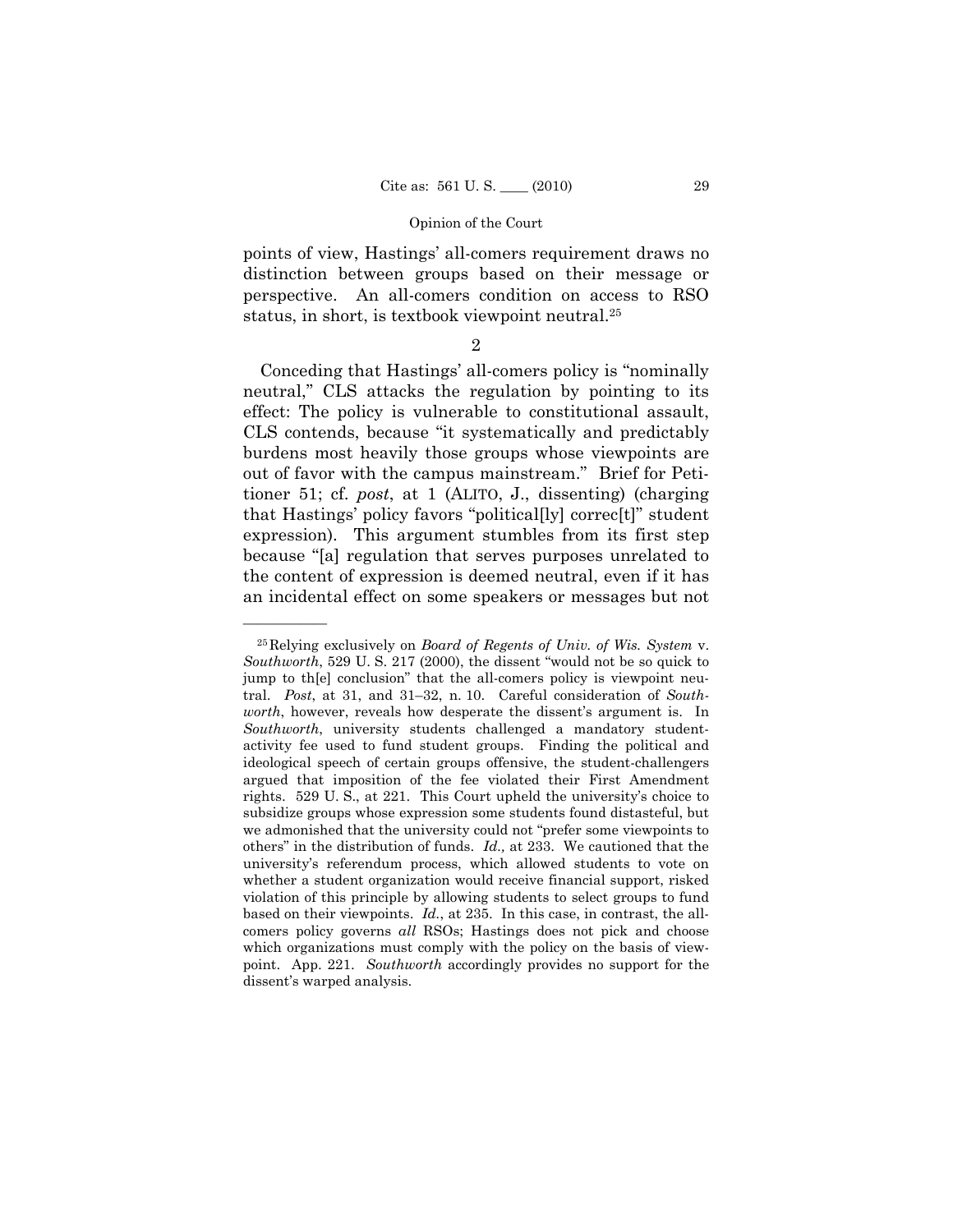others." *Ward* v. *Rock Against Racism*, 491 U. S. 781, 791 (1989). See also *Madsen* v. *Women's Health Center, Inc.*, 512 U. S. 753, 763 (1994) ("[T]he fact that the injunction covered people with a particular viewpoint does not itself render the injunction content or viewpoint based.").

Even if a regulation has a differential impact on groups wishing to enforce exclusionary membership policies, "[w]here the [State] does not target conduct on the basis of its expressive content, acts are not shielded from regulation merely because they express a discriminatory idea or philosophy." *R. A. V.* v. *St. Paul*, 505 U. S. 377, 390 (1992). See also *Roberts*, 468 U. S., at 623 (State's nondiscrimination law did not "distinguish between prohibited and permitted activity on the basis of viewpoint."); *Board of Directors of Rotary Int'l* v. *Rotary Club of Duarte*, 481 U. S. 537, 549 (1987) (same).

Hastings' requirement that student groups accept all comers, we are satisfied, "is justified without reference to the content [or viewpoint] of the regulated speech." *Ward*, 491 U. S., at 791 (internal quotation marks and emphasis omitted). The Law School's policy aims at the *act* of rejecting would-be group members without reference to the reasons motivating that behavior: Hastings' "desire to redress th[e] perceived harms" of exclusionary membership policies "provides an adequate explanation for its [allcomers condition] over and above mere disagreement with [any student group's] beliefs or biases." *Wisconsin* v. *Mitchell*, 508 U. S. 476, 488 (1993). CLS's conduct—not its Christian perspective—is, from Hastings' vantage point, what stands between the group and RSO status. "In the end," as Hastings observes, "CLS is simply confusing its *own* viewpoint-based objections to . . . nondiscrimination laws (which it is entitled to have and [to] voice) with viewpoint *discrimination*." Brief for Hastings 31.26

<sup>26</sup>Although registered student groups must conform their conduct to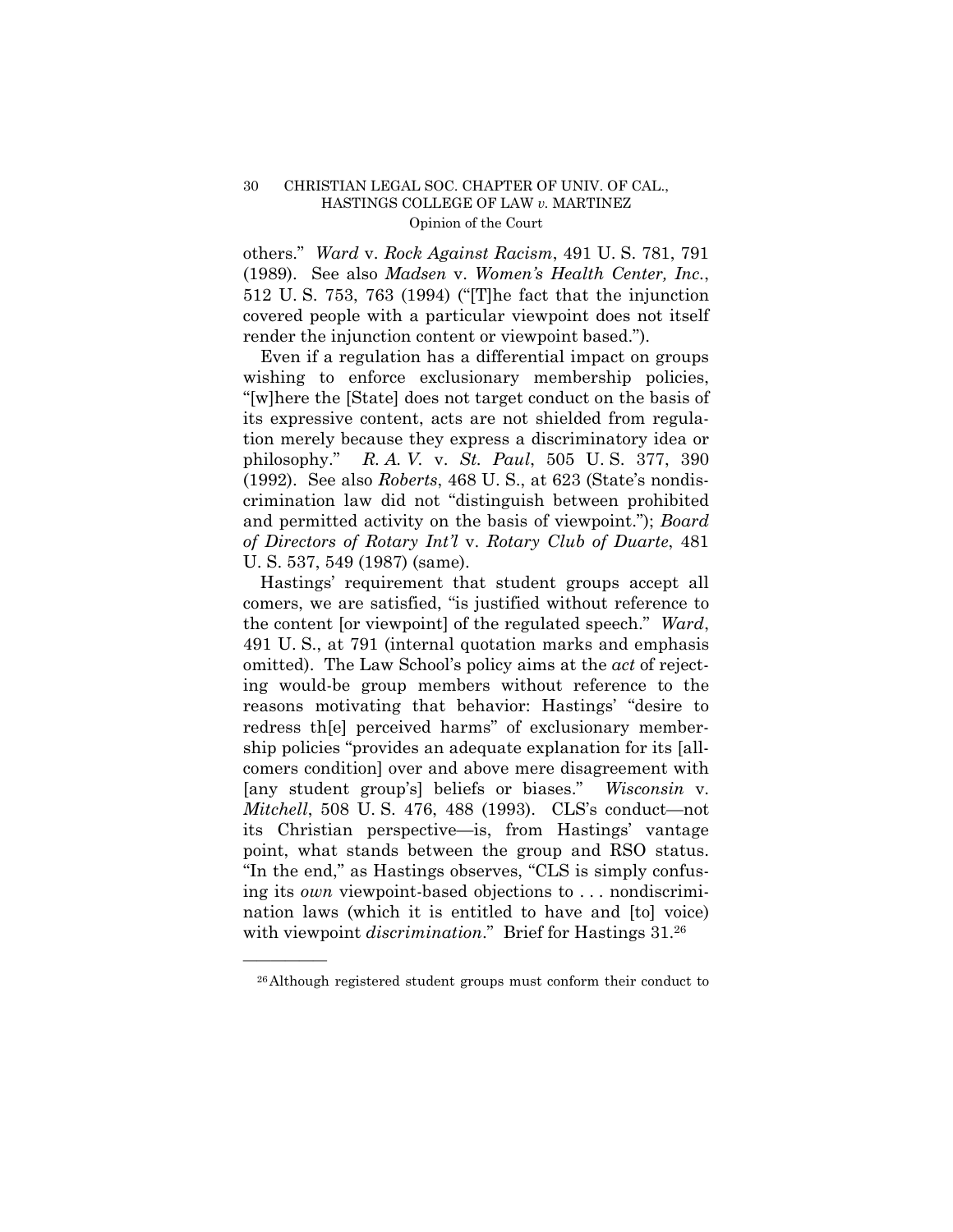#### Opinion of the Court

 Finding Hastings' open-access condition on RSO status reasonable and viewpoint neutral, we reject CLS' freespeech and expressive-association claims.<sup>27</sup>

# IV

In its reply brief, CLS contends that "[t]he peculiarity, incoherence, and suspect history of the all-comers policy all point to pretext." Reply Brief 23. Neither the District Court nor the Ninth Circuit addressed an argument that Hastings selectively enforces its all-comers policy, and this Court is not the proper forum to air the issue in the first instance.28 On remand, the Ninth Circuit may consider

the Law School's regulation by dropping access barriers, they may express any viewpoint they wish—including a discriminatory one. Cf. *Rumsfeld* v. *Forum for Academic and Institutional Rights, Inc.*, 547 U. S. 47, 60 (2006) ("As a general matter, the Solomon Amendment regulates conduct, not speech. It affects what law schools must *do* afford equal access to military recruiters—not what they may or may not *say*."). Today's decision thus continues this Court's tradition of "protect ling the freedom to express 'the thought that we hate.'" *Post*, at 1 (ALITO, J., dissenting) (quoting *United States* v. *Schwimmer*, 279 U. S. 644, 655 (1929) (Holmes, J., dissenting)).<br><sup>27</sup>CLS briefly argues that Hastings' all-comers condition violates the

Free Exercise Clause. Brief for Petitioner 40–41. Our decision in *Smith*, 494 U. S. 872, forecloses that argument. In *Smith*, the Court held that the Free Exercise Clause does not inhibit enforcement of otherwise valid regulations of general application that incidentally burden religious conduct. *Id.,* at 878–882. In seeking an exemption from Hastings' across-the-board all-comers policy, CLS, we repeat, seeks preferential, not equal, treatment; it therefore cannot moor its request for accommodation to the Free Exercise Clause. 28Finding the Ninth Circuit's analysis cursory, the dissent repeatedly

urges us to resolve the pretext question. See, *e.g., post*, at 2, 31–35, and 17, n. 2. In doing so, the dissent forgets that "we are a court of review, not of first view." *Cutter* v. *Wilkinson*, 544 U. S. 709, 718, n. 7 (2005). When the lower courts have failed to address an argument that deserved their attention, our usual practice is to remand for further consideration, not to seize the opportunity to decide the question ourselves. That is especially true when we agree to review an issue on the understanding that "[t]he material facts . . . are undisputed," as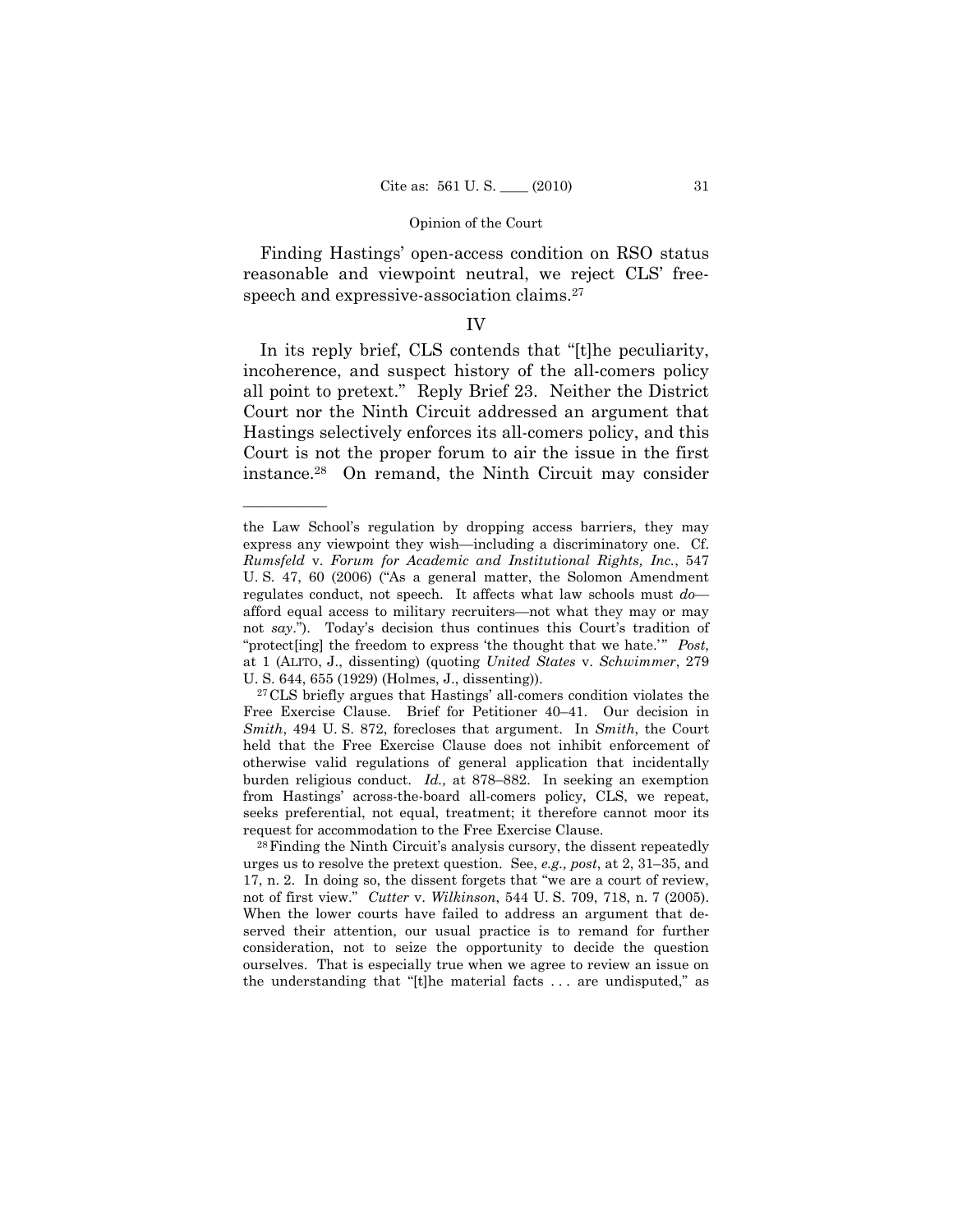## 32 CHRISTIAN LEGAL SOC. CHAPTER OF UNIV. OF CAL., HASTINGS COLLEGE OF LAW *v.* MARTINEZ Opinion of the Court

CLS's pretext argument if, and to the extent, it is preserved.29

\* \* \*

For the foregoing reasons, we affirm the Court of Appeals' ruling that the all-comers policy is constitutional and remand the case for further proceedings consistent with this opinion.

*It is so ordered.* 

CLS's petition for certiorari emphasized was the case here. Pet. for

<sup>&</sup>lt;sup>29</sup>The dissent's pretext discussion presents a one-sided summary of the record evidence, *post*, at 31–34, an account depending in large part on impugning the veracity of a distinguished legal scholar and a well respected school administrator, *post*, at 3, 5, 6, 7, 8, 9, 11, 24, 32, 34. See also *supra*, at 10, n. 7.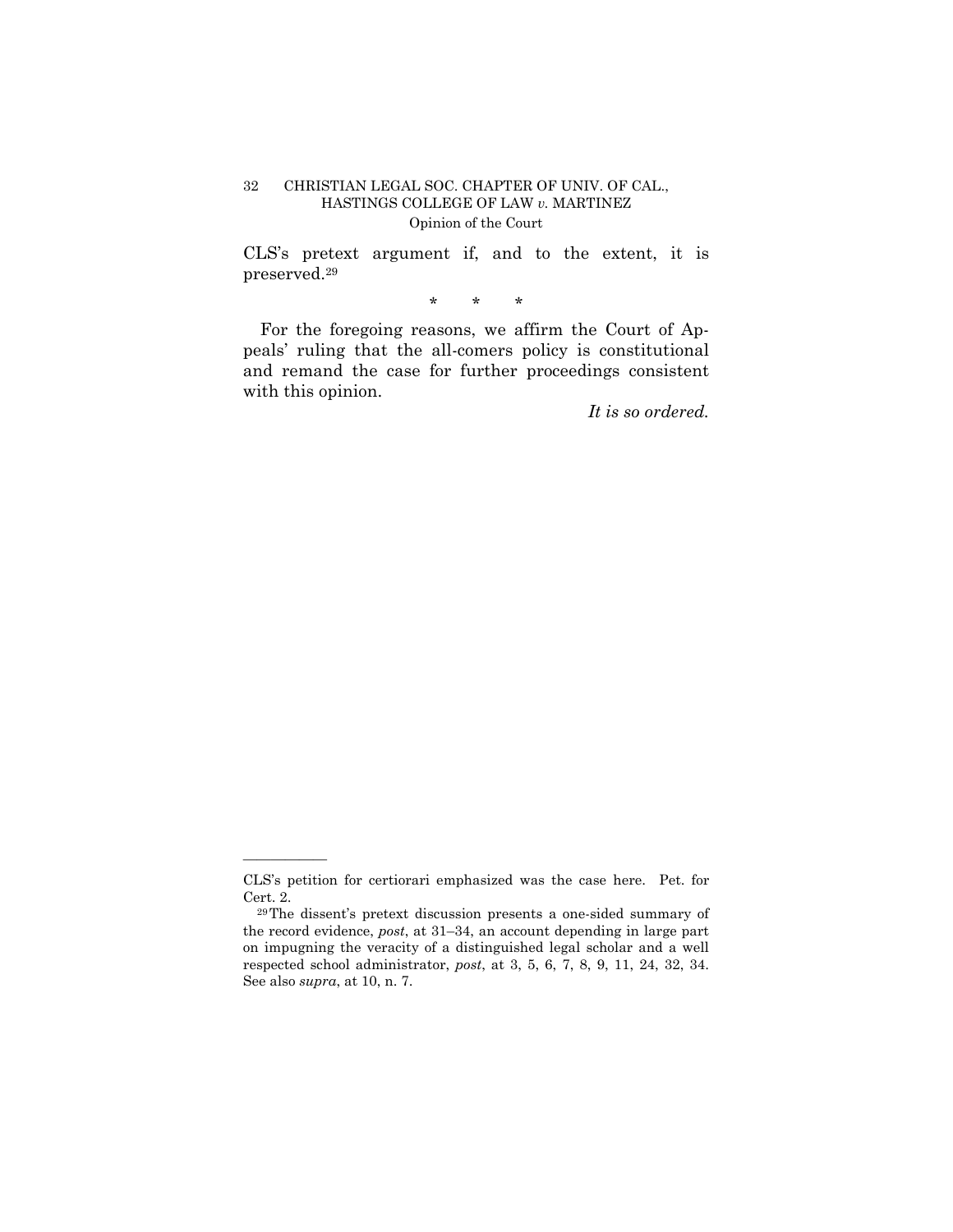#### STEVENS, J., concurring

### $\frac{1}{2}$  , where  $\frac{1}{2}$ **SUPREME COURT OF THE UNITED STATES**

### $\frac{1}{2}$  ,  $\frac{1}{2}$  ,  $\frac{1}{2}$  ,  $\frac{1}{2}$  ,  $\frac{1}{2}$  ,  $\frac{1}{2}$ No. 08–1371

# CHRISTIAN LEGAL SOCIETY CHAPTER OF THE UNI-VERSITY OF CALIFORNIA, HASTINGS COLLEGE OF THE LAW, AKA HASTINGS CHRISTIAN FELLOW-SHIP, PETITIONER *v.* LEO P. MARTINEZ ET AL.

### ON WRIT OF CERTIORARI TO THE UNITED STATES COURT OF APPEALS FOR THE NINTH CIRCUIT

#### [June 28, 2010]

### JUSTICE STEVENS, concurring.

The Court correctly confines its discussion to the narrow issue presented by the record, see *ante*, at 8–12, and correctly upholds the all-comers policy. I join its opinion without reservation. Because the dissent has volunteered an argument that the school's general Nondiscrimination Policy would be "plainly" unconstitutional if applied to this case, *post*, at 18 (opinion of ALITO, J.), a brief response is appropriate. In my view, both policies are plainly legitimate.

The Hastings College of Law's (Hastings) Nondiscrimination Policy contains boilerplate language used by institutions and workplaces across the country: It prohibits "unlawfu[l]" discrimination "on the basis of race, color, religion, national origin, ancestry, disability, age, sex or sexual orientation." App. 220. Petitioner, the Hastings chapter of the Christian Legal Society (CLS), refused to comply. As the Court explains, *ante*, at 5–6, CLS was unwilling to admit members unless they affirmed their belief in certain Christian doctrines and refrained from "participation in or advocacy of a sexually immoral lifestyle," App. 146. CLS, in short, wanted to receive the school's formal recognition—and the benefits that attend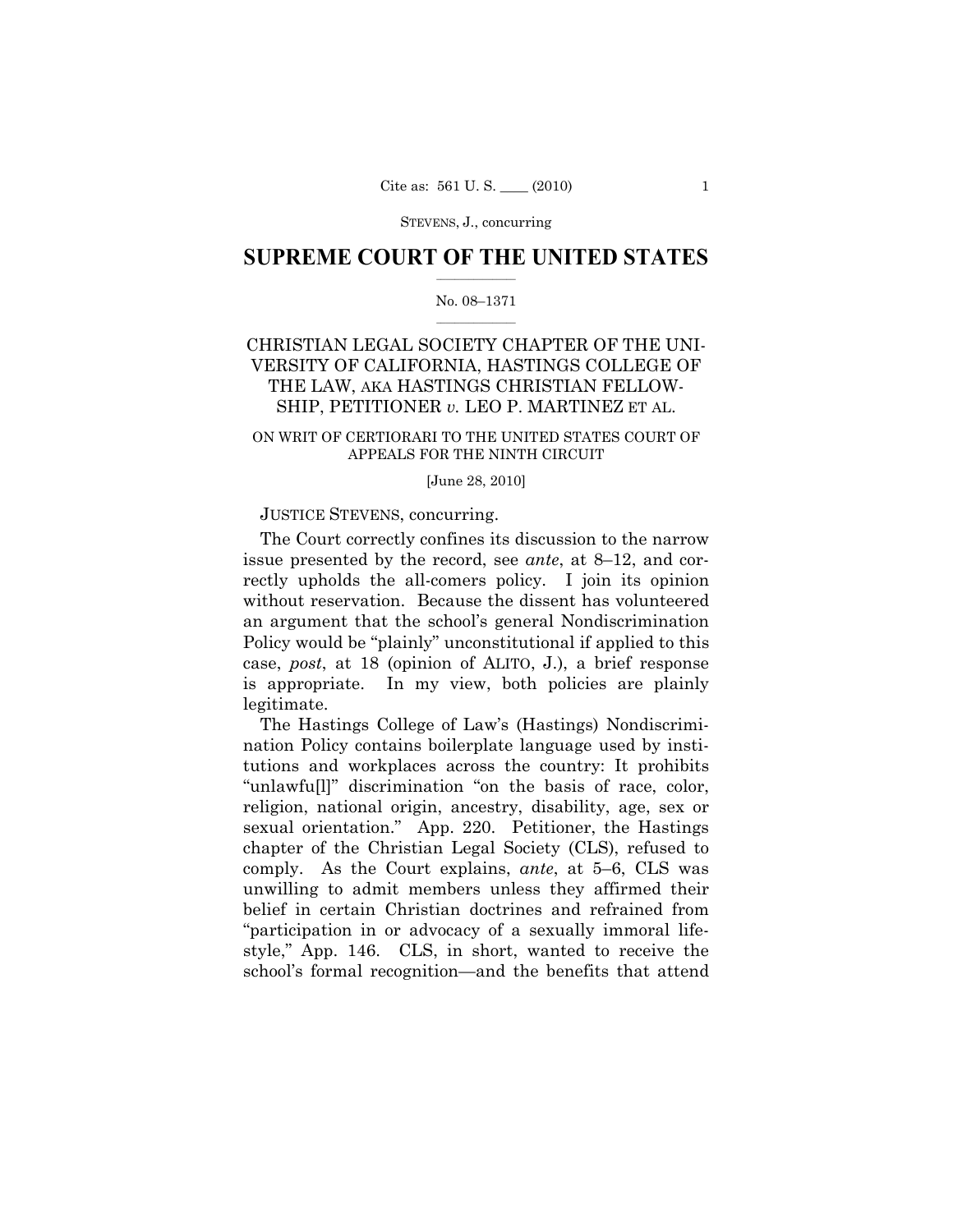## 2 CHRISTIAN LEGAL SOC. CHAPTER OF UNIV. OF CAL., HASTINGS COLLEGE OF LAW *v.* MARTINEZ STEVENS, J., concurring

formal recognition—while continuing to exclude gay and non-Christian students (as well as, it seems, students who advocate for gay rights).

In the dissent's view, by refusing to grant CLS an exemption from the Nondiscrimination Policy, Hastings violated CLS's rights, for by proscribing unlawful discrimination on the basis of religion, the policy discriminates unlawfully on the basis of religion. There are numerous reasons why this counterintuitive theory is unsound. Although the First Amendment may protect CLS's discriminatory practices off campus, it does not require a public university to validate or support them.

As written, the Nondiscrimination Policy is content and viewpoint neutral. It does not reflect a judgment by school officials about the substance of any student group's speech. Nor does it exclude any would-be groups on the basis of their convictions. Indeed, it does not regulate expression or belief at all. The policy is "directed at the organization's activities rather than its philosophy," *Healy*  v. *James*, 408 U. S. 169, 188 (1972). Those who hold religious beliefs are not "singled out," *post*, at 19 (ALITO, J., dissenting); those who engage in discriminatory *conduct*  based on someone else's religious status and belief are singled out.<sup>1</sup> Regardless of whether they are the product

<sup>1</sup>The dissent appears to accept that Hastings may prohibit discrimination on the basis of religious *status*, though it rejects the notion that Hastings may do the same for religious *belief*. See, *e.g., post*, at 22, n. 5, 28. If CLS sought to exclude a Muslim student in virtue of the fact that he "is" Muslim, the dissent suggests, there would be no problem in Hastings forbidding that. But if CLS sought to exclude the same student in virtue of the fact that he subscribes to the Muslim faith, Hastings must stand idly by. This proposition is not only unworkable in practice but also flawed in conception. A person's religion often simultaneously constitutes or informs a status, an identity, a set of beliefs and practices, and much else besides. (So does sexual orientation for that matter, see *ante*, at 22–23, notwithstanding the dissent's view that a rule excluding those who engage in "unrepentant homosex-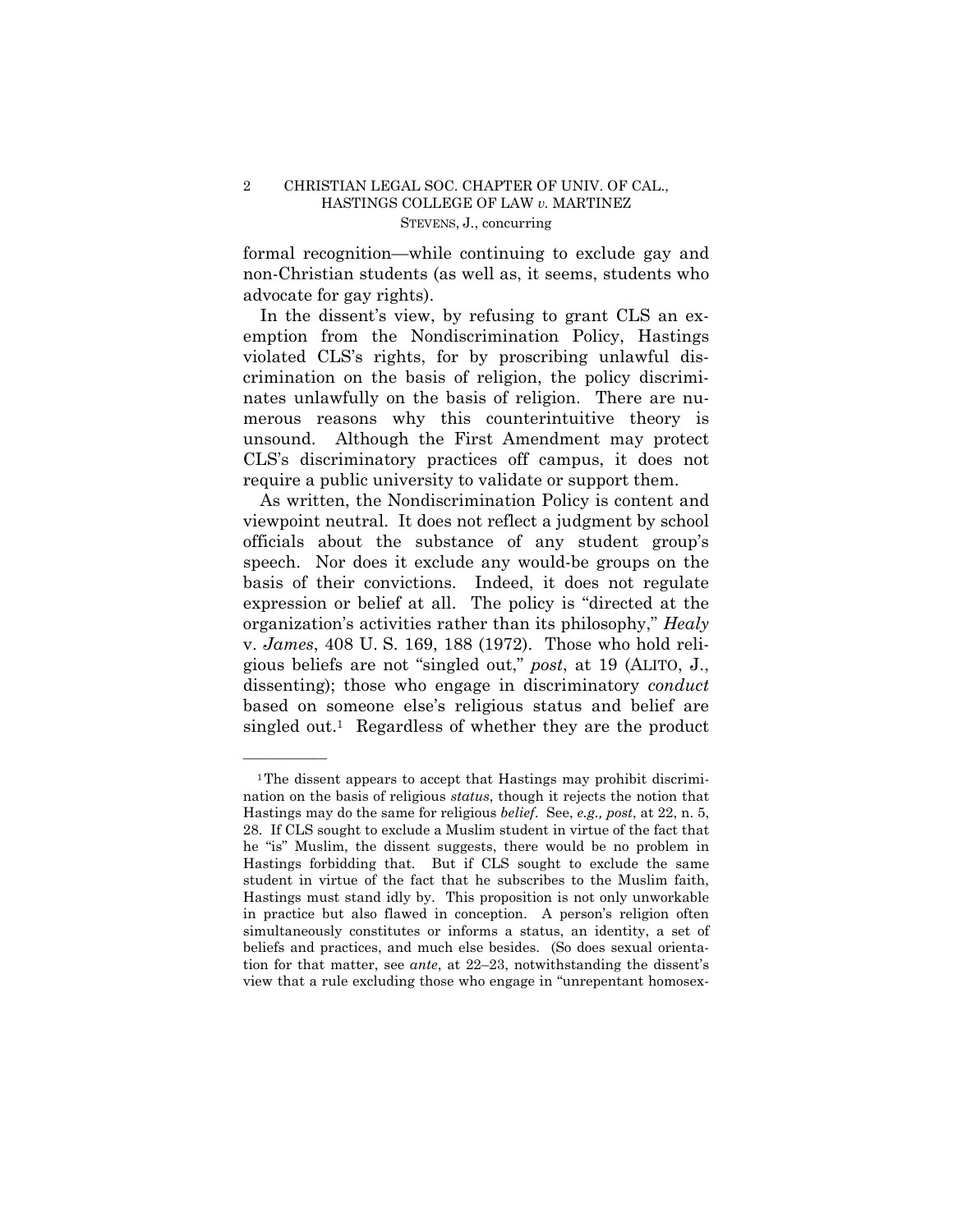#### STEVENS, J., concurring

of secular or spiritual feeling, hateful or benign motives, all acts of religious discrimination are equally covered. The discriminator's beliefs are simply irrelevant. There is, moreover, no evidence that the policy was adopted because of any reason related to the particular views that religious individuals or groups might have, much less because of a desire to suppress or distort those views. The policy's religion clause was plainly meant to promote, not to undermine, religious freedom.

To be sure, the policy may end up having greater consequence for religious groups—whether and to what extent it will is far from clear *ex ante*—inasmuch as they are more likely than their secular counterparts to wish to exclude students of particular faiths. But there is likewise no evidence that the policy was intended to cause harm to religious groups, or that it has in practice caused significant harm to their operations. And it is a basic tenet of First Amendment law that disparate impact does not, in itself, constitute viewpoint discrimination.2 The dissent

ual conduct," App. 226, does not discriminate on the basis of status or identity, *post*, at 22–23.) Our First Amendment doctrine has never required university administrators to undertake the impossible task of separating out belief-based from status-based religious discrimination. 2See, *e.g., Madsen* v. *Women's Health Center, Inc.*, 512 U. S. 753, 763

<sup>(1994);</sup> *R. A. V.* v. *St. Paul*, 505 U. S. 377, 385 (1992); *Board of Directors of Rotary Int'l* v. *Rotary Club of Duarte*, 481 U. S. 537, 549 (1987); *Roberts* v. *United States Jaycees*, 468 U. S. 609, 623, 628 (1984); cf. *Employment Div., Dept. of Human Resources of Ore.* v. *Smith*, 494 U. S. 872, 878–879 (1990) ("We have never held that an individual's religious beliefs excuse him from compliance with an otherwise valid law prohibiting conduct that the State is free to regulate"). Courts and commentators have applied this insight to the exact situation posed by the Nondiscrimination Policy. See, *e.g., Christian Legal Society* v. *Walker*, 453 F. 3d 853, 866 (CA7 2006) (stating that "[t]here can be little doubt that" comparable nondiscrimination policy "is viewpoint neutral on its face"); *Truth* v. *Kent School Dist.*, 542 F. 3d 634, 649–650 (CA9 2008) (similar); Volokh, Freedom of Expressive Association and Government Subsidies, 58 Stan. L. Rev. 1919, 1930–1938 (2006).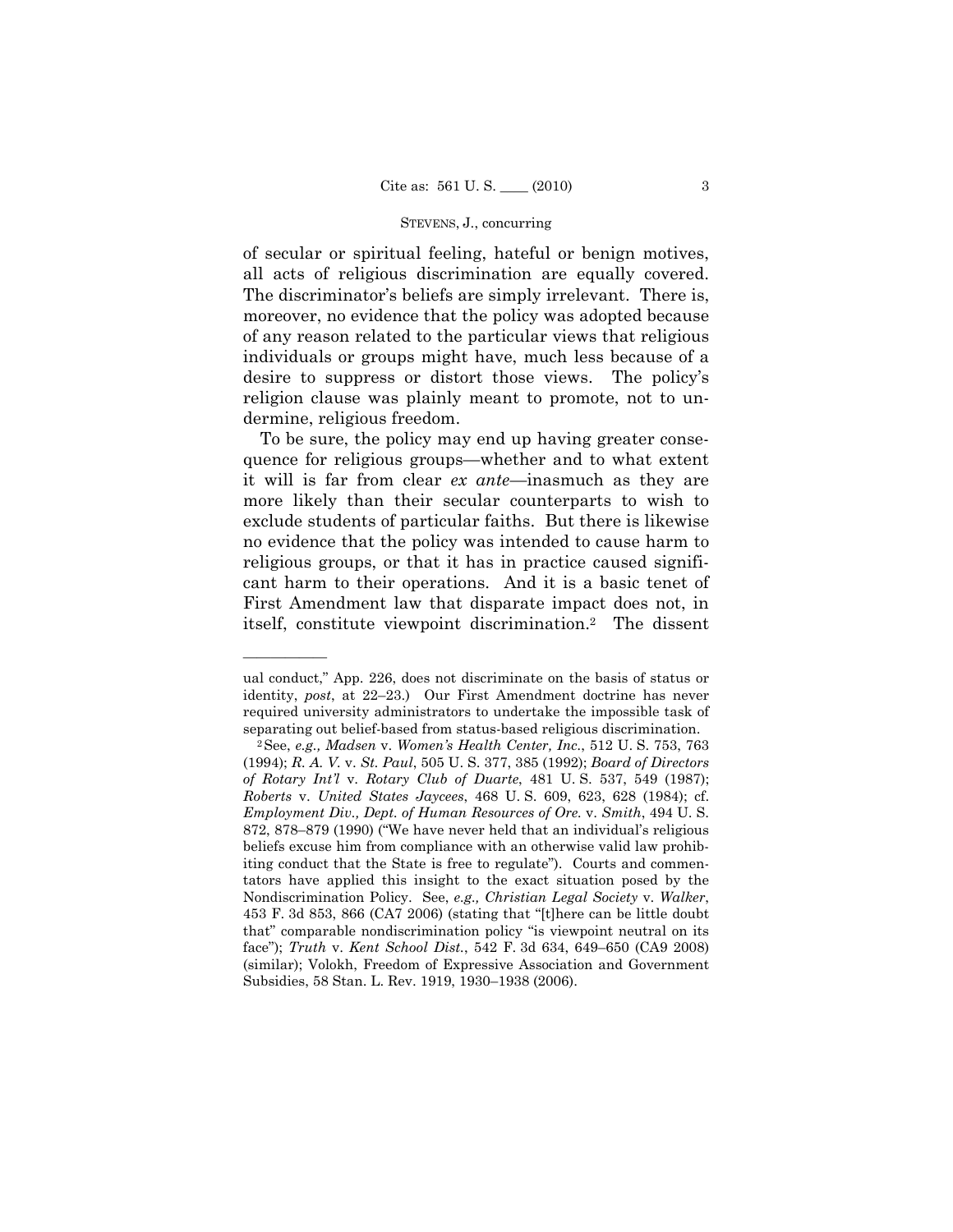## 4 CHRISTIAN LEGAL SOC. CHAPTER OF UNIV. OF CAL., HASTINGS COLLEGE OF LAW *v.* MARTINEZ STEVENS, J., concurring

has thus given no reason to be skeptical of the basic design, function, or rationale of the Nondiscrimination Policy.

What the policy does reflect is a judgment that discrimination by school officials or organizations on the basis of certain factors, such as race and religion, is less tolerable than discrimination on the basis of other factors. This approach may or may not be the wisest choice in the context of a Registered Student Organization (RSO) program. But it is at least a reasonable choice. Academic administrators routinely employ antidiscrimination rules to promote tolerance, understanding, and respect, and to safeguard students from invidious forms of discrimination, including sexual orientation discrimination.3 Applied to the RSO context, these values can, in turn, advance numerous pedagogical objectives. See *post*, at 3–4 (KENNEDY, J., concurring).

It is critical, in evaluating CLS's challenge to the Nondiscrimination Policy, to keep in mind that an RSO program is a *limited* forum—the boundaries of which may be *delimited* by the proprietor. When a religious association, or a secular association, operates in a wholly public setting, it must be allowed broad freedom to control its membership and its message, even if its decisions cause offense to outsiders. Profound constitutional problems would arise if the State of California tried to "demand that all Christian groups admit members who believe that Jesus

<sup>3</sup> In a case about an antidiscrimination policy that, even if ill-advised, is explicitly directed at *preventing* religious discrimination, it is rather hard to swallow the dissent's ominous closing remarks. See *post*, at 37 (suggesting that today's decision "point[s] a judicial dagger at the heart of" religious groups in the United States (internal quotation marks omitted)). Although the dissent is willing to see pernicious antireligious motives and implications where there are none, it does not seem troubled by the fact that religious sects, unfortunately, are not the only social groups who have been persecuted throughout history simply for being who they are.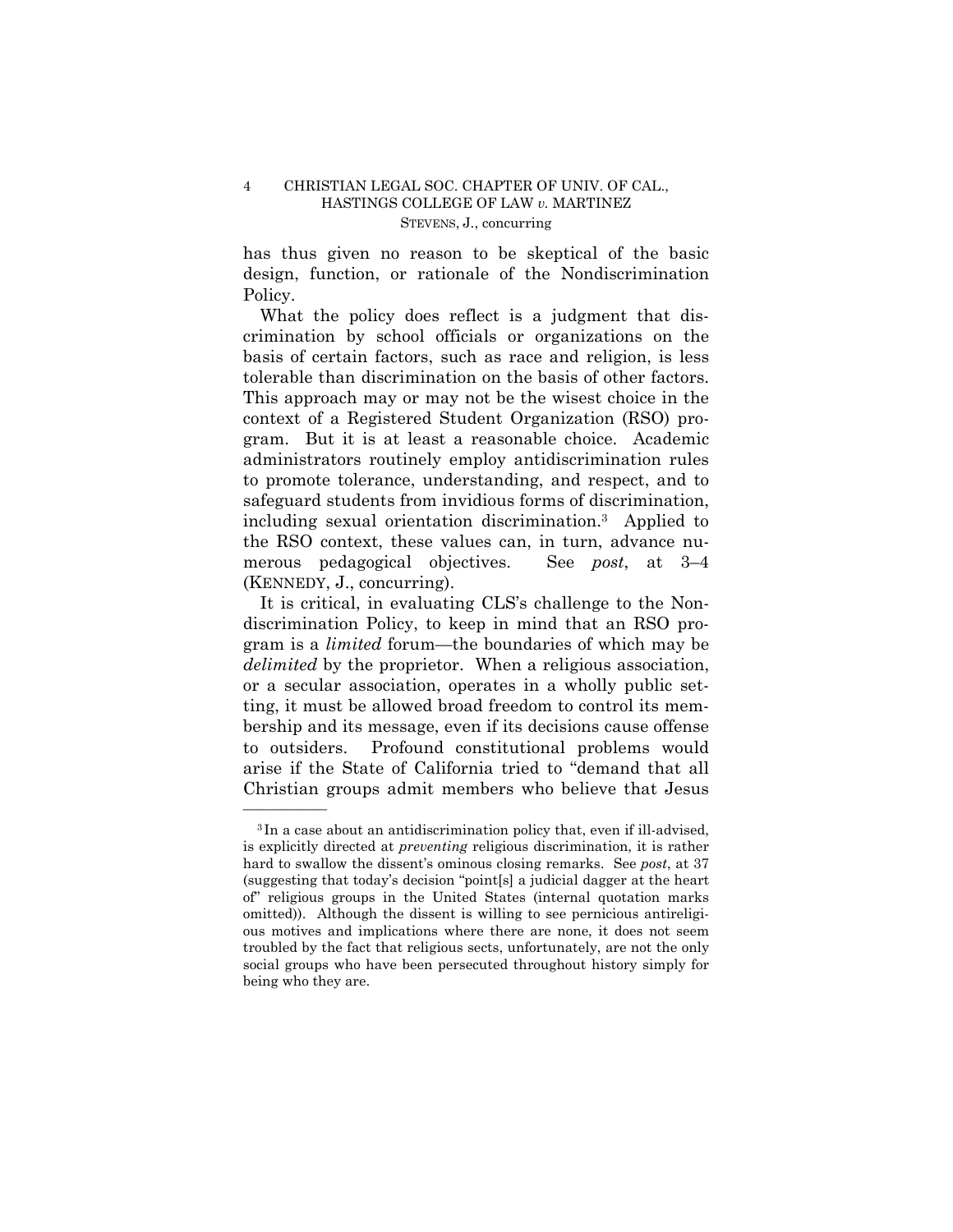### STEVENS, J., concurring

was merely human." *Post*, at 27 (ALITO, J., dissenting). But the CLS chapter that brought this lawsuit does not want to be just a Christian group; it aspires to be a recognized student organization. The Hastings College of Law is not a legislature. And no state actor has demanded that anyone do anything outside the confines of a discrete, voluntary academic program. Although it may be the case that to some "university students, the campus is their world," *post*, at 13 (internal quotation marks omitted), it does not follow that the campus ought to be equated with the public square.

The campus is, in fact, a world apart from the public square in numerous respects, and religious organizations, as well as all other organizations, must abide by certain norms of conduct when they enter an academic community. Public universities serve a distinctive role in a modern democratic society. Like all specialized government entities, they must make countless decisions about how to allocate resources in pursuit of their role. Some of those decisions will be controversial; many will have differential effects across populations; virtually all will entail value judgments of some kind. As a general matter, courts should respect universities' judgments and let them manage their own affairs.

The RSO forum is no different. It is not an open commons that Hastings happens to maintain. It is a mechanism through which Hastings confers certain benefits and pursues certain aspects of its educational mission. Having exercised its discretion to establish an RSO program, a university must treat all participants evenhandedly. But the university need not remain neutral—indeed it could not remain neutral—in determining which goals the program will serve and which rules are best suited to facilitate those goals. These are not legal questions but policy questions; they are not for the Court but for the university to make. When any given group refuses to comply with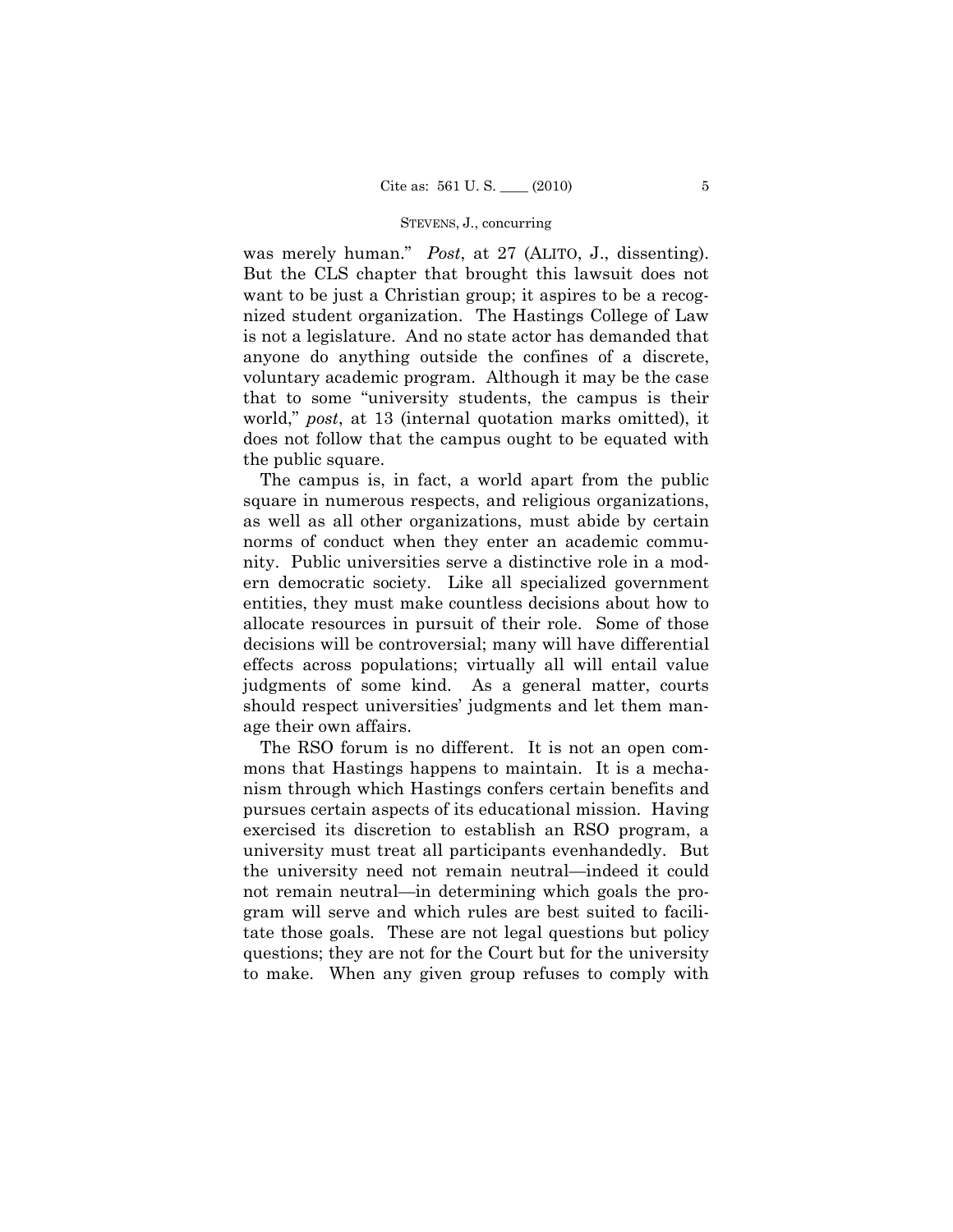# 6 CHRISTIAN LEGAL SOC. CHAPTER OF UNIV. OF CAL., HASTINGS COLLEGE OF LAW *v.* MARTINEZ STEVENS, J., concurring

the rules, the RSO sponsor need not admit that group at the cost of undermining the program and the values reflected therein. On many levels, a university administrator has a "greater interest in the content of student activities than the police chief has in the content of a soapbox oration." *Widmar* v. *Vincent*, 454 U. S. 263, 280 (1981) (STEVENS, J., concurring in judgment).

In this case, petitioner excludes students who will not sign its Statement of Faith or who engage in "unrepentant homosexual conduct," App. 226. The expressive association argument it presses, however, is hardly limited to these facts. Other groups may exclude or mistreat Jews, blacks, and women—or those who do not share their contempt for Jews, blacks, and women. A free society must tolerate such groups. It need not subsidize them, give them its official imprimatur, or grant them equal access to law school facilities.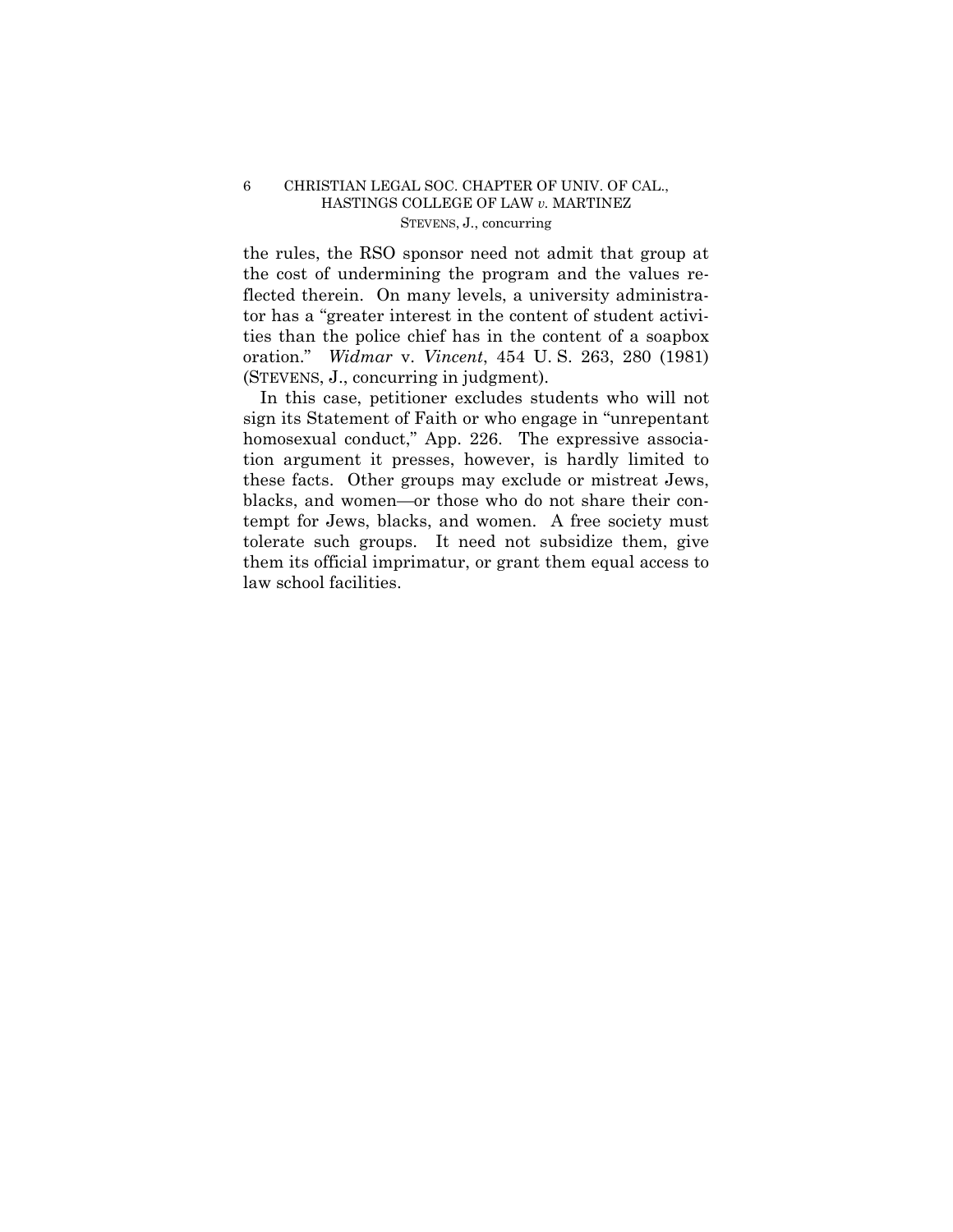KENNEDY, J., concurring

### $\frac{1}{2}$  , where  $\frac{1}{2}$ **SUPREME COURT OF THE UNITED STATES**

### $\frac{1}{2}$  ,  $\frac{1}{2}$  ,  $\frac{1}{2}$  ,  $\frac{1}{2}$  ,  $\frac{1}{2}$  ,  $\frac{1}{2}$ No. 08–1371

# CHRISTIAN LEGAL SOCIETY CHAPTER OF THE UNI-VERSITY OF CALIFORNIA, HASTINGS COLLEGE OF THE LAW, AKA HASTINGS CHRISTIAN FELLOW-SHIP, PETITIONER *v.* LEO P. MARTINEZ ET AL.

## ON WRIT OF CERTIORARI TO THE UNITED STATES COURT OF APPEALS FOR THE NINTH CIRCUIT

#### [June 28, 2010]

## JUSTICE KENNEDY, concurring.

To be effective, a limited forum often will exclude some speakers based on their affiliation (*e.g.*, student versus nonstudent) or based on the content of their speech, interests, and expertise (*e.g.*, art professor not chosen as speaker for conference on public transit). When the government does exclude from a limited forum, however, other content-based judgments may be impermissible. For instance, an otherwise qualified and relevant speaker may not be excluded because of hostility to his or her views or beliefs. See *Healy* v. *James*, 408 U. S. 169, 187–188 (1972).

In *Rosenberger* v. *Rector and Visitors of Univ. of Va.*, 515 U. S. 819 (1995), the essential purpose of the limited forum was to facilitate the expression of differing views in the context of student publications. The forum was limited because it was confined: first, to student-run groups; and second, to publications. The forum was created in the long tradition of using newspapers and other publications to express differing views and also in the honored tradition of a university setting that stimulates the free exchange of ideas. See *id.,* at 835 ("[I]n the University setting, . . . the State acts against a background and tradition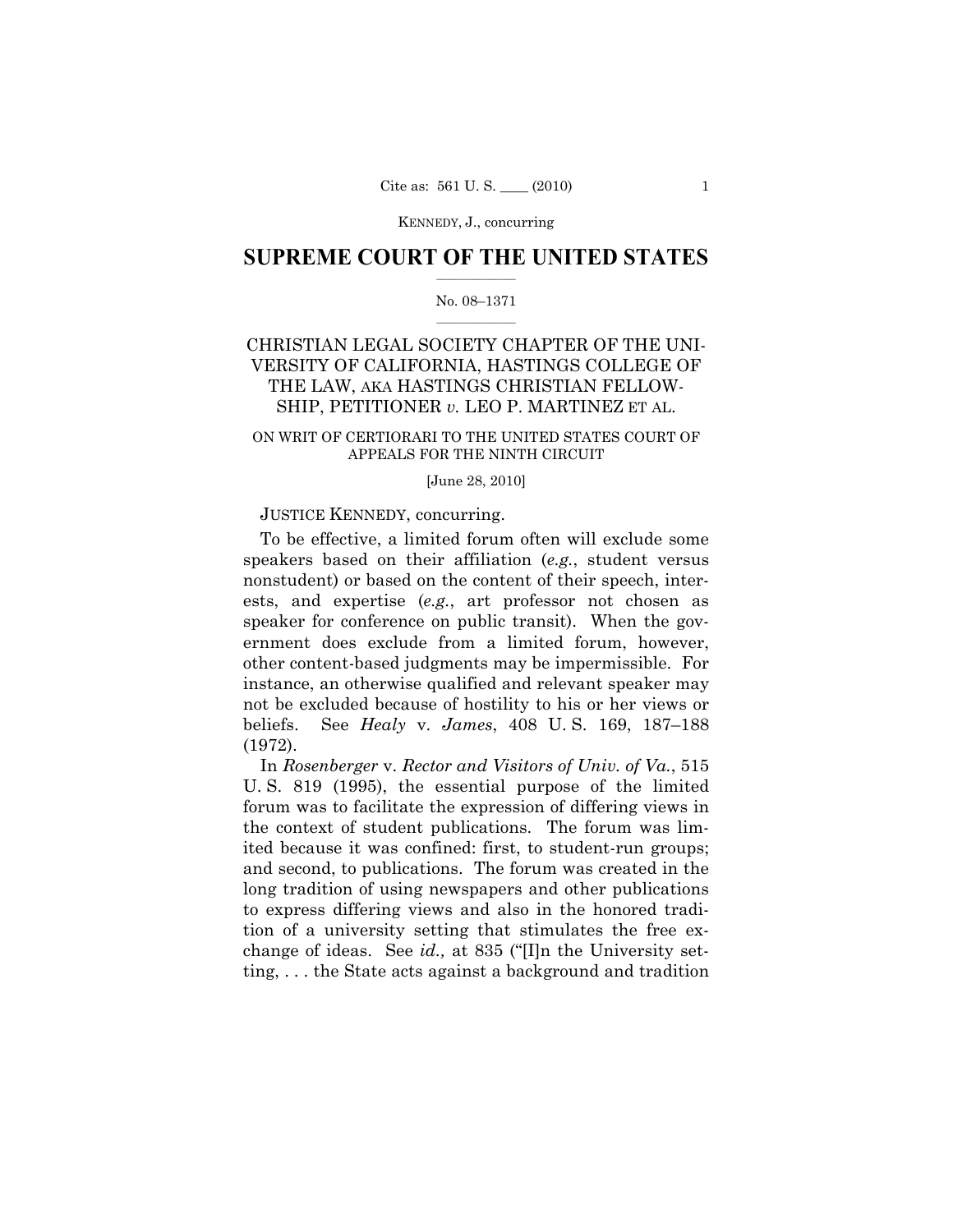# 2 CHRISTIAN LEGAL SOC. CHAPTER OF UNIV. OF CAL., HASTINGS COLLEGE OF LAW *v.* MARTINEZ KENNEDY, J., concurring

of thought and experiment that is at the center of our intellectual and philosophic tradition"). These considerations supported the Court's conclusion that, under the First Amendment, a limited forum for student-run publications did not permit the exclusion of a paper for the reason that it was devoted to expressing religious views.

*Rosenberger* is distinguishable from the instant case in various respects. Not least is that here the school policy in question is not content based either in its formulation or evident purpose; and were it shown to be otherwise, the case likely should have a different outcome. Here, the policy applies equally to all groups and views. And, given the stipulation of the parties, there is no basis for an allegation that the design or purpose of the rule was, by subterfuge, to discriminate based on viewpoint.

An objection might be that the all-comers policy, even if not so designed or intended, in fact makes it difficult for certain groups to express their views in a manner essential to their message. A group that can limit membership to those who agree in full with its aims and purposes may be more effective in delivering its message or furthering its expressive objectives; and the Court has recognized that this interest can be protected against governmental interference or regulation. See *Boy Scouts of America* v. *Dale*, 530 U. S. 640 (2000). By allowing like-minded students to form groups around shared identities, a school creates room for self-expression and personal development. See *Board of Regents of Univ. of Wis. System* v. *Southworth*, 529 U. S. 217, 229 (2000) ("The University's whole justification for [its student activity program] is that it springs from the initiative of the students, who alone give it purpose and content in the course of their extracurricular endeavors").

In the instant case, however, if the membership qualification were enforced, it would contradict a legitimate purpose for having created the limited forum in the first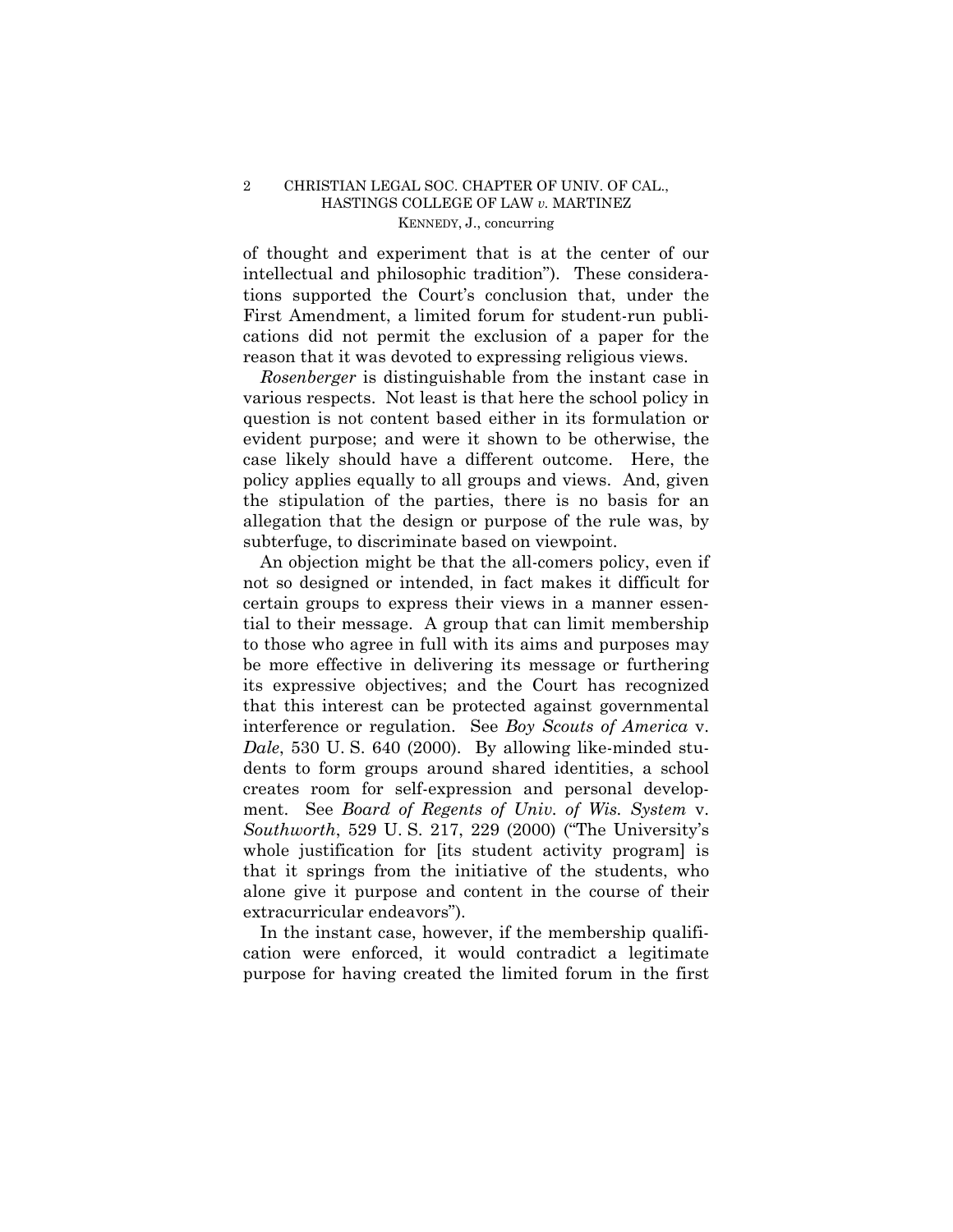#### KENNEDY, J., concurring

place. Many educational institutions, including respondent Hastings College of Law, have recognized that the process of learning occurs both formally in a classroom setting and informally outside of it. See *id.,* at 233. Students may be shaped as profoundly by their peers as by their teachers. Extracurricular activities, such as those in the Hastings "Registered Student Organization" program, facilitate interactions between students, enabling them to explore new points of view, to develop interests and talents, and to nurture a growing sense of self. See *Board of Ed. of Independent School Dist. No. 92 of Pottawatomie Cty.* v. *Earls*, 536 U. S. 822, 831, n. 4 (2002) (participation in extracurricular activities is "'a significant contributor to the breadth and quality of the educational experience'"). The Hasting program is designed to allow all students to interact with their colleagues across a broad, seemingly unlimited range of ideas, views, and activities. See *Regents of Univ. of Cal.* v. *Bakke*, 438 U. S. 265, 312, 313, n. 48 (1978) (opinion of Powell, J.) ("[A] great deal of learning . . . occurs through interactions among students . . . who have a wide variety of interests, talents, and perspectives; and who are able, directly or indirectly, to learn from their differences and to stimulate one another to reexamine even their most deeply held assumptions about themselves and their world" (alteration in original; internal quotation marks omitted)).

Law students come from many backgrounds and have but three years to meet each other and develop their skills. They do so by participating in a community that teaches them how to create arguments in a convincing, rational, and respectful manner and to express doubt and disagreement in a professional way. A law school furthers these objectives by allowing broad diversity in registered student organizations. But these objectives may be better achieved if students can act cooperatively to learn from and teach each other through interactions in social and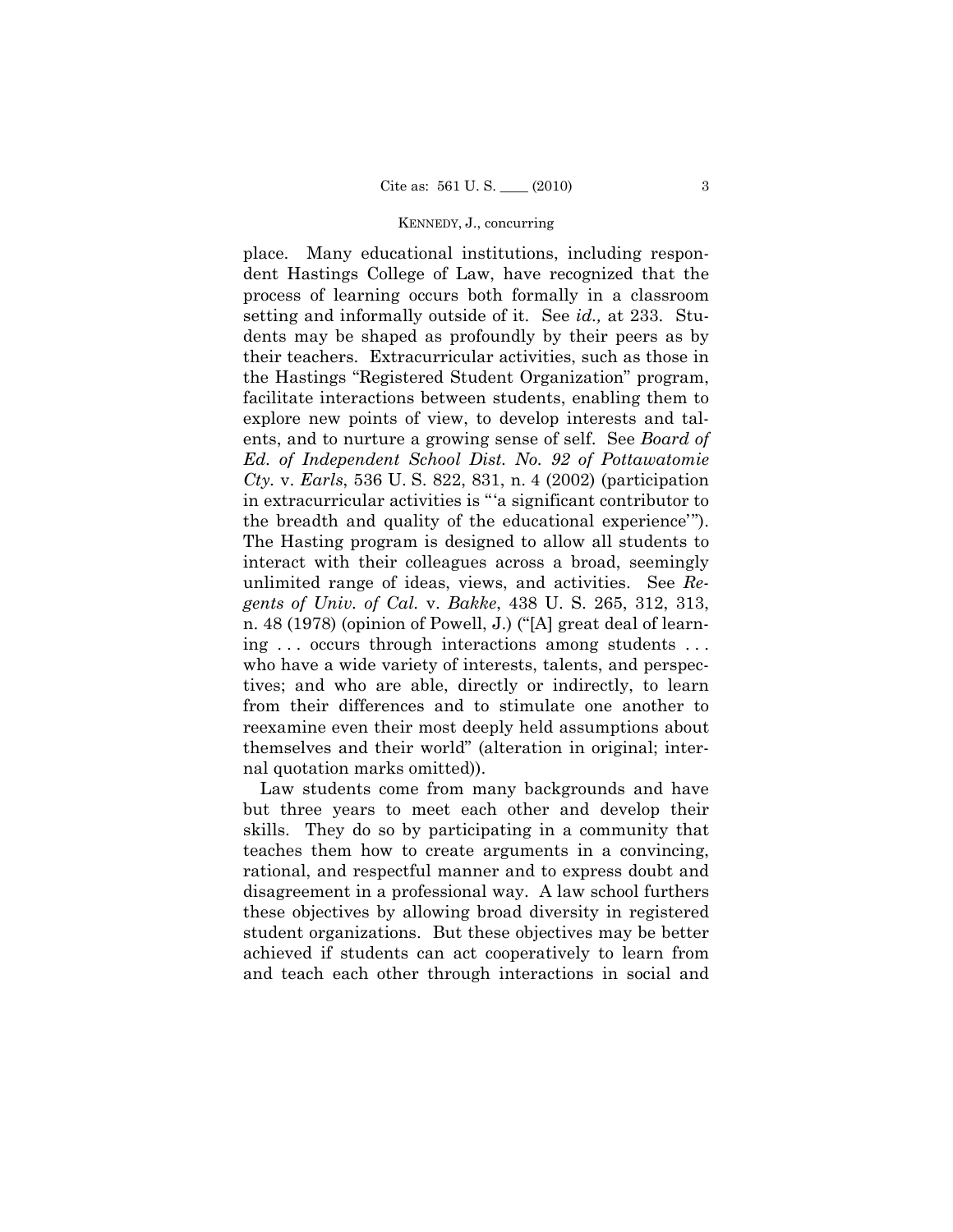## 4 CHRISTIAN LEGAL SOC. CHAPTER OF UNIV. OF CAL., HASTINGS COLLEGE OF LAW *v.* MARTINEZ KENNEDY, J., concurring

intellectual contexts. A vibrant dialogue is not possible if students wall themselves off from opposing points of view.

The school's objectives thus might not be well served if, as a condition to membership or participation in a group, students were required to avow particular personal beliefs or to disclose private, off-campus behavior. Students whose views are in the minority at the school would likely fare worse in that regime. Indeed, were those sorts of requirements to become prevalent, it might undermine the principle that in a university community—and in a law school community specifically—speech is deemed persuasive based on its substance, not the identity of the speaker. The era of loyalty oaths is behind us. A school quite properly may conclude that allowing an oath or belief-affirming requirement, or an outside conduct requirement, could be divisive for student relations and inconsistent with the basic concept that a view's validity should be tested through free and open discussion. The school's policy therefore represents a permissible effort to preserve the value of its forum.

In addition to a circumstance, already noted, in which it could be demonstrated that a school has adopted or enforced its policy with the intent or purpose of discriminating or disadvantaging a group on account of its views, petitioner also would have a substantial case on the merits if it were shown that the all-comers policy was either designed or used to infiltrate the group or challenge its leadership in order to stifle its views. But that has not been shown to be so likely or self-evident as a matter of group dynamics in this setting that the Court can declare the school policy void without more facts; and if there were a showing that in a particular case the purpose or effect of the policy was to stifle speech or make it ineffective, that, too, would present a case different from the one before us.

These observations are offered to support the analysis set forth in the opinion of the Court, which I join.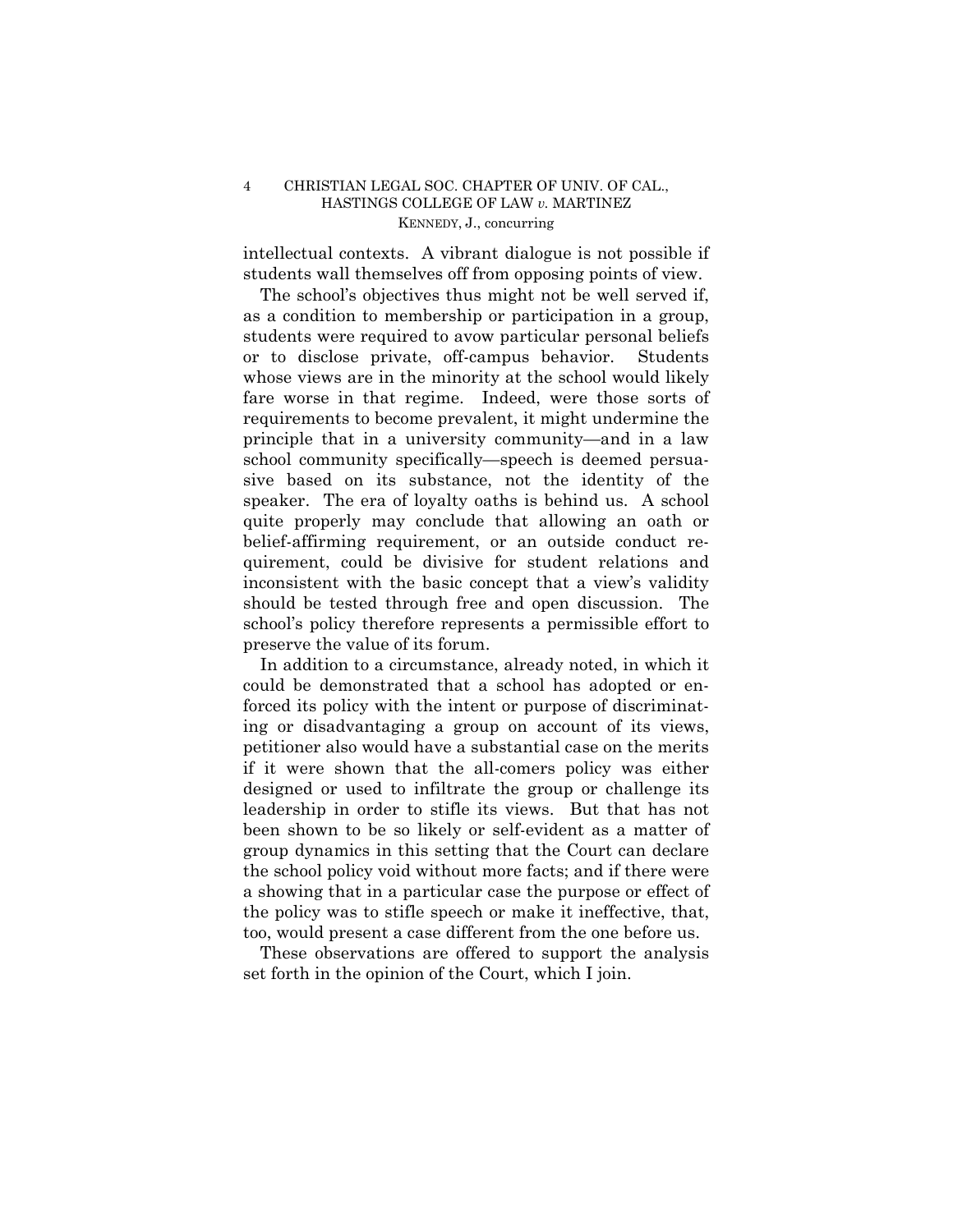### $\frac{1}{2}$  , where  $\frac{1}{2}$ **SUPREME COURT OF THE UNITED STATES**

### $\frac{1}{2}$  ,  $\frac{1}{2}$  ,  $\frac{1}{2}$  ,  $\frac{1}{2}$  ,  $\frac{1}{2}$  ,  $\frac{1}{2}$ No. 08–1371

# CHRISTIAN LEGAL SOCIETY CHAPTER OF THE UNI-VERSITY OF CALIFORNIA, HASTINGS COLLEGE OF THE LAW, AKA HASTINGS CHRISTIAN FELLOW-SHIP, PETITIONER *v.* LEO P. MARTINEZ ET AL.

# ON WRIT OF CERTIORARI TO THE UNITED STATES COURT OF APPEALS FOR THE NINTH CIRCUIT

#### [June 28, 2010]

JUSTICE ALITO, with whom THE CHIEF JUSTICE, JUSTICE SCALIA, and JUSTICE THOMAS join, dissenting.

The proudest boast of our free speech jurisprudence is that we protect the freedom to express "the thought that we hate." *United States* v. *Schwimmer*, 279 U. S. 644, 654–655 (1929) (Holmes, J., dissenting). Today's decision rests on a very different principle: no freedom for expression that offends prevailing standards of political correctness in our country's institutions of higher learning.

The Hastings College of the Law, a state institution, permits student organizations to register with the law school and severely burdens speech by unregistered groups. Hastings currently has more than 60 registered groups and, in all its history, has denied registration to exactly one: the Christian Legal Society (CLS). CLS claims that Hastings refused to register the group because the law school administration disapproves of the group's viewpoint and thus violated the group's free speech rights.

Rejecting this argument, the Court finds that it has been Hastings' policy for 20 years that all registered organizations must admit *any* student who wishes to join. Deferring broadly to the law school's judgment about the permissible limits of student debate, the Court concludes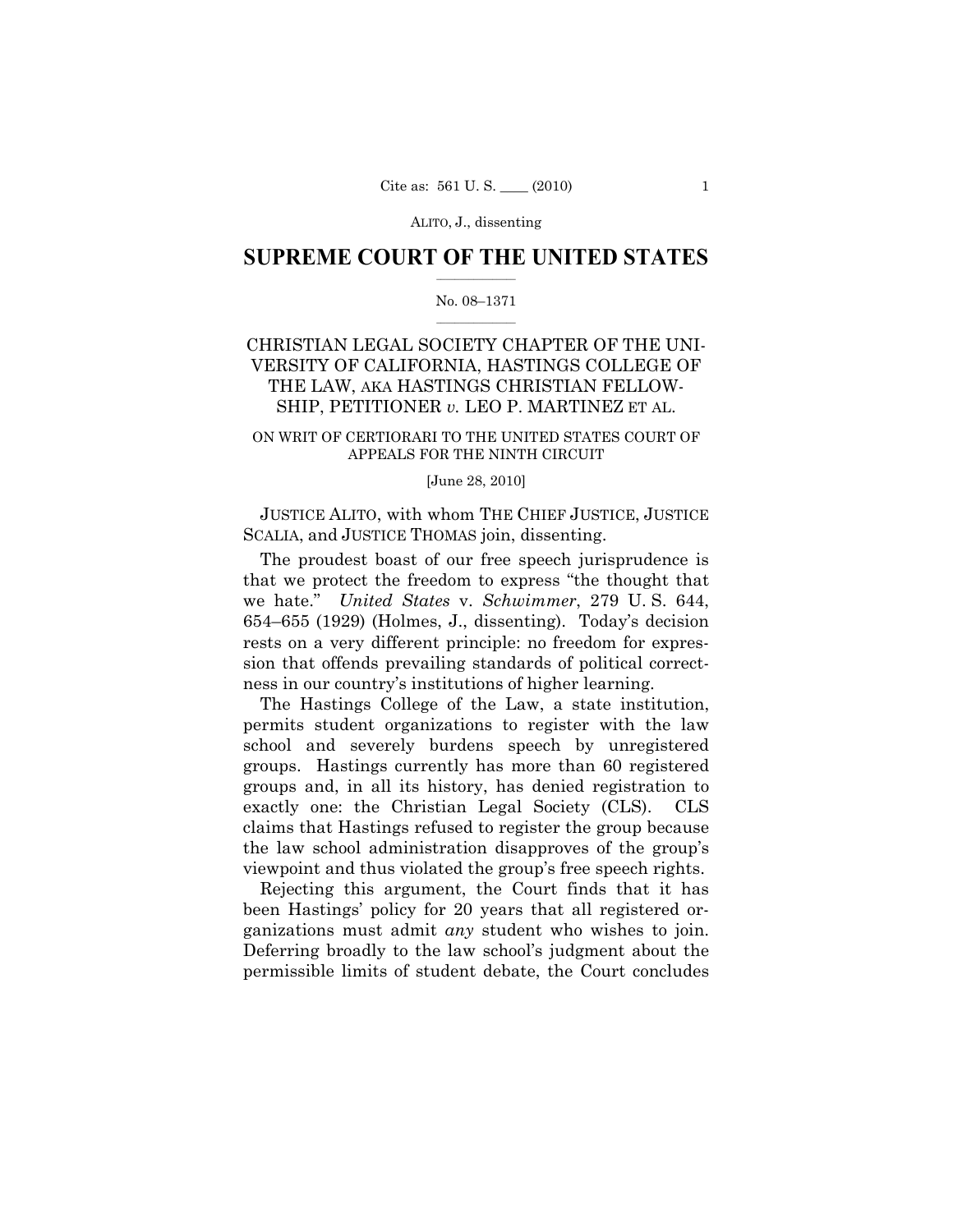that this "accept-all-comers" policy, *ante*, at 1, is both viewpoint-neutral and consistent with Hastings' proclaimed policy of fostering a diversity of viewpoints among registered student groups.

The Court's treatment of this case is deeply disappointing. The Court does not address the constitutionality of the very different policy that Hastings invoked when it denied CLS's application for registration. Nor does the Court address the constitutionality of the policy that Hastings now purports to follow. And the Court ignores strong evidence that the accept-all-comers policy is not viewpoint neutral because it was announced as a pretext to justify viewpoint discrimination. Brushing aside inconvenient precedent, the Court arms public educational institutions with a handy weapon for suppressing the speech of unpopular groups—groups to which, as Hastings candidly puts it, these institutions "do not wish to . . . lend their name[s]." Brief for Respondent Hastings College of Law 11; see also *id.*, at 35.

The Court provides a misleading portrayal of this case. As related by the Court, (1) Hastings, for the past 20 years, has required any student group seeking registration to admit any student who wishes to join, *ante*, at 5; (2) the effects of Hastings' refusal to register CLS have been of questionable importance, see *ante*, at 24–25; and (3) this case is about CLS's desire to obtain "a state subsidy," *ante*, at 15. I begin by correcting the picture.

# A

The Court bases all of its analysis on the proposition that the relevant Hastings' policy is the so-called acceptall-comers policy. This frees the Court from the difficult task of defending the constitutionality of either the policy that Hastings actually—and repeatedly—invoked when it

I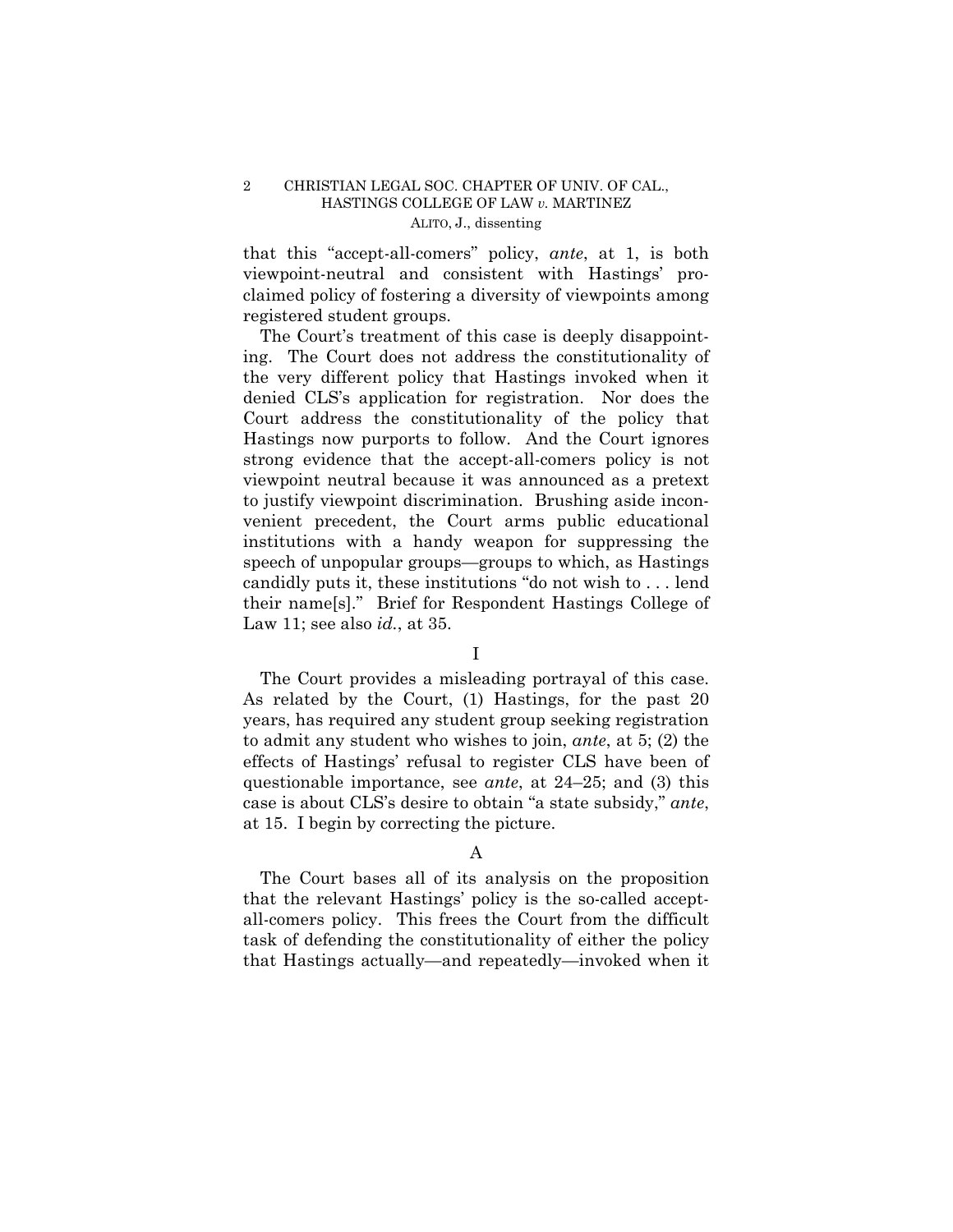denied registration, *i.e.*, the school's written Nondiscrimination Policy, or the policy that Hastings belatedly unveiled when it filed its brief in this Court. Overwhelming evidence, however, shows that Hastings denied CLS's application pursuant to the Nondiscrimination Policy and that the accept-all-comers policy was nowhere to be found until it was mentioned by a former dean in a deposition taken well after this case began.

The events that gave rise to this litigation began in 2004, when a small group of Hastings students sought to register a Hastings chapter of CLS, a national organization of Christian lawyers and law students. All CLS members must sign a Statement of Faith affirming belief in fundamental Christian doctrines, including the belief that the Bible is "the inspired Word of God." App. 226. In early 2004, the national organization adopted a resolution stating that "[i]n view of the clear dictates of Scripture, unrepentant participation in or advocacy of a sexually immoral lifestyle is inconsistent with an affirmation of the Statement of Faith, and consequently may be regarded by CLS as disqualifying such an individual from CLS membership." *Id.*, at 146. The resolution made it clear that "a sexually immoral lifestyle," in CLS's view, includes engaging in "acts of sexual conduct outside of God's design for marriage between one man and one woman." *Ibid*. It was shortly after this resolution was passed that the Hastings chapter of CLS applied to register with the law school.

Hastings sponsors an active program of "registered student organizations" (RSOs) pursuant to the law school's avowed responsibility to "ensure an opportunity for the expression of a variety of viewpoints" and promote "the highest standards of . . . freedom of expression," App. to Pet. for Cert. 82a, 74a. During the 2004–2005 school year, Hastings had more than 60 registered groups, including political groups (*e.g.*, the Hastings Democratic Caucus and the Hastings Republicans), religious groups (*e.g.*, the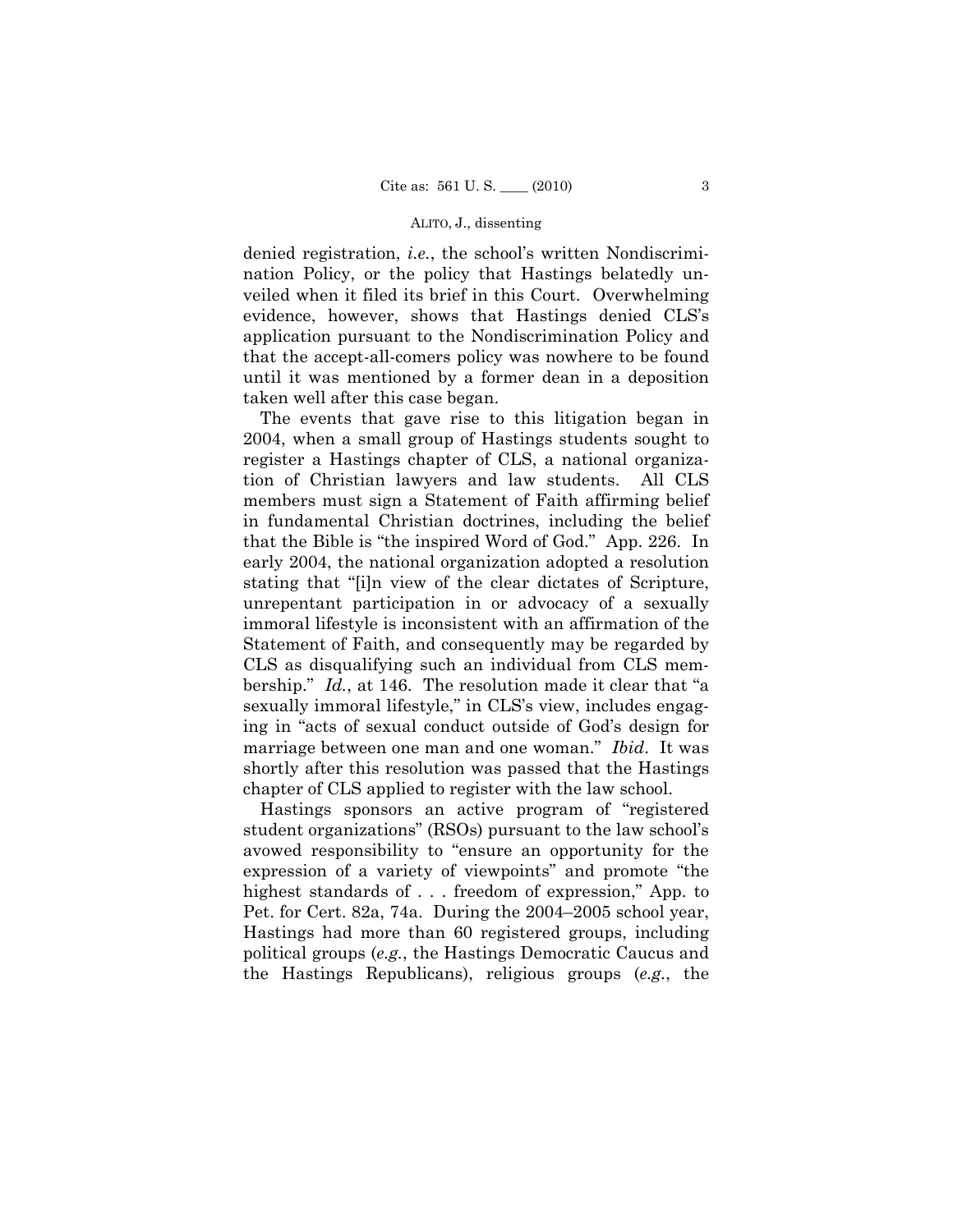Hastings Jewish Law Students Association and the Hastings Association of Muslim Law Students), groups that promote social causes (*e.g.*, both pro-choice and pro-life groups), groups organized around racial or ethnic identity (*e.g.*, the Black Law Students Association, the Korean American Law Society, La Raza Law Students Association, and the Middle Eastern Law Students Association), and groups that focus on gender or sexuality (*e.g.*, the Clara Foltz Feminist Association and Students Raising Consciousness at Hastings). See App. 236–245; Brief for Petitioner 3–4.

Not surprisingly many of these registered groups were and are dedicated to expressing a message. For example, Silenced Right, a pro-life group, taught that "all human life from the moment of conception until natural death is sacred and has inherent dignity," *id.*, at 244, while Law Students for Choice aimed to "defend and expand reproductive rights," *id.*, at 243. The American Constitution Society sought "to counter . . . a narrow conservative vision" of American law," *id*., at 236, and the UC Hastings Student Animal Defense Fund aimed "at protecting the lives and advancing the interests of animals through the legal system," *id.*, at 245.

Groups that are granted registration are entitled to meet on university grounds and to access multiple channels for communicating with students and faculty including posting messages on designated bulletin boards, sending mass e-mails to the student body, distributing material through the Student Information Center, and participating in the annual student organizations fair. App. to Pet. for Cert. 7a, 85a. They may also apply for limited travel funds, *id*., at 7a, which appear to total about \$4,000 to \$5,000 per year, App. 217—or less than \$85 per registered group. Most of the funds available to RSOs come from an annual student activity fee that every student must pay. See App. to Pet. for Cert. 89a–93a.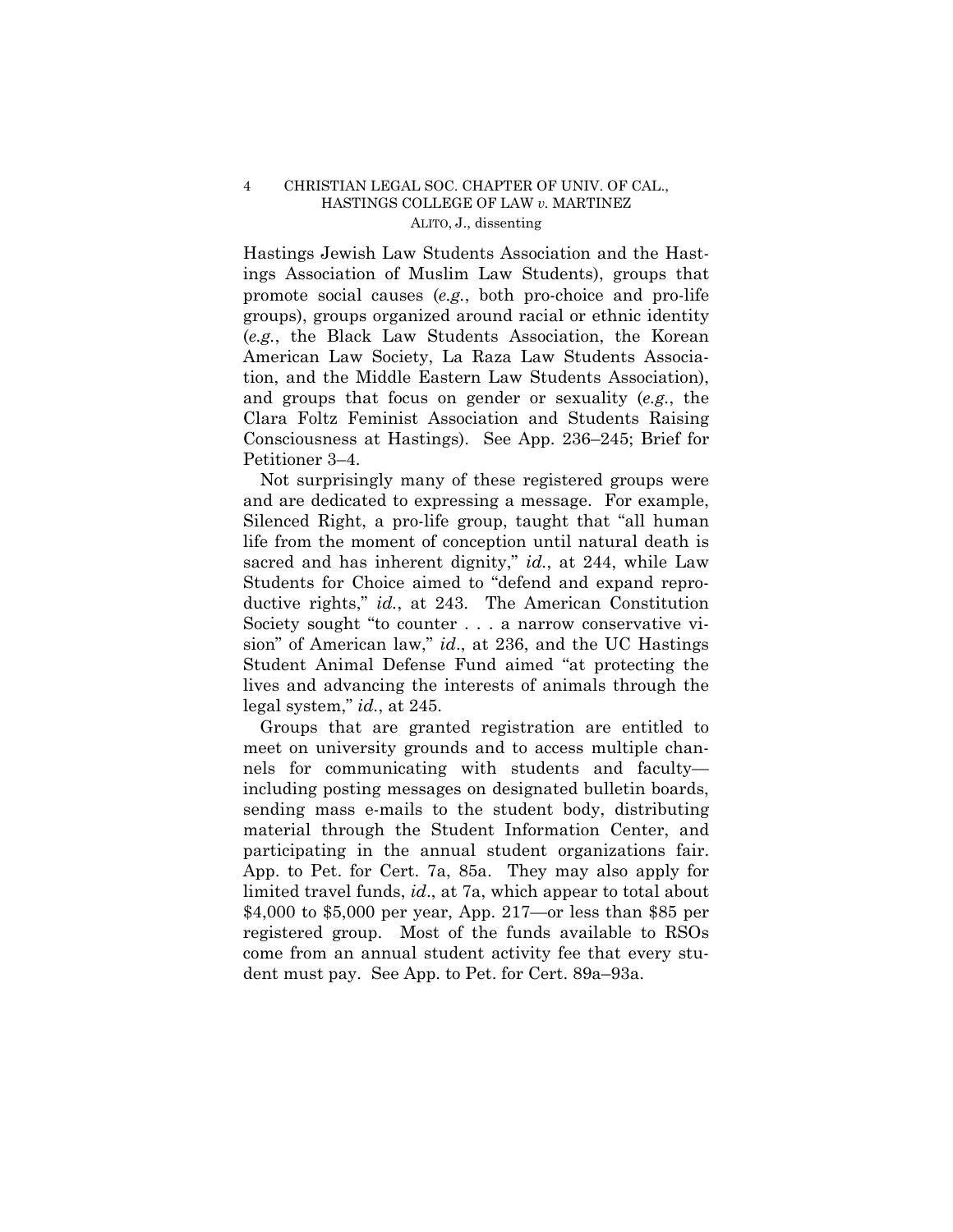When CLS applied for registration, Judy Hansen Chapman, the Director of Hastings' Office of Student Services, sent an e-mail to an officer of the chapter informing him that "CLS's bylaws did not appear to be compliant" with the Hastings Nondiscrimination Policy, App. 228, 277, a written policy that provides in pertinent part that "[t]he University of California, Hastings College of the Law shall not discriminate unlawfully on the basis of race, color, religion, national origin, ancestry, disability, age, sex or sexual orientation," *id.*, at 220. As far as the record reflects, Ms. Chapman made no mention of an accept-allapplicants policy.

A few days later, three officers of the chapter met with Ms. Chapman, and she reiterated that the CLS bylaws did not comply with "the religion and sexual orientation provisions of the Nondiscrimination Policy and that they would need to be amended in order for CLS to become a registered student organization." *Id.*, at 228. About a week later, Hastings sent CLS a letter to the same effect. *Id.*, at 228–229, 293–295. On both of these occasions, it appears that not a word was said about an accept-all-comers policy.

When CLS refused to change its membership requirements, Hastings denied its request for registration—thus making CLS the only student group whose application for registration has ever been rejected. Brief in Opposition 4.

In October 2004, CLS brought this action under 42 U. S. C. §1983 against the law school's dean and other school officials, claiming, among other things, that the law school, by enacting and enforcing the Nondiscrimination Policy, had violated CLS's First Amendment right to freedom of speech. App. 78.

In May 2005, Hastings filed an answer to CLS's first amended complaint and made an admission that is significant for present purposes. In its complaint, CLS had alleged that the Nondiscrimination Policy discriminates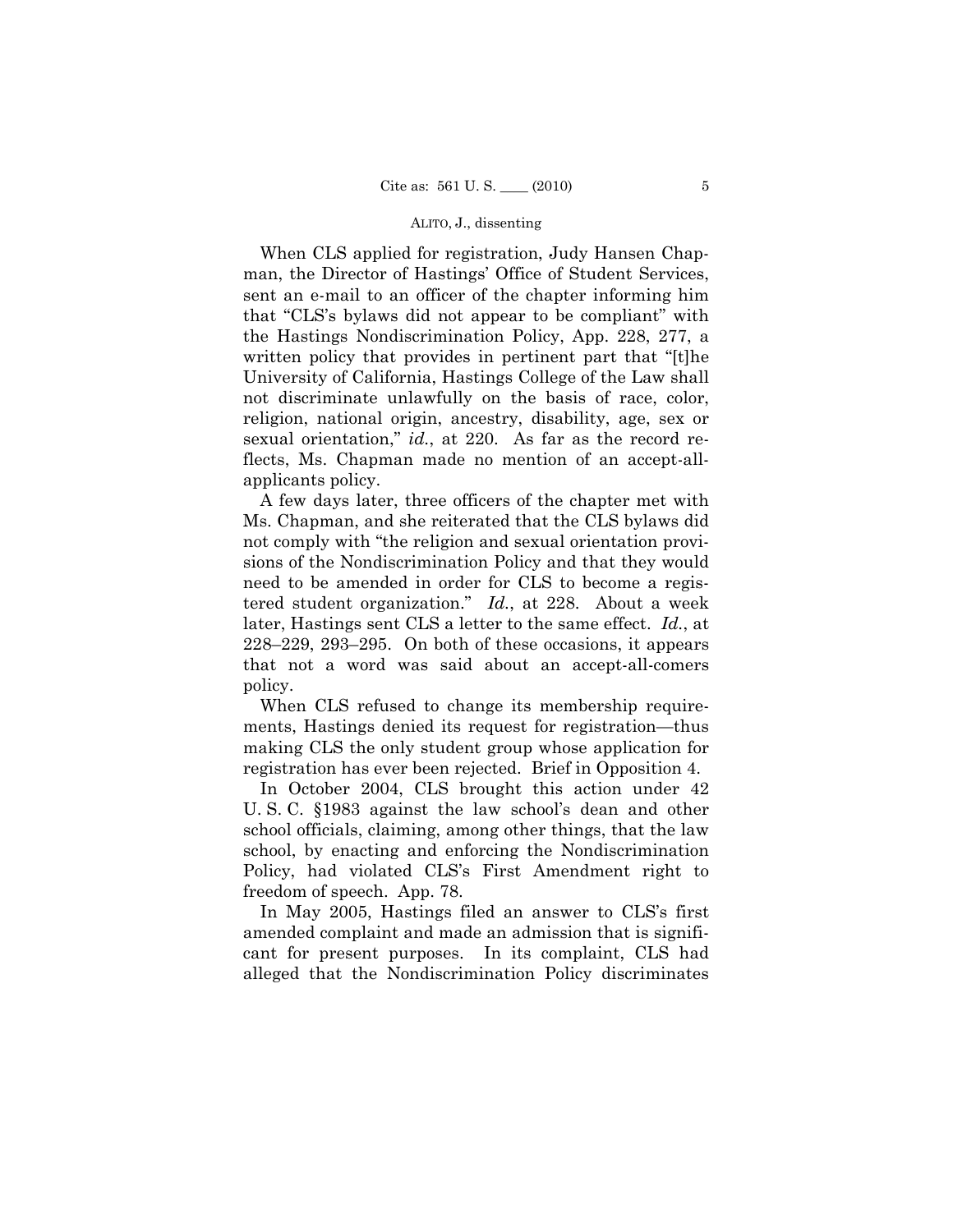against religious groups because it prohibits those groups "from selecting officers and members dedicated to a particular set of religious ideals or beliefs" but "permits political, social and cultural student organizations to select officers and members dedicated to their organization's ideals and beliefs." *Id.*, at 79. In response, Hastings admitted that its Nondiscrimination Policy "permits political, social, and cultural student organizations to select officers and members who are dedicated to a particular set of ideals or beliefs." *Id.*, at 93. The Court states that "Hastings interprets the Nondiscrimination Policy, as it relates to the RSO program, to mandate acceptance of all comers." *Ante*, at 4. But this admission in Hastings' answer shows that Hastings had not adopted this interpretation when its answer was filed.

Within a few months, however, Hastings' position changed. In July 2005, Mary Kay Kane, then the dean of the law school, was deposed, and she stated: "It is my view that in order to be a registered student organization you have to allow all of our students to be members and full participants if they want to." App. 343. In a declaration filed in October 2005, Ms. Chapman provided a more developed explanation, stating: "Hastings interprets the Nondiscrimination Policy as requiring that student organizations wishing to register with Hastings allow any Hastings student to become a member and/or seek a leadership position in the organization." *Id.*, at 349.

Hastings claims that this accept-all-comers policy has existed since 1990 but points to no evidence that the policy was ever put in writing or brought to the attention of members of the law school community prior to the dean's deposition. Indeed, Hastings has adduced no evidence of the policy's existence before that date. And while Dean Kane and Ms. Chapman stated, well after this litigation had begun, that Hastings had such a policy, neither they nor any other Hastings official has ever stated in a deposi-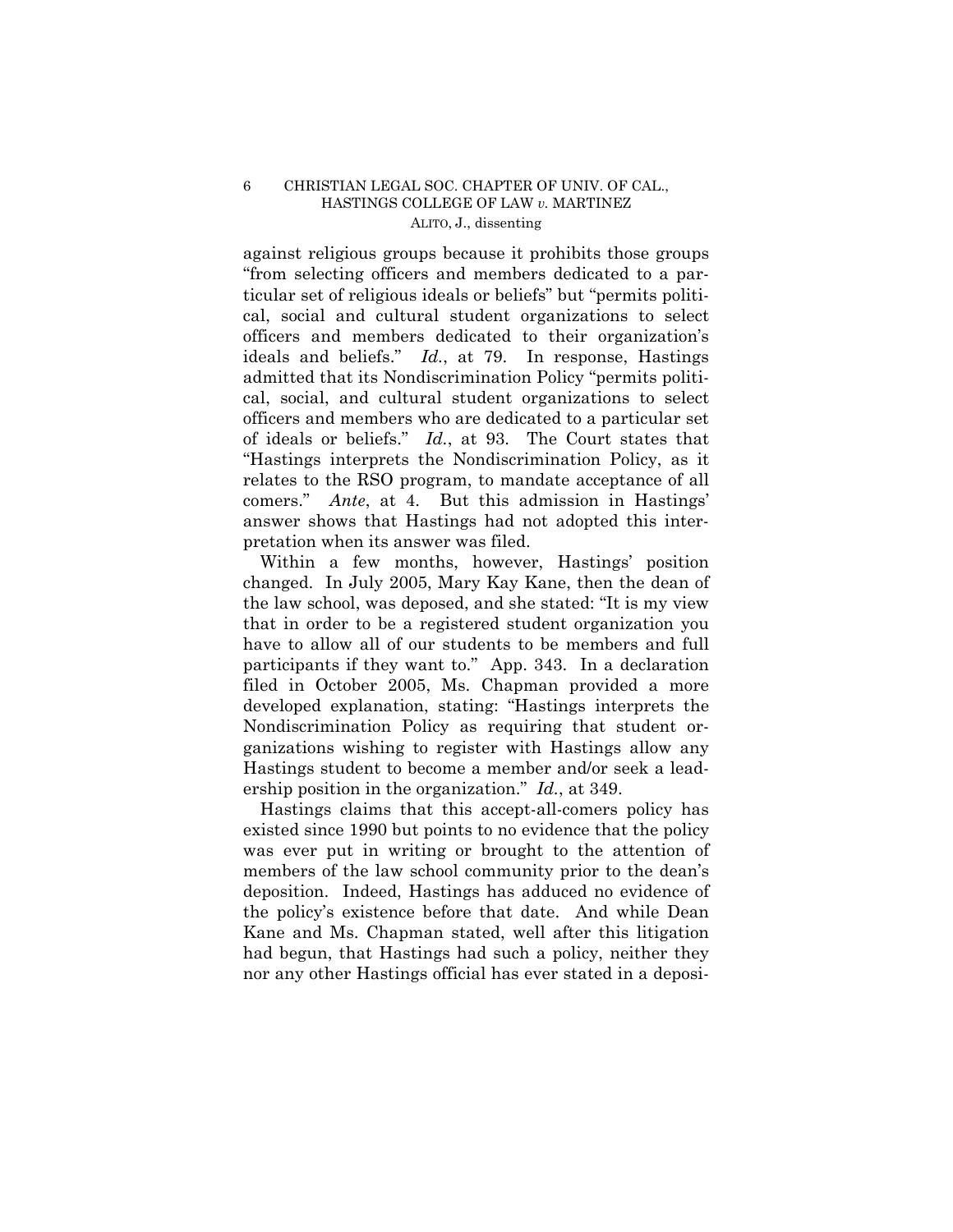tion, affidavit, or declaration when this policy took effect.

Hastings' effort to portray the accept-all-comers policy as merely an interpretation of the Nondiscrimination Policy runs into obvious difficulties. First, the two policies are simply not the same: The Nondiscrimination Policy proscribes discrimination on a limited number of specified grounds, while the accept-all-comers policy outlaws all selectivity. Second, the Nondiscrimination Policy applies to everything that Hastings does, and the law school does not follow an accept-all-comers policy in activities such as admitting students and hiring faculty.

In an effort to circumvent this problem, the Court writes that "Hastings interprets the Nondiscrimination Policy, *as it relates to the RSO program*, to mandate acceptance of all comers." *Ante*, at 4 (emphasis added). This puts Hastings in the implausible position of maintaining that the Nondiscrimination Policy means one thing as applied to the RSO program and something quite different as applied to all of Hastings' other activities. But the Nondiscrimination Policy by its terms applies fully to all components of the law school, "including administration [and] faculty." App. 220.

Third, the record is replete with evidence that, at least until Dean Kane unveiled the accept-all-comers policy in July 2005, Hastings routinely registered student groups with bylaws limiting membership and leadership positions to those who agreed with the groups' viewpoints. For example, the bylaws of the Hastings Democratic Caucus provided that "any full-time student at Hastings may become a member of HDC *so long as they do not exhibit a consistent disregard and lack of respect for the objective of the organization* as stated in Article 3, Section 1." App. to Pet. for Cert. 118a (emphasis added). The constitution of the Association of Trial Lawyers of America at Hastings provided that every member must "adhere to the objectives of the Student Chapter as well as the mission of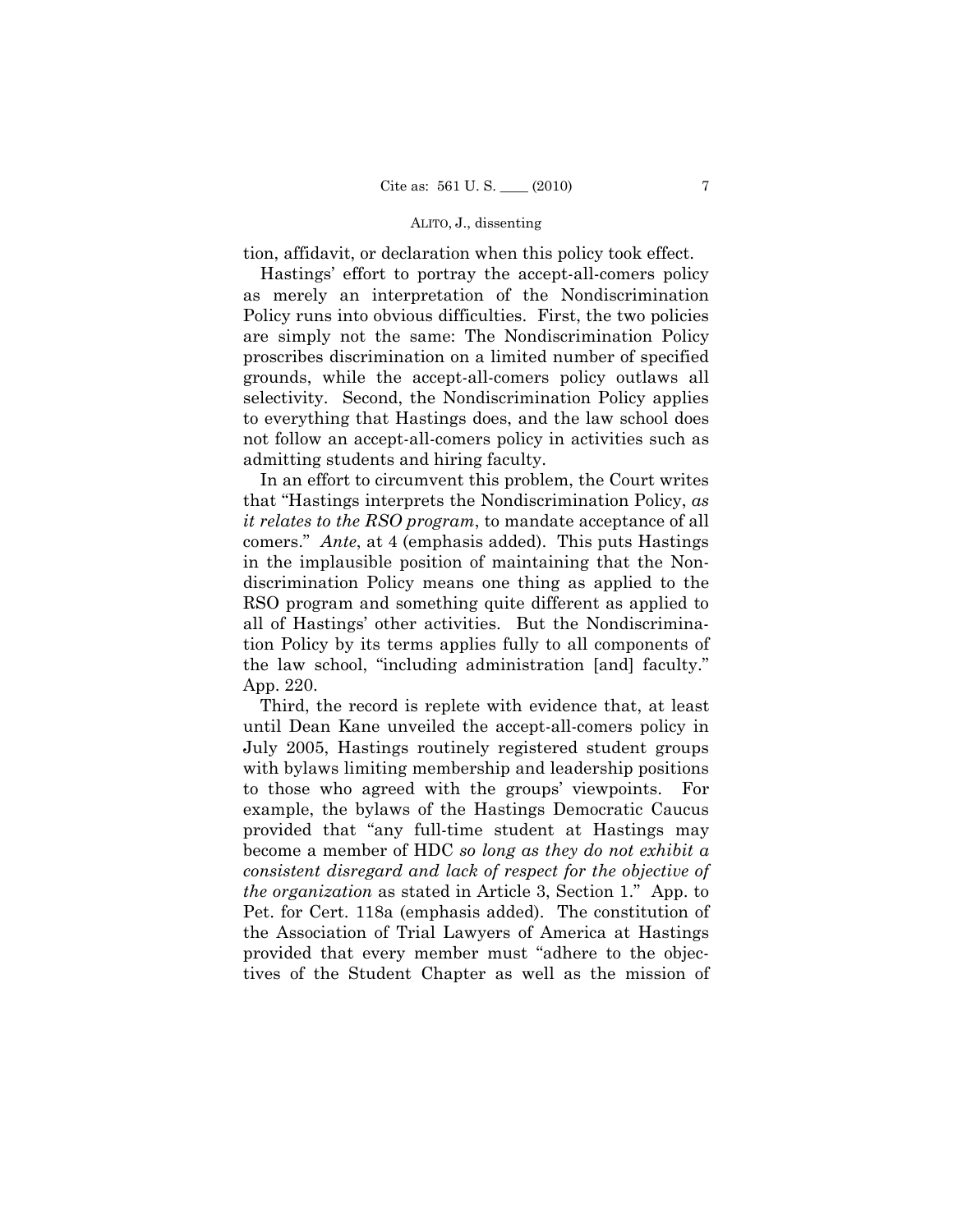ATLA." *Id.*, at 110a. A student could become a member of the Vietnamese American Law Society so long as the student did not "exhibit a consistent disregard and lack of respect for the objective of the organization," which centers on a "celebrat[ion] [of] Vietnamese culture." *Id.*, at 146a–147a. Silenced Right limited voting membership to students who "are committed" to the group's "mission" of "spread[ing] the pro-life message." *Id.*, at 142a–143a. La Raza limited voting membership to "students of Raza background." App. 192. Since Hastings requires any student group applying for registration to submit a copy of its bylaws, see *id.*, at 249–250, Hastings cannot claim that it was unaware of such provisions. And as noted, CLS was denied registration precisely because Ms. Chapman reviewed its bylaws and found them unacceptable.

We are told that, when CLS pointed out these discrepancies during this litigation, Hastings took action to ensure that student groups were in fact complying with the law school's newly disclosed accept-all-comers policy. For example, Hastings asked La Raza to revise its bylaws to allow all students to become voting members. App. to Pet. for Cert. 66a. See also Brief for State of Michigan et al. as *Amici Curiae* 2, n. 1 (relating anecdotally that Hastings recently notified the Hastings Democrats that "to maintain the Club's standing as a student organization," it must "open its membership to all students, regardless of party affiliation"). These belated remedial efforts suggest, if anything, that Hastings had no accept-all-comers policy until this litigation was well under way.

Finally, when Hastings filed its brief in this Court, its policy, which had already evolved from a policy prohibiting certain specified forms of discrimination into an accept-allcomers policy, underwent yet another transformation. Now, Hastings claims that it does not really have an accept-all-comers policy; it has an accept-*some*-comers policy. Hastings' current policy, we are told, "does not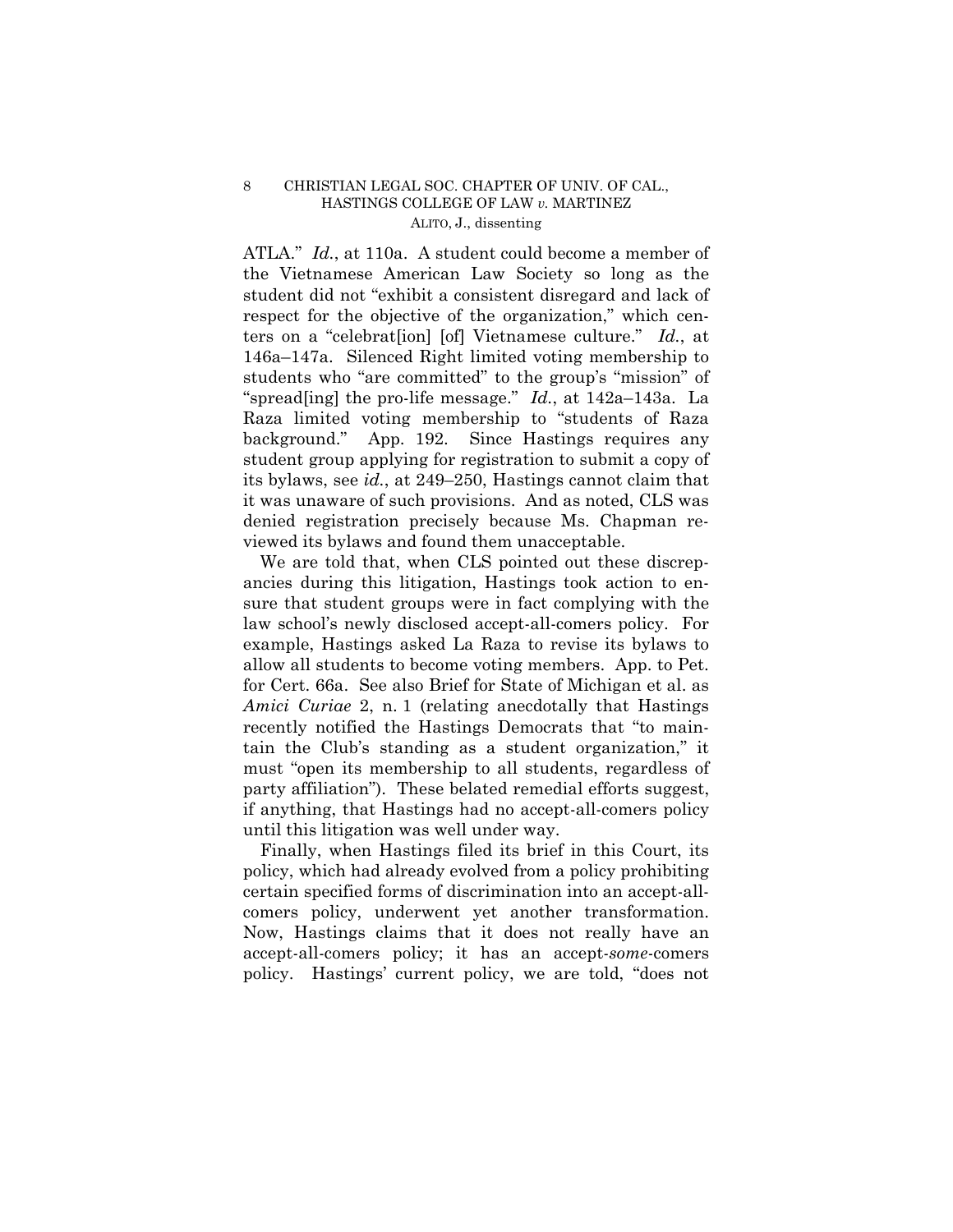foreclose neutral and generally applicable membership requirements unrelated to 'status or beliefs.'" Brief for Respondent Hastings College of Law 5. Hastings' brief goes on to note with seeming approval that some registered groups have imposed "even conduct requirements." *Ibid*. Hastings, however, has not told us which "conduct requirements" are allowed and which are not—although presumably requirements regarding sexual conduct fall into the latter category.

When this case was in the District Court, that court took care to address both the Nondiscrimination Policy and the accept-all-comers policy. See, *e.g.*, App. to Pet. for Cert. 8a–9a, 16a–17a, 21a–24a, 26a, 27a, 32a, 44a, 63a. On appeal, however, a panel of the Ninth Circuit, like the Court today, totally ignored the Nondiscrimination Policy. CLS's argument in the Ninth Circuit centered on the Nondiscrimination Policy, and CLS argued strenuously, as it had in the District Court, that prior to the former dean's deposition, numerous groups had been permitted to restrict membership to students who shared the groups' views.1 Nevertheless, the Ninth Circuit disposed of CLS's

<sup>1</sup>CLS consistently argued in the courts below that Hastings had applied its registration policy in a discriminatory manner. See, *e.g.*, Plaintiff's Notice of Motion for Summary Judgment and Memorandum in Support of Motion for Summary Judgment in No. C 04–4484–JSW (ND Cal.), pp. 6–7 ("Hastings allows other registered student organizations to require that their members and/or leaders agree with the organization's beliefs and purposes"). CLS took pains to bring forward evidence to substantiate this claim. See *supra*, at 7–8.

CLS's brief in the Court of Appeals reiterated its contention that Hastings had not required all RSOs to admit all student applicants. CLS's brief stated that "Hastings allows other registered student organizations to require that their leaders and/or members agree with the organization's beliefs and purposes." Brief for Appellant in No. 06– 15956 (CA9), pp. 14–15 (citing examples). See also *id.*, at 54–55 ("Hastings routinely recognizes student groups that limit membership or leadership on the basis of belief. . . . Hastings' actual practice demonstrates that the forum is not reserved to student organizations that do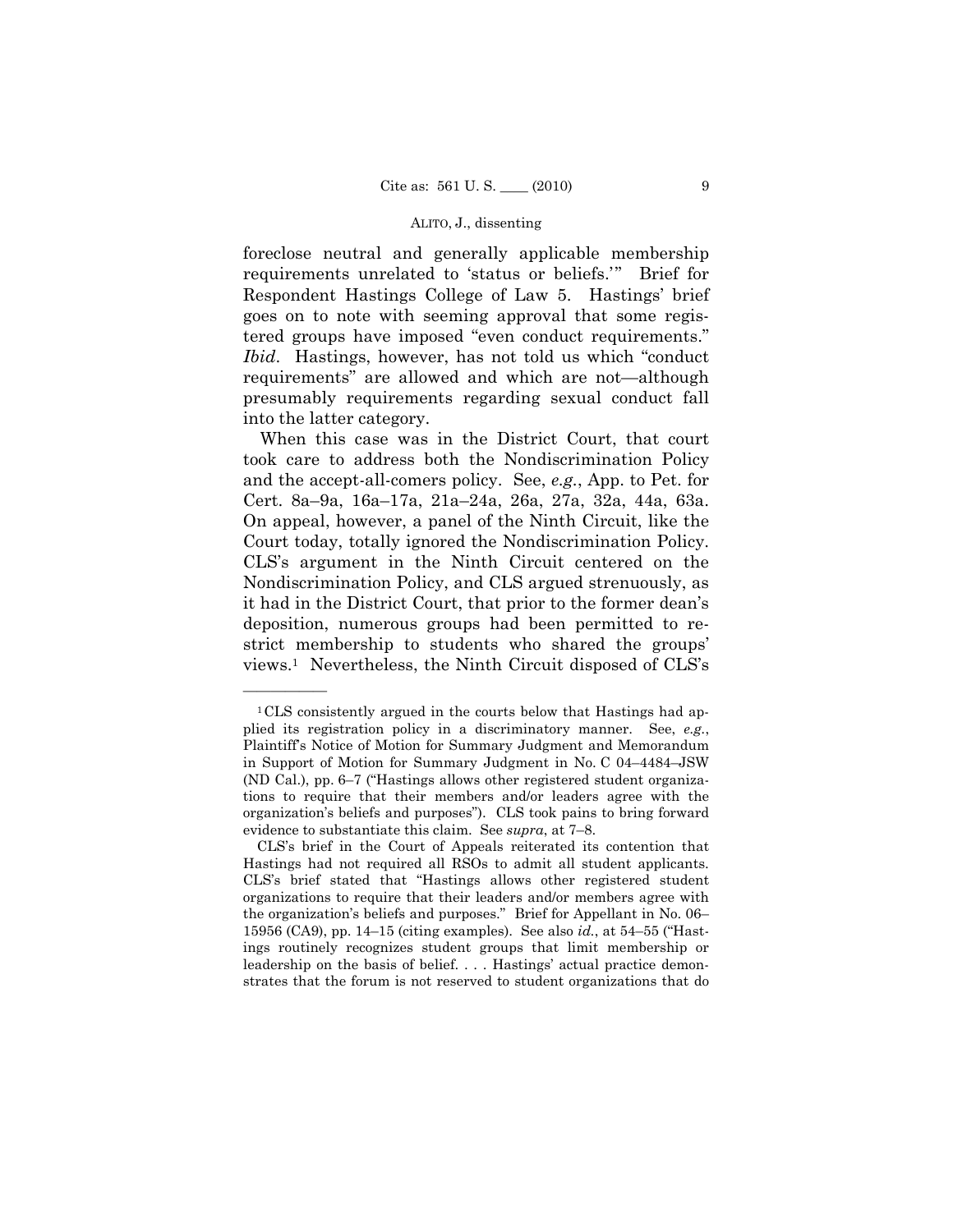appeal with a two-sentence, not-precedential opinion that solely addressed the accept-all-comers policy. *Christian Legal Soc. Chapter of Univ. of Cal.* v. *Kane*, 319 Fed. Appx. 645–646 (2009).

Like the majority of this Court, the Ninth Circuit relied on the following Joint Stipulation, which the parties filed in December 2005, well after Dean Kane's deposition:

"Hastings requires that registered student organizations allow any student to participate, become a member, or seek leadership positions in the organization, regardless of their status or beliefs." App. 221.

Citing the binding effect of stipulations, the majority sternly rejects what it terms "CLS's unseemly attempt to escape from the stipulation and shift its target to [the Nondiscrimination Policy]." *Ante,* at 11–12.

I agree that the parties must be held to their Joint Stipulation, but the terms of the stipulation should be respected. What was admitted in the Joint Stipulation filed in December 2005 is that Hastings had an accept-allcomers policy. CLS did not stipulate that its application had been denied more than a year earlier pursuant to such a policy. On the contrary, the Joint Stipulation notes that the reason repeatedly given by Hasting at that time was that the CLS bylaws did not comply with *the Nondiscrimination Policy*. See App. 228–229. Indeed, the parties did not even stipulate that the accept-all-comers policy existed in the fall of 2004. In addition, Hastings itself is now attempting to walk away from this stipulation by disclosing that its real policy is an accept-some-comers policy.

not discriminate on the basis of belief"). Responding to these arguments, the law school remarked that CLS "repeatedly asserts that 'Hastings routinely recognizes student groups that limit membership or leadership on the basis of belief.'" Brief for Appellees in No. 06–15956 (CA9), p. 4.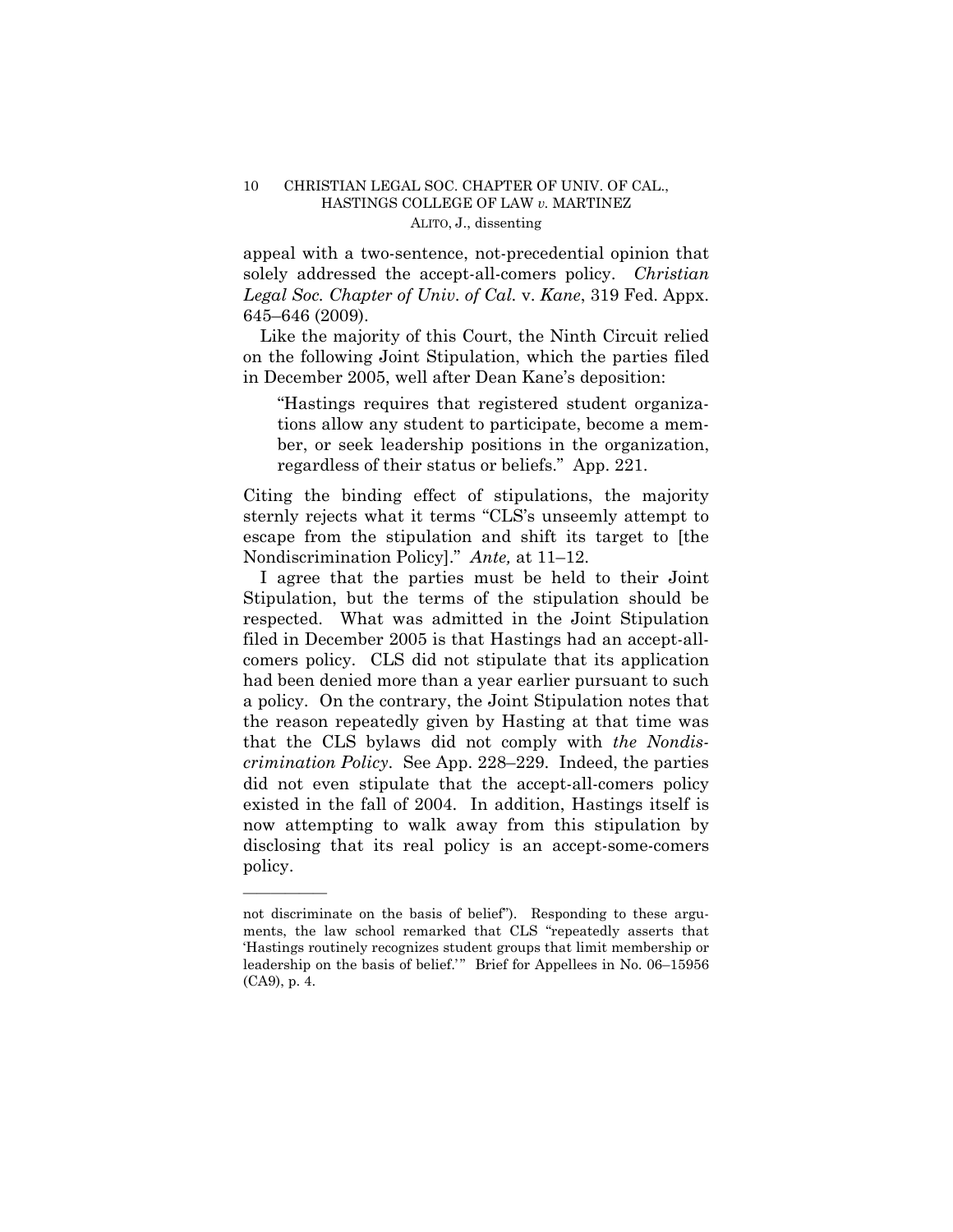The majority's insistence on the binding effect of stipulations contrasts sharply with its failure to recognize the binding effect of a party's admissions in an answer. See *American Title Insurance Co.* v. *Lacelaw Corp.*, 861 F. 2d 224, 226 (CA9 1988) ("Factual assertions in pleadings and pretrial orders, unless amended, are considered judicial admissions conclusively binding on the party who made them"); *Bakersfield Westar Ambulance, Inc.* v. *Community First Bank*, 123 F. 3d 1243, 1248 (CA9 1997) (quoting *Lacelaw*, *supra*). As noted above, Hastings admitted in its answer, which was filed prior to the former dean's deposition, that at least as of that time, the law school did not follow an accept-all-comers policy and instead allowed "political, social, and cultural student organizations to select officers and members who are dedicated to a particular set of ideals or beliefs." App. 93.

# B

The Court also distorts the record with respect to the effect on CLS of Hastings' decision to deny registration. The Court quotes a letter written by Hastings' general counsel in which she stated that Hastings "'would be pleased to provide [CLS] the use of Hastings facilities for its meetings and activities.'" *Ante*, at 6 (quoting App. 294). Later in its opinion, the Court reiterates that "Hastings offered CLS access to school facilities to conduct meetings," *ante*, at 24, but the majority does not mention that this offer was subject to important qualifications. As Hastings' attorney put it in the District Court, Hastings told CLS: "'Hastings allows community groups to some degree to use its facilities, sometimes on a pay basis, I understand, if they're available after priority is given to registered organizations'. We offered that." App. 442.

The Court also fails to mention what happened when CLS attempted to take advantage of Hastings' offer. On August 19, 2005, the local CLS president sent an e-mail to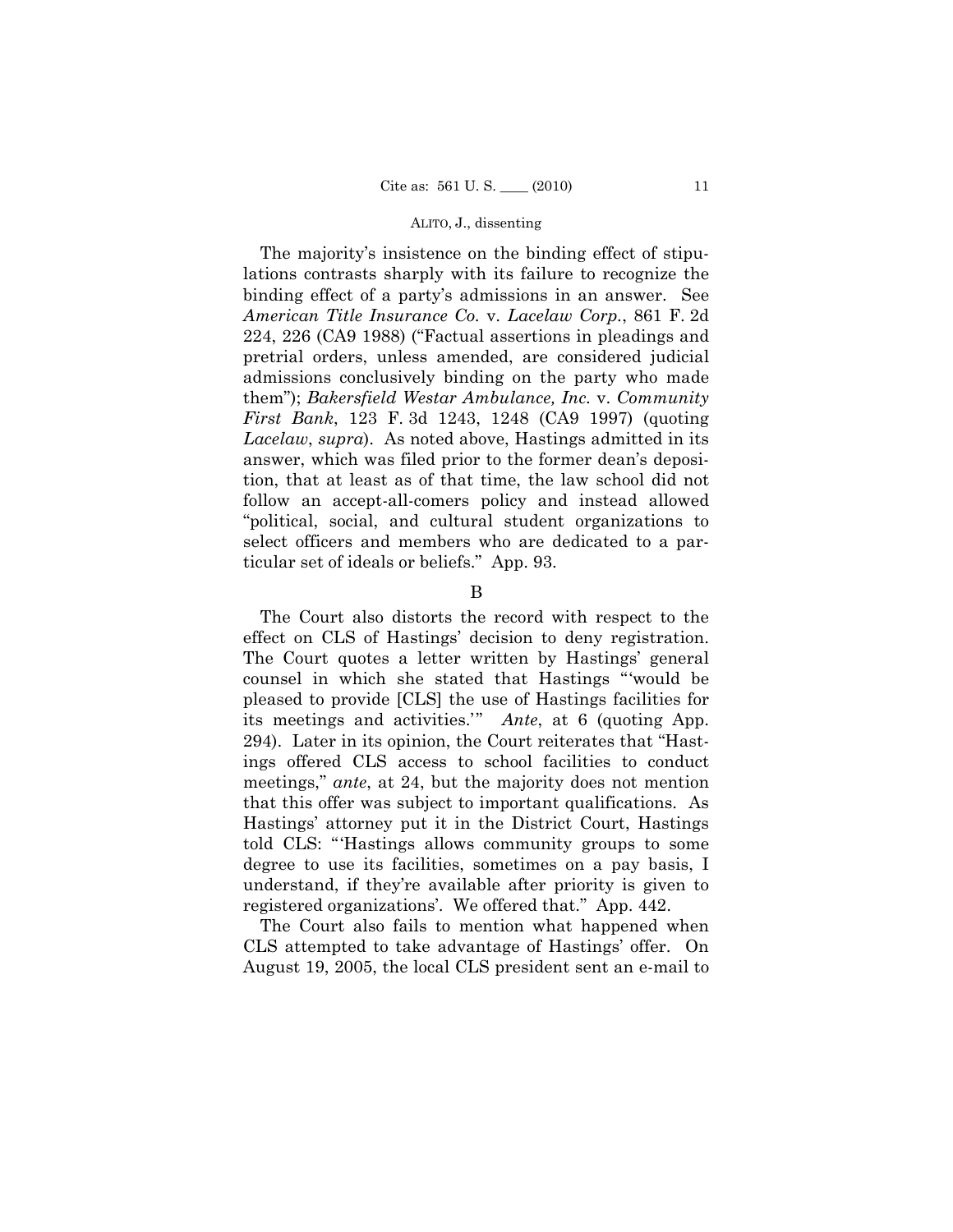Ms. Chapman requesting permission to set up an "advice table" on a campus patio on August 23 and 24 so that members of CLS could speak with students at the beginning of the fall semester. *Id.*, at 298. This request merely to set up a table on a patio—could hardly have interfered with any other use of the law school's premises or cost the school any money. But although the request was labeled "time sensitive," *ibid.*, Ms. Chapman did not respond until the dates in question had passed, and she then advised the student that all further inquiries should be made through CLS's attorney. *Id.*, at 297–298.

In September 2005, CLS tried again. Through counsel, CLS sought to reserve a room on campus for a guest speaker who was scheduled to appear on a specified date. *Id.*, at 302–303. Noting Ms. Chapman's tardy response on the prior occasion, the attorney asked to receive a response before the scheduled date, but once again no answer was given until after the date had passed. *Id.*, at 300.

Other statements in the majority opinion make it seem as if the denial of registration did not hurt CLS at all. The Court notes that CLS was able to hold Bible-study meetings and other events. *Ante*, at 6. And "[a]lthough CLS could not take advantage of RSO-specific methods of communication," the Court states, "the advent of electronic media and social-networking sites reduces the importance of those channels." *Ante*, at 24.

At the beginning of the 2005 school year, the Hastings CLS group had seven members, App. to Pet. for Cert. 13a, so there can be no suggestion that the group flourished. And since one of CLS's principal claims is that it was subjected to discrimination based on its viewpoint, the majority's emphasis on CLS's ability to endure that discrimination—by using private facilities and means of communication—is quite amazing.

This Court does not customarily brush aside a claim of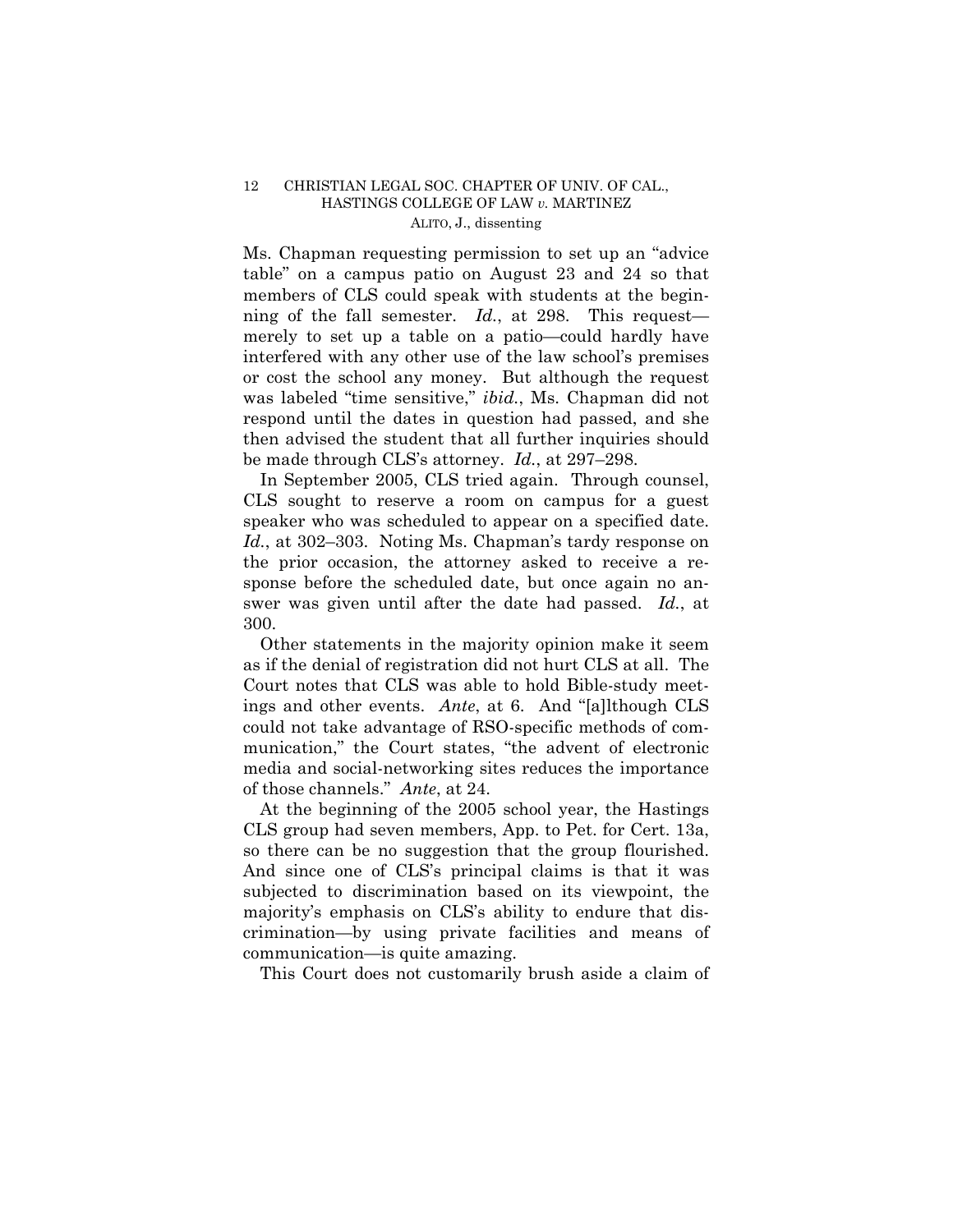unlawful discrimination with the observation that the effects of the discrimination were really not so bad. We have never before taken the view that a little viewpoint discrimination is acceptable. Nor have we taken this approach in other discrimination cases.

C

Finally, I must comment on the majority's emphasis on funding. According to the majority, CLS is "seeking what is effectively a state subsidy," *ante*, at 15, and the question presented in this case centers on the "use of school funds," *ante*, at 1. In fact, funding plays a very small role in this case. Most of what CLS sought and was denied—such as permission to set up a table on the law school patio would have been virtually cost free. If every such activity is regarded as a matter of funding, the First Amendment rights of students at public universities will be at the mercy of the administration. As CLS notes, "[t]o university students, the campus is their world. The right to meet on campus and use campus channels of communication is at least as important to university students as the right to gather on the town square and use local communication forums is to the citizen." Reply Brief for Petitioner 13.

II

To appreciate how far the Court has strayed, it is instructive to compare this case with *Healy* v. *James*, 408 U. S. 169 (1972), our only First Amendment precedent involving a public college's refusal to recognize a student group. The group in *Healy* was a local chapter of the Students for a Democratic Society (SDS). When the students who applied for recognition of the chapter were asked by a college committee whether they would "'respond to issues of violence as other S.D.S. chapters have,'" their answer was that their "'action would have to be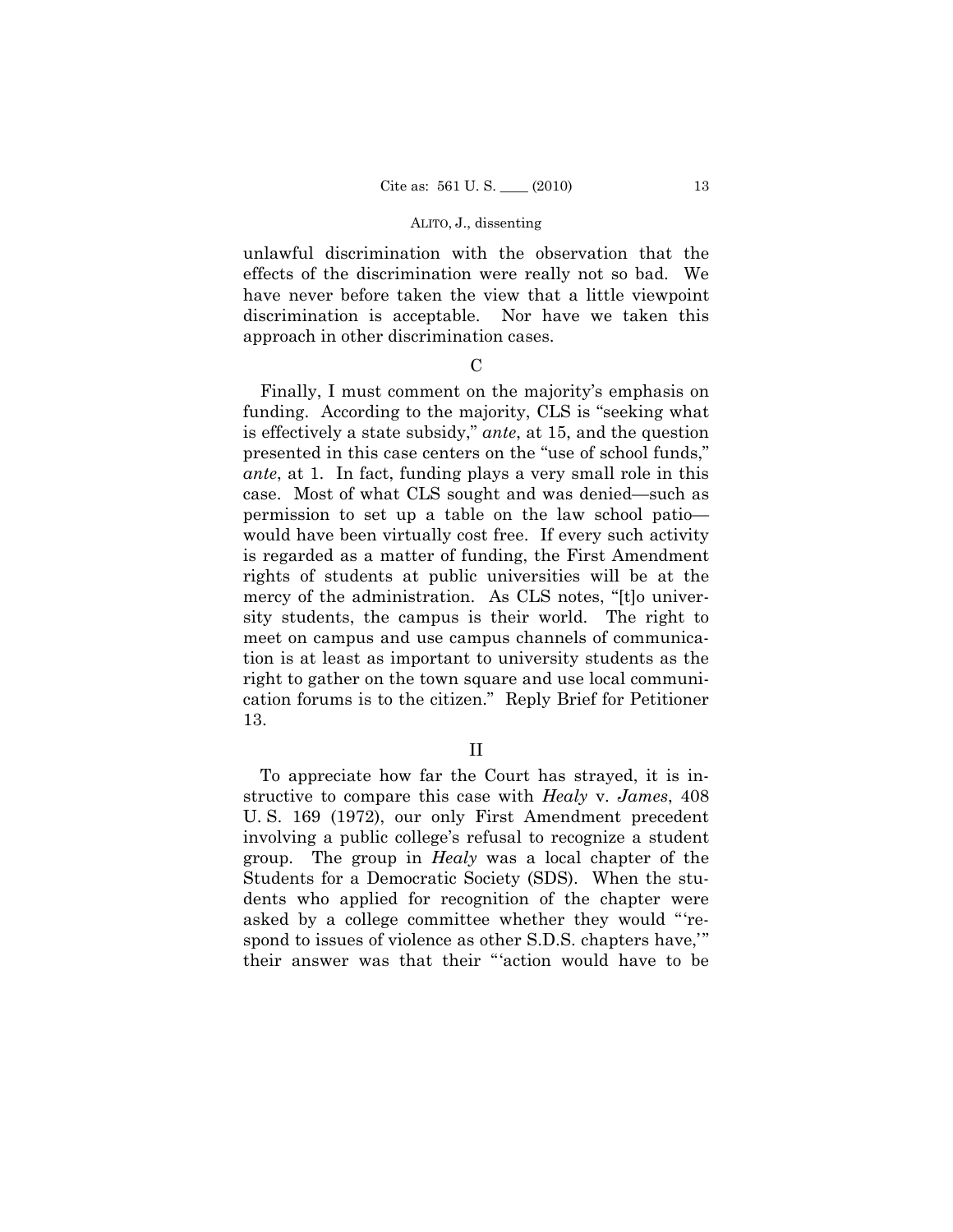dependent upon each issue.'" *Id.*, at 172–173. They similarly refused to provide a definitive answer when asked whether they would be willing to "use any means possible" to achieve their aims. *Id.*, at 173. The president of the college refused to allow the group to be recognized, concluding that the philosophy of the SDS was "antithetical to the school's policies" and that it was doubtful that the local chapter was independent of the national organization, the "'published aims and philosophy'" of which included "'disruption and violence.'" *Id.*, at 174–175, and n. 4.

The effects of nonrecognition in *Healy* were largely the same as those present here. The SDS was denied the use of campus facilities, as well as access to the customary means used for communication among the members of the college community. *Id.*, at 176, 181–182.

The lower federal courts held that the First Amendment rights of the SDS chapter had not been violated, and when the case reached this Court, the college, much like today's majority, sought to minimize the effects of nonrecognition, arguing that the SDS members "still may meet as a group off campus, that they still may distribute written material off campus, and that they still may meet together informally on campus . . . as individuals." *Id.*, at 182–183.

This Court took a different view. The Court held that the denial of recognition substantially burdened the students' right to freedom of association. After observing that "[t]he primary impediment to free association flowing from nonrecognition is the denial of use of campus facilities for meetings and other appropriate purposes," *id*., at 181, the Court continued:

 "Petitioners' associational interests also were circumscribed by the denial of the use of campus bulletin boards and the school newspaper. If an organization is to remain a viable entity in a campus community in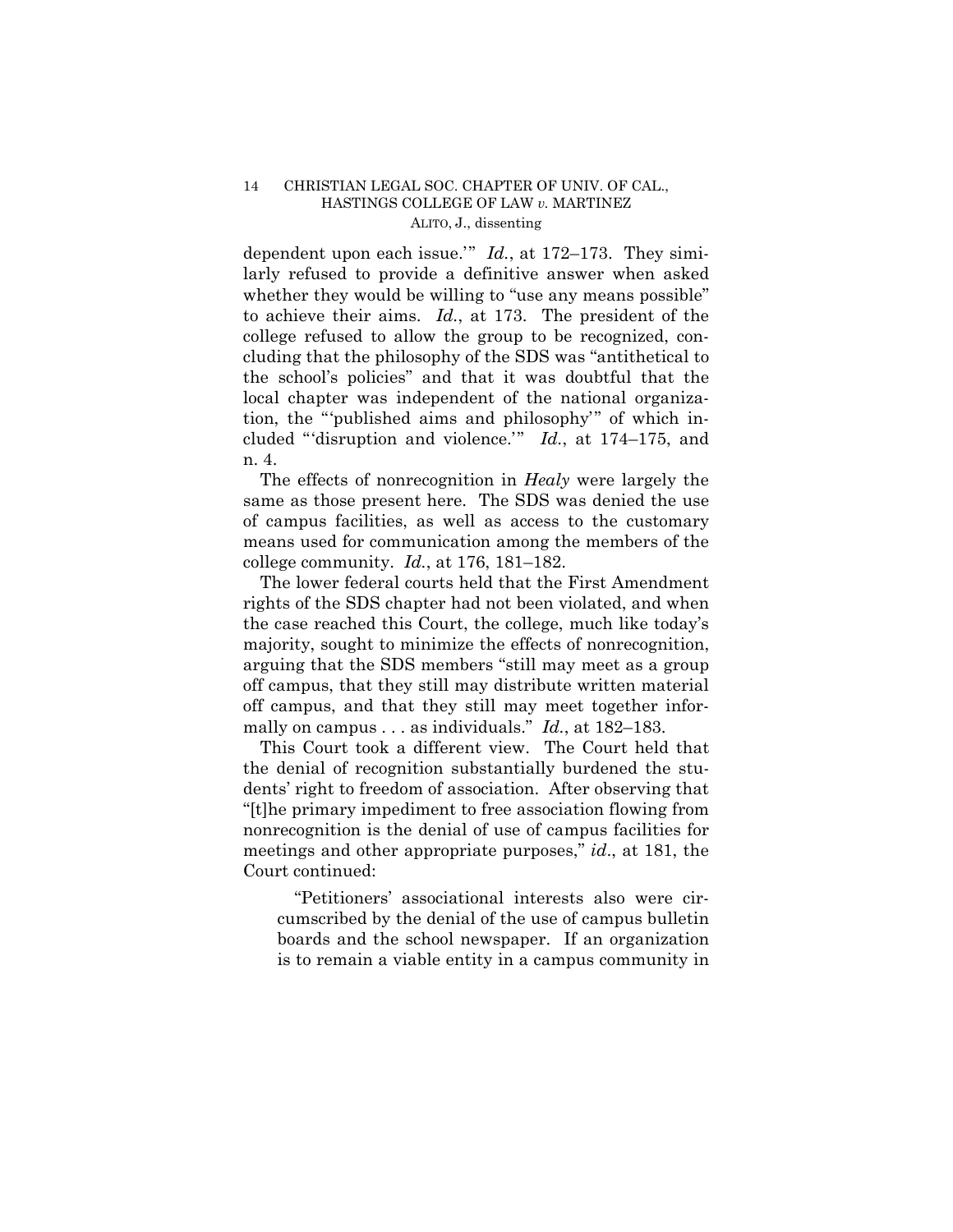which new students enter on a regular basis, it must possess the means of communicating with these students. Moreover, the organization's ability to participate in the intellectual give and take of campus debate, and to pursue its stated purposes, is limited by denial of access to the customary media for communicating with the administration, faculty members, and other students. Such impediments cannot be viewed as insubstantial." *Id*., at 181–182.

It is striking that all of these same burdens are now borne by CLS. CLS is prevented from using campus facilities—unless at some future time Hastings chooses to provide a timely response to a CLS request and allow the group, as a favor or perhaps in exchange for a fee, to set up a table on the patio or to use a room that would otherwise be unoccupied. And CLS, like the SDS in *Healy*, has been cut off from "the customary media for communicating with the administration, faculty members, and other students." *Id*., at 181–182.

It is also telling that the *Healy* Court, unlike today's majority, refused to defer to the college president's judgment regarding the compatibility of "sound educational policy" and free speech rights. The same deference arguments that the majority now accepts were made in defense of the college president's decision to deny recognition in *Healy*. Respondents in that case emphasized that the college president, not the courts, had the responsibility of administering the institution and that the courts should allow him "'wide discretion . . . in determining what actions are most compatible with its educational objectives.'" Brief for Respondents in *Healy* v. *James*, O. T. 1971, No. 71–452, pp. 7–8. A supporting *amicus* contended that college officials "must be allowed a very broad discretion in formulating and implementing policies." Brief for Board of Trustees, California State Colleges 6. Another argued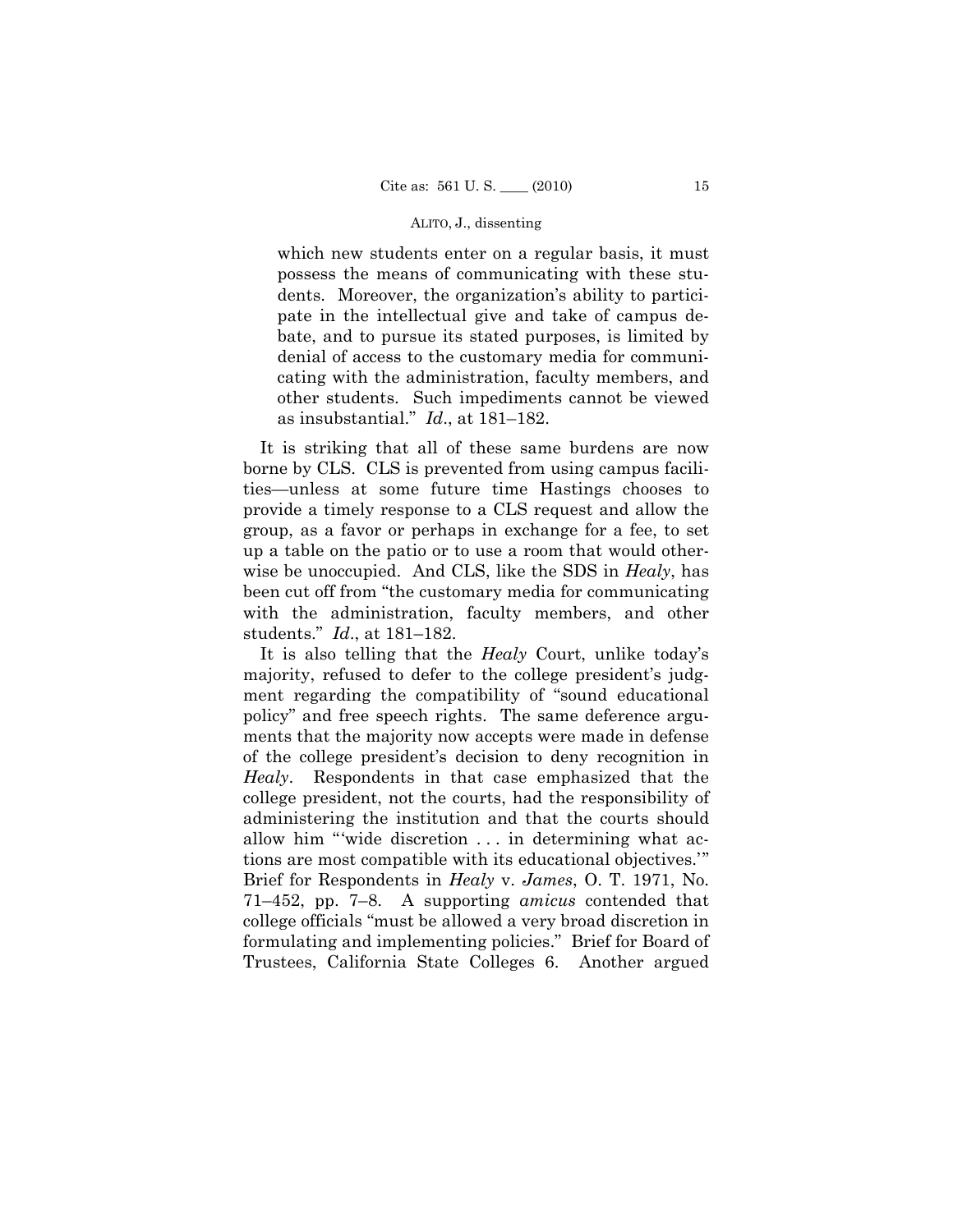that universities should be permitted to impose restrictions on speech that would not be tolerated elsewhere. Brief for American Association of Presidents of Independent Colleges and Universities 11–12.

The *Healy* Court would have none of this. Unlike the Court today, the *Healy* Court emphatically rejected the proposition that "First Amendment protections should apply with less force on college campuses than in the community at large." 408 U. S., at 180. And on one key question after another—whether the local SDS chapter was independent of the national organization, whether the group posed a substantial threat of material disruption, and whether the students' responses to the committee's questions about violence and disruption signified a willingness to engage in such activities—the Court drew its own conclusions, which differed from the college president's.

The *Healy* Court was true to the principle that when it comes to the interpretation and application of the right to free speech, we exercise our own independent judgment. We do not defer to Congress on such matters, see *Sable Communications of Cal., Inc.* v. *FCC*, 492 U. S. 115, 129 (1989), and there is no reason why we should bow to university administrators.

In the end, I see only two possible distinctions between *Healy* and the present case. The first is that *Healy* did not involve any funding, but as I have noted, funding plays only a small part in this case. And if *Healy* would otherwise prevent Hastings from refusing to register CLS, I see no good reason why the potential availability of funding should enable Hastings to deny all of the other rights that go with registration.

This leaves just one way of distinguishing *Healy*: the identity of the student group. In *Healy*, the Court warned that the college president's views regarding the philosophy of the SDS could not "justify the denial of First Amend-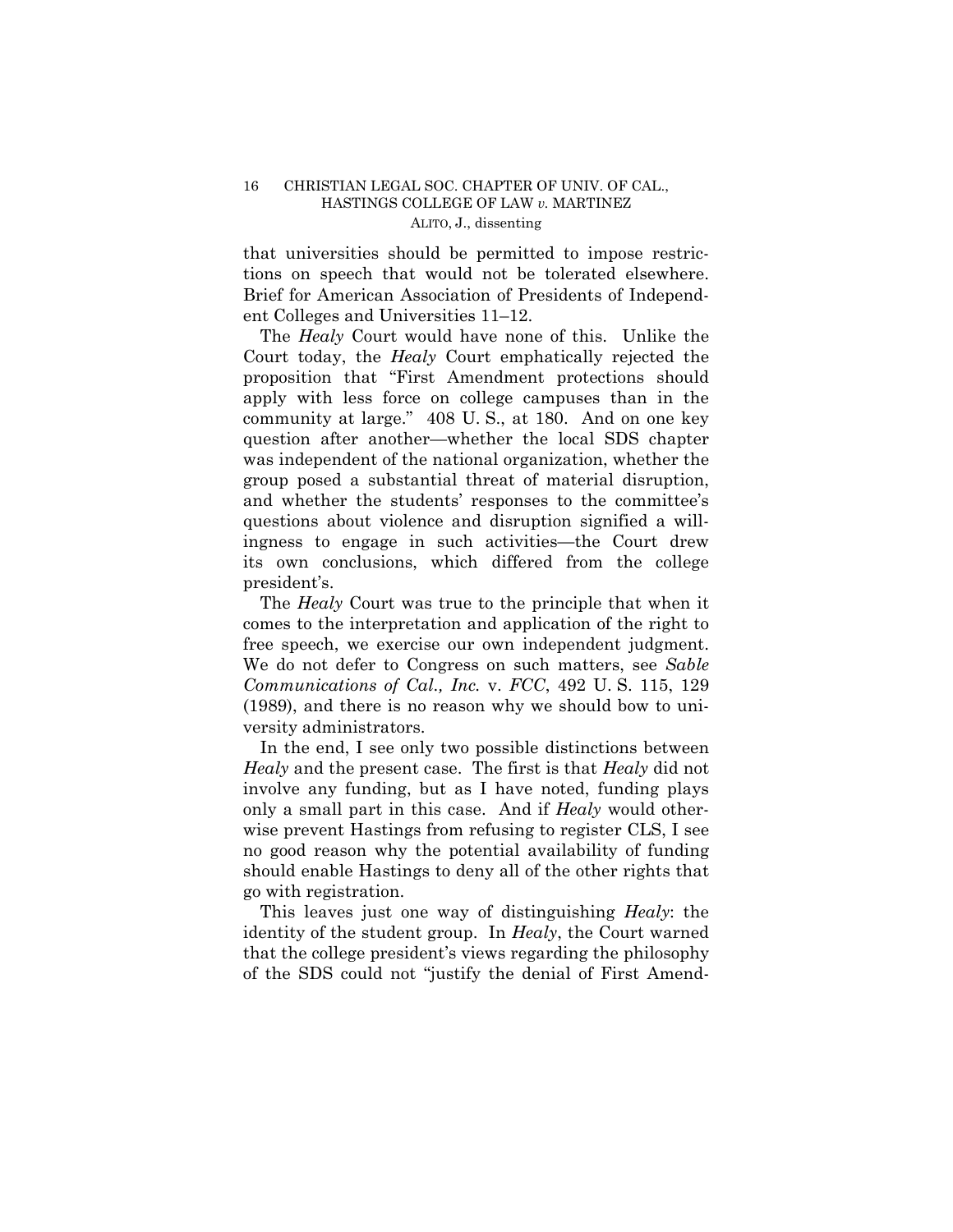ment rights." 408 U. S., at 187. Here, too, disapproval of CLS cannot justify Hastings' actions.2

# III

The Court pays little attention to *Healy* and instead focuses solely on the question whether Hastings' registration policy represents a permissible regulation in a limited public forum. While I think that *Healy* is largely controlling, I am content to address the constitutionality of Hastings' actions under our limited public forum cases, which lead to exactly the same conclusion.

In this case, the forum consists of the RSO program. Once a public university opens a limited public forum, it "must respect the lawful boundaries it has itself set." *Rosenberger* v. *Rector and Visitors of Univ. of Va.*, 515 U. S. 819, 829 (1995). The university "may not exclude speech where its distinction is not 'reasonable in light of the purpose served by the forum.'" *Ibid.* (quoting *Cornelius* v. *NAACP Legal Defense & Ed. Fund, Inc.*, 473 U. S. 788, 806 (1985)). And the university must maintain strict viewpoint neutrality. *Board of Regents of Univ. of Wis. System* v. *Southworth*, 529 U. S. 217, 234 (2000); *Rosenberger*, *supra*, at 829.

This requirement of viewpoint neutrality extends to the expression of religious viewpoints. In an unbroken line of decisions analyzing private religious speech in limited public forums, we have made it perfectly clear that "[r]eligion is [a] viewpoint from which ideas are conveyed."

<sup>2</sup>The Court attempts to distinguish *Healy* on the ground that there the college "explicitly denied the student group official recognition *because of* the group's viewpoint." *Ante*, at 17, n. 15. The same, however, is true here. CLS was denied recognition under the Nondiscrimination Policy because of the viewpoint that CLS sought to express through its membership requirements. See *supra*, at 5; *infra*, at 18–23. And there is strong evidence that Hastings abruptly shifted from the Nondiscrimination Policy to the accept-all-comers policy as a pretext for viewpoint discrimination. See *infra*, at 31–35.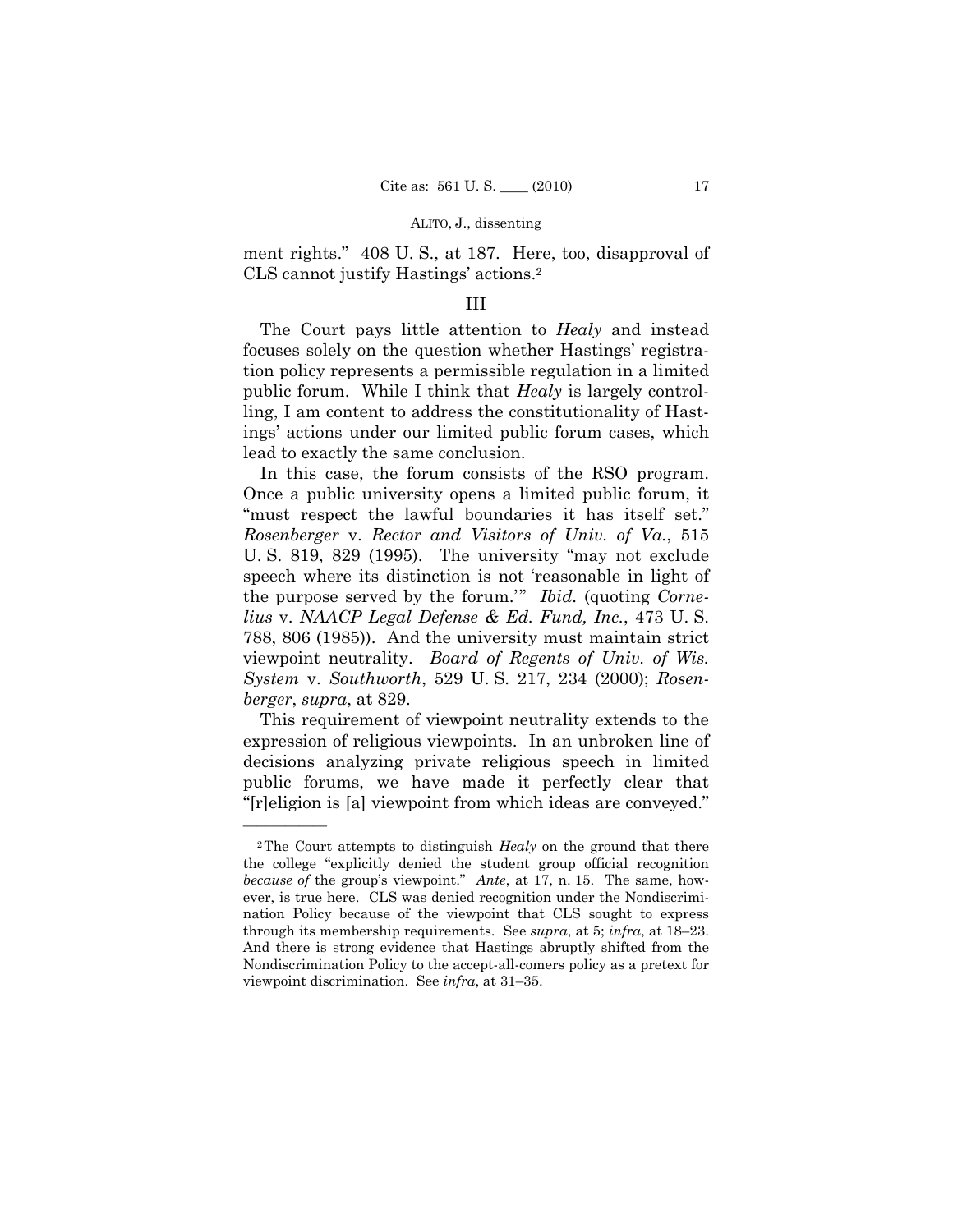*Good News Club* v. *Milford Central School*, 533 U. S. 98, 112, and n. 4 (2001). See *Rosenberger*, *supra*, at 831; *Lamb's Chapel* v. *Center Moriches Union Free School Dist.*, 508 U. S. 384, 393–394 (1993); *Widmar* v. *Vincent*, 454 U. S. 263, 277 (1981).

We have applied this analysis in cases in which student speech was restricted because of the speaker's religious viewpoint, and we have consistently concluded that such restrictions constitute viewpoint discrimination. *E.g.*, *Rosenberger*, *supra*, at 845–846; *Widmar*, *supra*, at 267, n. 5, 269, 277; see also *Good News Club*, *supra*, at 106– 107, 109–110; *Lamb's Chapel*, *supra*, at 392–393, 394. We have also stressed that the rules applicable in a limited public forum are particularly important in the university setting, where "the State acts against a background of tradition of thought and experiment that is at the center of our intellectual and philosophic tradition." *Rosenberger*, *supra*, at 835.

# IV

Analyzed under this framework, Hastings' refusal to register CLS pursuant to its Nondiscrimination Policy plainly fails.3 As previously noted, when Hastings refused

<sup>3</sup>CLS sought a declaratory judgment that this policy is unconstitutional and an injunction prohibiting its enforcement. See App. 80. Particularly in light of Hastings' practice of changing its announced policies, these requests are not moot. It is well settled that the voluntary cessation of allegedly unlawful conduct does not moot a case in which the legality of that conduct is challenged. See *City of Mesquite* v. *Aladdin's Castle, Inc.*, 455 U. S. 283, 289 (1982); see also *Allee* v. *Medrano*, 416 U. S. 802, 810–811 (1974); *DeFunis* v. *Odegaard*, 416 U. S. 312, 318 (1974) *(per curiam).* If the rule were otherwise, the courts would be compelled to leave " '[t]he defendant . . . free to return to his old ways.' " *United States* v. *Concentrated Phosphate Export Assn., Inc.*, 393 U. S. 199, 203 (1968) (quoting *United States* v. *W. T. Grant Co.*, 345 U. S. 629, 632 (1953)). Here, there is certainly a risk that Hastings will "return to [its] old ways," and therefore CLS's requests for declaratory and injunctive relief with respect to the Non-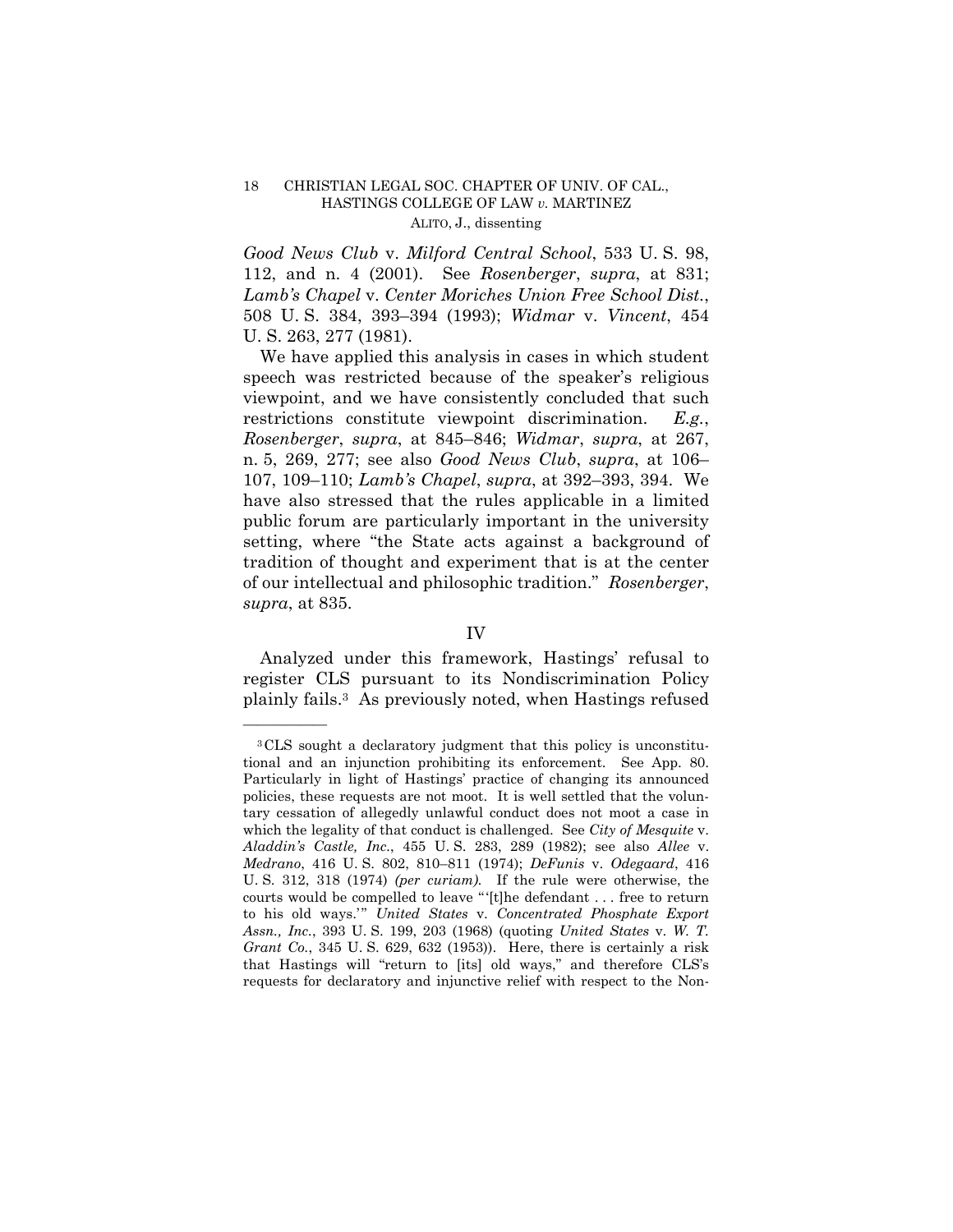to register CLS, it claimed that the CLS bylaws impermissibly discriminated on the basis of religion and sexual orientation. As interpreted by Hastings and applied to CLS, both of these grounds constituted viewpoint discrimination.

*Religion*. The First Amendment protects the right of "'expressive association'"—that is, "the right to associate for the purpose of speaking." *Rumsfeld* v. *Forum for Academic and Institutional Rights, Inc.*, 547 U. S. 47, 68 (2006) (quoting *Boy Scouts of America* v. *Dale*, 530 U. S. 640, 644 (2000)). And the Court has recognized that "[t]he forced inclusion of an unwanted person in a group infringes the group's freedom of expressive association if the presence of that person affects in a significant way the group's ability to advocate public or private viewpoints." *Dale*, *supra*, at 648.

With one important exception, the Hastings Nondiscrimination Policy respected that right. As Hastings stated in its answer, the Nondiscrimination Policy "permit[ted] political, social, and cultural student organizations to select officers and members who are dedicated to a particular set of ideals or beliefs." App. 93. But the policy singled out one category of expressive associations for disfavored treatment: groups formed to express a religious message. Only religious groups were required to admit students who did not share their views. An environmentalist group was not required to admit students who re-

discrimination Policy are not moot. If, as the Court assumes, the parties stipulated that the only relevant policy is the accept-all-comers policy, then the District Court should not have addressed the constitutionality of the Nondiscrimination Policy. But the District Court approved both policies, and the Court of Appeals affirmed the judgment. That judgment remains binding on CLS, so it is only appropriate that CLS be permitted to challenge that determination now. The question of the constitutionality of the Nondiscrimination Policy falls comfortably within the question presented, and CLS raised that issue in its brief. See Brief for Petitioner 41–46.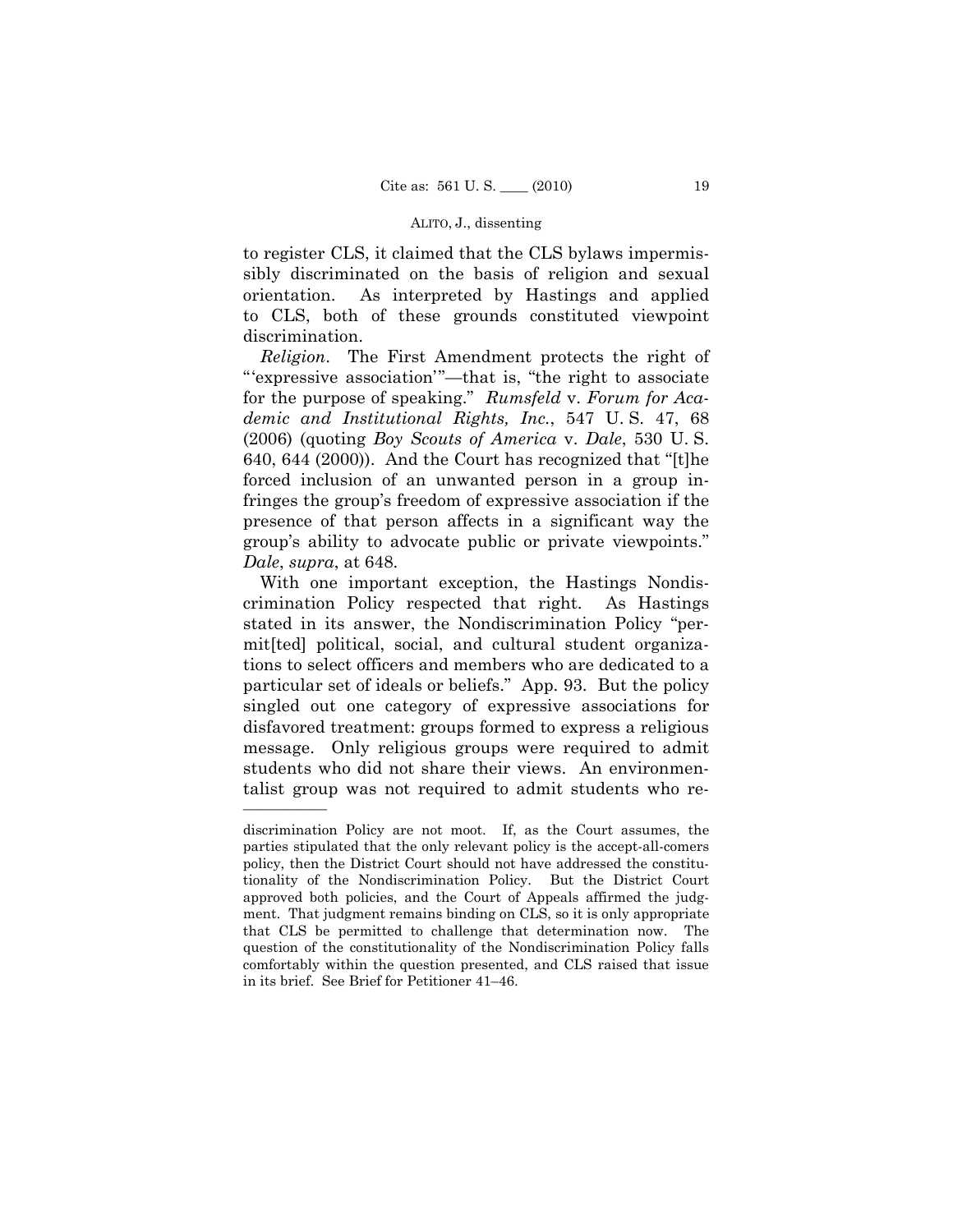jected global warming. An animal rights group was not obligated to accept students who supported the use of animals to test cosmetics. But CLS was required to admit avowed atheists. This was patent viewpoint discrimination. "By the very terms of the [Nondiscrimination Policy], the University . . . select[ed] for disfavored treatment those student [groups] with religious . . . viewpoints." *Rosenberger*, 515 U. S., at 831. It is no wonder that the Court makes no attempt to defend the constitutionality of the Nondiscrimination Policy.

Unlike the Court, JUSTICE STEVENS attempts a defense, contending that the Nondiscrimination Policy is viewpoint neutral. But his arguments are squarely contrary to established precedent.

JUSTICE STEVENS first argues that the Nondiscrimination Policy is viewpoint neutral because it "does not regulate expression or belief at all" but instead regulates conduct. See *ante*, at 2 (concurring opinion). This Court has held, however, that the particular conduct at issue here constitutes a form of expression that is protected by the First Amendment. It is now well established that the First Amendment shields the right of a group to engage in expressive association by limiting membership to persons whose admission does not significantly interfere with the group's ability to convey its views. See *Dale*, *supra*, at 648; *Roberts* v. *United States Jaycees*, 468 U. S. 609, 623 (1984); see also *New York State Club Assn., Inc.* v. *City of New York*, 487 U. S. 1, 13 (1988) (acknowledging that an "association might be able to show that it is organized for specific expressive purposes and that it will not be able to advocate its desired viewpoints nearly as effectively if it cannot confine its membership to those who share the same sex, for example, or the same religion"); *Widmar*, *supra*, at 268–269 ("[T]he First Amendment rights of speech and association extend to the campuses of state universities"). Indeed, the opinion of the Court, which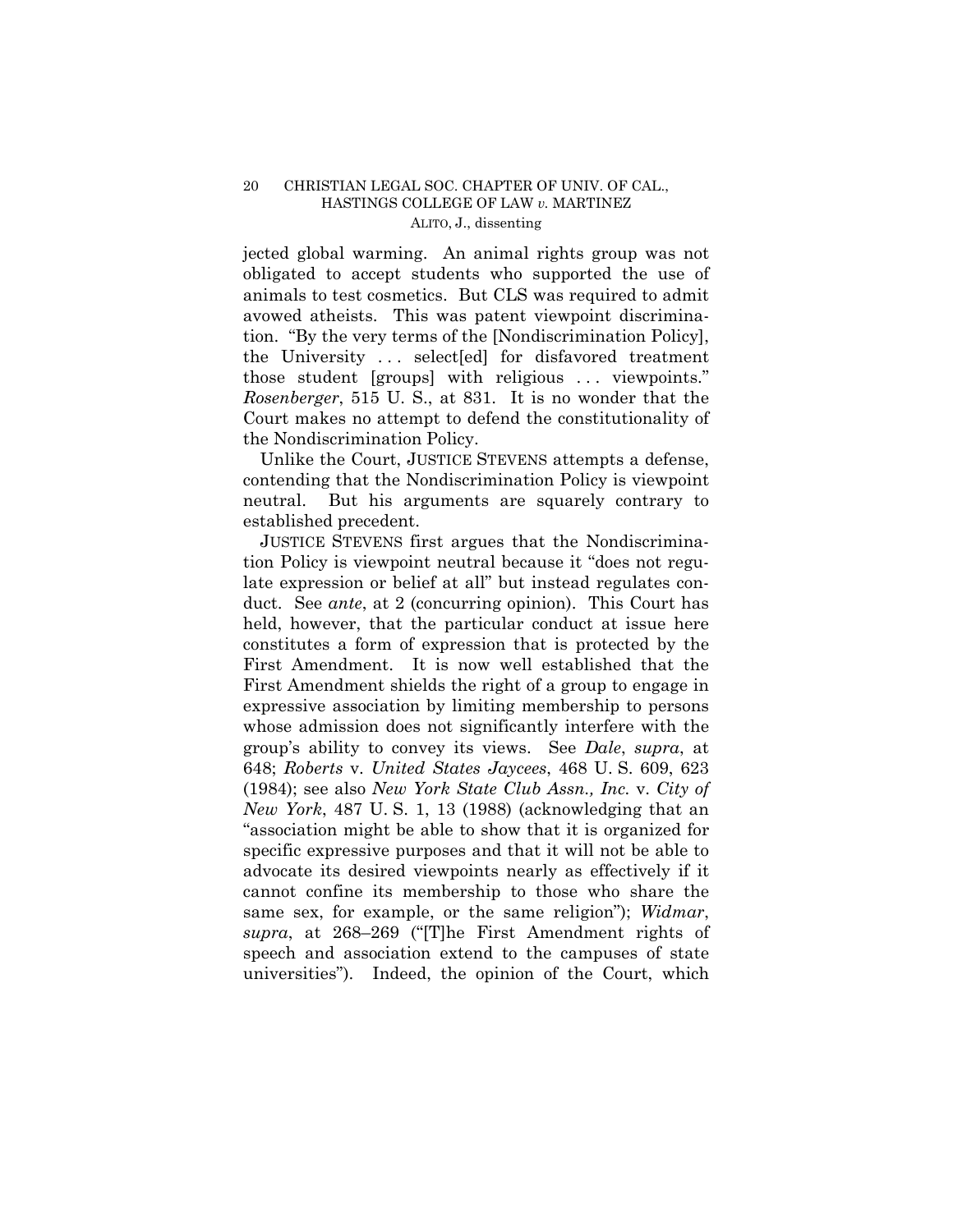JUSTICE STEVENS joins, acknowledges this rule. See *ante*, at 13.

JUSTICE STEVENS also maintains that the Nondiscrimination Policy is viewpoint neutral because it prohibits all groups, both religious and secular, from engaging in religious speech. See *ante*, at 3. This argument is also contrary to established law. In *Rosenberger*, the dissent, which JUSTICE STEVENS joined, made exactly this argument. See 515 U. S., at 895–896 (opinion of Souter, J.). The Court disagreed, holding that a policy that treated secular speech more favorably than religious speech discriminated on the basis of viewpoint.4 515 U. S., at 831. The Court reaffirmed this holding in *Good News Club*, 533 U. S., at 112, and n. 4.

Here, the Nondiscrimination Policy permitted membership requirements that expressed a secular viewpoint. See App. 93. (For example, the Hastings Democratic Caucus and the Hastings Republicans were allowed to exclude members who disagreed with their parties' platforms.) But religious groups were not permitted to express a religious viewpoint by limiting membership to students who shared their religious viewpoints. Under established

<sup>4</sup> In *Rosenberger* the university argued that the denial of student activity funding for all groups that sought to express a religious viewpoint was "facially neutral." See Brief for Respondents in *Rosenberger*  v. *Rector & Visitors of Univ. of Va.*, O. T. 1994, No. 94–329, p. 2; 515 U. S., at 824–825. The *Rosenberger* dissenters agreed that the university's policy did not constitute viewpoint discrimination because "it applie[d] to Muslim and Jewish and Buddhist advocacy as well as to Christian," and it "applie[d] to agnostics and atheists as well as it does to deists and theists." *Id.*, at 895–896 (opinion of Souter, J.); cf. *ante*, at 2–3 (opinion of STEVENS, J.) (asserting that under Hastings' Nondiscrimination Policy "all acts of *religious* discrimination" are prohibited (emphasis added)). But the Court flatly rejected this argument. See 515 U. S., at 831 ("Religion may be a vast area of inquiry, but it also provides, as it did here, a specific premise, a perspective, a standpoint from which a variety of subjects may be discussed and considered").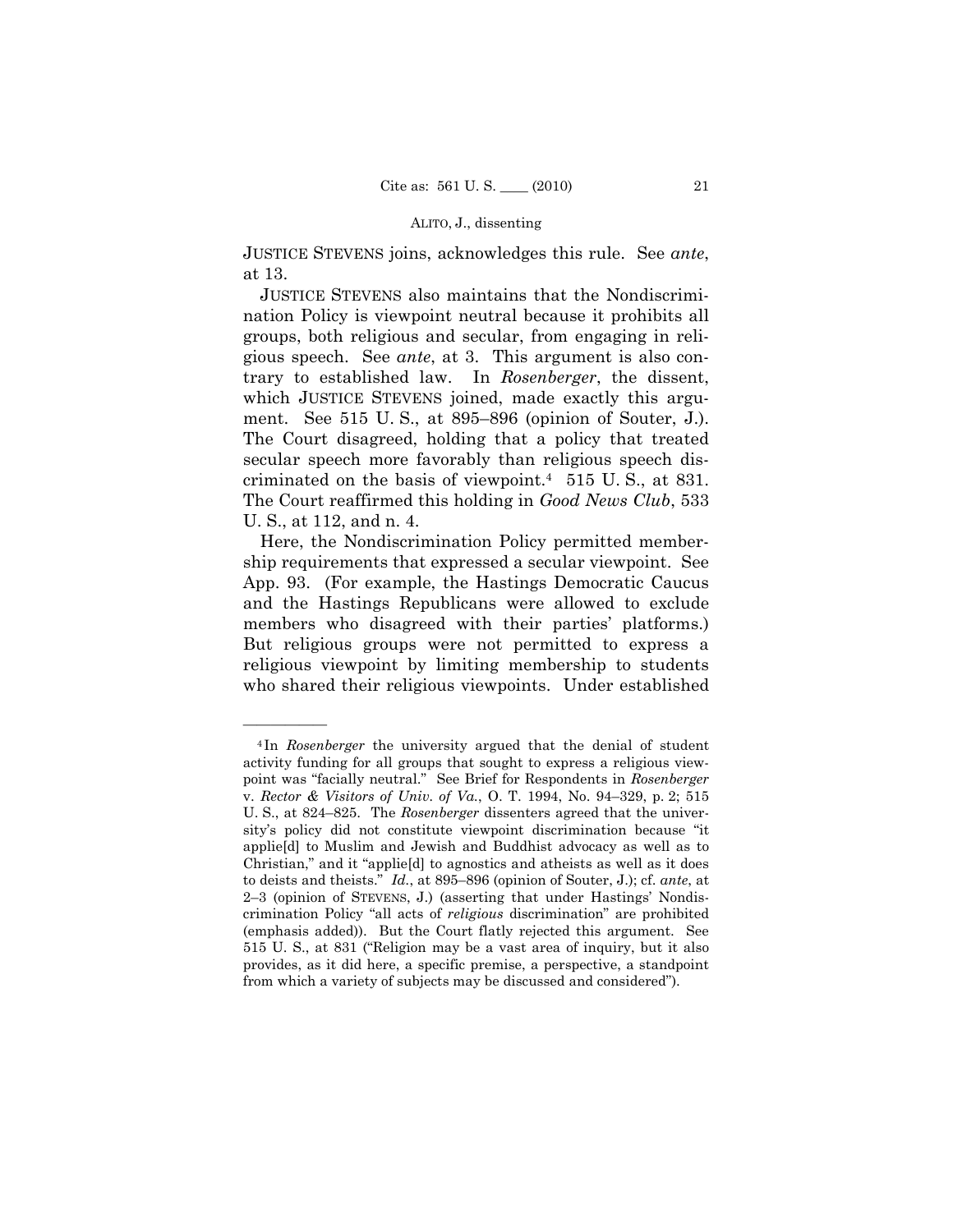precedent, this was viewpoint discrimination.5

It bears emphasis that permitting religious groups to limit membership to those who share the groups' beliefs would not have the effect of allowing other groups to discriminate on the basis of religion. It would not mean, for example, that fraternities or sororities could exclude students on that basis. As our cases have recognized, the right of expressive association permits a group to exclude an applicant for membership only if the admission of that person would "affec[t] in a significant way the group's ability to advocate public or private viewpoints." *Dale*, 530 U. S., at 648. Groups that do not engage in expressive association have no such right. Similarly, groups that are dedicated to expressing a viewpoint on a secular topic (for example, a political or ideological viewpoint) would have no basis for limiting membership based on religion because the presence of members with diverse religious beliefs would have no effect on the group's ability to express its views. But for religious groups, the situation is very different. This point was put well by a coalition of Muslim, Christian, Jewish, and Sikh groups: "Of course there is a strong interest in prohibiting religious discrimination where religion is irrelevant. But it is fundamentally confused to apply a rule against religious discrimination to a religious association." Brief for American Islamic Congress et al. as *Amici Curiae* 3.

*Sexual orientation*. The Hastings Nondiscrimination Policy, as interpreted by the law school, also discriminated on the basis of viewpoint regarding sexual morality. CLS

<sup>5</sup> It is not at all clear what JUSTICE STEVENS means when he refers to religious "status" as opposed to religious belief. See *ante*, at 2, n. 1. But if by religious status he means such things as the religion into which a person was born or the religion of a person's ancestors, then prohibiting discrimination on such grounds would not involve viewpoint discrimination. Such immutable characteristics are quite different from viewpoint.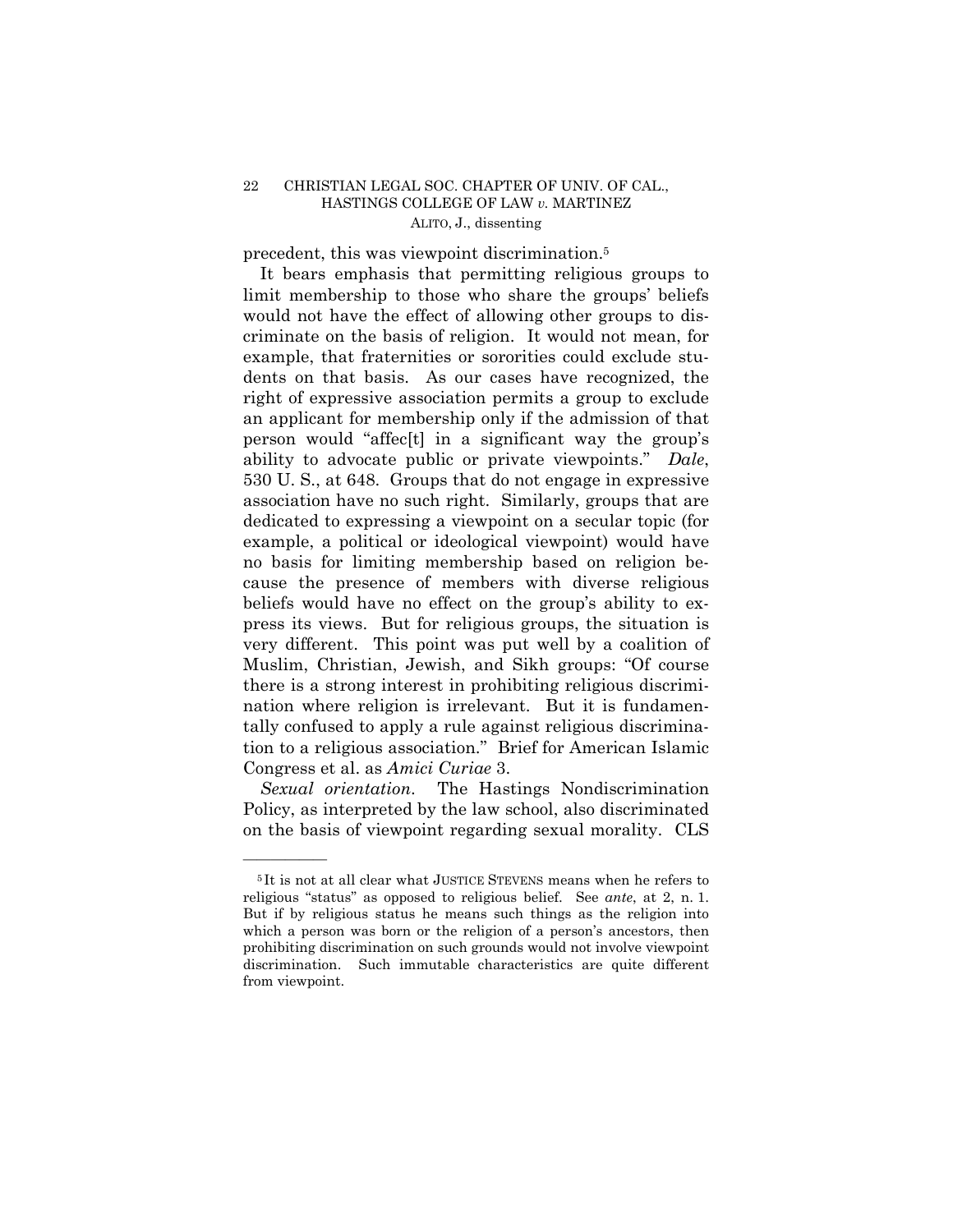has a particular viewpoint on this subject, namely, that sexual conduct outside marriage between a man and a woman is wrongful. Hastings would not allow CLS to express this viewpoint by limiting membership to persons willing to express a sincere agreement with CLS's views. By contrast, nothing in the Nondiscrimination Policy prohibited a group from expressing a contrary viewpoint by limiting membership to persons willing to endorse that group's beliefs. A Free Love Club could require members to affirm that they reject the traditional view of sexual morality to which CLS adheres. It is hard to see how this can be viewed as anything other than viewpoint discrimination.

V

Hastings' current policy, as announced for the first time in the brief filed in this Court, fares no better than the policy that the law school invoked when CLS's application was denied. According to Hastings' brief, its new policy, contrary to the position taken by Hastings officials at an earlier point in this litigation, really does not require a student group to accept all comers. Now, Hastings explains, its policy allows "neutral and generally applicable membership requirements unrelated to 'status or beliefs.'" Brief for Respondent Hastings College of Law 5. As examples of permissible membership requirements, Hastings mentions academic standing, writing ability, "dues, attendance, and *even conduct requirements*." *Ibid*. (emphasis added).

It seems doubtful that Hastings' new policy permits registered groups to condition membership eligibility on whatever "conduct requirements" they may wish to impose. If that is the school's current policy, it is hard to see why CLS may not be registered, for what CLS demands is that members foreswear "unrepentant participation in or advocacy of a sexually immoral lifestyle." App. 146. That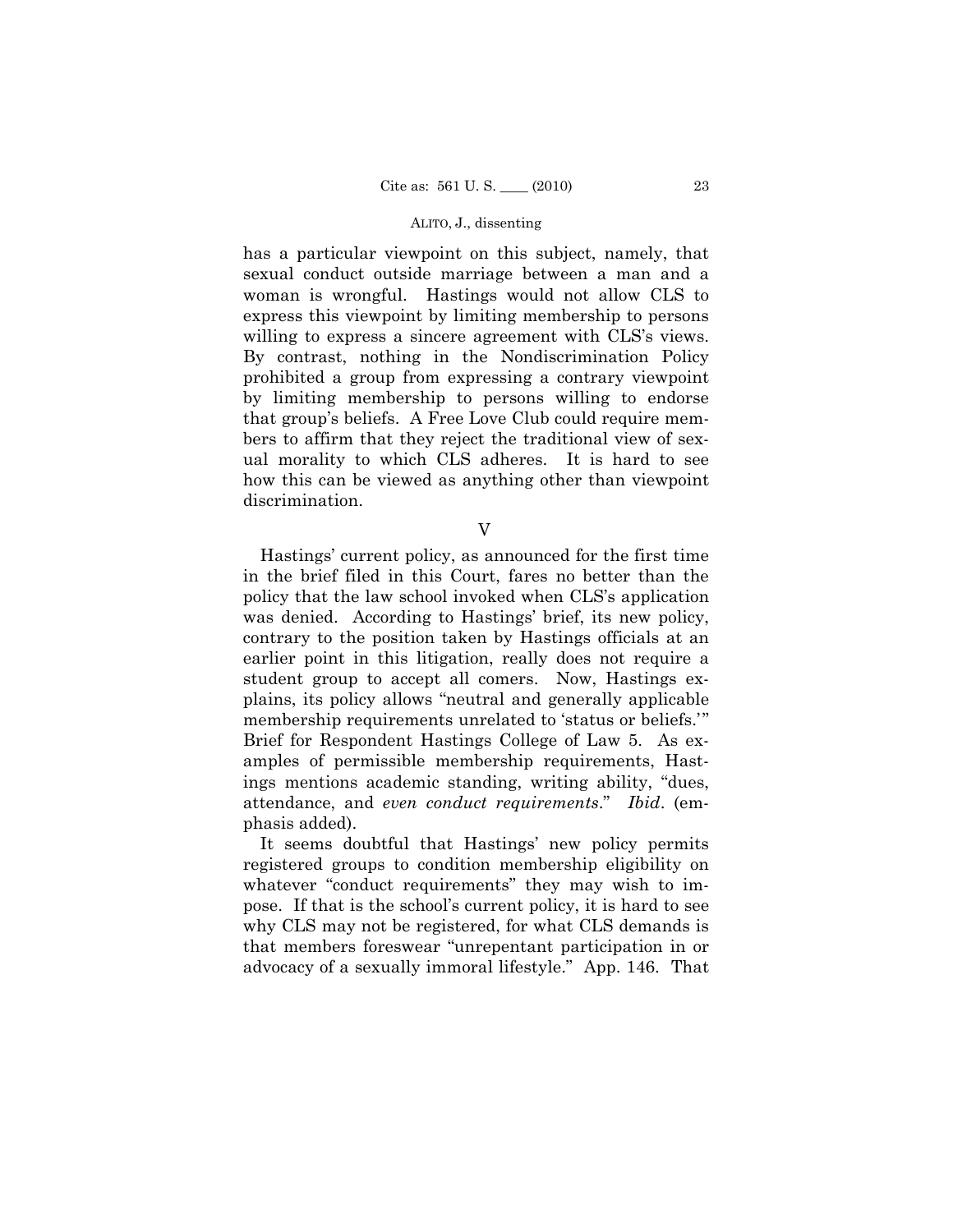#### should qualify as a conduct requirement.

If it does not, then what Hastings' new policy must mean is that registered groups may impose some, but not all, conduct requirements. And if that is the case, it is incumbent on Hastings to explain which conduct requirements are acceptable, which are not, and why CLS's requirement is not allowed. Hastings has made no effort to provide such an explanation.6

# VI

I come now to the version of Hastings' policy that the Court has chosen to address. This is not the policy that Hastings invoked when CLS was denied registration. Nor is it the policy that Hastings now proclaims—and presumably implements. It is a policy that, as far as the record establishes, was in force only from the time when it was first disclosed by the former dean in July 2005 until Hastings filed its brief in this Court in March 2010. Why we should train our attention on this particular policy and not the other two is a puzzle. But in any event, it is clear that the accept-all-comers policy is not reasonable in light of the purpose of the RSO forum, and it is impossible to say on the present record that it is viewpoint neutral.

### A

Once a state university opens a limited forum, it "must respect the lawful boundaries it has itself set." *Rosenberger*, 515 U. S., at 829. Hastings' regulations on the registration of student groups impose only two substantive limitations: A group seeking registration must have student members and must be non-commercial. App. to Pet. for Cert. 82a–83a, Hastings Board of Directors, Policies and Regulations Applying to College Activities, Organiza-

<sup>6</sup>Nor does the Court clarify this point. Suggesting that any conduct requirement must relate to "gross misconduct," *ante*, at 4, n. 2, is not helpful.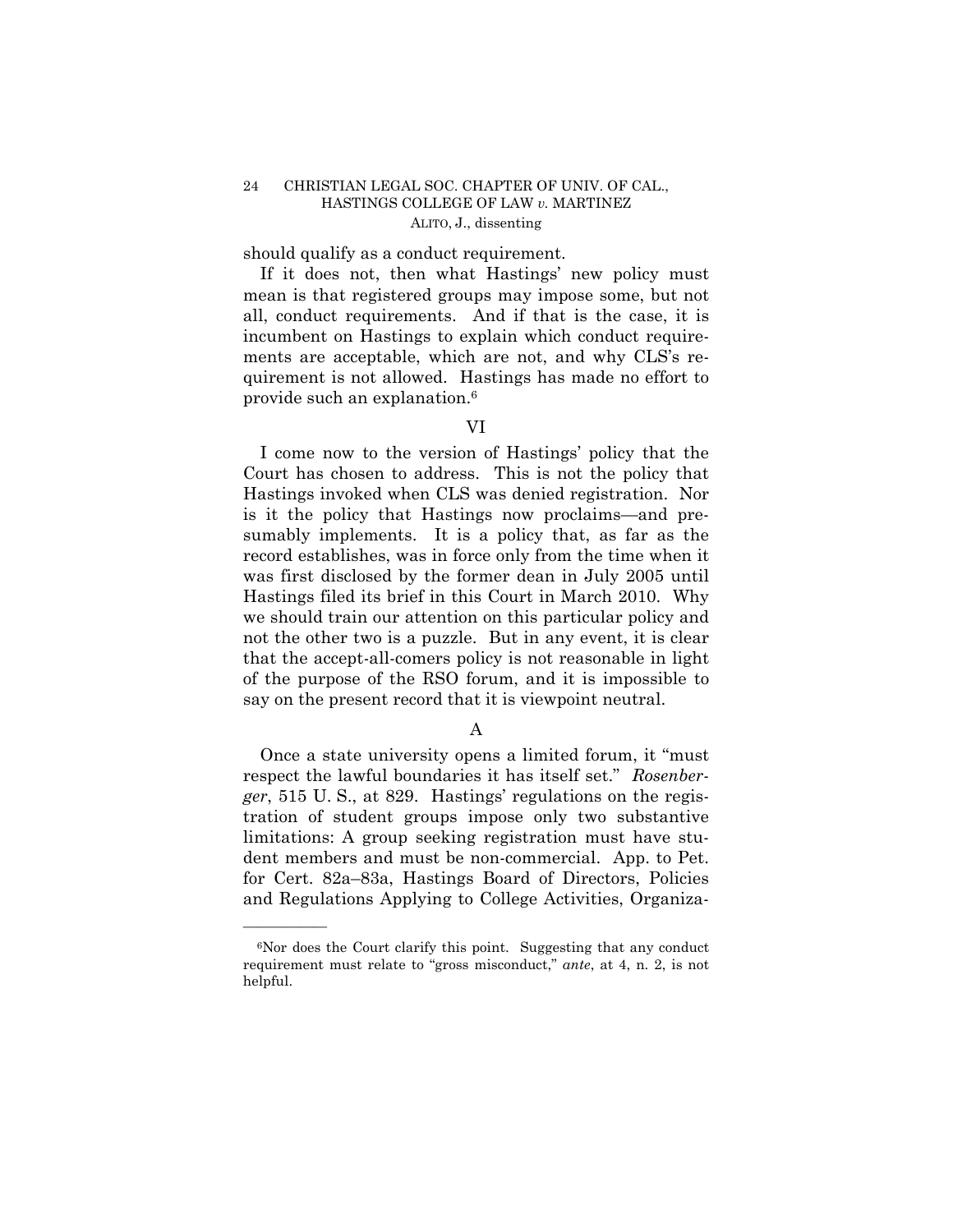tions and Students §34.10 (June 22, 1990) (hereinafter Hastings Regulations). Access to the forum is not limited to groups devoted to particular purposes. The regulations provide that a group applying for registration must submit an official document including "a statement of *its purpose*," *id.*, at 83a (Hastings Regulations §34.10.A.1 (emphasis added)), but the regulations make no attempt to define the limits of acceptable purposes. The regulations do not require a group seeking registration to show that it has a certain number of members or that its program is of interest to any particular number of Hastings students. Nor do the regulations require that a group serve a need not met by existing groups.

The regulations also make it clear that the registration program is not meant to stifle unpopular speech. They proclaim that "[i]t is the responsibility of the Dean to ensure an ongoing opportunity for the expression of a variety of viewpoints." *Id.*, at 82a (Hastings Regulations §33.11). They also emphatically disclaim any endorsement of or responsibility for views that student groups may express. *Id*., at 85a (Hastings Regulations §34.10.D).

Taken as a whole, the regulations plainly contemplate the creation of a forum within which Hastings students are free to form and obtain registration of essentially the same broad range of private groups that nonstudents may form off campus. That is precisely what the parties in this case stipulated: The RSO forum "seeks to promote a diversity of viewpoints *among* registered student organizations, including viewpoints on religion and human sexuality." App. 216 (emphasis added).

The way in which the RSO forum actually developed corroborates this design. As noted, Hastings had more than 60 RSOs in 2004–2005, each with its own independently devised purpose. Some addressed serious social issues; others—for example, the wine appreciation and ultimate Frisbee clubs—were simply recreational. Some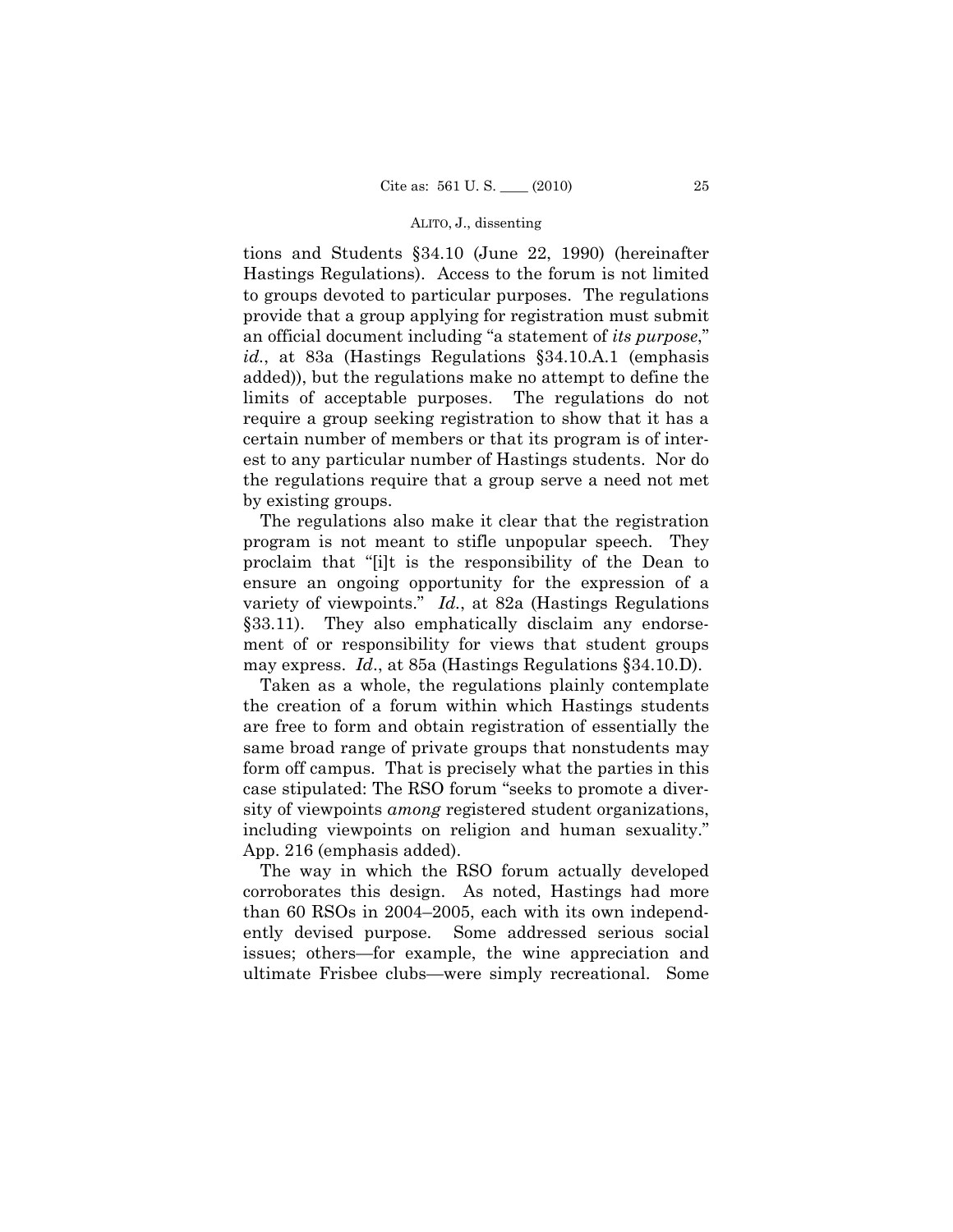organizations focused on a subject but did not claim to promote a particular viewpoint on that subject (for example, the Association of Communications, Sports & Entertainment Law); others were defined, not by subject, but by viewpoint. The forum did not have a single Party Politics Club; rather, it featured both the Hastings Democratic Caucus and the Hastings Republicans. There was no Reproductive Issues Club; the forum included separate pro-choice and pro-life organizations. Students did not see fit to create a Monotheistic Religions Club, but they have formed the Hastings Jewish Law Students Association and the Hastings Association of Muslim Law Students. In short, the RSO forum, true to its design, has allowed Hastings students to replicate on campus a broad array of private, independent, noncommercial organizations that is very similar to those that nonstudents have formed in the outside world.

The accept-all-comers policy is antithetical to the design of the RSO forum for the same reason that a state-imposed accept-all-comers policy would violate the First Amendment rights of private groups if applied off campus. As explained above, a group's First Amendment right of expressive association is burdened by the "forced inclusion" of members whose presence would "affec[t] in a significant way the group's ability to advocate public or private viewpoints." *Dale*, 530 U. S., at 648. The Court has therefore held that the government may not compel a group that engages in "expressive association" to admit such a member unless the government has a compelling interest, "'unrelated to the suppression of ideas, that cannot be achieved through means significantly less restrictive of associational freedoms.'" *Ibid*. (quoting *Roberts*, 468 U. S., at 623).

There can be no dispute that this standard would not permit a generally applicable law mandating that private religious groups admit members who do not share the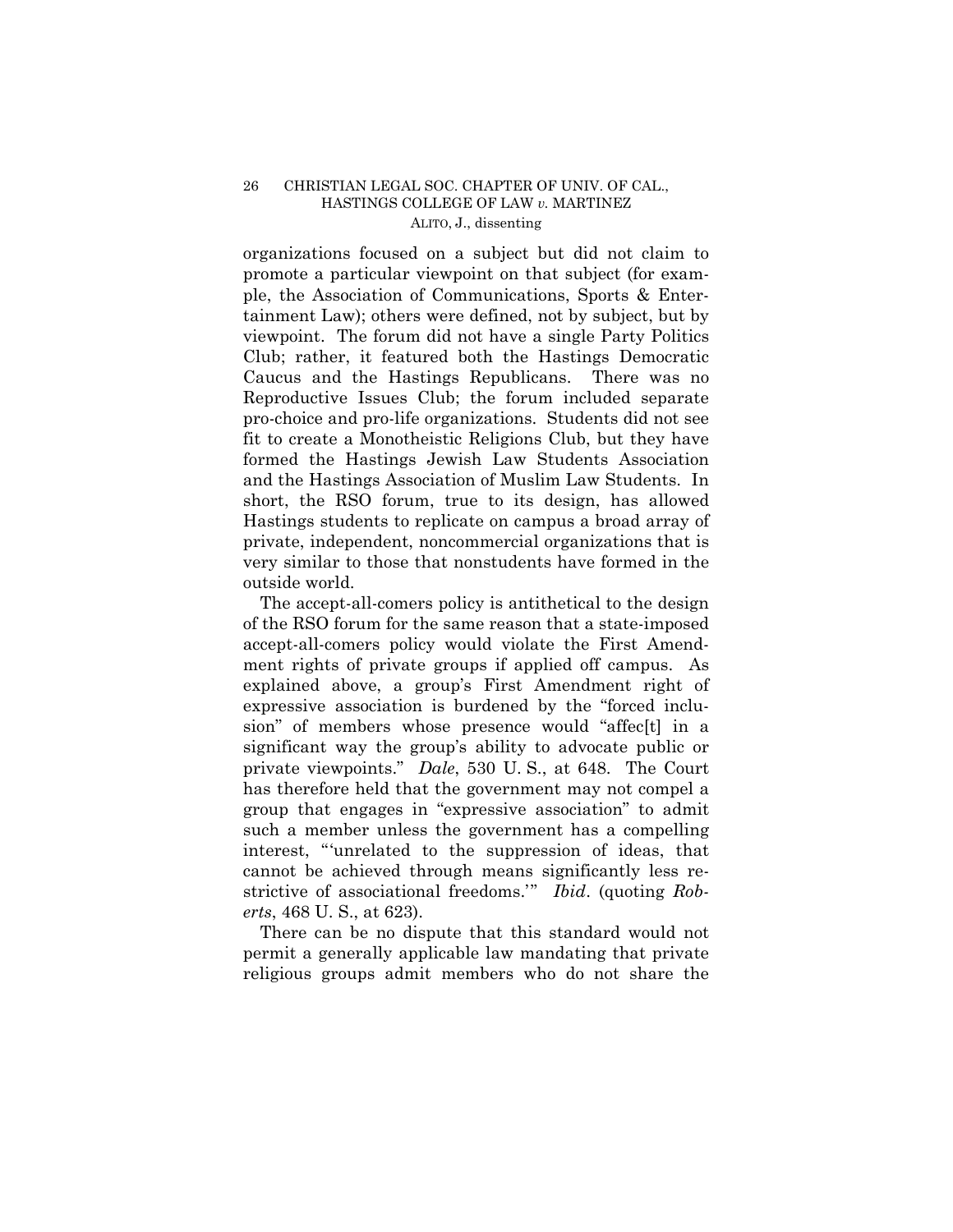groups' beliefs. Religious groups like CLS obviously engage in expressive association, and no legitimate state interest could override the powerful effect that an acceptall-comers law would have on the ability of religious groups to express their views. The State of California surely could not demand that all Christian groups admit members who believe that Jesus was merely human. Jewish groups could not be required to admit anti-Semites and Holocaust deniers. Muslim groups could not be forced to admit persons who are viewed as slandering Islam.

While there can be no question that the State of California could not impose such restrictions on all religious groups in the State, the Court now holds that Hastings, a state institution, may impose these very same requirements on students who wish to participate in a forum that is designed to foster the expression of diverse viewpoints. The Court lists four justifications offered by Hastings in defense of the accept-all-comers policy and, deferring to the school's judgment, *ante*, at 21, the Court finds all those justifications satisfactory, *ante*, at 21–24. If we carry out our responsibility to exercise our own independent judgment, however, we must conclude that the justifications offered by Hastings and accepted by the Court are insufficient.

The Court first says that the accept-all-comers policy is reasonable because it helps Hastings to ensure that "'leadership, educational, and social opportunities'" are afforded to all students. *Ante*, at 21–22 (quoting Brief for Respondent Hastings College of Law 32). The RSO forum, however, is designed to achieve these laudable ends in a very different way—by permitting groups of students, no matter how small, to form the groups they want. In this way, the forum multiplies the opportunity for students to serve in leadership positions; it allows students to decide which educational opportunities they wish to pursue through participation in extracurricular activities; and it permits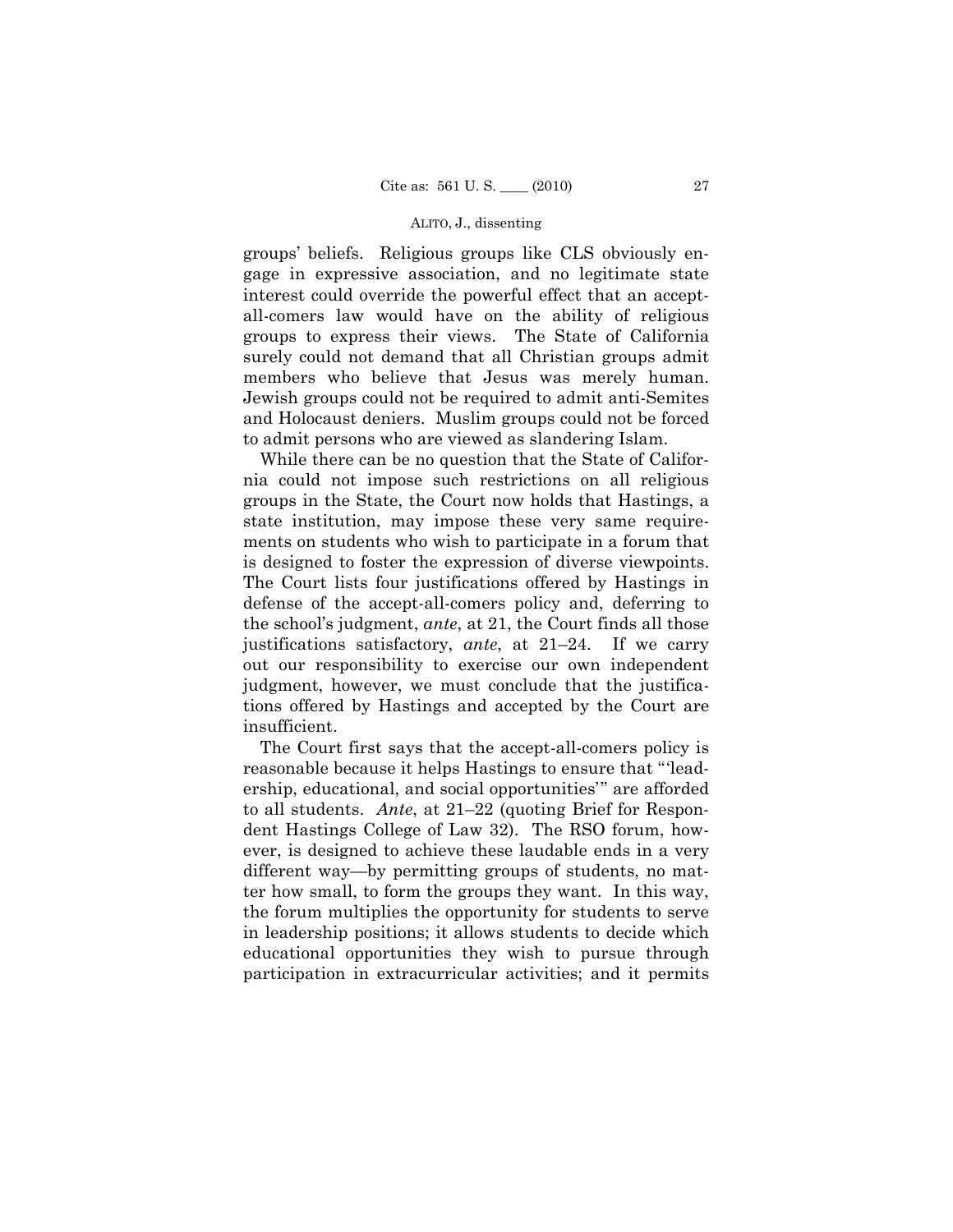them to create the "social opportunities" they desire by forming whatever groups they wish to create.

Second, the Court approves the accept-all-comers policy because it is easier to enforce than the Nondiscrimination Policy that it replaced. It would be "a daunting labor," the Court warns, for Hastings to try to determine whether a group excluded a member based on belief as opposed to status. *Ante*, at 22; see also *ante*, at 2–3, n. 1 (opinion of STEVENS, J.) (referring to the "impossible task of separating out belief-based from status-based religious discrimination").

This is a strange argument, since the Nondiscrimination Policy prohibits discrimination on substantially the same grounds as the antidiscrimination provisions of many States,<sup>7</sup> including California, and except for the inclusion of the prohibition of discrimination based on sexual orientation, the Nondiscrimination Policy also largely tracks federal antidiscrimination laws.8 Moreover, Hastings now willingly accepts greater burdens under its latest policy, which apparently requires the school to distinguish between certain "conduct requirements" that are allowed and others that are not. Nor is Hastings daunted by the labor of determining whether a club admissions exam legitimately tests knowledge or is a pretext for screening

<sup>7</sup>See, *e.g.*, Cal. Gov. Code Ann. §12940(a) (West 2005); N. J. Stat. Ann. §10:5–12(a) (West 2002); N. Y. Exec. Law Ann. §296(1)(a) (West 2010).

<sup>8</sup>See, *e.g.*, Civil Rights Act of 1964, 42 U. S. C. §2000e *et seq.* (Title VII); Civil Rights Act of 1964, 78 Stat. 252, as amended, 42 U. S. C. §2000d *et seq.* (Title VI); Age Discrimination in Employment Act of 1967, 81 Stat. 602, as amended, 29 U. S. C. §621 *et seq.;* Americans with Disabilities Act of 1990, 104 Stat. 337, 42 U. S. C. §12101 *et seq.* However, Title VII, which prohibits employment discrimination on the basis of religion, provides that religious associations and schools can hire on the basis of religion and that any employer can hire on the basis of religion if it is a bona fide occupational qualification. 42 U. S. C.  $\S$ \$2000e–1(a), 2000e–2(e).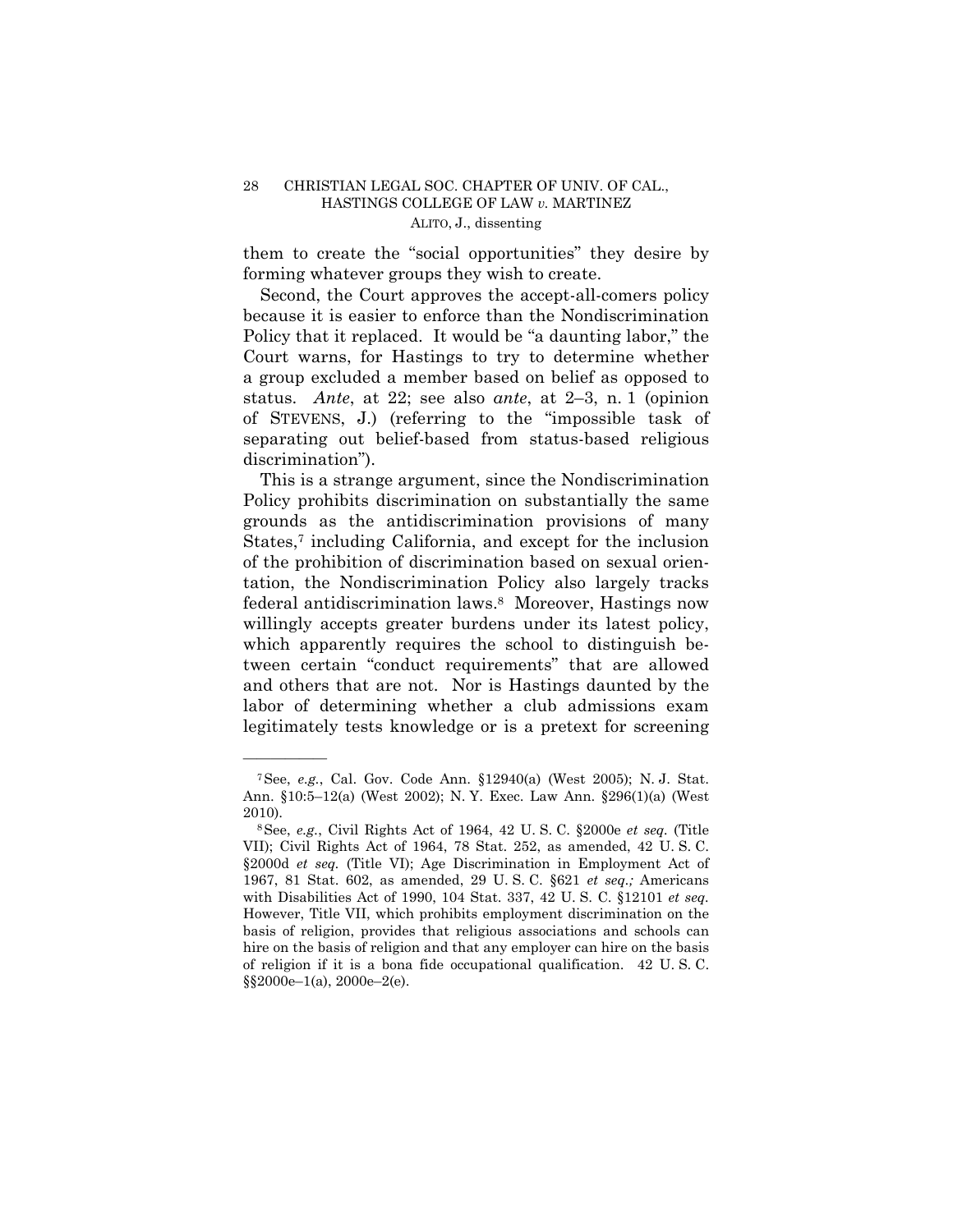out students with disfavored beliefs. Asked at oral argument whether CLS could require applicants to pass a test on the Bible, Hastings' attorney responded: "If it were truly an objective knowledge test, it would be okay." Tr. of Oral Arg. 52. The long history of disputes about the meaning of Bible passages belies any suggestion that it would be an easy task to determine whether the grading of such a test was "objective."

Third, the Court argues that the accept-all-comers policy, by bringing together students with diverse views, encourages tolerance, cooperation, learning, and the development of conflict-resolution skills. *Ante*, at 23. These are obviously commendable goals, but they are not undermined by permitting a religious group to restrict membership to persons who share the group's faith. Many religious groups impose such restrictions. See, *e.g.,* Brief for Agudath Israel of America as *Amicus Curiae* 3 ("[B]ased upon millennia-old Jewish laws and traditions, Orthodox Jewish institutions . . . regularly differentiate between Jews and non-Jews"). Such practices are not manifestations of "contempt" for members of other faiths. Cf. *ante*, at 6 (opinion of STEVENS, J.) (invoking groups that have "contempt for Jews, blacks, and women"). Nor do they thwart the objectives that Hastings endorses. Our country as a whole, no less than the Hastings College of Law, values tolerance, cooperation, learning, and the amicable resolution of conflicts. But we seek to achieve those goals through "[a] confident pluralism that conduces to civil peace and advances democratic consensusbuilding," not by abridging First Amendment rights. Brief for Gays and Lesbians for Individual Liberty as *Amicus Curiae* 35.

Fourth, the Court observes that Hastings' policy "incorporates—in fact, subsumes—state-law proscriptions on discrimination." *Ante*, at 23. Because the First Amendment obviously takes precedence over any state law, this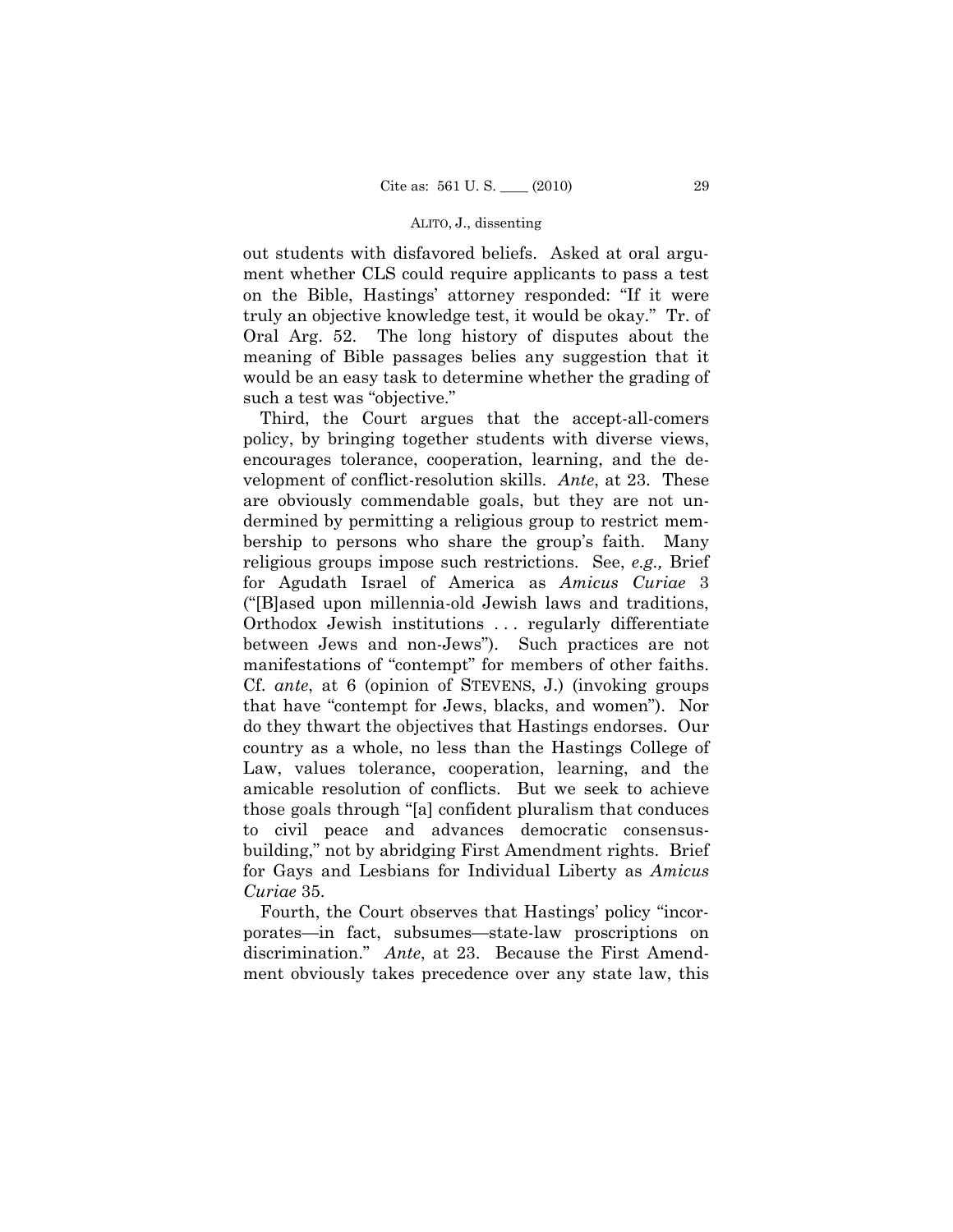would not justify the Hastings policy even if it were true but it is not. The only Hastings policy considered by the Court—the accept-all-comers policy—goes far beyond any California antidiscrimination law. Neither Hastings nor the Court claims that California law demands that state entities must accept all comers. Hastings itself certainly does not follow this policy in hiring or student admissions.

Nor is it at all clear that California law requires Hastings to deny registration to a religious group that limits membership to students who share the group's religious beliefs. Hastings cites no California court decision or administrative authority addressing this question. Instead, Hastings points to a statute prohibiting discrimination on specified grounds, including religion or sexual orientation, "in any program or activity *conducted by*" certain postsecondary educational institutions. Cal. Educ. Code Ann. §66270 (West Supp. 2010) (emphasis added). Hastings, however, does not conduct the activities of the student groups it registers. Indeed, Hastings disclaims such responsibility, stating both in its regulations and its Handbook for Student Organizations that it "*does not sponsor* student organizations and therefore does not accept liability for activities of student organizations." App. to Pet. for Cert. 85a (Hastings Regulations §34.10.D); App. 250. In addition, as CLS notes, another provision of California law specifically exempts "any funds that are used directly or indirectly for the benefit of student organizations" from a ban on state funding of private groups that discriminate on any of the grounds listed in §66270. See §92150 (West Supp. 2010).

The authority to decide whether §66270 or any other provision of California law requires religious student groups at covered institutions to admit members who do not share the groups' religious views is of course a question of state law that we cannot resolve. The materials that have been brought to our attention, however, provide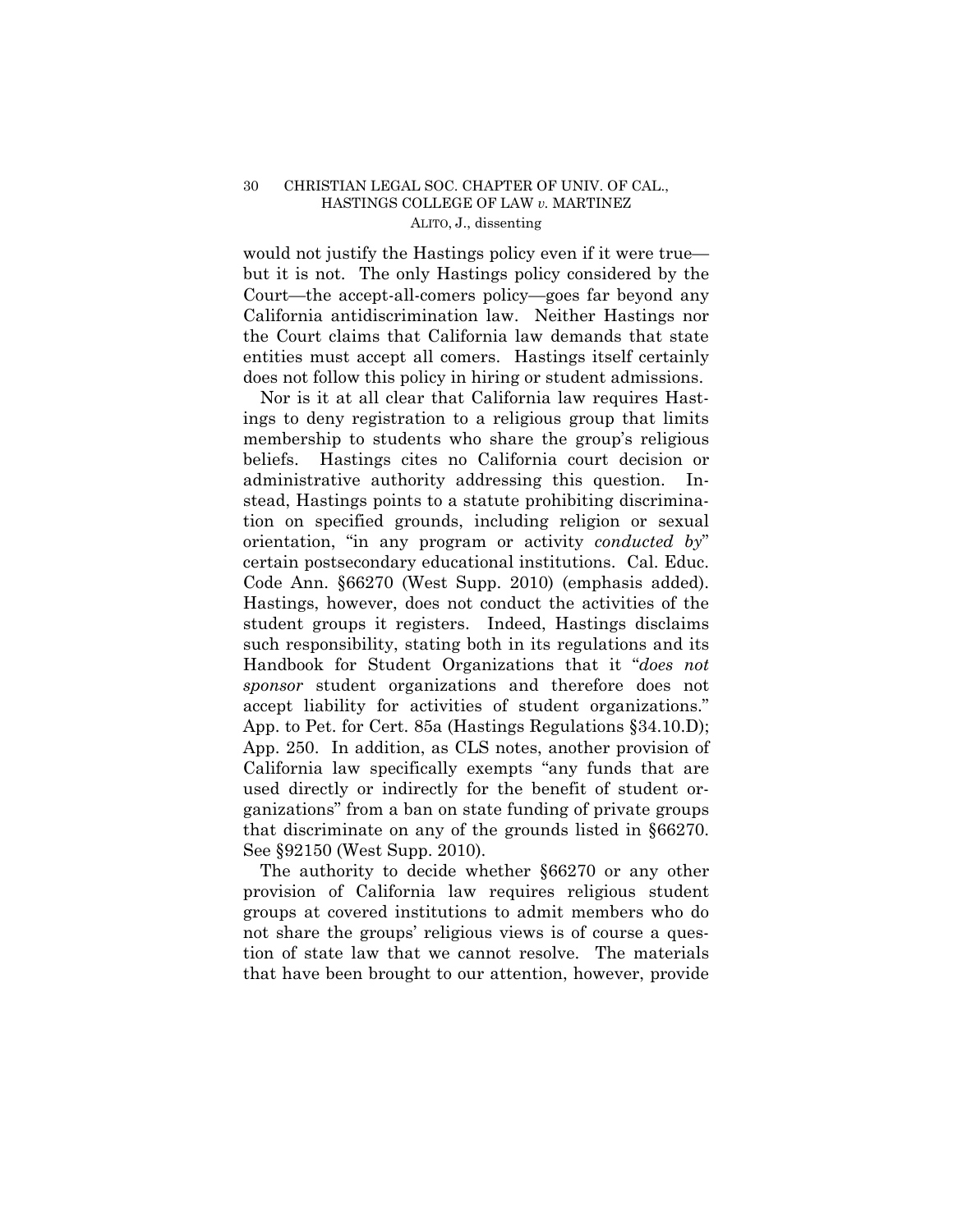little support for the majority's suggested interpretation.

In sum, Hastings' accept-all-comers policy is not reasonable in light of the stipulated purpose of the RSO forum: to promote a diversity of viewpoints "*among*"—not within*—*  "registered student organizations." App. 216 (emphasis added).9

B

The Court is also wrong in holding that the accept-allcomers policy is viewpoint neutral. The Court proclaims that it would be "hard to imagine a more viewpointneutral policy," *ante*, at 28, but I would not be so quick to jump to this conclusion. Even if it is assumed that the policy is viewpoint neutral on its face,10 there is strong

<sup>9</sup>Although we have held that the sponsor of a limited public forum "must respect the lawful boundaries it has itself set," *Rosenberger,* 515 U. S., at 829, the Court now says that, if the exclusion of a group is challenged, the sponsor can retroactively redraw the boundary lines in order to justify the exclusion. See *ante*, at 21, n. 17. This approach

does not respect our prior holding. 10 In *Board of Regents of Univ. of Wis. System* v. *Southworth*, 529 U. S. 217 (2000), the Court considered a university rule permitting the "defund[ing]" of a registered student group through a student referendum. See *id*., at 224–225. "To the extent the referendum substitutes majority determinations for viewpoint neutrality," the Court observed, "it would undermine the constitutional protection the [university's registered student organization] program requires." *Id*., at 235. "The whole theory of viewpoint neutrality is that minority views are treated with the same respect as are majority views." *Ibid*.

Hastings' accept-all-comers policy bears a resemblance to the *Southwark* referendum process. Both permit the majority to silence a disfavored organization. There is force to CLS's argument that "[a]llowing all students to join and lead any group, even when they disagree with it, is tantamount to establishing a majoritarian heckler's veto" and "potentially turn[s] every group into an organ for the already-dominant opinion." Brief for Petitioner 51.

The Court attempts to distinguish *Southworth* as involving a funding mechanism for student groups that operated selectively, based on groups' viewpoints. *Ante*, at 29, n. 25. But that mechanism—a student referendum process—placed all students at risk of "being required to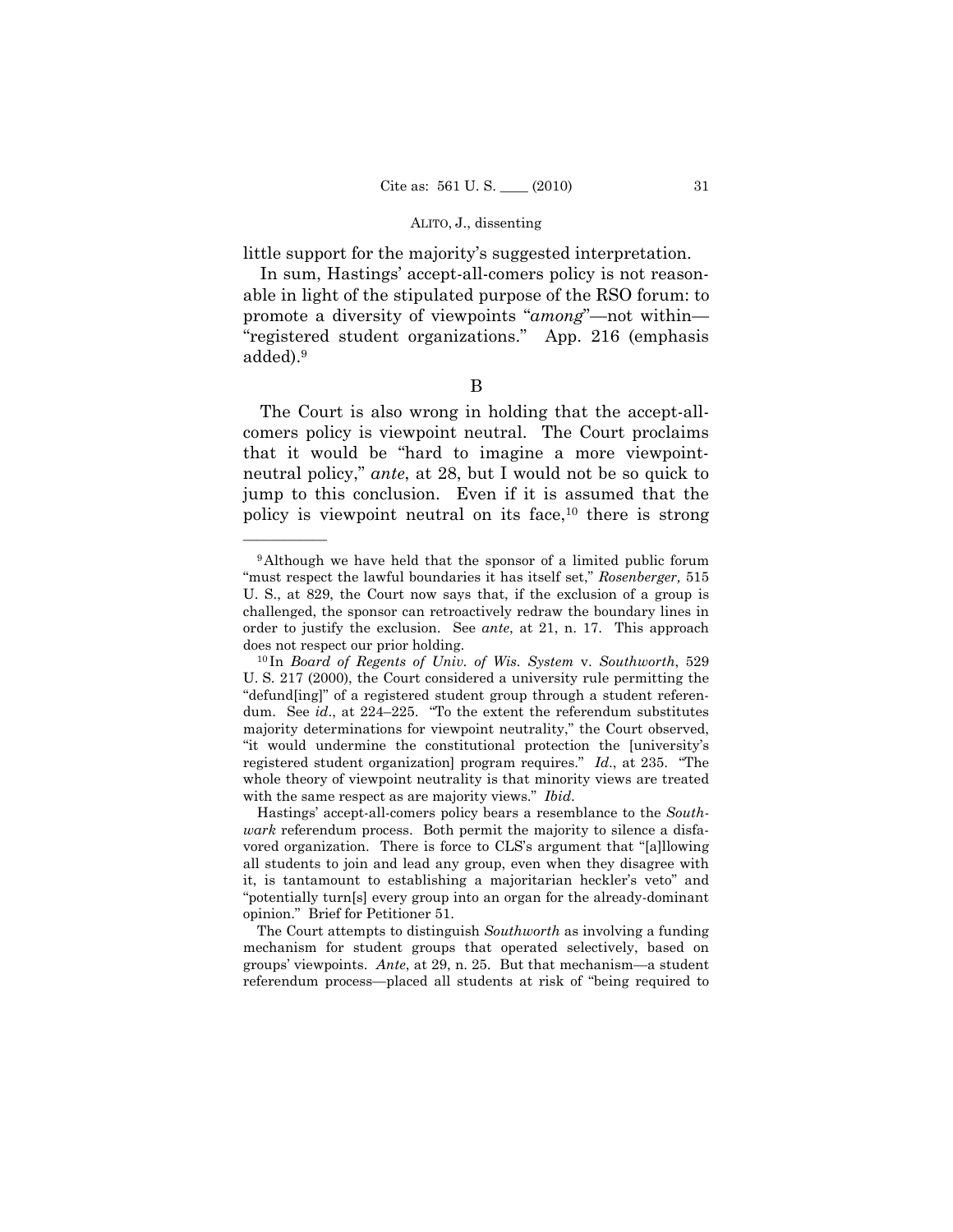evidence in the record that the policy was announced as a pretext.

The adoption of a facially neutral policy for the purpose of suppressing the expression of a particular viewpoint is viewpoint discrimination. See *Crawford* v. *Board of Ed. of Los Angeles*, 458 U. S. 527, 544 (1982) ("[A] law neutral on its face still may be unconstitutional if motivated by a discriminatory purpose"). A simple example illustrates this obvious point. Suppose that a hated student group at a state university has never been able to attract more than 10 members. Suppose that the university administration, for the purpose of preventing that group from using the school grounds for meetings, adopts a new rule under which the use of its facilities is restricted to groups with more than 25 members. Although this rule would be neutral on its face, its adoption for a discriminatory reason would be illegal.

Here, CLS has made a strong showing that Hastings' sudden adoption and selective application of its accept-allcomers policy was a pretext for the law school's unlawful denial of CLS's registration application under the Nondiscrimination Policy.

*Shifting policies*. When Hastings denied CLS's application in the fall of 2004, the only policy mentioned was the Nondiscrimination Policy. In July 2005, the former dean suggested in a deposition that the law school actually followed the very different accept-all-comers policy. In March of this year, Hastings' brief in this Court rolled out still a third policy. As is recognized in the employment discrimination context, where issues of pretext regularly arise, "[s]ubstantial changes over time in [an] employer's

pay fees which are subsidies for speech they find objectionable, even offensive," solely upon a majority vote of the student body. See 529 U. S., at 230, 235. That is no different in principle than an accept-allcomers policy that places all student organizations at risk of take-over by a majority that is hostile to a group's viewpoint.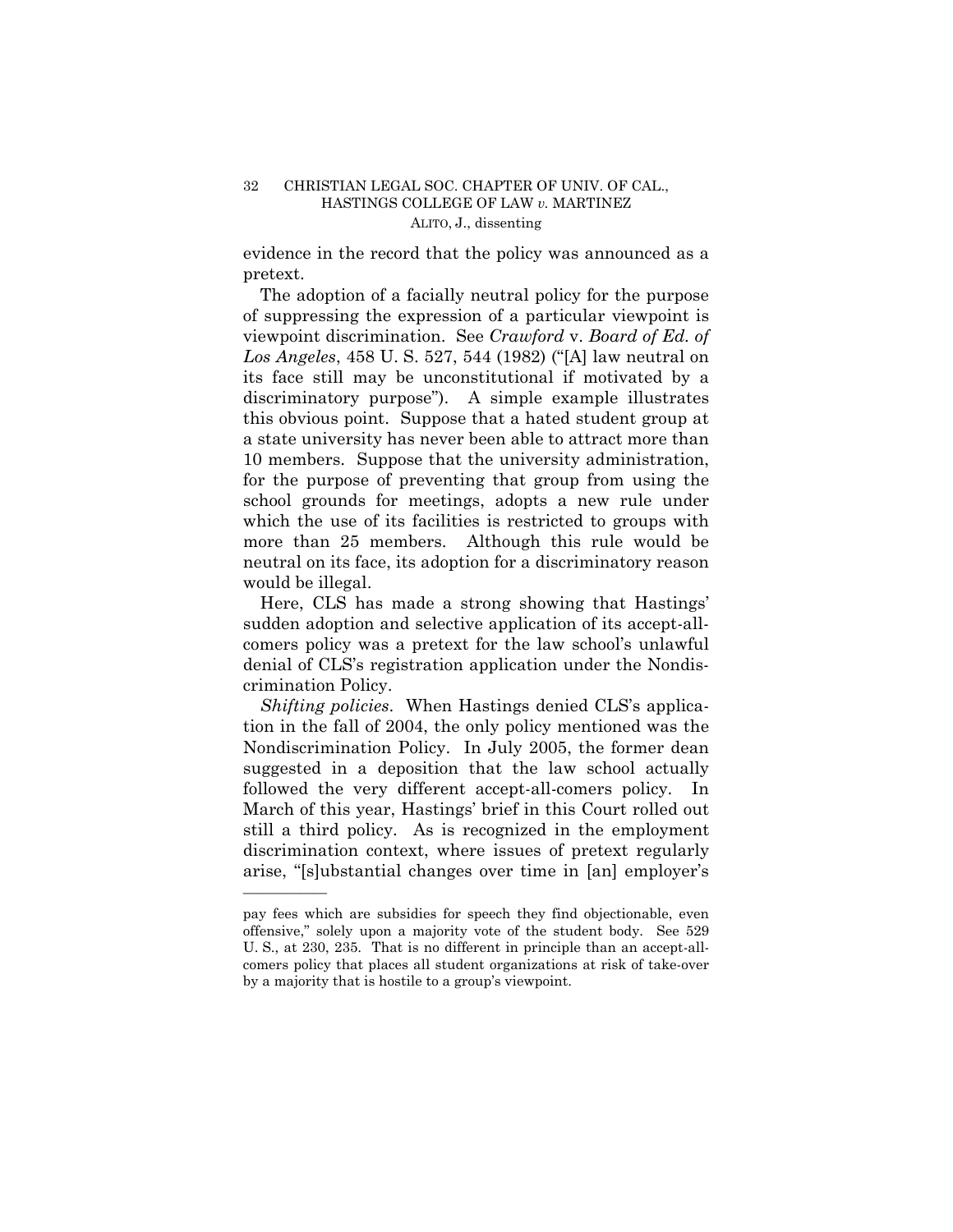proffered reason for its employment decision support a finding of pretext." *Kobrin* v. *University of Minnesota*, 34 F. 3d 698, 703 (CA8 1994); see also, *e.g.*, *Aragon* v. *Republic Silver State Disposal Inc.*, 292 F. 3d 654, 661 (CA9 2002); *Cicero* v. *Borg-Warner Automotive, Inc.*, 280 F. 3d 579, 592 (CA6 2001).

*Timing*. The timing of Hastings' revelation of its new policies closely tracks the law school's litigation posture. When Hastings denied CLS registration, it cited only the Nondiscrimination Policy. Later, after CLS alleged that the Nondiscrimination Policy discriminated against religious groups, Hastings unveiled its accept-all-comers policy. Then, after we granted certiorari and CLS's opening brief challenged the constitutionality—and the plausibility—of the accept-all-comers policy, Hastings disclosed a new policy. As is true in the employment context, "[w]hen the justification for an adverse . . . action changes during litigation, that inconsistency raises an issue whether the proffered reason truly motivated the defendant's decision." *Cicero*, *supra*, at 592.

*Lack of documentation.* When an employer has a written policy and then relies on a rule for which there is no written documentation, that deviation may support an inference of pretext. See, *e.g.*, *Diaz* v. *Eagle Produce Ltd. Partnership*, 521 F. 3d 1201, 1214 (CA9 2008); *Rudin* v. *Lincoln Land Community College*, 420 F. 3d 712, 727 (CA7 2005); *Machinchick* v. *PB Power, Inc.*, 398 F. 3d 345, 354, n. 29 (CA5 2005); *Russell* v. *TG Missouri Corp.*, 340 F. 3d 735, 746 (CA8 2003); *Mohammed* v. *Callaway*, 698 F. 2d 395, 399–400, 401 (CA10 1983).

Here, Hastings claims that it has had an accept-allcomers policy since 1990, but it has not produced a single written document memorializing that policy. Nor has it cited a single occasion prior to the dean's deposition when this putative policy was orally disclosed to either student groups interested in applying for registration or to the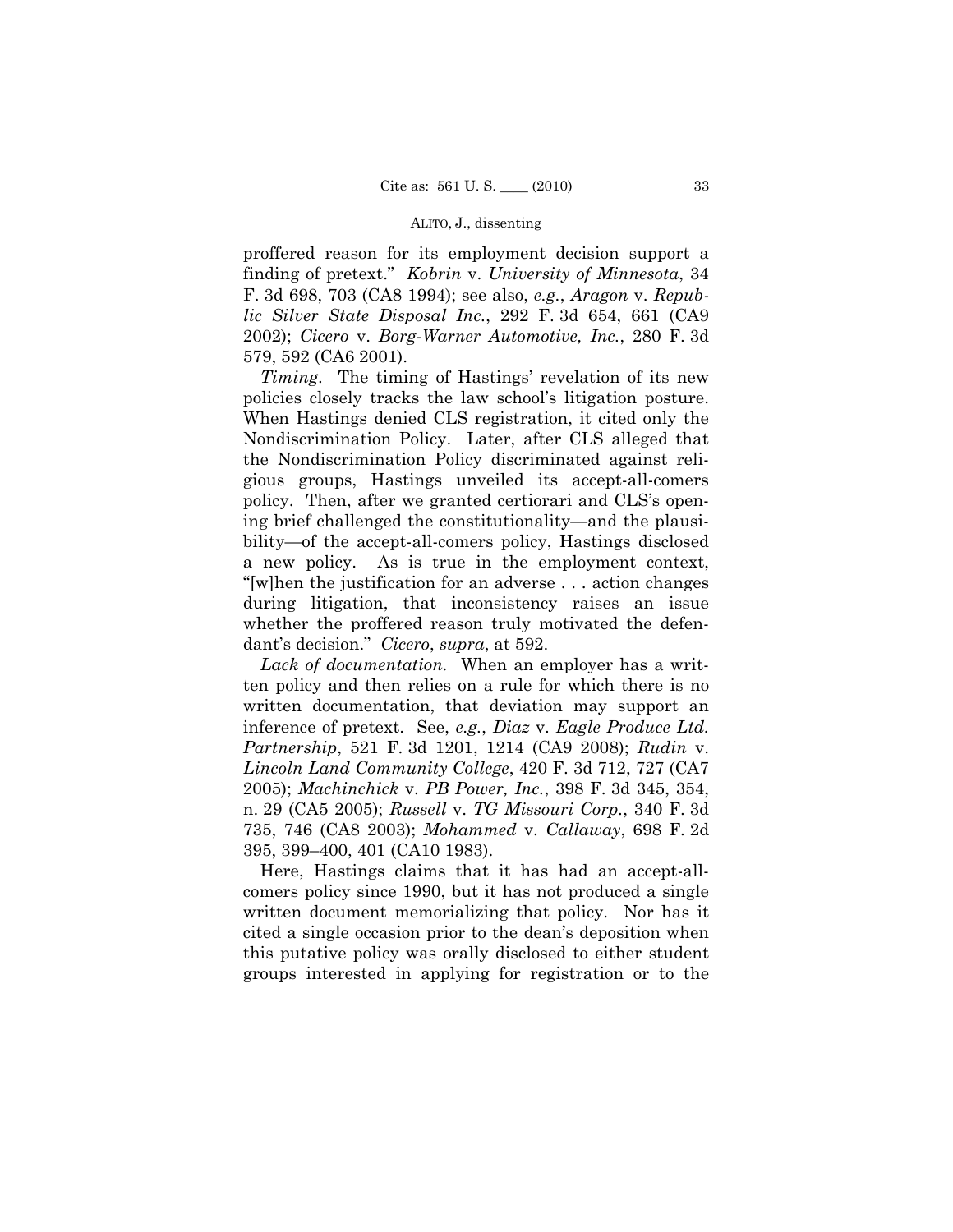Office of Student Services, which was charged with reviewing the bylaws of applicant groups to ensure that they were in compliance with the law school's policies.

*Nonenforcement*. Since it appears that no one was told about the accept-all-comers policy before July 2005, it is not surprising that the policy was not enforced. The record is replete with evidence that Hastings made no effort to enforce the all-comers policy until after it was proclaimed by the former dean. See, *e.g.*, App. to Pet. for Cert. 118a (Hastings Democratic Caucus); *id.*, at 110a (Association of Trial Lawyers of America at Hastings); *id.*, at 146a–147a (Vietnamese American Law Society); *id.*, at 142a–143a (Silent Right); App. 192 (La Raza). See generally *supra*, at 7–8. If the record here is not sufficient to permit a finding of pretext, then the law of pretext is dead.

The Court—understandably—sidesteps this issue. The Court states that the lower courts did not address the "argument that Hastings selectively enforces its all-comer policy,"11 that "this Court is not the proper forum to air the issue in the first instance," and that "[o]n remand, the Ninth Circuit may consider CLS's pretext argument if, and to the extent, it is preserved." *Ante*, at 31–32.

Because the Court affirms the entry of summary judgment in favor of respondents, it is not clear how CLS will be able to ask the Ninth Circuit on remand to review its claim of pretext. And the argument that we should not

<sup>11</sup>As previously noted, CLS consistently argued in the courts below that Hastings had applied its registration policy in a discriminatory manner. See *supra*, at 9–10, n. 1. The Court would ignore these arguments because counsel for CLS acknowledged below that Hastings *has* an all-comers policy. See *ante*, at 9, n. 5 (quoting examples). But as the Court itself acknowledges, counsel for CLS stated at oral argument in this Court that "the Court needs to . . . reach the constitutionality of the all-comers policy *as applied to CLS in this case*." Tr. of Oral Arg. 59 (emphasis added); *ante*, at 9, n. 5. And as the record shows, CLS has *never* ceded its argument that Hastings applies its accept-allcomers policy unequally.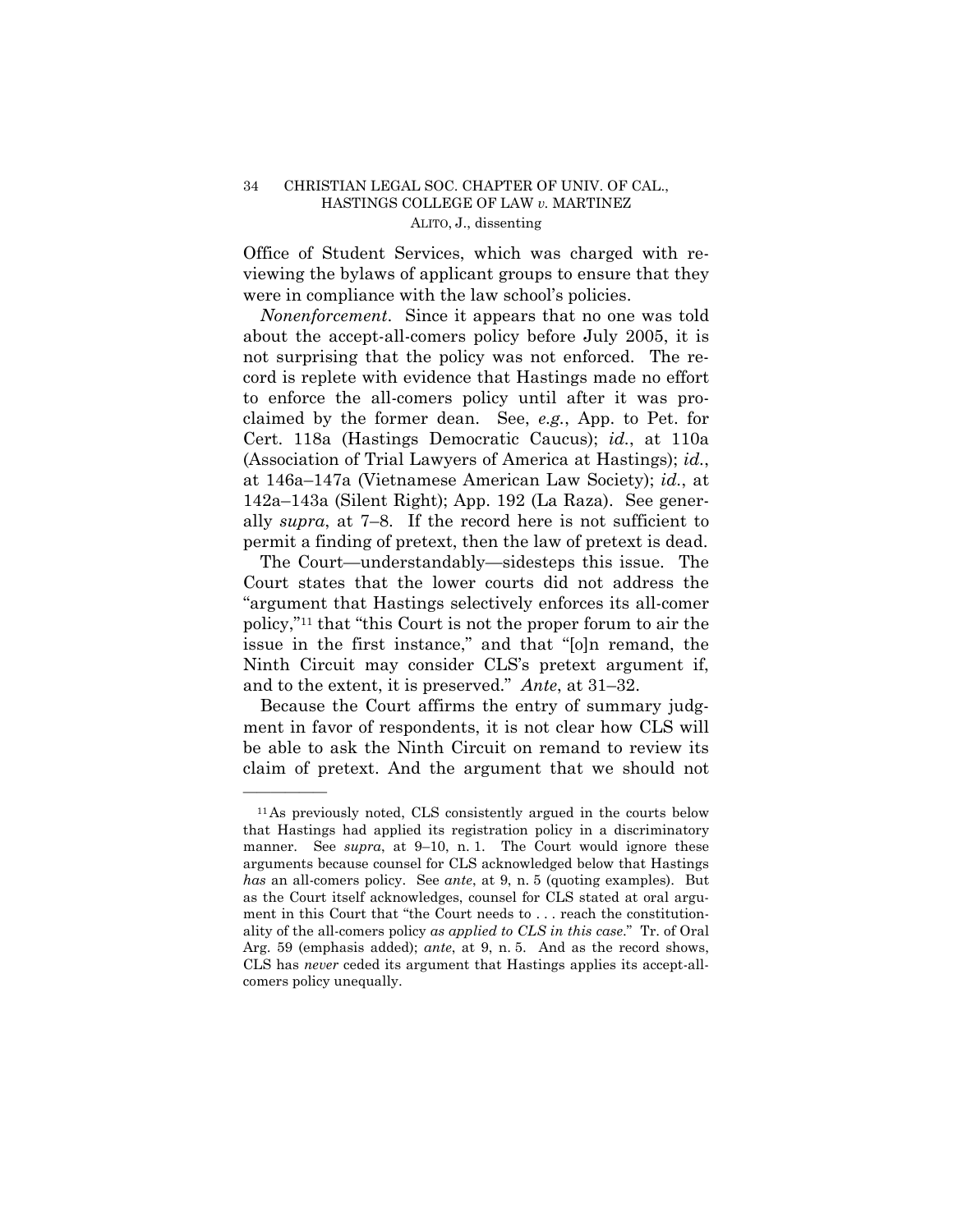address this issue of pretext because the Ninth Circuit did not do so is hard to take, given that the Ninth Circuit barely addressed anything, disposing of this case in precisely two sentences.

Neither of those two sentences addressed the "novel question," *ante*, at 1, to which the bulk of this Court's opinion is devoted, *i.e.*, whether the accept-all-comers policy is reasonable in light of the purposes of the RSO forum and is viewpoint neutral, see *ante*, at 17–31. If it is appropriate for us to consider that issue, then the Ninth Circuit's failure to address the issue of pretext should not stand in the way of review by this Court.

 $\mathcal{C}$ 

One final aspect of the Court's decision warrants comment. In response to the argument that the accept-allcomers-policy would permit a small and unpopular group to be taken over by students who wish to silence its message, the Court states that the policy would permit a registered group to impose membership requirements "designed to ensure that students join because of their commitment to a group's vitality, not its demise." *Ante*, at 27. With this concession, the Court tacitly recognizes that Hastings does not really have an accept-all-comers policy—it has an accept-some-dissident-comers policy—and the line between members who merely seek to change a group's message (who apparently must be admitted) and those who seek a group's "demise" (who may be kept out) is hopelessly vague.

Here is an example. Not all Christian denominations agree with CLS's views on sexual morality and other matters. During a recent year, CLS had seven members. Suppose that 10 students who are members of denominations that disagree with CLS decided that CLS was misrepresenting true Christian doctrine. Suppose that these students joined CLS, elected officers who shared their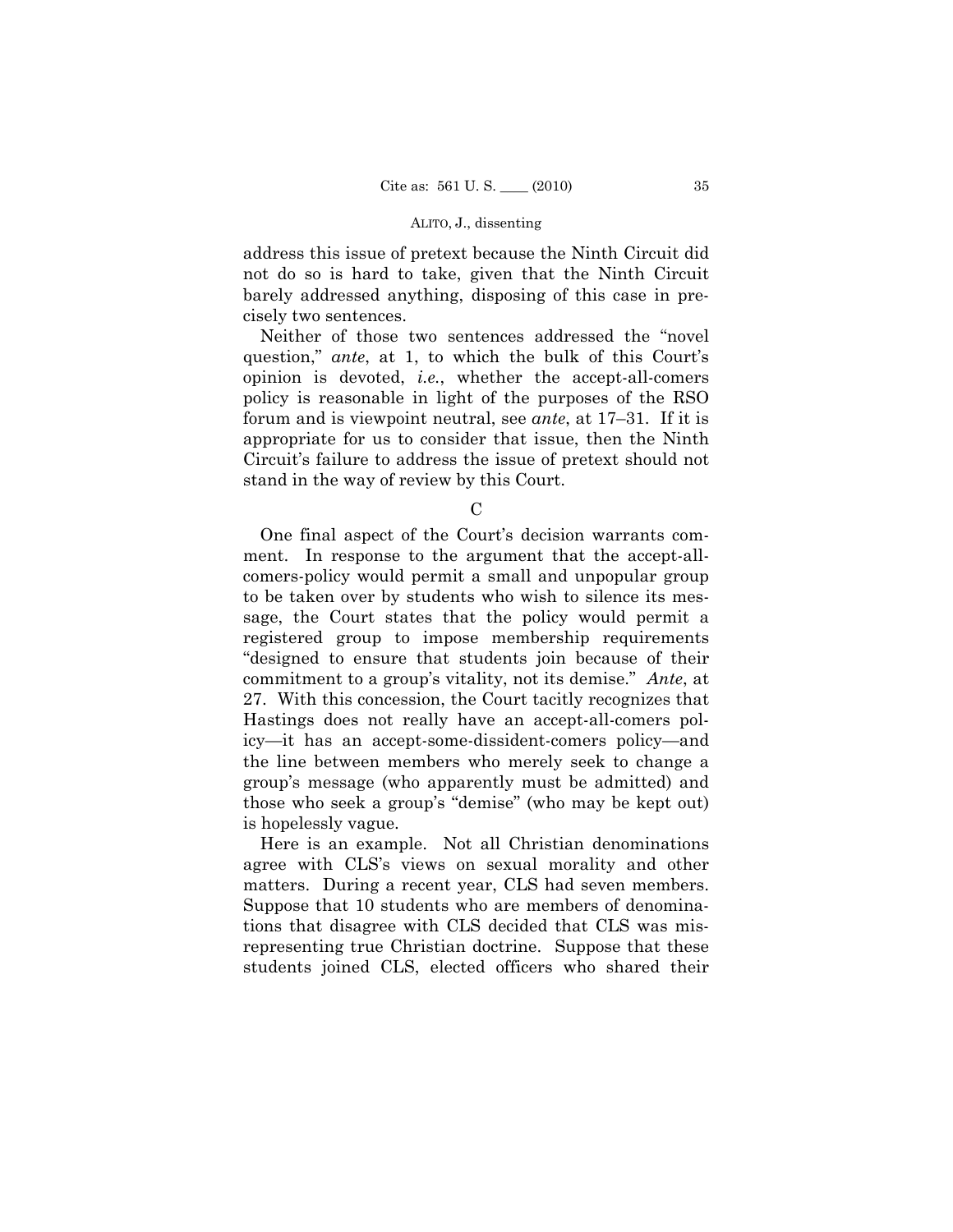views, ended the group's affiliation with the national organization, and changed the group's message. The new leadership would likely proclaim that the group was "vital" but rectified, while CLS, I assume, would take the view that the old group had suffered its "demise." Whether a change represents reform or transformation may depend very much on the eye of the beholder.

JUSTICE KENNEDY takes a similarly mistaken tack. He contends that CLS "would have a substantial case on the merits if it were shown that the all-comers policy was . . . used to infiltrate the group or challenge its leadership in order to stifle its views," *ante*, at 4 (concurring opinion), but he does not explain on what ground such a claim could succeed. The Court holds that the accept-all-comers policy is viewpoint neutral and reasonable in light of the purposes of the RSO forum. How could those characteristics be altered by a change in the membership of one of the forum's registered groups? No explanation is apparent.

In the end, the Court refuses to acknowledge the consequences of its holding. A true accept-all-comers policy permits small unpopular groups to be taken over by students who wish to change the views that the group expresses. Rules requiring that members attend meetings, pay dues, and behave politely, see *ante*, at 27, would not eliminate this threat.

The possibility of such takeovers, however, is by no means the most important effect of the Court's holding. There are religious groups that cannot in good conscience agree in their bylaws that they will admit persons who do not share their faith, and for these groups, the consequence of an accept-all-comers policy is marginalization. See Brief for Evangelical Scholars (Officers and 24 Former Presidents of the Evangelical Theological Society) et al. as *Amici Curiae* 19 (affirmance in this case "will allow every public college and university in the United States to exclude all evangelical Christian organizations"); Brief for